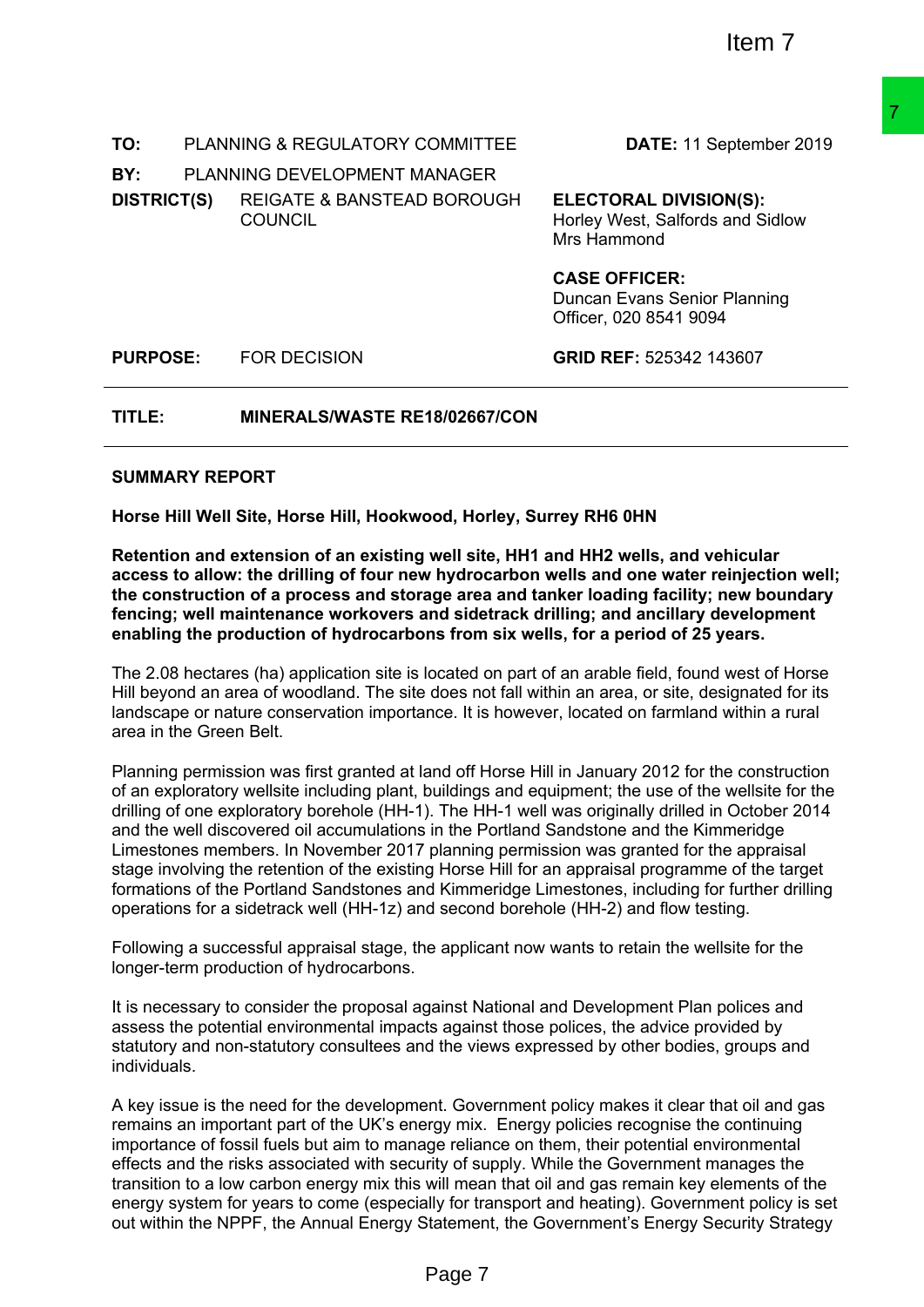the White Paper and BEIS statistics and recognises there is a need to maximise indigenous oil and gas resources both onshore and offshore.

Mineral-related development need not be inappropriate development in the Green Belt provided that high environmental standards are maintained and the site is well restored.

This application is for conventional oil and gas exploration and does not involve hydraulic fracturing ('fracking'). The technical consultees have carefully reviewed the proposal and the mitigation measures for hydrological and geotechnical impacts and raised no objections.

The local Parish Councils, residents and local action groups have raised concerns in respect of various issues, which include highway and HGV traffic implication; air quality; noise; lighting; groundwater; landscape; ecology and pollution control.

No objections have been received from the technical consultees who were asked to comment on such issues as noise, lighting, traffic, air and groundwater quality, pollution control, flood risk, ecology and landscape and restoration considerations.

The policy position is to restore mineral sites to an appropriate Green Belt use as soon as is practicable. The applicant intends the site to be restored at the end of the appraisal operations to agriculture and woodland, both of which are beneficial and appropriate Green Belt uses, and the scheme retains measures for biodiversity value of the site through the provision of bat and bird boxes. Officers consider that the proposal should enable high environmental standards to be maintained and the site to be well restored. Accordingly, the proposal meets the policy requirements for mineral development in the Green Belt.

Taking into account the need for the development in the context of national policy and other relevant policy tests, Officers recommend that the application be permitted subject to appropriate conditions to protect the environment and amenity.

#### **The recommendation is to PERMIT subject to conditions.**

#### **APPLICATION DETAILS**

#### *Applicant*

Horse Hill Developments Ltd

#### *Date application valid*

20 December 2018

#### *Period for Determination*

11 April 2019

#### *Amending Documents*

Zetland Group letter dated 3 May 2019 – response to Environment Agency comments; Zetland Group letter dated 3 May 2019 – response to geotechnical comments; Zetland Group letter dated 16 May 2019 – response to County Highway Authority comments; Zetland Group letter dated 3 May 2019 providing proposed Outline Landscape and Restoration Plan dated 3 May 2019; Plan drawing number ZG-HHD-HH-PROD-PA-33, titled Restoration Site Area, dated May 2019; Spectrum Acoustic Consultants Noise Technical Document dated 11 July 2019 responding to noise comments; Zetland Group letter dated 3 July 2019 – providing clarification to geotechnical comments; Plan drawing number ZG-HHD-HH-PROD-PA-34 titled Process & Storage Area HDPE Membrane Layout Plan dated June 2019; and Zetland Group letter dated 5 July 2019 – clarification to landscape, visual and restoration comments. Translate development need not be inappropriated and gas resources both onshore and offshore.<br>
Minaral-related development need not be inappropriated development<br>
that high environmental standards are maintained<br>
This appl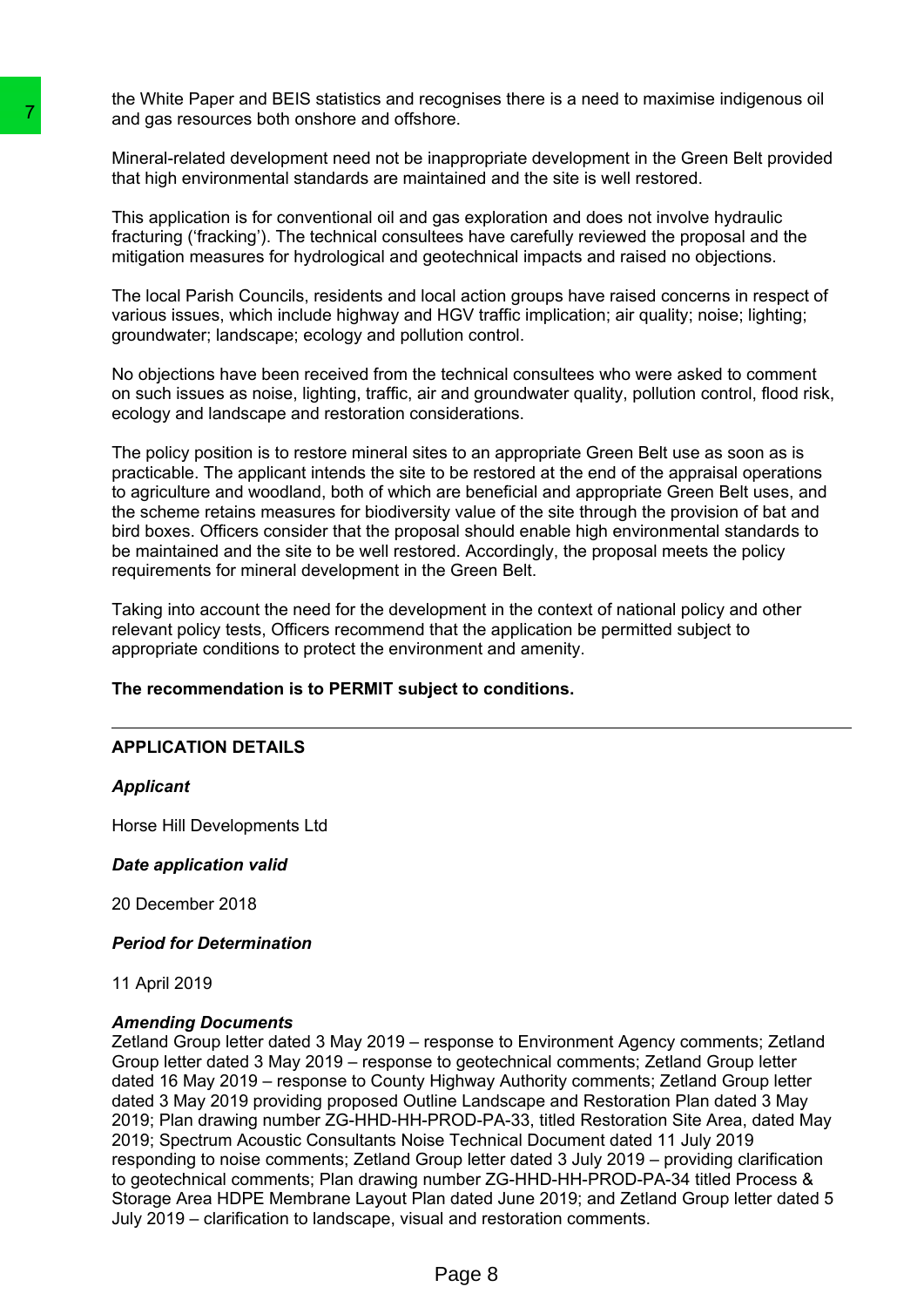#### **SUMMARY OF PLANNING ISSUES**

| should be considered before the meeting.                                                                                                                                                                                                             | This section identifies and summarises the main planning issues in the report. The full text                                                                                                                                                                                  |                                                              |  |
|------------------------------------------------------------------------------------------------------------------------------------------------------------------------------------------------------------------------------------------------------|-------------------------------------------------------------------------------------------------------------------------------------------------------------------------------------------------------------------------------------------------------------------------------|--------------------------------------------------------------|--|
|                                                                                                                                                                                                                                                      | Is this aspect of the<br>proposal in accordance with<br>the development plan?                                                                                                                                                                                                 | Paragraphs in the report<br>where this has been<br>discussed |  |
| Need for the Development &<br><b>Climate Change</b>                                                                                                                                                                                                  | Yes                                                                                                                                                                                                                                                                           | $102 - 162$                                                  |  |
| Highways, Traffic and Access                                                                                                                                                                                                                         | Yes                                                                                                                                                                                                                                                                           | $163 - 186$                                                  |  |
| Landscape and Visual Impact                                                                                                                                                                                                                          | Yes                                                                                                                                                                                                                                                                           | $192 - 217$                                                  |  |
| <b>Ecology and Biodiversity</b>                                                                                                                                                                                                                      | Yes                                                                                                                                                                                                                                                                           | $218 - 240$                                                  |  |
| Noise and Vibration                                                                                                                                                                                                                                  | Yes                                                                                                                                                                                                                                                                           | $241 - 272$                                                  |  |
| Lighting                                                                                                                                                                                                                                             | Yes                                                                                                                                                                                                                                                                           | $273 - 293$                                                  |  |
| <b>Air Quality</b>                                                                                                                                                                                                                                   | Yes                                                                                                                                                                                                                                                                           | $294 - 324$                                                  |  |
| <b>Water Environment and</b>                                                                                                                                                                                                                         | Yes                                                                                                                                                                                                                                                                           | $325 - 367$                                                  |  |
| Geotechnical                                                                                                                                                                                                                                         |                                                                                                                                                                                                                                                                               |                                                              |  |
| Archaeology and Heritage                                                                                                                                                                                                                             | Yes                                                                                                                                                                                                                                                                           | $368 - 374$                                                  |  |
| Restoration                                                                                                                                                                                                                                          | Yes                                                                                                                                                                                                                                                                           | $375 - 386$                                                  |  |
| <b>Green Belt</b>                                                                                                                                                                                                                                    | Yes                                                                                                                                                                                                                                                                           | $394 - 415$                                                  |  |
| <b>ILLUSTRATIVE MATERIAL</b>                                                                                                                                                                                                                         |                                                                                                                                                                                                                                                                               |                                                              |  |
| <b>Site Plan</b>                                                                                                                                                                                                                                     |                                                                                                                                                                                                                                                                               |                                                              |  |
| Plan - Site Location and Application Site                                                                                                                                                                                                            |                                                                                                                                                                                                                                                                               |                                                              |  |
| <b>Aerial Photographs</b>                                                                                                                                                                                                                            |                                                                                                                                                                                                                                                                               |                                                              |  |
| Aerial 2 – Site location showing the application site                                                                                                                                                                                                | Aerial 1 – Site location showing surrounding area to the application site                                                                                                                                                                                                     |                                                              |  |
| <b>Site Photographs</b>                                                                                                                                                                                                                              |                                                                                                                                                                                                                                                                               |                                                              |  |
| Figure 1 – The existing wellsite access on Horse Hill<br>Figure 3 - The existing well pad viewing north west<br>in field east of well pad<br>Figure 5 – The existing well pad southern boundary<br>Figure 6 – The existing well pad western boundary | Figure 2 – Existing wellsite access viewing south on Horse Hill<br>Figure 4 – Proposed extension area for oil process and storage area and tanker loading facility<br>Figure 7 – View of existing site access track to Horse Hill looking east                                |                                                              |  |
| <b>BACKGROUND</b>                                                                                                                                                                                                                                    |                                                                                                                                                                                                                                                                               |                                                              |  |
| <b>Site Description</b>                                                                                                                                                                                                                              |                                                                                                                                                                                                                                                                               |                                                              |  |
| 1                                                                                                                                                                                                                                                    | The 2.08 hectares (ha) application site is located on part of an arable field, found west of<br>Horse Hill beyond an area of woodland. The proposed application site comprises the<br>existing 1.16ha Horse Hill wellsite (HH-1) consisting of well pad, access road and site |                                                              |  |
|                                                                                                                                                                                                                                                      | Page 9                                                                                                                                                                                                                                                                        |                                                              |  |

# **ILLUSTRATIVE MATERIAL**

#### **Site Plan**

# **Aerial Photographs**

- Aerial 1 Site location showing surrounding area to the application site
- Aerial 2 Site location showing the application site

# **Site Photographs**

- Figure 1 The existing wellsite access on Horse Hill
- Figure 2 Existing wellsite access viewing south on Horse Hill
- Figure 3 The existing well pad viewing north west

# **BACKGROUND**

#### *Site Description*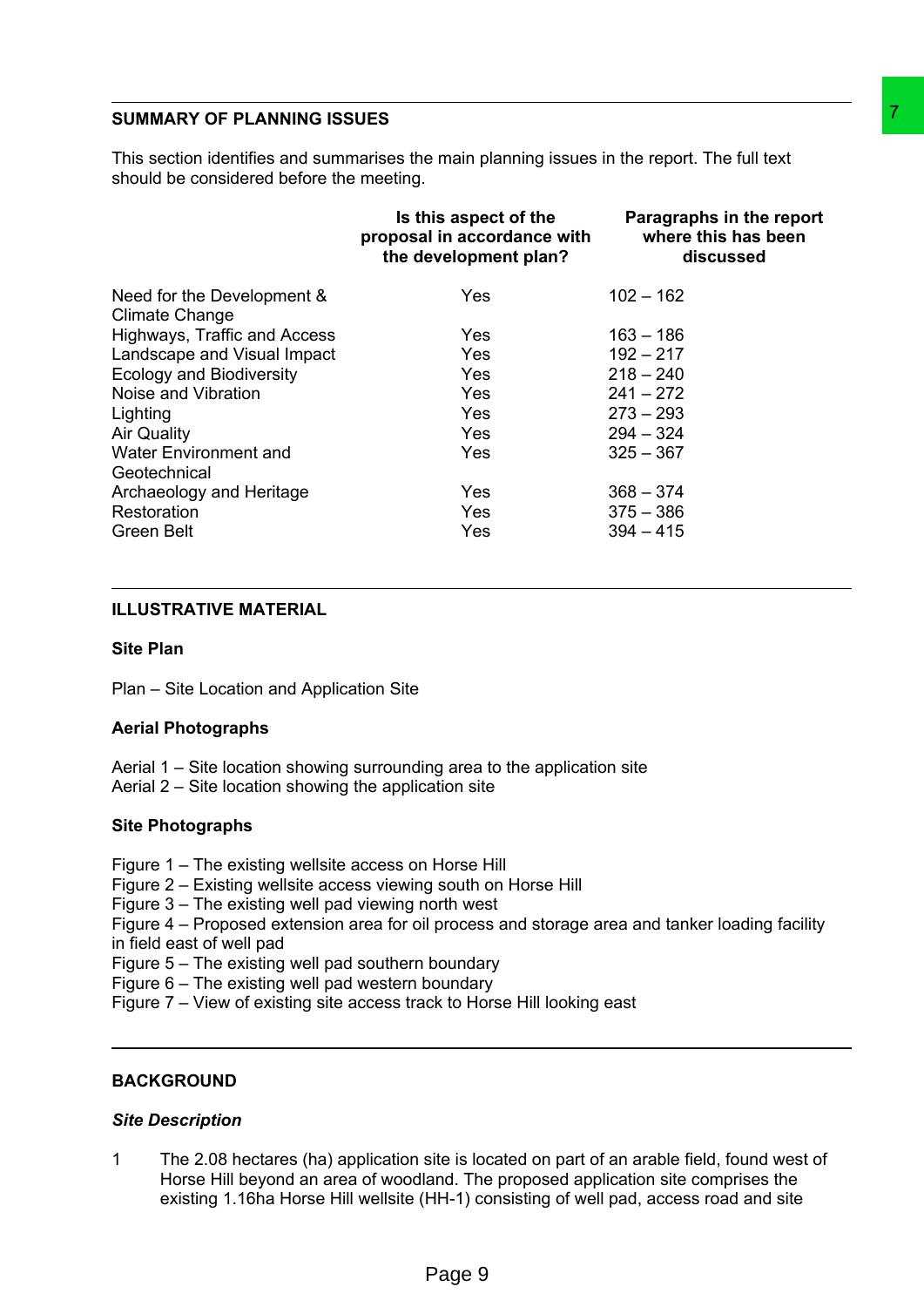access onto Horse Hill, plus additional land to accommodate new security fencing and realignment of the access road.

- 2 The site is situated within a rural area approximately 3.1 km directly west of Horley town centre, 2.3 km northeast of the village of Charlwood and 1.6 km northwest of the village of Hookwood. Gatwick International Airport is approximately 2.2 km southwest of the site. Access to the site is from Horse Hill, which runs north from the A217 junction at Hookwood. Horse Hill becomes Irons Bottom Road north of Collendean Lane before rejoining the A217 at Sidlow.
- 3 The site is bounded by farmland on all sides with patches of woodland to the east, north west and south west. The arable field on which the wellsite is located rises from the south (65.5 m AOD) to 72.5 m AOD in the north. Between Horse Hill and the well compound is an area of woodland. The woodland covers approximately 2.8ha and is some 165m deep and includes the area where the site access and commencement of the access track to the wellsite is situated. The woodland has water areas at its northern end. A public right of way, Footpath 414 is situated along the northern end of the adjacent field to the south of the access track and wellsite. The field complex to south of the footpath 414 is used for horse paddocks, and Lomond Equestrian Centre. The site is situated within a rural area approximately The site is studied with a rural area approximate a constrolation of the site is from Honse Hindow Access to the site is from Honse Hill, which n Hookwood. Galwick he
	- 4 The existing site comprises a wellsite compound, access track and site access. The wellsite compound contains a well pad, consisting of the capped HH-1 wellhead, concrete cellar and hardstanding area. The wellsite compound is situated at the western end of an approximately 250m long access road to the site access off Horse Hill. There are existing soil bunds and security fencing around the perimeter of the well compound. The access road is made of aggregate surface with a tarmac entrance where it meets Horse Hill.
	- 5 The wellsite falls within the Metropolitan Green Belt, although it is not situated on land that is covered by, or adjacent to, any areas of local, national or higher-level nature conservation designations or any areas of local or national level landscape designations. There are however sites of ecological importance in the vicinity with Crutchfield Copse Site of Nature Conservation Importance (SNCI) located 1.1km to the northeast, Eldophs Copse Local Reserve some 1.8 m to the northeast, Glovers Wood Site of Special Scientific Interest (SSSI) 3 km distant and the Rowgarden Wood Ancient Woodland approximately 330m to the north west of the application site.
	- 6 The closest residential properties to the well pad are Wrays Farm House situated approximately 370m to the east, Five Acres approximately 410m south east and High Trees Court situated 350m north. The access road and site access are in closer proximity to residential properties with Wrays Farm House situated 50m from the site access and other properties to the south east within 250m of the access.

# *Planning History*

- 7 The land use planning process for on shore oil and gas development is divided into three distinct stages comprising, exploration, appraisal and production.
- 8 Planning permission was first granted at the application site for the exploratory stage of on shore oil and gas development under permission reference RE10/2089 dated 16 January 2012. The planning permission allowed for the construction of an exploratory wellsite including plant, buildings and equipment; the use of the wellsite for the drilling of one exploratory borehole and the subsequent short term testing for hydrocarbons; the erection of security fencing; construction of a new access onto Horse Hill and associated access track with passing bays, all on some 1.16 hectares for a temporary period of up to 3 years, with restoration to agriculture and woodland.
- 9 Works to construct the wellsite commenced in February 2014. The exploratory borehole, known as HH-1, was originally drilled in October 2014 and the well discovered oil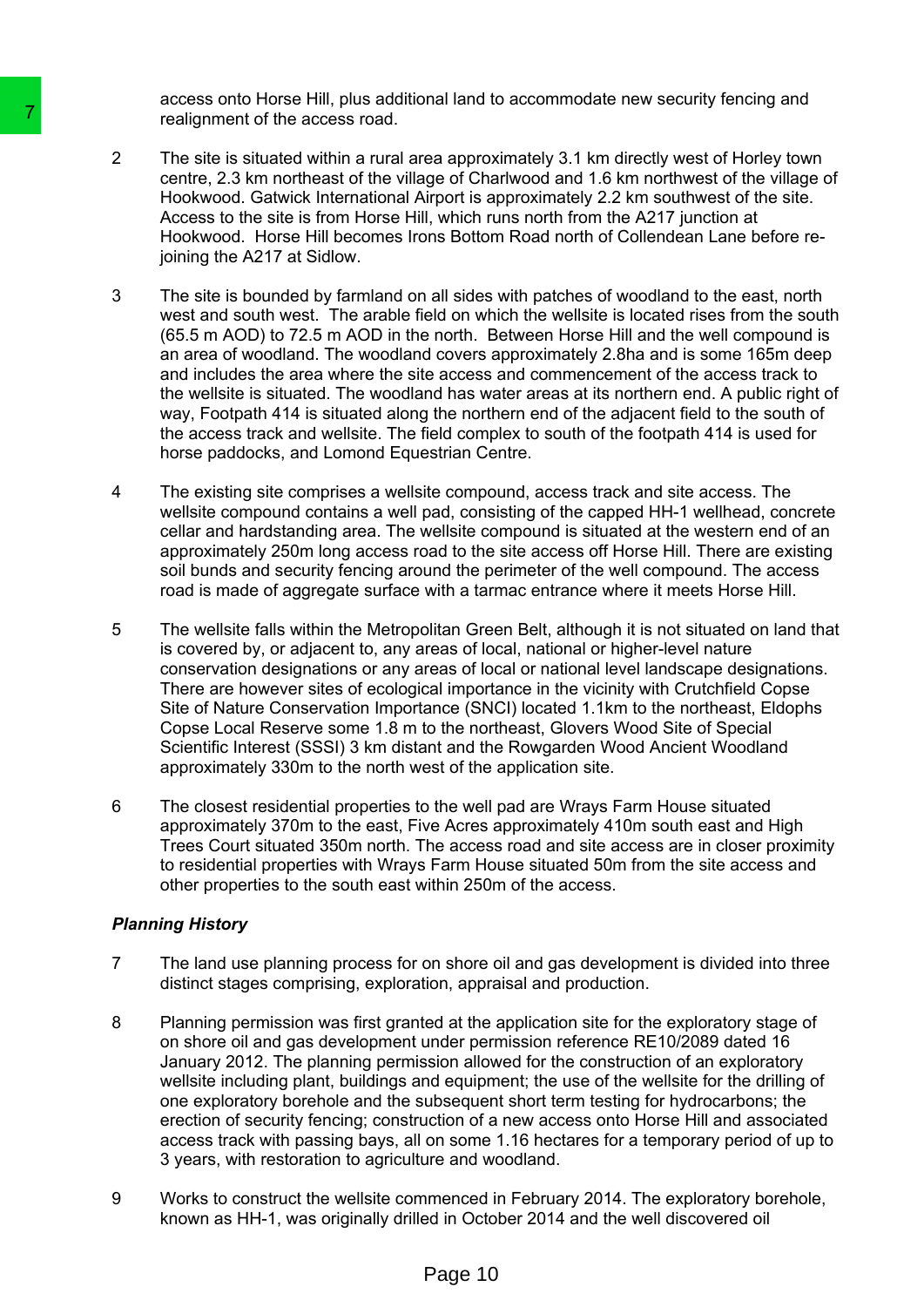accumulations in the Portland Sandstone and in multiple deeper Jurassic formations of the Kimmeridge Limestone members. Flow testing was later carried out in 2016 which the operator considered highly successful.

- 10 In November 2017 planning permission reference RE16/02556/CON (dated 1 November 2017) was granted which increased the size of the site from 1.16 hectares to 2.08 hectares. The 2017 planning permission (RE16/02556/CON) allowed for the retention of the existing exploratory well site and vehicular access onto Horse Hill; the appraisal and further flow testing of the existing borehole (Horse Hill-1) for hydrocarbons, including the drilling of a (deviated) sidetrack well and flow testing for hydrocarbons; installation of a second well cellar and drilling a second (deviated) borehole (Horse Hill-2) and flow testing for hydrocarbons; erection of security fencing on an extended site area; modifications to the internal access track; installation of plant, cabins and equipment, all on some 2.08ha, for a temporary period of three years, with restoration to agriculture and woodland. This permission was subject to some 34 planning conditions, some of which required the approval of further details. is Flow testing was later carried out in 2016 which the<br>Thu,<br>In Sin Fow testing was later carried out in 2016 which the<br>Inti-<br>Inti-<br>Inti-<br>Inti-<br>Inti-<br>Inti-<br>Inti-<br>Inti-<br>Inti-<br>Inti-<br>Inti-<br>Inti-<br>Inti-<br>Inti-<br>Inti-<br>Inti-<br>Inti-<br>
- 11 The following details schemes were approved pursuant to planning permission ref.RE16/02556/CON:
	- Planning ref. RE18/00012/ CON Details of a Transport Management Plan submitted pursuant to Condition1 approved on 9 March 2018.
	- Planning ref. RE18/00013/CON Details of a Noise Mitigation Scheme submitted pursuant to Condition 2 approved on 8 March 2018.
	- Planning ref. RE18/00014/CON Details of a Noise Monitoring Plan submitted pursuant to Condition 3 approved on 8 March 2018.
	- Planning ref. RE18/00015/CON Details of a Lighting Scheme submitted pursuant to Condition 4 approved on 15 February 2018.
	- Planning ref.RE18/00016/CON Details of a Surface Water Drainage Scheme pursuant to Condition 5 approved on 21 March 2018.
	- Planning ref. RE18/00017/CON Details of an Ecological Mitigation Scheme submitted pursuant to Condition 7 approved on 15 February.
	- Planning ref. RE18/00018/CON Details of a Dust Management Plan submitted pursuant to Condition 8 approved on 21 March 2018.
	- Planning ref. RE18/00019/CON Details of a Landscape and Restoration Plan submitted pursuant to Condition 33 approved on 30 August 2018
	- Planning ref. RE18/ 00597/CON Details of a Drainage Verification Report submitted pursuant to Condition 6 approved on 10 May 2018.

# **THE PROPOSAL**

- 12 There are three separate phases of oil and gas development: exploration, appraisal and production. Each requires separate planning permission.
- 13 The Horse Hill well site (located in license PEDL 137) is operated by Horse Hill Developments Ltd (the Applicant) and development is currently at an Appraisal stage. The well is located on the northern side of the Weald Basin, 3km north of Gatwick Airport.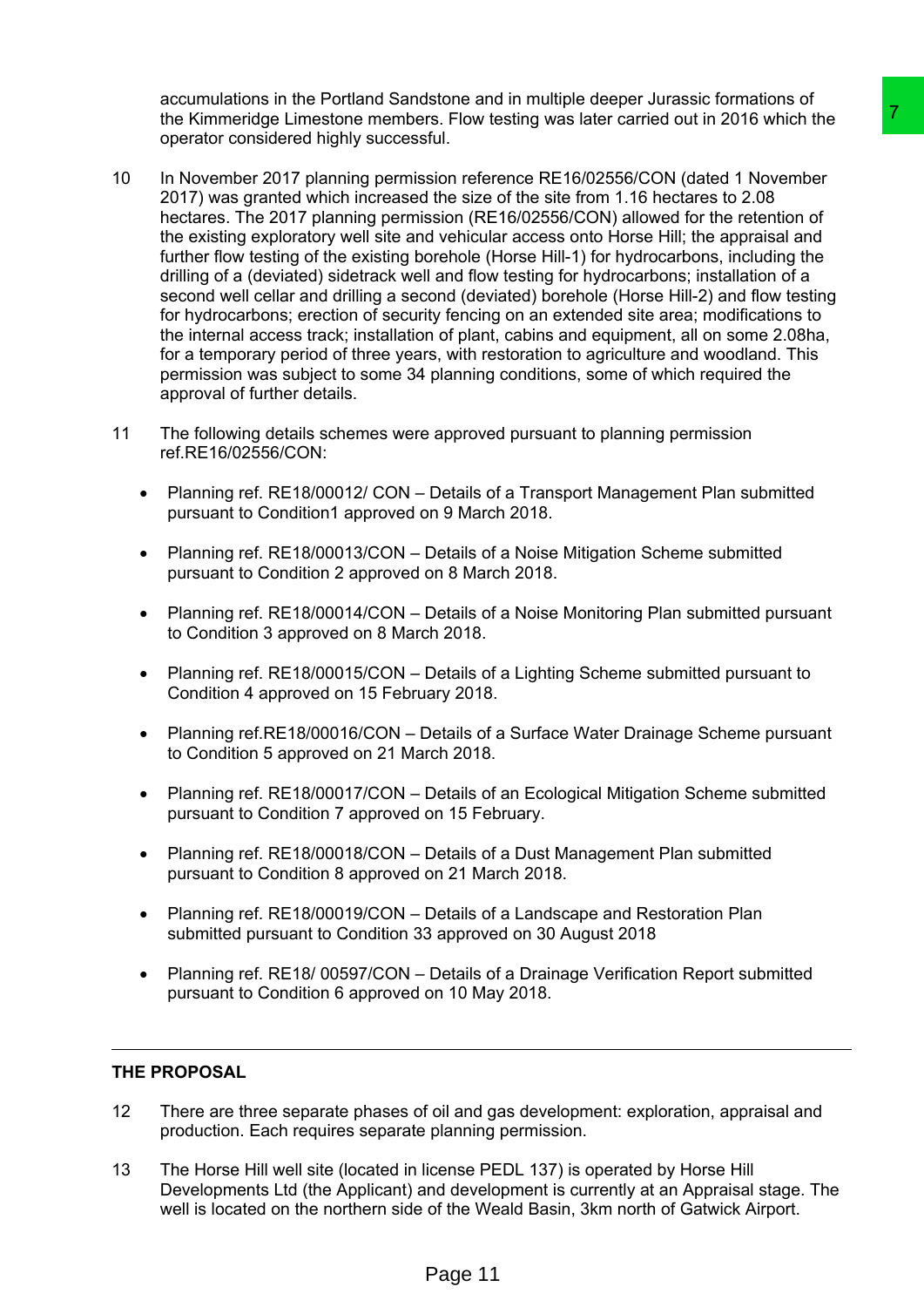- 14 This application seeks planning permission to retain the existing Horse Hill wellsite for the Production stage of on-shore hydrocarbons for a proposed period of 25 years following the discovery of commercially viable oil accumulations in the Portland Sandstone and Kimmeridge Limestones.
- 15 The works proposed will involve: the retention of an existing well site and approved wells and access onto Horse Hill; the drilling of four new hydrocarbon wells and one water reinjection well; the construction of a process and storage area and tanker loading facility on additional land to the east of the existing well pad; to enable the production of hydrocarbons from six wells for a period of twenty years followed by decommissioning and site restoration.
- 16 The applicant proposes that the well site area is to be increased from 2.08 hectares to approximately 2.8 hectares to the east to accommodate hydrocarbon processing, storage and tanker loading facilities.
- 17 The proposed development comprises the following five phases:

# **Phase 1: Well Site Modifications and New Construction Works**

- 18 Construction of five new drilling cellars within the existing well site pad to accommodate 4 new hydrocarbon production wells and 1 new produced water re-injection well. Construction of a new level plateau to accommodate oil processing, storage and tanker loading facilities on land directly to the east of the well site. A range of equipment is proposed for the processing area such as separators, pumps and water storage tanks. The oil storage plant comprises seven tanks, each with a capacity of 1300 barrels. Oil would be transferred from the tanks to the tanker loading area by above ground pipes. This application seeks planning permission throughous and<br>
Production stage of on-shore hydrocarbons the discovery of commercially viable oil accurations the discovery of commercially viable oil accurations Kimmeridge Lime
	- 19 Four gas-to-power generators are to be installed on the south east corner of the processing area within enclosed compound, containing ancillary equipment, transformers, oil tanks and a control unit and a control room. The generators convert produced gas to electricity which will be used to power the site with excess power being fed into the national grid. Two fire water tanks each with a capacity of 225 cubic meters area to be positioned on the eastern boundary of the processing area.
	- 20 The existing 2.5 metre high security boundary fencing will be extended to enclose the new storage and process facilities. A new security gate will be installed adjacent to the woodland edge on the access track. A gatehouse will control vehicular access and a single storey welfare/ office unit is to be installed on existing hardstanding alongside the existing access track complete with parking bays.

# **Phase 2: Well Management and Drilling**

21 The drilling of four new hydrocarbon production wells (the existing HH1 and HH-1z and HH-2 wells to be retained and converted for production) making a total of six producing wells and drilling of one produced water re-injection well. Drilling operations will require a drill rig to be mobilised to site and the typical rig that may be used, which was used in the previous stages, extends to a maximum height of 37m. The ancillary equipment associated to the rig such as water tanks, pipe store, mud and fuel tanks, generators and office and accommodation facilities are to be contained within the main drilling compound.

# **Phase 3: Production and Well Management**

22 The installation of oil processing, storage and tanker loading facilities to enable export of oil from the site for a period of 20 years with maintenance workovers and sidetrack drilling (if necessary). Produced oil will be brought to the surface using a variety of pumps, which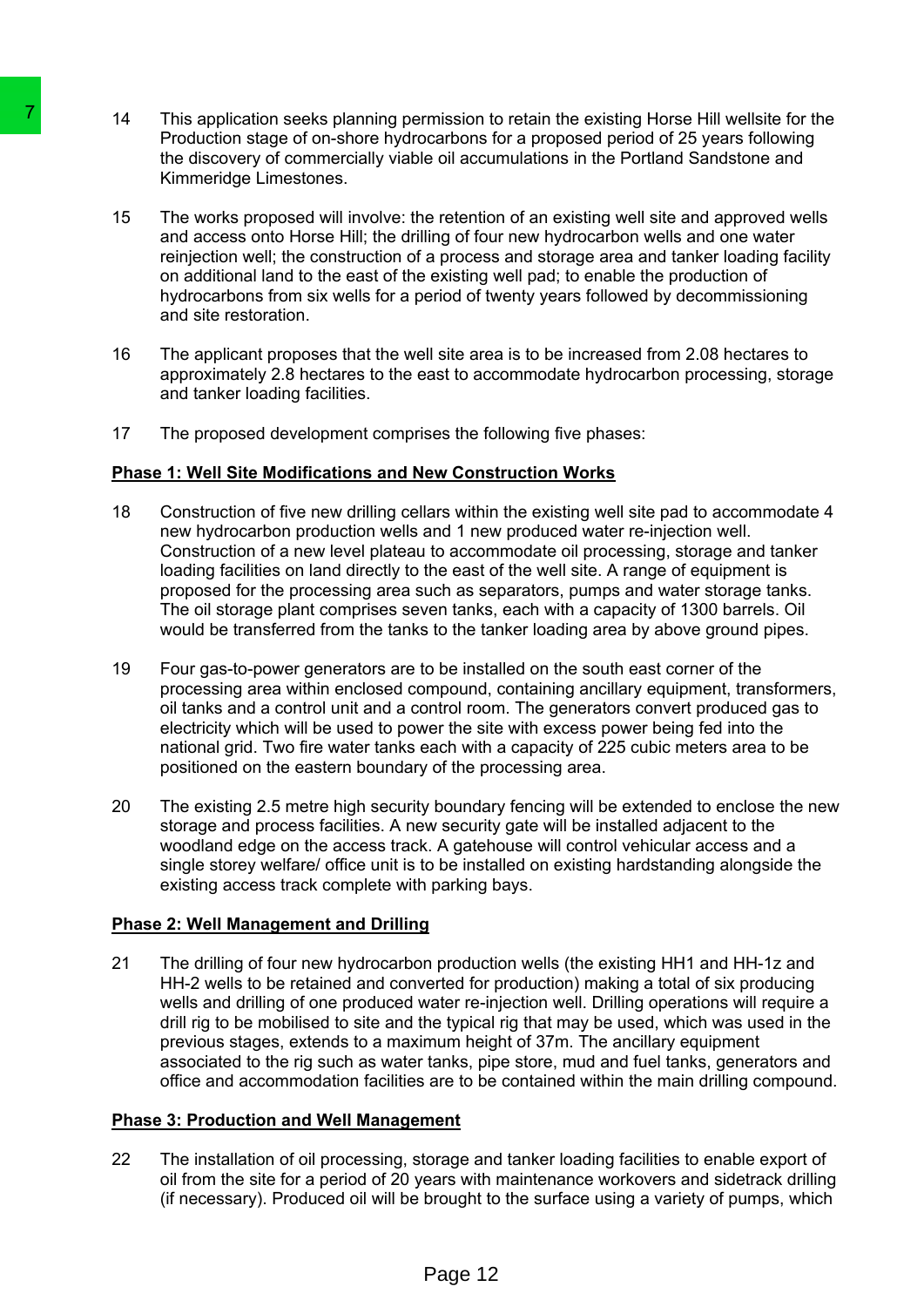will then be directed to the processing area by way of above ground pipes via an oil heater located on the well pad.

# **Phase 4: Plugging, Abandonment and Decommissioning**

# **Phase 5: Site Restoration and Aftercare**

- 24 The regrading of soils and replanting of the land with subsequent aftercare monitoring
- 25 The applicant states that a planning consent of a period of 25 years is being sought to allow sufficient time for the construction activity of phase 1, the drilling activity of phase 2, twenty years of production within phase 3 followed by decommissioning and the restoration of the site during phases 4 and 5 respectively.
- 26 The applicant states that for the avoidance of doubt, the development does not include the use of hydraulic fracturing.

| 27 |  |  |  | The approximate timings of the phases and operations ae set out in the table below. |
|----|--|--|--|-------------------------------------------------------------------------------------|
|----|--|--|--|-------------------------------------------------------------------------------------|

|              |  | heater located on the well pad.                                                                                                                                                                                                                                                                                                              |                                                                                       |                                     |  |  |
|--------------|--|----------------------------------------------------------------------------------------------------------------------------------------------------------------------------------------------------------------------------------------------------------------------------------------------------------------------------------------------|---------------------------------------------------------------------------------------|-------------------------------------|--|--|
|              |  | Phase 4: Plugging, Abandonment and Decommissioning                                                                                                                                                                                                                                                                                           |                                                                                       |                                     |  |  |
| 23           |  | The removal of all surface production equipment followed by the plugging and<br>abandonment of the six production wells and one produced water re-injection well.                                                                                                                                                                            |                                                                                       |                                     |  |  |
|              |  | <b>Phase 5: Site Restoration and Aftercare</b>                                                                                                                                                                                                                                                                                               |                                                                                       |                                     |  |  |
| 24           |  | The regrading of soils and replanting of the land with subsequent aftercare monitoring                                                                                                                                                                                                                                                       |                                                                                       |                                     |  |  |
| 25           |  | The applicant states that a planning consent of a period of 25 years is being sought to<br>allow sufficient time for the construction activity of phase 1, the drilling activity of phase 2,<br>twenty years of production within phase 3 followed by decommissioning and the<br>restoration of the site during phases 4 and 5 respectively. |                                                                                       |                                     |  |  |
| 26           |  | The applicant states that for the avoidance of doubt, the development does not include<br>the use of hydraulic fracturing.                                                                                                                                                                                                                   |                                                                                       |                                     |  |  |
| 27           |  | The approximate timings of the phases and operations ae set out in the table below.                                                                                                                                                                                                                                                          |                                                                                       |                                     |  |  |
| <b>Phase</b> |  | Programme                                                                                                                                                                                                                                                                                                                                    | <b>Hours of operation</b>                                                             | <b>Estimated</b><br><b>Duration</b> |  |  |
| Phase1       |  | Well site Modifications and New<br><b>Construction Works</b>                                                                                                                                                                                                                                                                                 | 0800 - 1830 Mondays<br>to Fridays; and 0900<br>- 1300 Saturdays;<br>and no other days | 3 Months                            |  |  |
| Phase 2      |  | Workover - mobilisation and<br>demobilisation                                                                                                                                                                                                                                                                                                | 0800 - 1830 Mondays<br>to Fridays; and 0900<br>- 1300 Saturdays;<br>and no other days | 2 Weeks                             |  |  |
|              |  | Workover Operation of HH-1z<br>and HH-2 wells                                                                                                                                                                                                                                                                                                | 24 Hours, 7days per<br>week                                                           | 1 Month                             |  |  |
|              |  | Drilling Rig - mobilisation and<br>demobilisation                                                                                                                                                                                                                                                                                            | 0800 - 1830 Mondays<br>to Fridays; and 0900<br>- 1300 Saturdays;<br>and no other days | 2 Weeks                             |  |  |
|              |  | Drilling and completion - drilling<br>4 hydrocarbon production wells<br>(HH-3 to HH-6) and 1 water<br>reinjection well                                                                                                                                                                                                                       | 24 Hours, 7days per<br>week                                                           | 15 Months                           |  |  |
| Phase 3      |  | Installation of Production<br>Equipment                                                                                                                                                                                                                                                                                                      | 0800 - 1830 Mondays<br>to Fridays; and 0900<br>- 1300 Saturdays;<br>and no other days | 4 Months                            |  |  |
|              |  | Production of Oil                                                                                                                                                                                                                                                                                                                            | 24 Hours, 7days per                                                                   | 20 Years                            |  |  |
|              |  |                                                                                                                                                                                                                                                                                                                                              | week                                                                                  |                                     |  |  |
|              |  | <b>Maintenance Workovers</b>                                                                                                                                                                                                                                                                                                                 | 24 Hours, 7days per                                                                   | 1 Month                             |  |  |
|              |  | <b>Sidetrack Drilling</b>                                                                                                                                                                                                                                                                                                                    | week<br>24 Hours, 7days per<br>week                                                   | 3 Months                            |  |  |
| Phase 4      |  | Plugging, Abandonment, and<br>Decommissioning                                                                                                                                                                                                                                                                                                | 0800 - 1830 Mondays<br>to Fridays; and 0900<br>- 1300 Saturdays;<br>and no other days | 5 Months                            |  |  |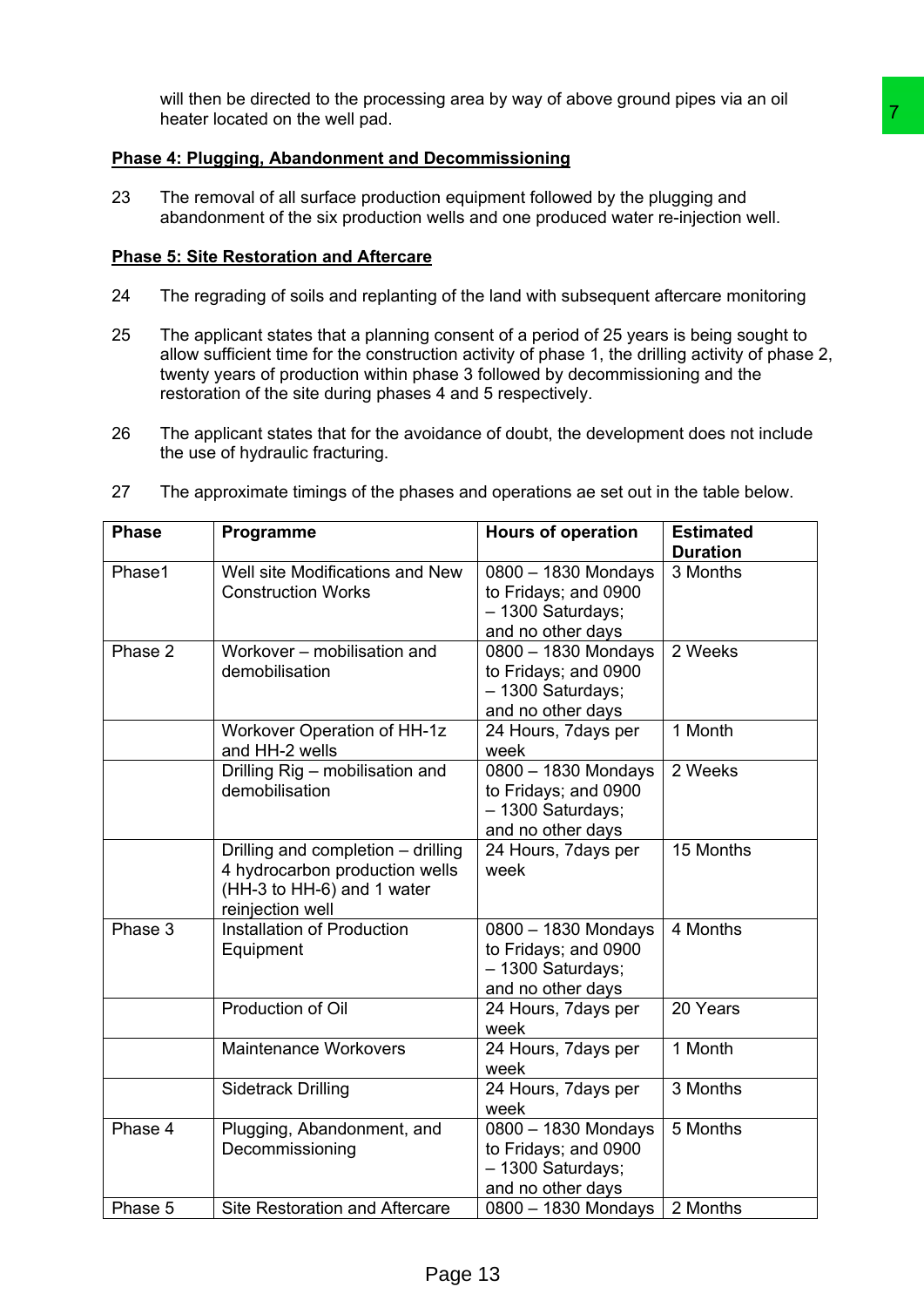| to Fridays; and 0900<br>$-1300$ Saturdays; |
|--------------------------------------------|
| and no other days                          |

# **The Development Programme (Phases 1- 5) and Hours of Operation**

- 28 The applicant advises that the phases (as set in the table above) are largely consecutive with relatively limited periods of simultaneous operations. They advise that phase progression may be disrupted as a result of equipment constraints, the need for maintenance or adverse weather conditions although they envisage such periods will not be significant when the development programme is considered as a whole.
- 29 As the development is for the production stages of hydrocarbons this will require 24-hour operations at the site. It is drilling or workover operations, which are continuous operations, that would give rise to the most levels of disturbance such as noise and light and the estimated duration for these activities during the life of the development as a whole are set out in the table above. For all other operations at the site, such as construction works, the proposed hours of operation are to be limited to 0800 – 1830 Mondays to Fridays; and 0900 – 1300 Saturdays; and no other days. The Development Programme (Phases 4 - 5) and<br>
26 The applicant advises that the phases as a set with relatively limited periods of simultaneous<br>
progression may be disrupted as a result of eigencomparison maintenance or a

# **HGV Movements and Staff Movements & Parking**

- 30 The applicant proposes the main envisaged traffic impact associated with the development would be during part of Phase 3 production, where up to 32 daily HGV movements are expected (16 HGV arrivals and 16 HGV) departure, albeit over a limited period (4 months) with lower traffic generation during all other phases and sub-phases.
- 31 The applicant states that the maximum number of staff on-site will vary across the different phases, approximately between 12 and 20 staff. Staff vehicle movements are to be spread across the day with the site being operational across a 24-hour period during some phases; and car sharing is to be promoted.

# **Flaring**

32 The applicant proposes the installation of an enclosed flare located in the north- west corner of the processing area. They state that flaring will only be used in the event of an emergency or for maintenance.

*(Note: The design and operation of the flare equipment will be required to be in accordance with an approved Waste Permit from the EA and permit to drill from the Oil and Gas Authority, and safety regulations by the Health and Safety Executive)*

# **Proposed Lighting and Security**

- 33 The proposed development will require artificial lighting for safe working, safe passage (including for pedestrian and vehicular), security and amenity.
- 34 It is proposed a mix of low-level and downward facing lighting will be installed within central locations, and shrouded and internal facing light at the site boundary with discrete pole mounted surveillance equipment.
- 35 The rig mast will be illuminated for safety reasons by strip lights that will face inward and downward. It will also be necessary for the rig to have a red strobe aircraft warning light. Additional lighting will be located on the rigs ancillary plant and equipment.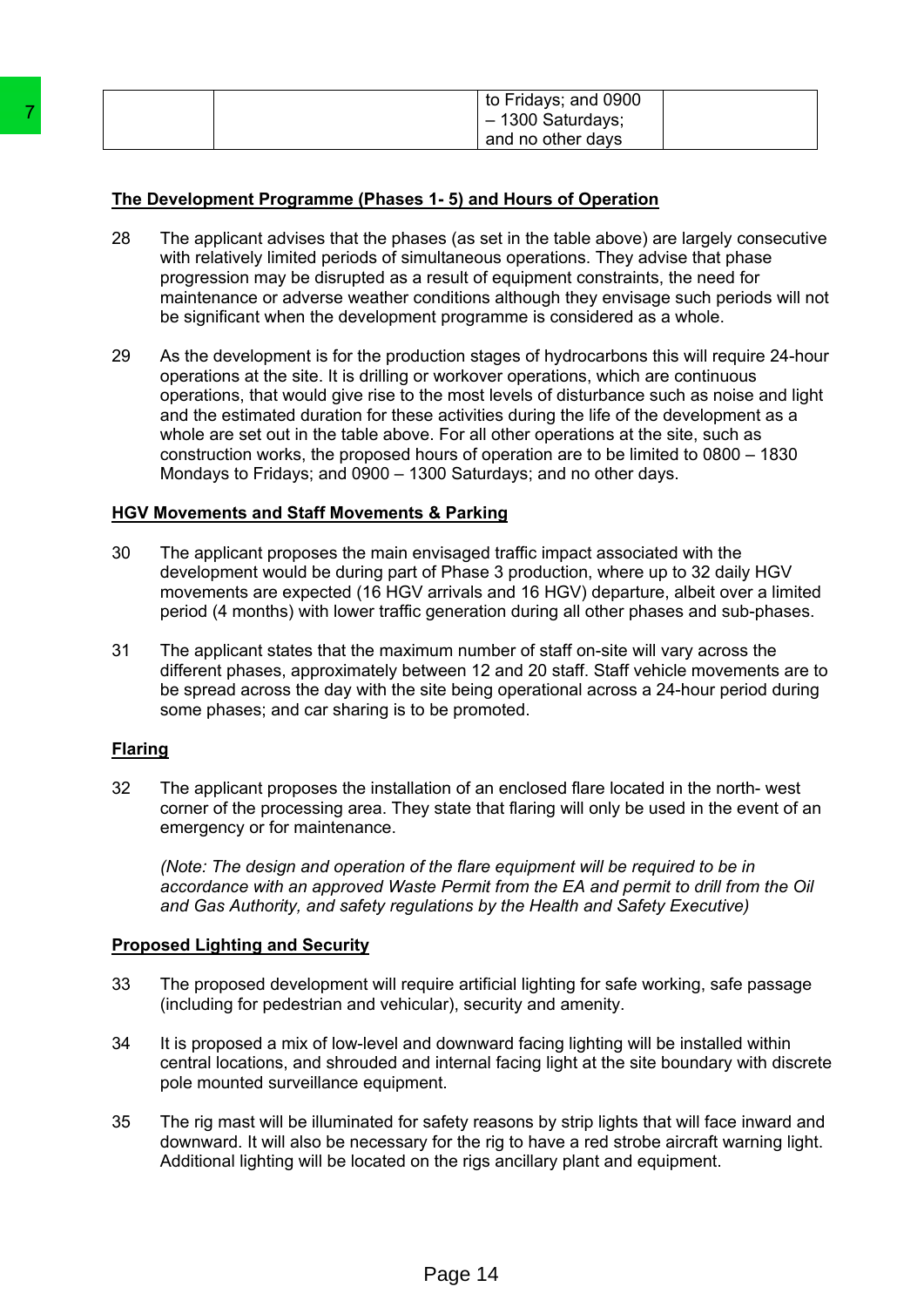36 Floodlighting will be positioned around the well pad during drilling and workover operations. Bulkhead lamps are proposed for illumination of portable cabins and containers when installed on the well pad.

#### **Site Access**

37 The existing 2.5m security gates at the site entrance with Horse Hill are to be retained along with new 1.8m high boundary fencing that runs along the sites road frontage.

#### **Permitting**

38 In addition to any planning consent the operation of the site will require other overarching consents, including for an environmental permit issued by the Environment Agency and also licences to drill (and also for flaring) issued by the Oil and Gas Authority (OGA). Those will be the subject of separate application the applicant will be required to make to those agencies. prosed for illumination of portable cabins and<br>
Ill pad.<br>
the site entrance with Horse Hill are to be retained<br>
fencing that runs along the sites road frontage.<br>
the operation of the site will require other overarching<br>
th

# **CONSULTATIONS AND PUBLICITY**

#### *District Council*

39 **Reigate & Banstead Borough Council** Planning – No views received Environmental Health - No views received

#### *Neighbouring Authority*

40 **Mole Valley District Council** Planning – no objection Environmental Health – no objection

#### *Consultees (Statutory and Non-Statutory)*

- 41 **Environment Agency South East:** No objection, subject to conditions.
- 42 **Natural England:** No objection.
- 43 **Historic England:** No objection
- 44 **County Highway Authority:** No objection, subject to conditions
- 45 **Lead Local Flood Authority – SuDS & Consenting Team:** No objection, subject to conditions.
- 46 **County Ecologist:** No objection, subject to conditions
- 47 **County Noise Consultant** No objection, subject to conditions.
- 48 **County Lighting Consultant:** No objection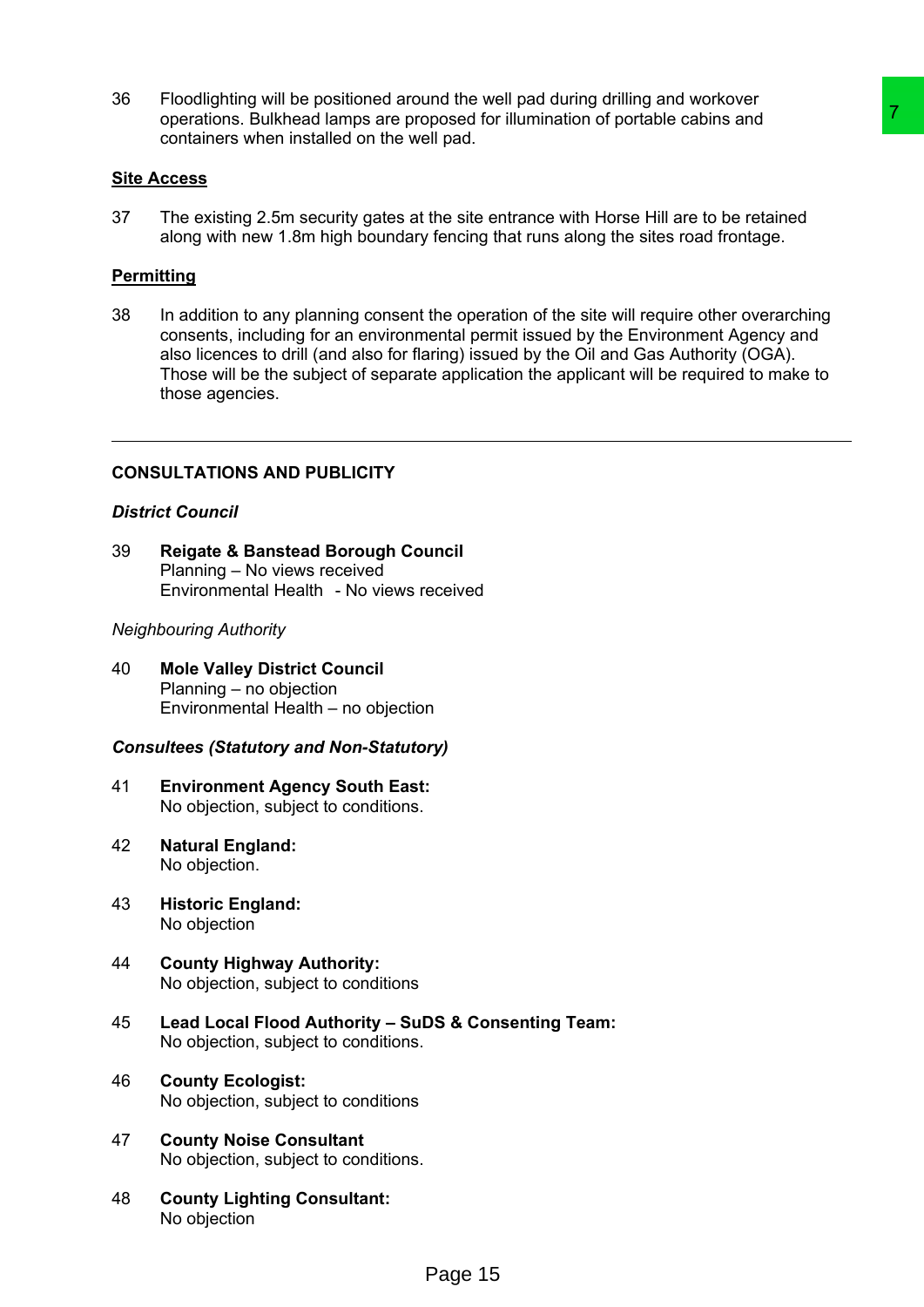- 49 **County Air Quality Consultant:** No objection
- 50 **County Landscape Consultant:** No objection, subject to conditions
- 51 **County Geologist:** No objection, subject to conditions
- 52 **County Archaeological Officer:** No objection
- 53 **Rights of Way:** No objection
- 54 **Gatwick Airport Safeguarding:** No objection, subject to conditions
- 55 **Health and Safety Executive - Oil and Gas:** No objection.
- 56 **Arboriculturalist:** No views received
- 57 **Enhancement Officer:** No views received
- 58 **British Pipelines Agency:** No objection
- 59 **Environmental Assessment:** Comments provided within the EIA section of this report
- 60 **Sutton and East Surrey Water:** No views received
- 61 **Surrey Wildlife Trust: Objection**
- 62 **Thames Water:** No views received.
- 63 **Surrey Fire & Rescue:** No objection, subject to informative.
- 64 **SCC Emergency Planning:** No views received
- 65 **Planning Casework Unit/DCLG**: No objection
- 66 **Department of Business, Energy and Industrial Strategy (BEIS):** No views received 20 County Air Quality Consultant:<br>
No objection<br>
County Landscape Consultant:<br>
No objection, subject to conditions<br>
51 County Landscape Consultant:<br>
No objection, subject to conditions<br>
52 County Archaeological Officer:<br>
N

# *Parish/Town Council and Amenity Groups*

67 **Salfords & Sidlow Parish Council:**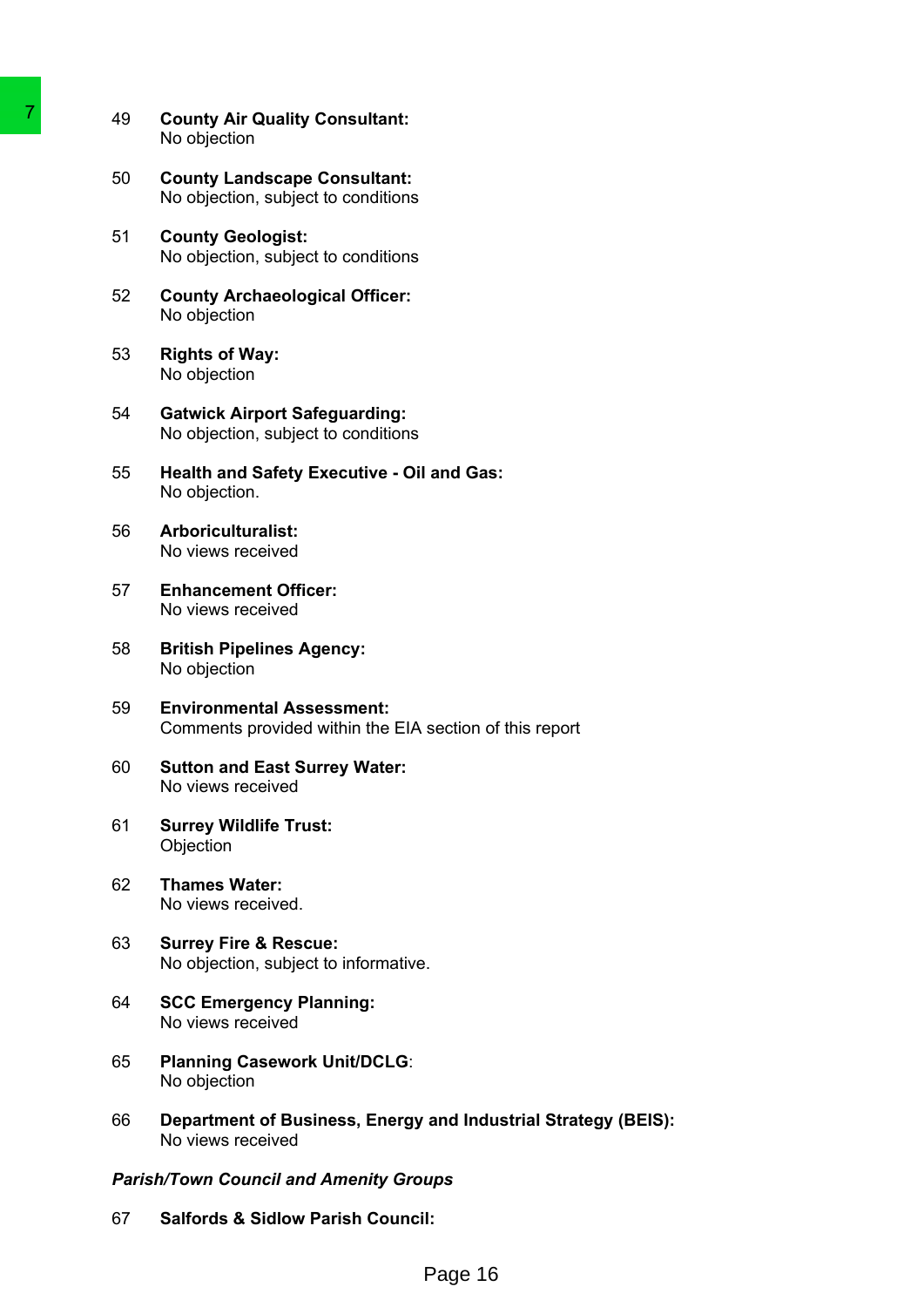Objection, on the following grounds: inappropriate location and setting and inappropriate development in the Green Belt; devastation and impact to the environment; noise; light and traffic impact; drilling of further sidetrack wells at any time not yet identified; independent seismic assessment should be carried regarding recent earthquakes; a range of conditions imposed on any new consent; and consider a financial bond should be secured for the land.

# 68 **Charlwood Parish Council:**

Objection, on the following grounds: incompatible with the IPCC recommendations for Climate Change; industrialisation of the Green Belt and fails to preserve its openness; visible from along the road, the surrounding land and adjacent footpath and is an eyesore, particularly when illuminated at night; risk of local earthquakes and impacts on well integrity; contraventions of current Traffic Management Plan; long-term increase in traffic; accidents at junction of A21, and safety of other road users from HGVs; insufficient consultation on the application; supports the concerns raised by other local parish councils and residents groups.

# 69 **Norwood Hill Residents':**

Objection on the following grounds: concerns of the national need and decision making for oil supply, particularly with climate change targets inappropriate development in the Green Belt; noise, light, gases, traffic and human industrial activities from the development impinge adversely on local amenity and wildlife; details of side track wells are too vague; connection between the development and local earthquakes.

# 70 **The Charlwood Society:**

No views received.

# 71 **CPRE:**

Objection for the following reasons: the CPRE suggests that the application is for Unconventional drilling as the Government is encouraging shale oil production: very concerned with the continuing earthquake activity in surrey since 1 April: the increase to 6 wells, with more drilling, acidisation under pressure and water reinjection could have significantly greater impact on the geology than has happened so far: concerns for meeting carbon emissions and global warming targets and encouraging more fossil fuel burning is not the solution; potential industrialisation of the countryside the development will cause; there should be more tree screening of the site; traffic impacts from substantial increase in traffic movements; and the operator should pay for any damage to verges and highway surface ; the Council should ensure a system is place for financially compensating those badly harmed by the works or land; concerns on air pollution caused by flares, generators, pumps and HGVs; storing of hazardous chemicals on site essential safety plans are plans to counter possible explosions, fires and leakages; and noise. assistion and innear to the environment robe. Ignt<br>asternack wells at any time not yet identified;<br>staterack wells at any time not yet identified;<br>bould be carried regarding recent earthquakes; a<br>new consent; and consider

# 72 **Horley Town Council:**

No Objection. Have raised concerns in respect of the following: extent of lateral drilling and the impacts on important infrastructure such as sewage works in Meath Green area and the West Vale Park development; risk of tremors, subsidence, sink holes or contamination of water; whether Horse Hill is suitable for HGVs and if the road needs improvement who will pay; where will waste from site will go and how to be transported; if local communities will benefit either financially or in terms of enhanced facilities from the oil extraction activities; and further investigation for source of earthquakes.

# 73 **Betchworth Parish Council:**

No objection. Though requests all site HGV traffic travels on primary road network.

# 74 **Newdigate Parish Council:**

Objection, raising concern regarding recent swarm of earthquakes. Stating that there is a strongly held belief that these earthquakes are being triggered by the drilling taking place at Horse Hill and drilling should be halted until reason for earthquakes are established.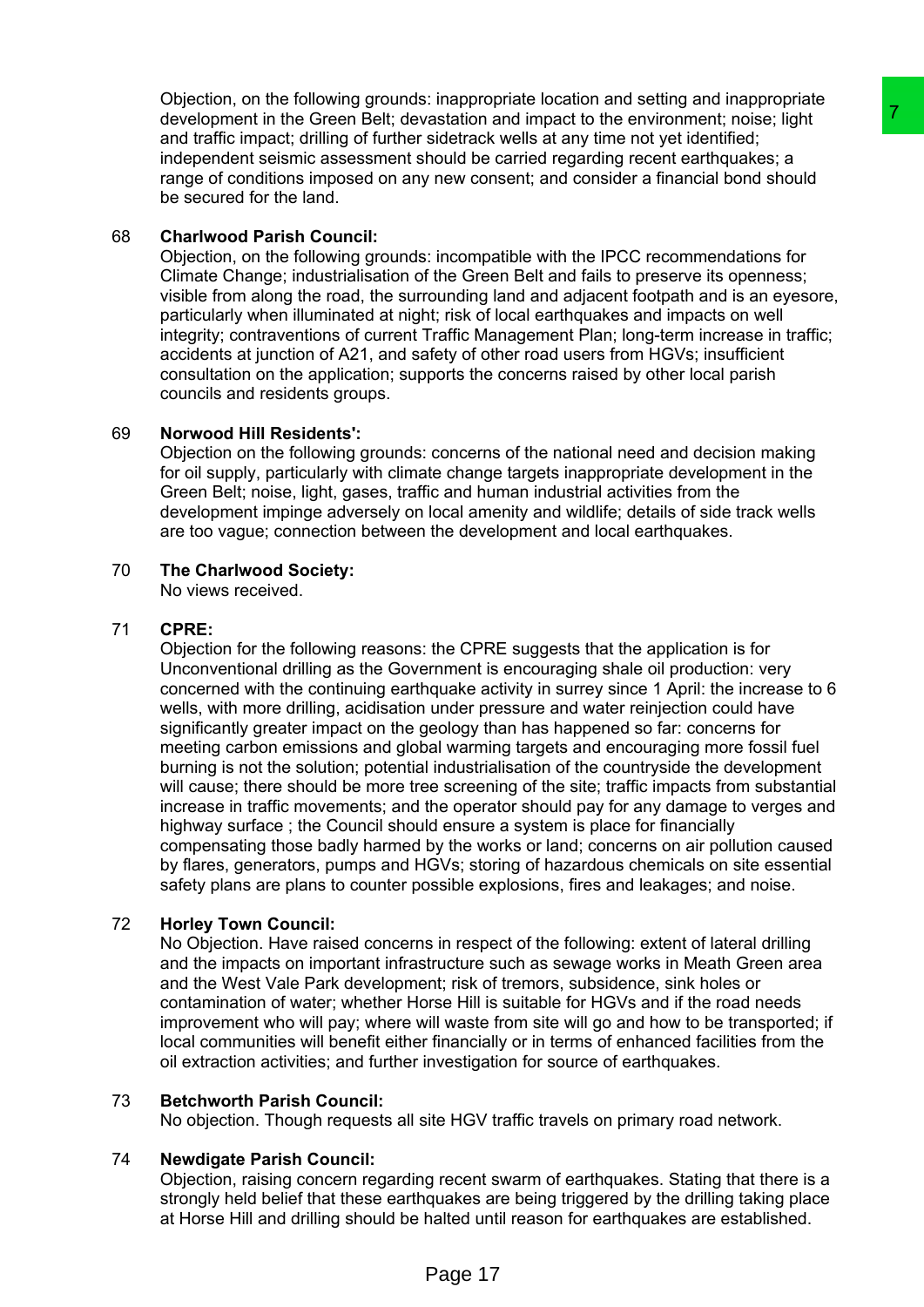# 75 **Friends of the Earth Bromley (FOE):**

Objection. The FOE have a numbers of concerns with the proposals. The application is incompatible with the need to tackle climate change, to reduce fossil fuels and reduce emissions by 45% in 12 years. The impact on the natural countryside, historic woodland and local wildlife would be detrimental. There ae dangers of pollution to groundwaters and air from use of chemicals and acidisation. Concerns of horizontal drilling and known geological fault and also the drilling technology is unproven. Local horse riders, pedestrians and cyclists would be severely affected by the increased site traffic. Condition of the local roads not suitable for HGVs. Site no longer resembles Green Belt land and this should be preserved. The public footpath south of the site has been moved and no longer accessible to the public. Local house values could be affected by the development. 76 Friends of the Earth Brombye (FOD):<br>
Delection: The FCE have a numbers of concernent<br>
increasing the with the need to tackle climate of<br>
emissions by 45% in 12 years. The limpact of<br>
and local wididiffe would be electi

# 76 **Keep Kirdford and Wisborough Green KKWG:**

Objection. The KKWG has raised a number of concerns with the application. Suggests that the proposal is not in accordance with policy for protecting Green Belt and also that NPPF policy cannot be relied on, including paragraph 209a. The KKWG also suggest that 'fracking' cause earthquakes. The local earthquakes could damage well integrity leading to gas/oil getting into groundwater. Further concerns the proposal for oil and gas extraction are against climate change. Emissions from on-shore oil and gas will endanger public health. They also suggest the industry runs counter to economic gains with large deficits.

# 77 **The Weald Action Group:**

Objection. Concerns raised the Horse Hill wellsite is the source of recent local earthquakes.

# *Summary of publicity undertaken and key issues raised by public*

- 78 The application was publicised by the posting of three site notices and an advert was placed in the local newspaper. A total of 650 of owner/occupiers of neighbouring properties were directly notified by letter*.*
- 79 A second consultation exercise was carried out by the County Planning Authority following clarifying or other information submitted for the application on 23 May 2019. This resulted in the posting of two site notices and an advert was placed in the local newspaper. Letters were sent to the owner/occupiers of neighbouring properties originally notified of the application, and to people and organisations who had expressed an interest in the application prior to the receipt of the additional information received in May 2019.
- 80 A third consultation exercise was carried out by the County Planning Authority following clarifying or other information submitted for the application on 18 July 2019. This resulted in the posting of two site notices and an advert was placed in the local newspaper. Letters were sent to the owner/occupiers of neighbouring properties originally notified of the application, and to people and organisations who had expressed an interest in the application prior to the receipt of the additional information received in July 2019.
- 81 Total of 1658 written representations have been received to date, although some people may written more than once.
- 82 Of the letters received approximately 921 have written in support of the proposal. A summary of key points in support are on the grounds:
	- National need for oil for meeting UK policy on energy security and for the economy.
	- Domestic oil supply would reduce the need for overseas imports and the impacts on the environment that may cause.
	- The UK has a continuing need for oil until sustainable renewable resources are in position to provide enough energy.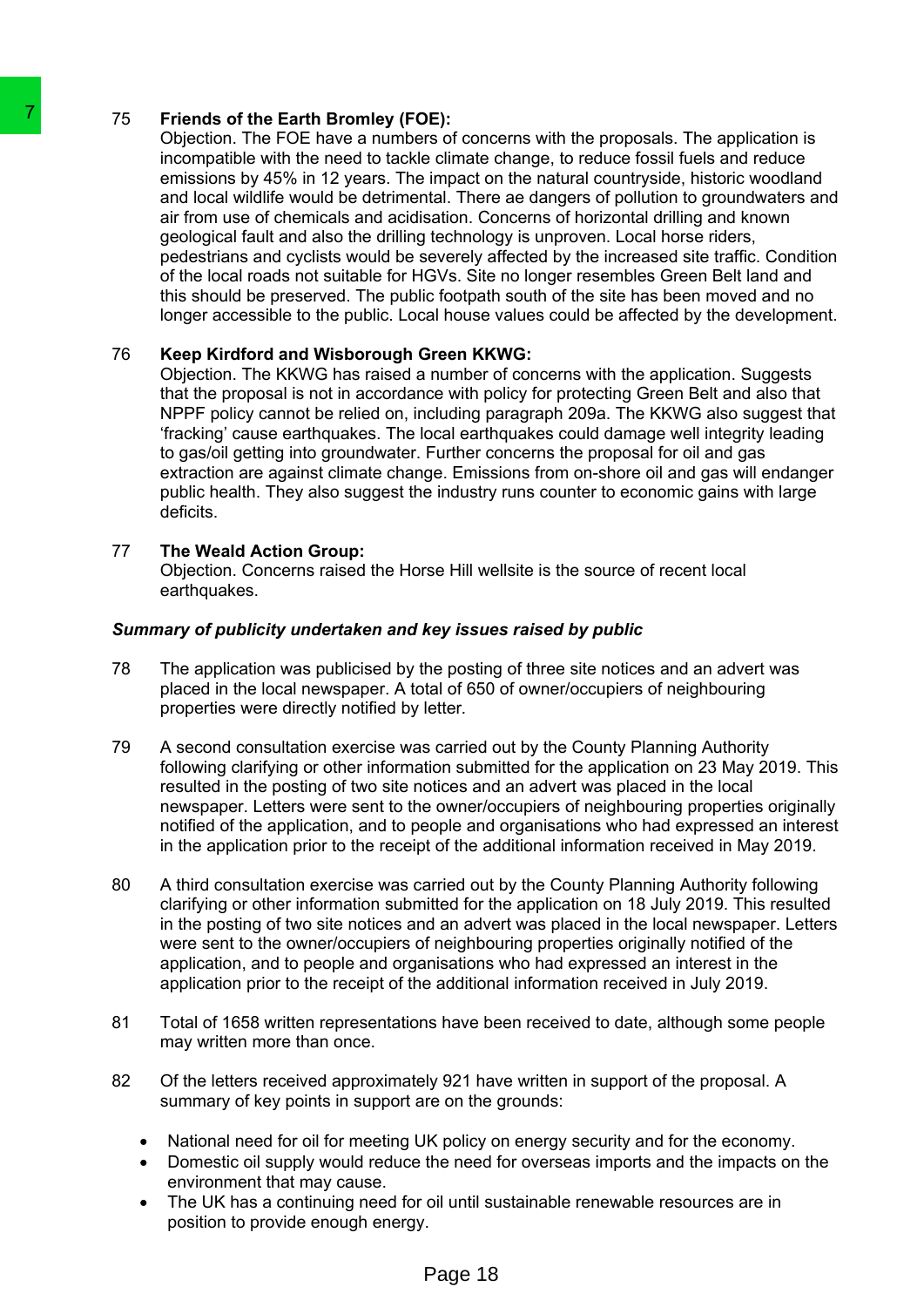- Oil Industry has shown many times that onshore UK oil development and production is possible with minimal environmental impact.
- Oil is used in manufacturing products.
- The significance of the reserves at Horse Hill need to be established by appraisal drilling and testing.
- Onshore oil is needed to help the UK be self-sufficient in energy given a decline in North Sea oil and gas.
- Modern drilling methods are greatly improved and regulated, and developed mindful of impacts to environment and people.
- The site is discreetly placed and well hidden in environment.
- The site is not covered by any conservational designations.
- 83 Of the remaining representations approximately 717 objections have been received. The issues raised will be addressed in the following sections of this report. The main points of public concern are summarised as follows:

#### **General**

Very harmful to the community, the environment and the future; 25 years is not temporary; not in public interest; overdevelopment; consequences of activity near farm land, residential or schools; claims that all capped wells fail within 6 years, with resultant issues/liability; no benefit to local residents or community; minimal difference to the UK's energy security; loss of amenity for walkers, cyclists and riders; impact on local stables and horses; lack of appropriate public consultation; inadequate independent and random monitoring of emissions; inconvenience during construction; question over method of extraction; water supply and contamination; quality of surveys. Trainmost<br>
Trainmost<br>
Internaction of the distribution and placetation and<br>
Internaction and regulated, and developed mindful of<br>
Internet Hill need to be established by appraisal drilling<br>
UK be self-sufficient in energy

# **Earthquakes**

Potential earthquakes caused from the production, which could affect the health, property and wellbeing of residents; fracturing of rocks and water re-injection can trigger earthquakes; causality between extraction at Horse Hill and the tremors not ruled out; impact on water table; sits on a major fault line; applicant should fund continuous seismic monitoring.

# **Fracking**

Fracking could result in risks to human health and the environment; consider that injecting material into the ground is the same as fracking; corruption of government and civil service with members of the oil industry.

# **Environmental Impact Assessment (EIA)**

Concern over the revised NPPF; Environmental Statement is flawed in its conclusions and further information should be provided.

# **Cumulative Effects**

Further wells and expansions will be required; long term consequences of activity; sets a precedent for future extraction applications.

# **Company Trust**

Credibility of applicant and companies behind the applications and their actions; driven by profits.

# **Policy**

Gains from oil extraction so minimal to the wider UK demand; no shortage of oil and alternative renewable energy sources are available; production is directly against Reigate & Banstead's own Mineral and Waste Policy "not to industrialise the rural nature of the County"; not in line with NPPF due to inadequate community discussion; not sustainable development; Surrey County Councils policy on oil and gas is out of date and does not include acidisation.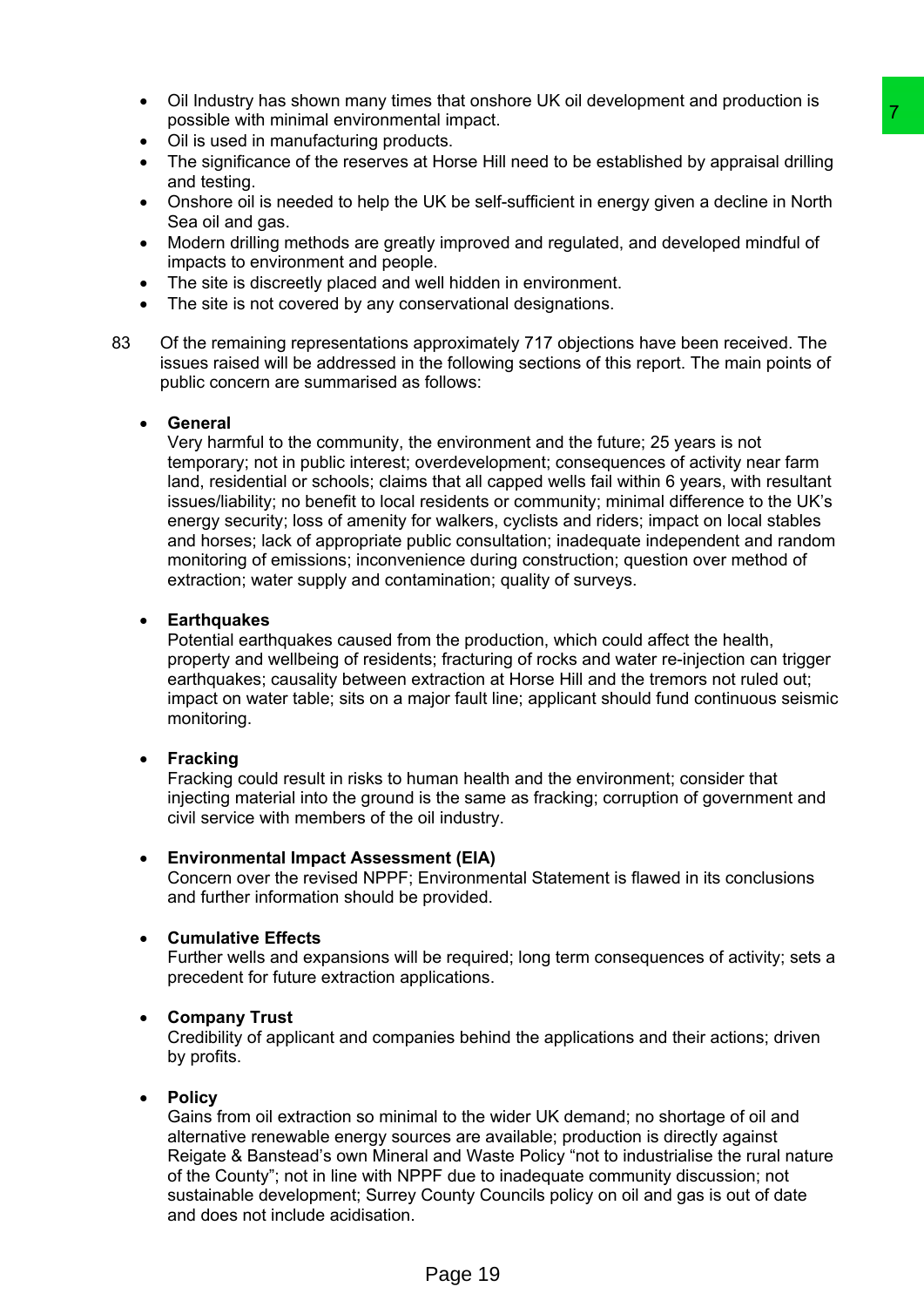### **Climate Change**

Concern that production and burning of fossil fuels will contribute to global warming and climate change; does not accord with Climate Change agreements such as the Paris Agreement and UN targets; UK has legal commitments to reduce carbon emissions; not green/carbon neutral footprint; need for diesel is decreasing with advancements in electric cars; local authorities have to consider the impact on climate change.

#### **Location/ Setting**

Concern about Industrialisation of the countryside and precedent for future industrialisation; close proximity to private residences and the town of Horley; out of character with the rural nature of the surrounding area; rural infrastructure unable to cope with this industry and its operations; conditions are need to limit distance and direction of drilling; no need to support local economy; no benefits from the wells to local area; no assessment of wells passing underneath properties; greater impact on residences which are within 300 metres of site. 7 Climate Change (close to a closed to wind Climate change of the Concern that production and burning of fosser<br>alimate change, close not according the Agreement and UN largets: UK has legal co<br>greenent candot with Climate

#### **Metropolitan Green Belt**

Harm to Green Belt and countryside; destruction of woodland; industrialisation; inappropriate; does not preserve openness.

#### **Landscape and Visual**

Out of character with the surrounding rural area; poor design; damages the natural amenity; site is already big enough; impact on footpaths, woodlands, soil contamination; no screening to the East/North East of the site towards High Trees Court; noise and visual screening barriers need to be installed.

#### **Ecology**

Harm to habitats and environment; disturb or harm the local wildlife (including newts); environmental impacts not yet understood so cannot be considered or mitigated; damage to normal and ancient woodland from HGV traffic; concern for grazing animals on adjacent land; process of reinjection harmful to the environment.

# **Conservation Area**

Harm to the conservation area.

#### **AONB**

AONB would suffer serious damage to its small roads and public enjoyment of the valuable countryside.

#### **Stability**

Ground is unstable due to drilling and increased risk of earth movements; long term environmental impact of tunnelling will be monumental, and impact on water table; homes at risk from horizontal drilling.

#### **Duration**

Objection to 24 hour drilling due to disturbance caused; period of 25 years is excessive in terms of ecology and use of fossil fuels, should be limited to 10 years.

#### **Land Contamination**

Farms affected by contaminated water, and is difficult to treat.

#### **Acidisation**

The extraction will use acidisation, involving large amount of acid and fresh water; produces large volumes of toxic waste water which is difficult to treat, transported to a treatment facility or pumped back into the ground; chemicals used are unknown; impact on aquifers.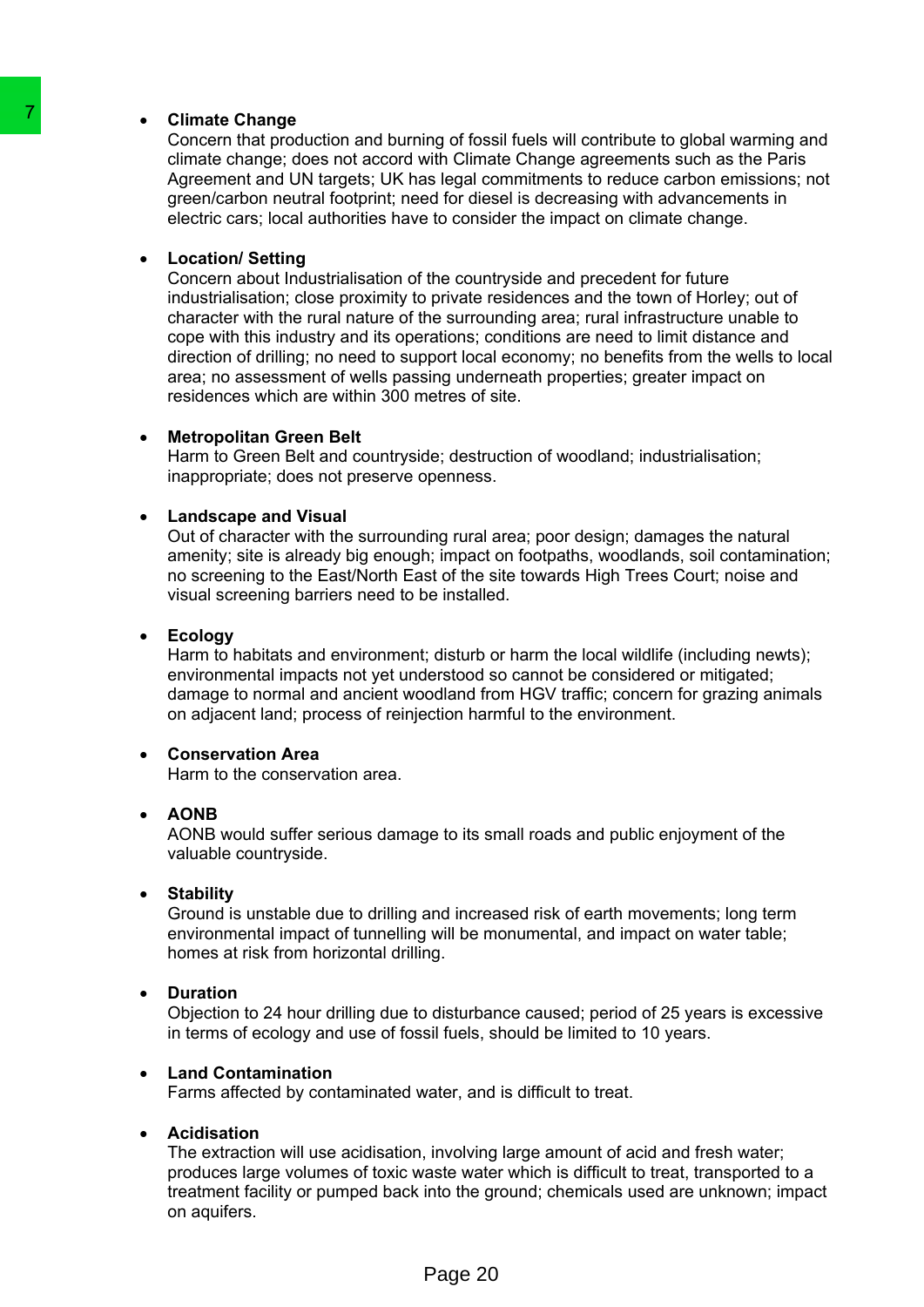# **Protesters and Policing Impacts**

Objectors cause problems on the highway network, impacting residents and causing unease; protestors have the legal right to peacefully protect however traffic made worse by protestors slow walking the HGV; protestors can be confrontational and police cause disturbance to commuters and residents; makeshift accommodation, camper vans and vehicles and impact on rural area; police do not seem to be able to control and manage the protestors; protestors may be present for the duration of the 24 month drilling.

# **Traffic, Highways & Access**

Increased production will be hazardous to highway safety; road access to the site is inadequate for large HGVs and oil should be removed by pipeline; Horse Hill is mainly narrow rural roads; access should only be south to the Black Horse Junction; junction is in poor condition; danger to other road users, pedestrians and equestrians; improvements are necessary before development begins; more pollution, noise and congestion to rural lanes; no HGV routes have been set out; high volumes of traffic already travelling at inappropriate speeds; no prediction for traffic levels for visitors, staff or deliveries to and from the site; does not take into account the popular Surrey Cycle Route, used by residents, clubs and general public; no footpath available for runners; tankers entering and leaving the site entrance are dangerous for other road users.

# **Lighting**

Site is brightly lit at night spoiling dark countryside; area already exposed to extreme light pollution due to increased activity from Gatwick airport; light is an issue for the local community and creates a long term industrial look to the area; no street lighting on roads around the site.

# **Noise and Vibration**

Will cause further noise and disturbance, even with mitigation measures proposed; generators need to be quieter; noise from traffic adds to the existing aircraft noise; defective equipment on existing site causing screeching sounds at night, exceeding limits; vibrations were felt at properties during the drilling of the borehole; no modelling of total noise impact; objection to the removal of the acoustic/lighting barrier; gas flare will be noisy.

# **Ground Water Pollution**

Risk of contaminating ground water supply from use of the disposal well, spills and faults; no assurance of water quality monitoring or evidence that water sources will be protected; acidised waste water could contaminate the underlying aquifers; water table in this area is high and the nearby river Mole which flows into the Thames could be compromised; inadequate hydrogeology assessments and impact on private water wells; hazardous substances will be stored on site; details of retaining wall construction need to be provided along with further ground investigation; existing Geotextile membrane will degrade before the end of the life the development; maintenance and repair not clear; HDPE geotextile liners are likely to degrade within life of the site and risk polluting local aquifers and also local tributaries leading to the River Mole. individual methods. Impacting residents and causing<br>inciphory network, impacting residents and causing eignith to peacetally protect however traffic mate worse<br>U: protestors can be confrontational and police cause<br>of the c

# **Flooding and Surface Water Drainage**

Concern that flooding in adjoining land is impacting equestrian access; harm to drainage or sewage capacity.

# **Air Quality and Health Issues**

Harm to the health and wellbeing of residents and wildlife over 25 years; two local school's Meath Green Junior and Infants are within half a mile from the site; methane gas flaring, toxic fumes, traffic and air pollution, and impact on local residents; adds to existing hazards from Gatwick airport; lack of evidence based information on the risks to public health and wildlife from oil extraction; bad odour not investigated sufficiently by the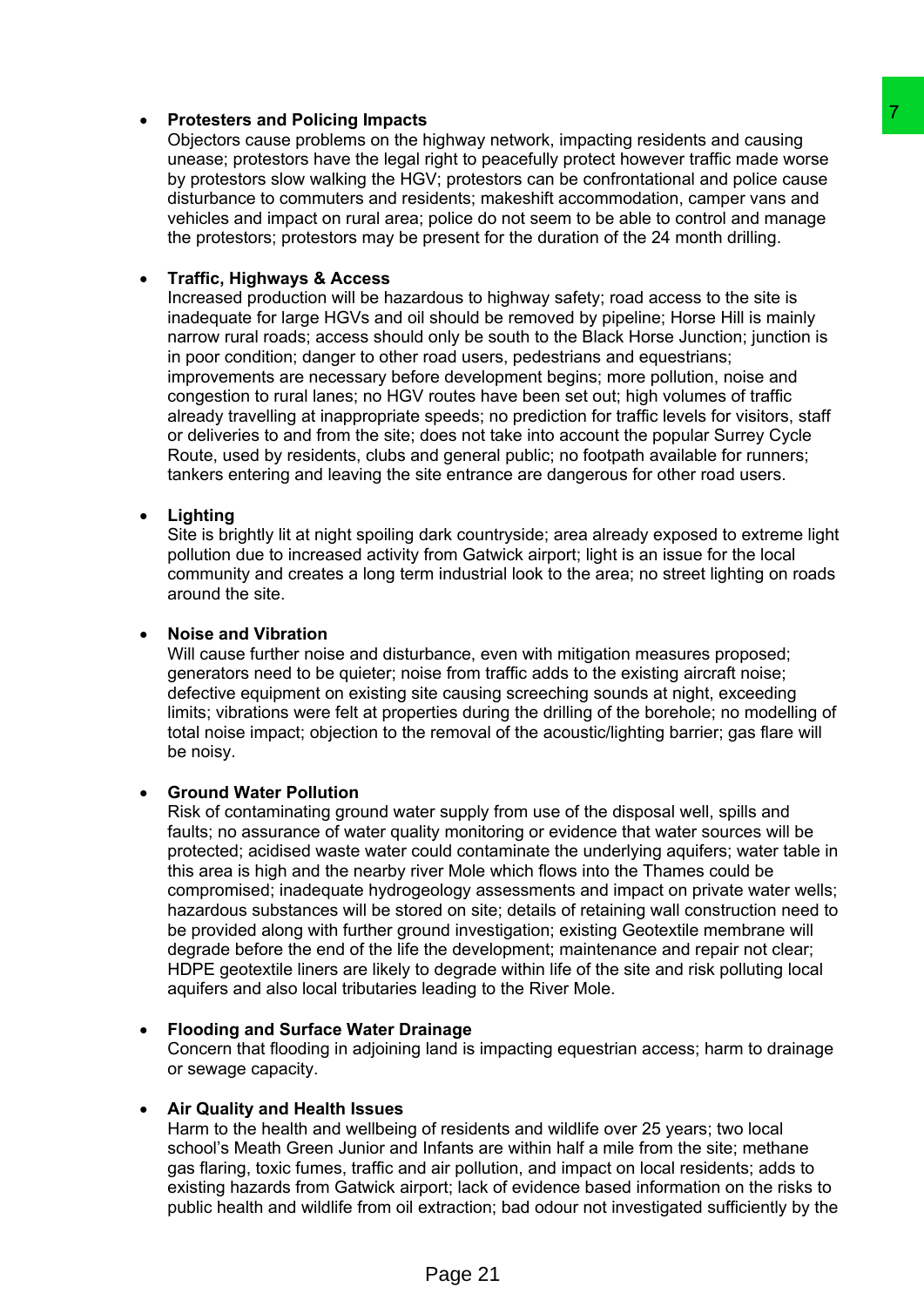Environment Agency; pollutants above the Environment Agency screening criteria and above air quality standards.

# **Restoration and Abandonment**

Original application for the site test well stated it would be returned to its original semiwild state at the end of the three year period; applicant only provided an outline restoration plan.

#### **Finance**

Concern for the commercial lack of economic viability and sustainability of extraction in the area.; costs of security, policing traffic managed, removal of nuisances or waste incurred by the local authority or local neighbours and land owners should be met by the applicant; compensation assurances for pollution clean-up; investment should be spent on green energy solutions and renewables, locally and nationally.

#### **Property Devaluation**

Concern that local properties would be devalued and cannot be sold; damage to the local commercial and residential property markets.

 **Environment Agency (EA) Environmental Pollution Control Regulations**  Previous objections from EA and Portsmouth Water; EA and HSE admit they do not have the manpower or knowledge to monitor this type of activity.

# **HSE and Safety**

No guarantee that proper safety guidelines will be in place, particularly for unstable ground and potential release of harmful gases; no health and safety plan or evacuation plan communicated to local residents; no input from emergency services; no insurance in the case of accidents or unforeseen consequences; 7 more storage tanks of 1300 barrels each changes the site to an extremely high level of risk from fire and explosion; the site needs to have regular auditing and inspections; design and build of the covered flare stick in unclear and evaluations should be carried out first before it is implemented; development will impact Gatwick Airport safety. The state than distant and the state of the state of the state of the parameterization and a control of the site test well state will state will state will state will state will state will state will state will state will

# **Monitoring/ Regulation**

Local planning laws ineffective in monitoring and stopping unplanned works; operators need to be monitored carefully, which would add additional cost to the public over hundreds of years to monitor the lifetime effectiveness of these pipeline and prevent pollution; concern over technical monitoring of sites; since 2016 there has been minimal monitoring of the gases being produced and flared, or the adverse symptoms to local residents; environmental monitoring should be actively undertaken by the council not the developers.

# **Heritage**

Concern of harm to listed buildings in the area and Horley.

 **Human Rights** The permission must not be granted on humanitarian grounds.

# **PLANNING CONSIDERATIONS**

# **Introduction**

84 The guidance on the determination of planning applications contained in the Preamble/Agenda front sheet is expressly incorporated into this report and must be read in conjunction with the following paragraphs.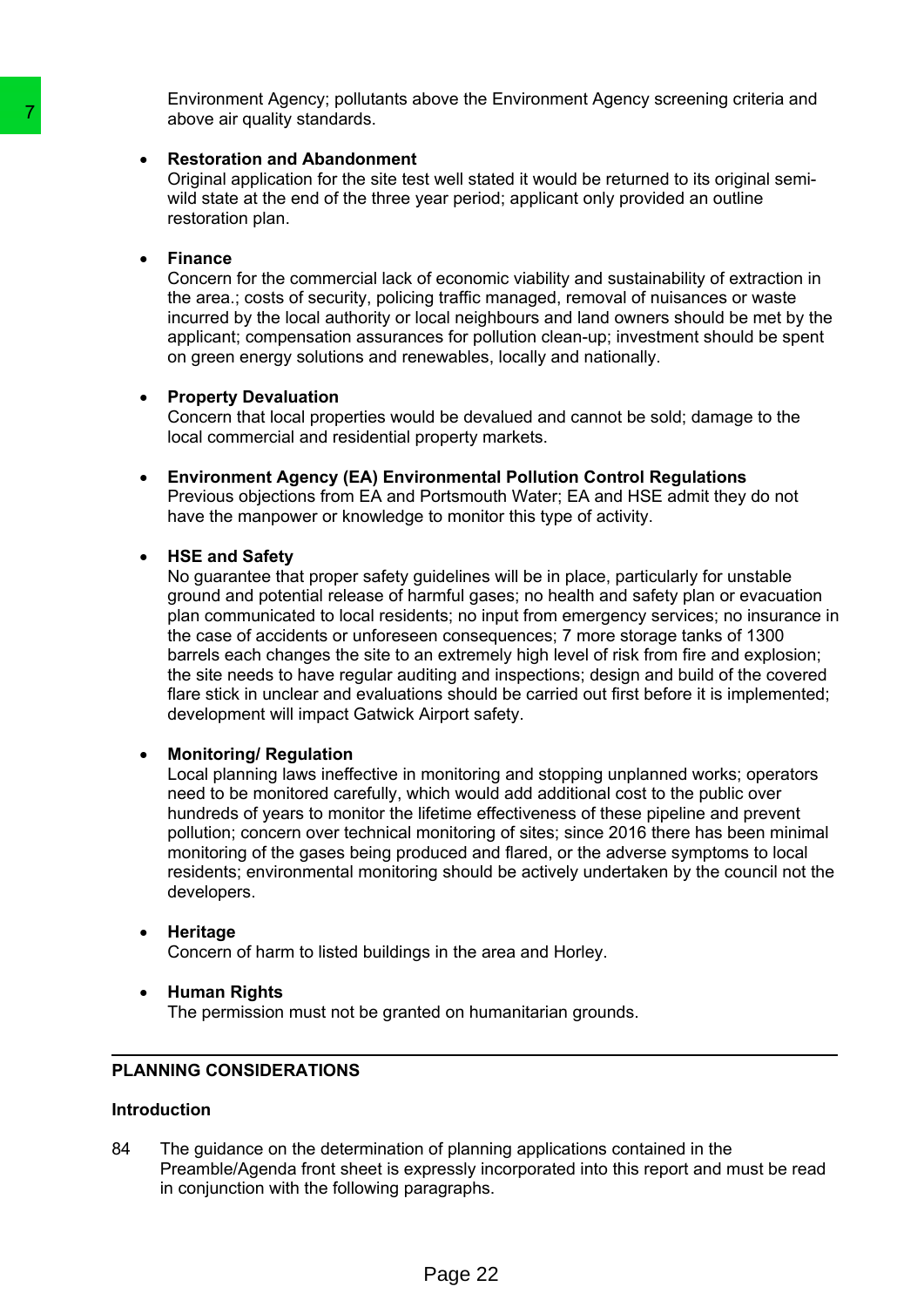- 85 In this case the statutory development plan for consideration of the application consists of the Surrey Minerals Local Plan 2011 and the Reigate and Banstead Local Plan Core Strategy adopted on 3 July 2014, and the saved polices of the Reigate and Banstead Borough Local Plan 2005.
- 86 Part 1 of the Reigate and Banstead Local Plan (the Core Strategy) was adopted by the Council in 2014. This sets out the overall scale and location of growth that will take place in the borough between 2012 and 2027. Reigate and Banstead Borough Council are currently in the process of producing Part 2 of the Local Plan (the Development Management Plan) which will set out in more detail how the Core Strategy will be delivered. It will contain: policies to guide decision making on planning applications; policy designations; and development site allocations. Given the Plan is some way from adoption, Officers consider the draft policies within the Reigate & Banstead Development Management Plan should be given little weight in the consideration of this application. 1 and the Reigate and Banstead Local Plan Core<br>
and the Reigate and Banstead Local Plan Core<br>
ord the saved polices of the Reigate and Banstead Cocal Plan Core<br>
Uccal Plan (the Core Strategy) was adopted by the<br>
Uccal Plan
- 87 In considering this application the acceptability of the proposed development will be assessed against relevant development plan policies and material considerations. In assessing the application against development plan policy it will be necessary to determine whether the proposed measures for mitigating any environmental impact of the development are satisfactory. In this case the main planning considerations are: Need, Green Belt, highways, water environment and geotechnical, air quality, noise, lighting, landscape and visual, ecology, and restoration. The application is accompanied by and Environmental Statement.

# **Licensing**

- 88 Oil and gas exploration drilling requires planning permission but also requires licensing. Licences are issued by the Oil and Gas Authority (Formerly the Department of Energy and Climate Change - DECC). The objective of the licensing regime is to secure the exploration and appraisal of the United Kingdom's (UK's) oil and gas resources and the economic development of discovered reserves. The Petroleum Exploration and Development License (PEDL) issued by the Oil and Gas Authority (OGA) under powers granted by the Petroleum Act 1998, covers all the three stages of oil and gas development – exploration, appraisal and production.
- 89 The OGA has discretion in the granting of licences to help maximise the economic recovery of the UK's oil and gas resources. All companies on a licence share joint and several liability for obligations and liabilities that arise under it. Each licence takes the form of a deed, which binds the licensee to obey the licence conditions. As an example, these will typically require the avoidance of harmful methods of working through maintaining all apparatus and appliances in good repair and condition and the execution of all operations in a proper and workmanlike manner in accordance with good industry practise.
- 90 A license does not confer any exemption from other legal/regulatory requirements, such as the need to gain access rights from landowners, health and safety regulations, or planning permission. Once a PEDL has been granted, planning permission must be obtained before the OGA will authorise consent to drill and extended well testing (EWT). The consent to drill and for EWT is obtained from the OGA via the Petroleum Operations Notice (PONS) approval process.
- 91 In addition both the Health and Safety Executive and the Environment Agency have regulatory roles to play in relation to the proposed development under the Borehole Sites and Operations Regulations 1995 and the established pollution control regime.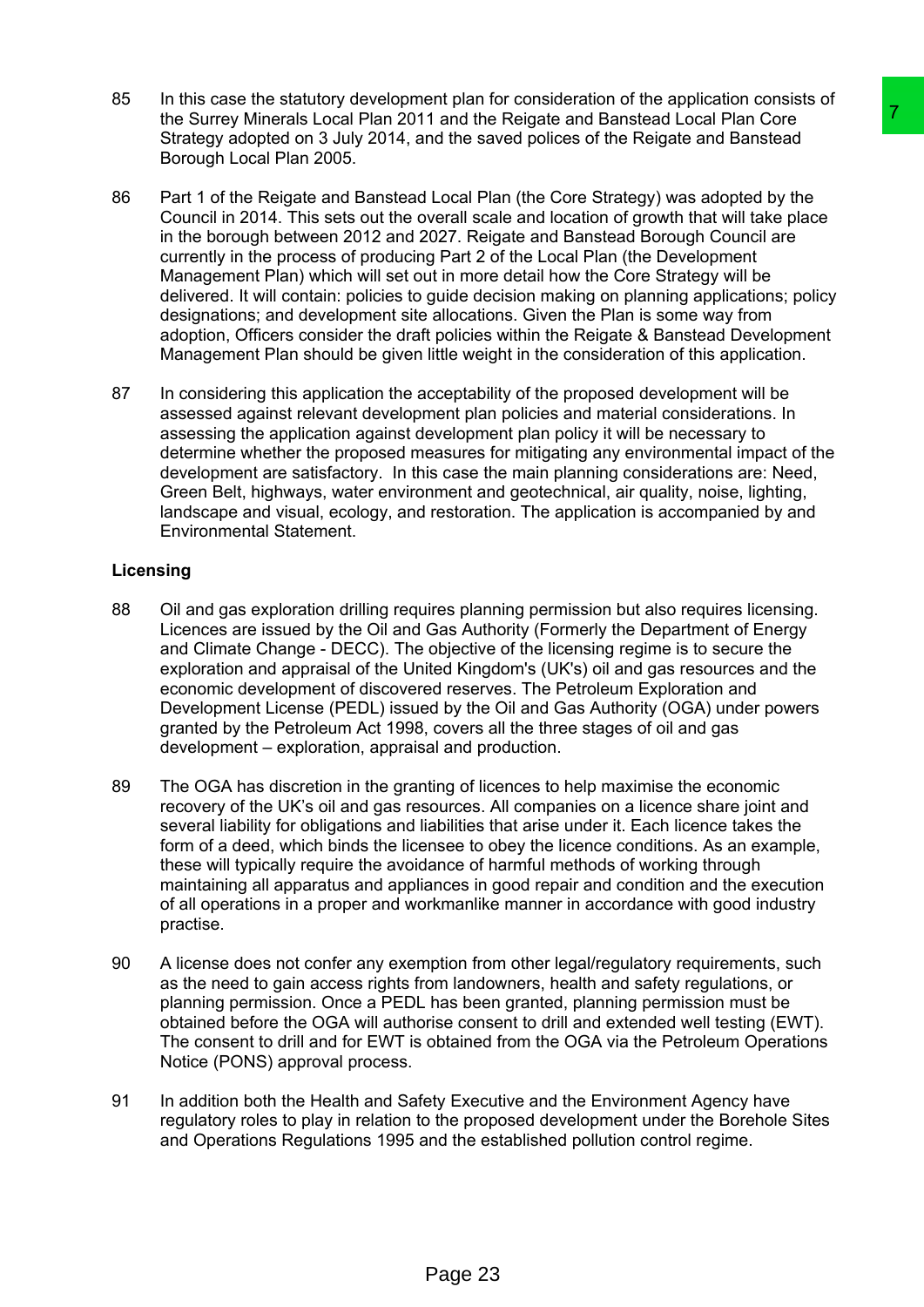# **ENVIRONMENTAL IMPACT ASSESSMENT (EIA)**

- 92 The proposed development falls within one of the categories listed in Schedule 1 of the Town & Country Planning (Environmental Impact Assessment) Regulations 2017 (as amended by Statutory Instrument 2018 No.695) (the EIA Regulations). Paragraph 14 of Schedule 1 of the EIA Regulations covers development that would involve the extraction of petroleum and natural gas for commercial purposes where the amount extracted exceeds 500 tonnes per day in the case of petroleum and 500,000 cubic metres per day in the case of gas. Any development of a type and scale listed in Schedule 1 of the EIA Regulations is automatically classed as 'EIA development'. Planning applications relating to 'EIA development' must be accompanied by an Environmental Statement (ES).
- 93 Prior to the submission of the current application a request for an EIA Scoping Opinion was made to the CPA on behalf of the applicant. The CPA adopted its formal EIA Scoping Opinion on 25 October 2018. The EIA Scoping Opinion provided the CPAs advice on the topics and issues that needed to be addressed by the EIA process, covering those aspects of the environment at risk of significant impacts as a consequence of the proposed development.
- 94 The ES submitted in support of the current application has been reviewed with reference to the provisions set out in Regulation 18 (Environmental Statements) and Schedule 4 (Information for Inclusion in Environmental Statements) of the EIA Regulations. The information provided in the submitted ES satisfies the minimum requirements defined in Regulation 18(3) and address those aspects of Schedule 4 relevant to the scheme and the receiving environment.
- 95 Under Regulation 26<sup>1</sup> of the EIA Regulations the CPA is required to examine the 'environmental information' (as defined in Regulation 2 of the EIA Regulations<sup>2</sup>) relevant to the application, and to use that information to reach a reasoned conclusion in respect of the significant environmental effects of the proposed development. The ES forms one part of that 'environmental information' providing the applicant view of the likely significant environmental effects of the proposed development. The views of other parties have been sought through the consultation undertaken on the submitted application, and are summarised and reflected elsewhere in this report (see paragraphs 39 to 77).
- 96 The submitted ES includes chapters on the following topics, with a full discussion of the likely impacts of the proposed development on each of those aspects of the environment set out elsewhere in this report.
- 97 Greenhouse gas emissions and the climate the question of the direct impacts of the proposed development on emissions of greenhouse gases and associated climate change is addressed in chapter 6 of the submitted ES. The question of the development's impact on climate change and global atmospheric composition is discussed in greater detail in paragraphs 102 to 162 of this report. On balance, and having taken account of the information and evidence submitted by all parties with an interest in the determination of the current planning application, the CPA has concluded that the proposed development would not give rise to significant impacts on the climate as a consequence of the emissions of greenhouse gases directly attributable to the implementation and operation of the scheme. The proposed development falls within one of<br>
The proposed development falls within one of<br>
ammedded by Statutory Iranitrument 2018 No.6<br>
samended by Statutory Iranitrument 2018 No.6<br>
schedule 1 of the EiA Regulations corr
	- 98 Noise the question of the impact of the proposed development on noise levels and the incidence of noise disturbance is addressed in chapter 7 of the submitted ES. The question of the development's impact on local amenity due to emissions of noise is

 $126$ . Consideration of whether planning permission or subsequent consent should be granted (1) When determining an application ... in relation to which an ES has been submitted, the relevant planning authority, … must— (a) examine the environmental information[as defined in Regulation 2];

<sup>2</sup> **Regulation 2. Interpretation** (1)In these Regulations- … "environmental information" means the environmental statement, including any further information & any other information, any representations made by any body required by these Regulations to be invited to make representations, and any representation duly made by any other person about the environmental effects of the development;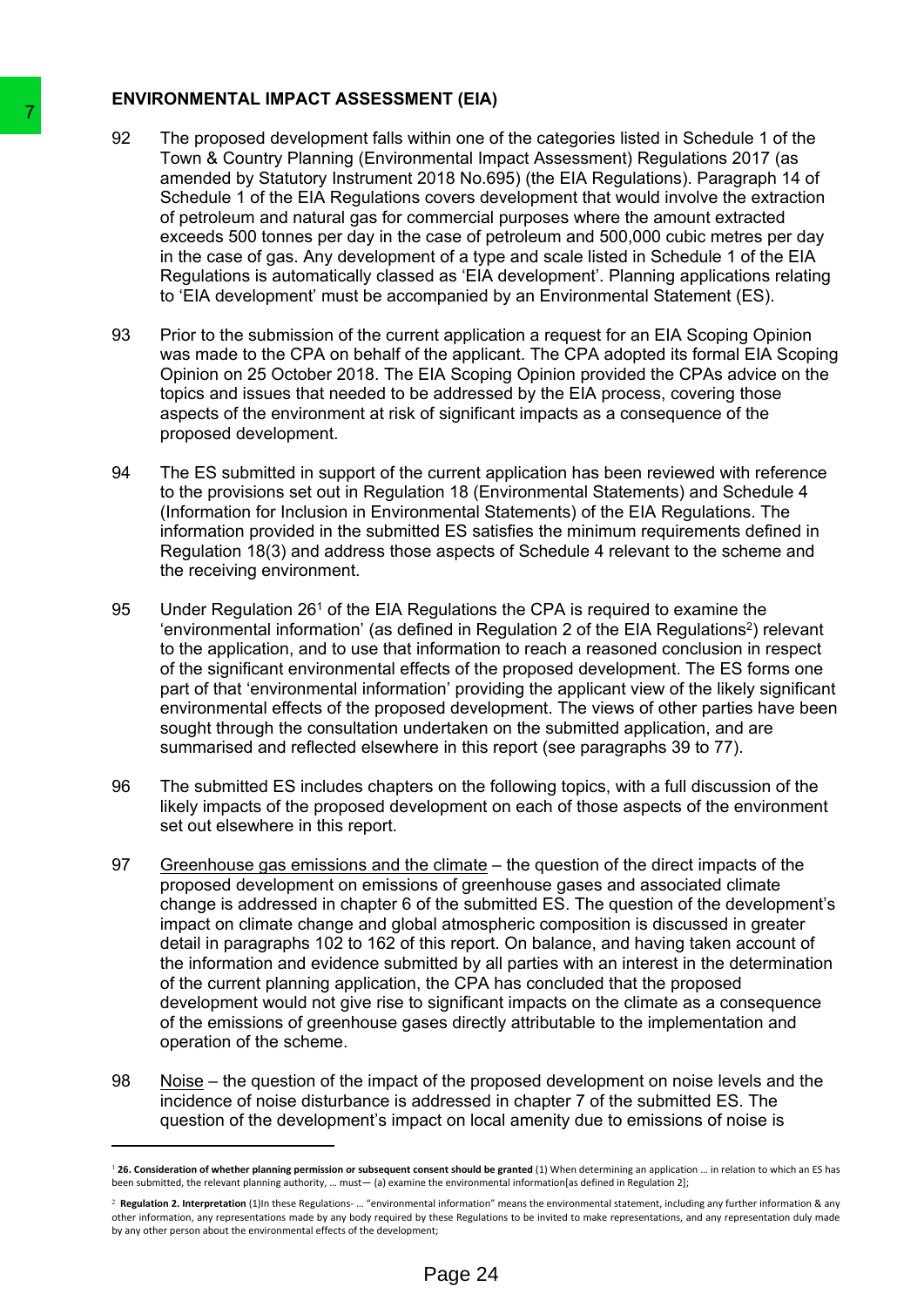discussed in greater detail in paragraphs 241 to 272 of this report. On balance, and having taken account of the information and evidence submitted by all parties with an interest in the determination of the current planning application, the CPA has concluded that the proposed development would not give rise to significant noise impacts. On a precautionary basis the County noise consultant has recommended that a number of conditions be attached to any planning permission granted in the interests of providing a framework that enables the CPA to control noise. Those conditions include provision of daytime and night time noise limits for different phases of the development, and the implementation of a noise monitoring plan.

- 99 Ground and groundwater protection the question of the impact of the proposed development on the condition of the water environment, and in particular sub-surface waterbodies, is addressed in chapter 8 of the submitted ES. The question of the development's impact on the water environment is discussed in greater detail in paragraphs 325 to 367 of this report. On balance, and having taken account of the information and evidence submitted by all parties with an interest in the determination of the current planning application, the CPA has concluded that the proposed development would not give rise to significant impacts on the water environment. The protection of the sub-surface water environment will primarily be achieved through the Environmental Permit regime, and the Environment Agency has not objected to the scheme on subsurface water grounds.
- 100 Traffic the question of the impact of the proposed development on traffic levels on those elements of the local highways network by which the application site is served, and in particular on users of those highway links, is addressed in chapter 9 of the submitted ES. The question of the development's impact on traffic and highways is discussed in greater detail in paragraphs 163 to 186 of this report. On balance, and having taken account of the information and evidence submitted by all parties with an interest in the determination of the current planning application, the CPA has concluded that the proposed development would not give rise to significant impacts on traffic levels on the local highways network or on users of the highway network. On a precautionary basis the County Highway Authority has recommended that a number of conditions be attached to any planning permission granted in the interests of providing a framework that enables the CPA to control traffic impacts. Those conditions include, but are not restricted to, limits on the number of vehicles entering or leaving the site on a daily basis, further surveys and the development and implementation of traffic management plans. althou and evidence submitted by all parties with an<br>experiment plane and evidence submitted by all parties with an<br>experimetric product of the CPA has conducted<br>and ond tyie rise to significant moles imposed. On a<br>second
- 101 Lighting the question of the impact of the proposed development on light levels and the incidence of light pollution is addressed in chapter 10 of the submitted ES. The question of the development's impact on the local area in terms of light emissions is discussed in greater detail in paragraphs 273 to 293 of this report. On balance, and having taken account of the information and evidence submitted by all parties with an interest in the determination of the current planning application, the CPA has concluded that the proposed development would not give rise to significant impacts as a result of the use of external lighting on the application site.

# **NEED FOR HYDROCARBON DEVELOPMENT**

**Surrey Minerals Plan Core Strategy Development Plan Document 2011 (SMPCSDPD 2011) Policy MC1 – Spatial strategy – location of mineral development in Surrey Policy MC12 – Oil and Gas development.**

- 102 There are three separate phases of oil and gas development: exploration, appraisal and production. Each requires separate planning permission.
- 103 In January 2012 planning permission (ref.RE10/2089) was granted for the exploration stage of the Horse Hill prospect and HH-1 was originally drilled in October 2014.The HH-1 well borehole discovered oil accumulations in the Portland Sandstone and in multiple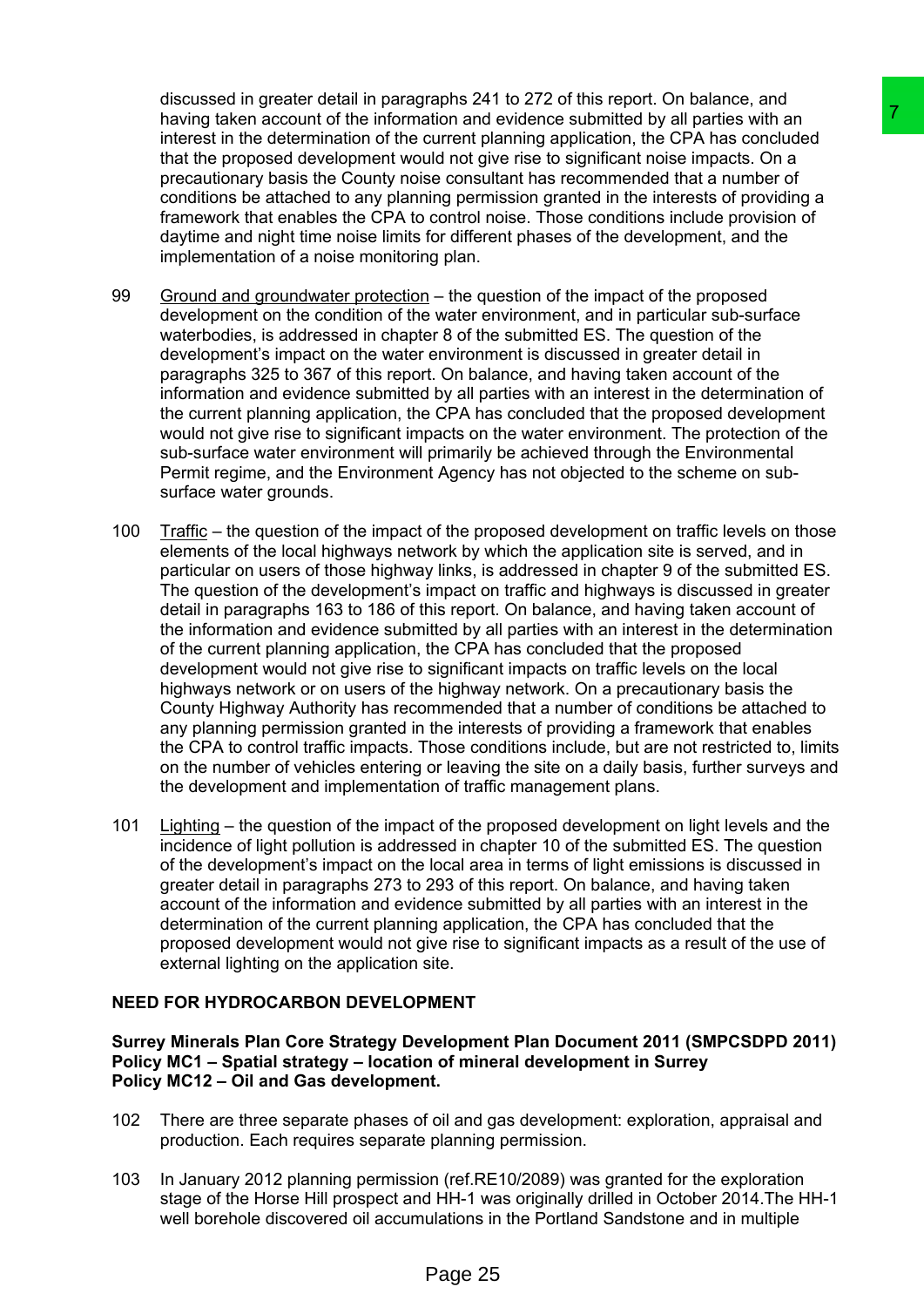deeper Jurassic formations of Kimmeridge Limestone members. Flow testing was later carried out during in February to March 216 which the operator considered highly successful.

- 104 Planning permission reference RE16/02556/CON was granted in November 2017 allowing for amongst other things the retention of the existing Horse Hill exploratory well site for a programme of appraisal and further testing of the HH-1 well, and the drilling of a sidetrack well and second borehole (HH-2) and subsequent flow testing for hydrocarbons. The applicant advises that the appraisal permission (ref. RE16/02556/CON) was implement in June 2018 and on 10 September 2018 they declared the discovery of oil to be commercially viable. They state that this has changed the status of the wellsite from being one of appraisal to one that is capable of supporting production and brings forward new development and operational needs that will require new consents. The carried out during in February to March 2216<br>
technology and Page 26 7 and Page 26 7 and Page 26 8 and Window To remove star and second star that the restrict set for a programme of appraisal and furthern-<br>
site for a
	- 105 Accordingly the applicant has submitted this application seeking planning permission for the production stage at Horse Hill wellsite. The application site is located in a rural area within the Metropolitan Green Belt. One of the key considerations in determining this application will be the need for the development.

#### *Development Plan Policy*

- 106 In the case of minerals planning, any strategy is constrained by the fact that minerals can only be worked where they occur and some resources are sterilised by other development. In the case of oil and gas the Government licenses the exploration, appraisal and production of hydrocarbons. The Weald Basin is one of only two locations in southern England where commercial deposits of hydrocarbons are thought to exist. In Surrey, the Government licenses have been issued predominantly to the south of the North Downs.
- 107 The Surrey Minerals Plan Core Strategy Development Plan Document 2011 (SMPCSDPD 2011) paragraph 3.1 explains that the exploration and appraisal of hydrocarbons has occurred fairly widely across the southern part of the county since the 1950's. The Plan refers to two operational sites currently producing oil at Palmers Wood, Godstone and Felton's Farm, Brockham where production had been expected to continue beyond the end of the plan period.
- 108 Paragraph 3.19 states that further exploration and activity within the licensed areas is likely as UK offshore resources decline, although it is not possible to identify in advance locations within the licensed areas where proposals will be forthcoming and each must be treated on its merits. The SMPCSDPD 2011 Policy MC1 (Spatial strategy – location of mineral development in Surrey) states that oil and gas development will be concentrated in the southern half of the county.
- 109 Paragraphs 5.35 -5.40 of the SMPCSDPD 2011 discuss oil and gas development.
- 110 Paragraph 5.36 recognises that conventional oil and gas development differs from other mineral development as it involves continuous periods of working. However the paragraph recognises that most of this disturbance is at the exploration and appraisal stage (which are usually of relatively short duration).
- 111 Paragraph 5.37 identifies that there are three separate phases of development involving, exploration, appraisal and production, each of which requires a separate planning permission. The paragraph states that applications for exploratory wells will be considered on their individual merits in accordance with all levels of policy guidance. Key considerations are locating sites to minimise intrusion, controlling vehicular activity and vehicle routeing, and controlling, noise and light emissions from drilling rigs especially during night-time operations. Proposals will be expected to address all these issues.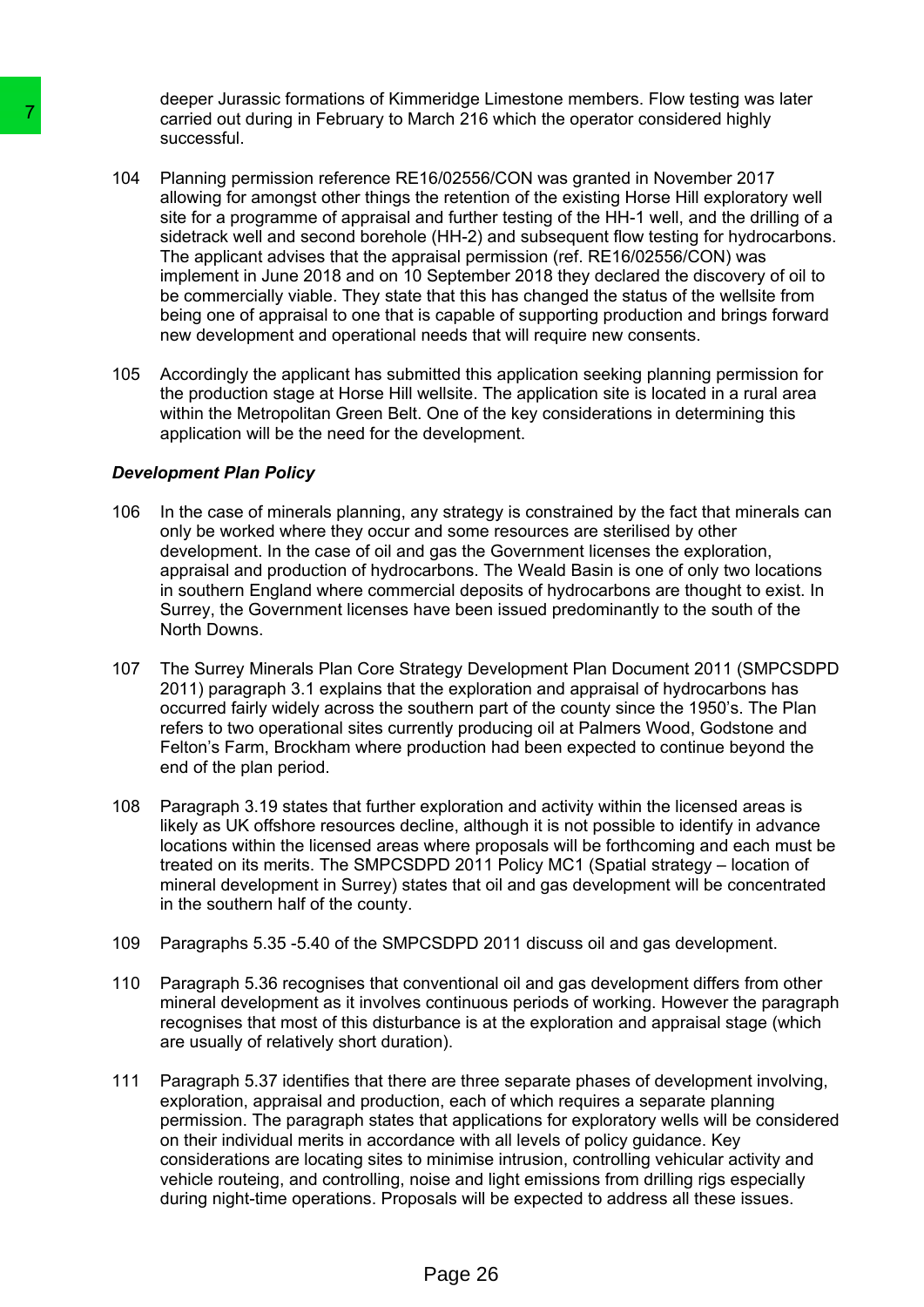Paragraph 5.38 outlines that subsequent proposals for appraisal will need to consider these issues afresh given that this may lead to further applications for production.

- 112 Policy MC12 of the SMPCSDPD 2011 covers all three stages of oil and gas development, it states that planning applications for drilling boreholes for the exploration, appraisal or production of oil or gas will be permitted only where the mineral planning authority is satisfied that, in the context of the geological structure being investigated, the proposed site has been selected to minimise adverse impacts on the environment. The use of directional drilling to reduce potential environmental impacts should be assessed. Planning applications for drilling to appraise potential oil or gas fields will on be permitted where the need to confirm the nature and extent of the resource, and potential means of its recovery, has been established. Well sites, including the re-use of wellheads used at the exploration stage, should be located such that there are no significant adverse impacts. The Policy MC12 goes on to state that proposals for commercial production of oil and gas will only be permitted where it has been demonstrated that the surface/above ground facilities are the minimum required and there are no significant adverse impacts associated with extraction and processing, including processing facilities remote from the wellhead, and transport of the product. may lead to further applications for production.<br>That cover all three stages of oil and gas development,<br>for drilling boreholes for the exploration, approaching the ordinary of ordinary between the minimage and<br>interaction
- 113 The environmental and ecological impacts of the development will be covered under the individual headings within the remainder of this report.

# *Government Planning Policy*

- 114 Under the Governments National Planning Policy Framework (NPPF), hydrocarbon development are considered to be a mineral resource, reiterated by the UK Government ministerial written statement published on 23 May 2019 (ref.HCWS1586). Specific policy on the planning considerations associated with their mineral development, including for onshore oil and gas, is set out in paragraphs 203-205 and the remainder of paragraph 209 of the NPPF.
- 115 The NPPF policy for facilitating the sustainable use of minerals recognises that minerals are a finite natural resource which can only be worked where they are found and the best use needs to be made of them to secure their long-term conservation (paragraph 203).
- 116 Paragraph 205 outlines that when determining planning applications for mineral development, local planning authorities should inter alia: give great weight to the benefits of mineral extraction, including to the economy. In considering proposals for mineral extraction, minerals panning authorities should: ensure that there are no unacceptable adverse impacts on the natural and historic environment, human health or aviation safety, and take into account the cumulative effect of multiple impacts from individual sites and/or from a number of sites in the area; ensure that any unavoidable noise, dust and particle emissions are controlled, mitigated or removed at source and establish appropriate noise limits for extraction in proximity to noise sensitive properties; and provide for restoration and aftercare at the earliest opportunity, to be carried out to high environmental standards, through the application of appropriate conditions.
- 117 Paragraph 209 says that when planning for on-shore oil and gas development, mineral planning authorities should clearly distinguish between, and plan positively for, the three phases of development (exploration, appraisal and production), whilst ensuring appropriate monitoring and site restoration is provided for.
- 118 The role of mineral planning authorities (MPAs) is to grant planning permission for the location of any wells and wellpads, and impose conditions to ensure that the impact on the use of the land is acceptable. When determining a planning application the National Planning Practice Guidance (the nPPG) at paragraph 124 states that mineral planning authorities should take account of government energy policy, which makes it clear that energy supplies should come from a variety of sources. This includes onshore oil and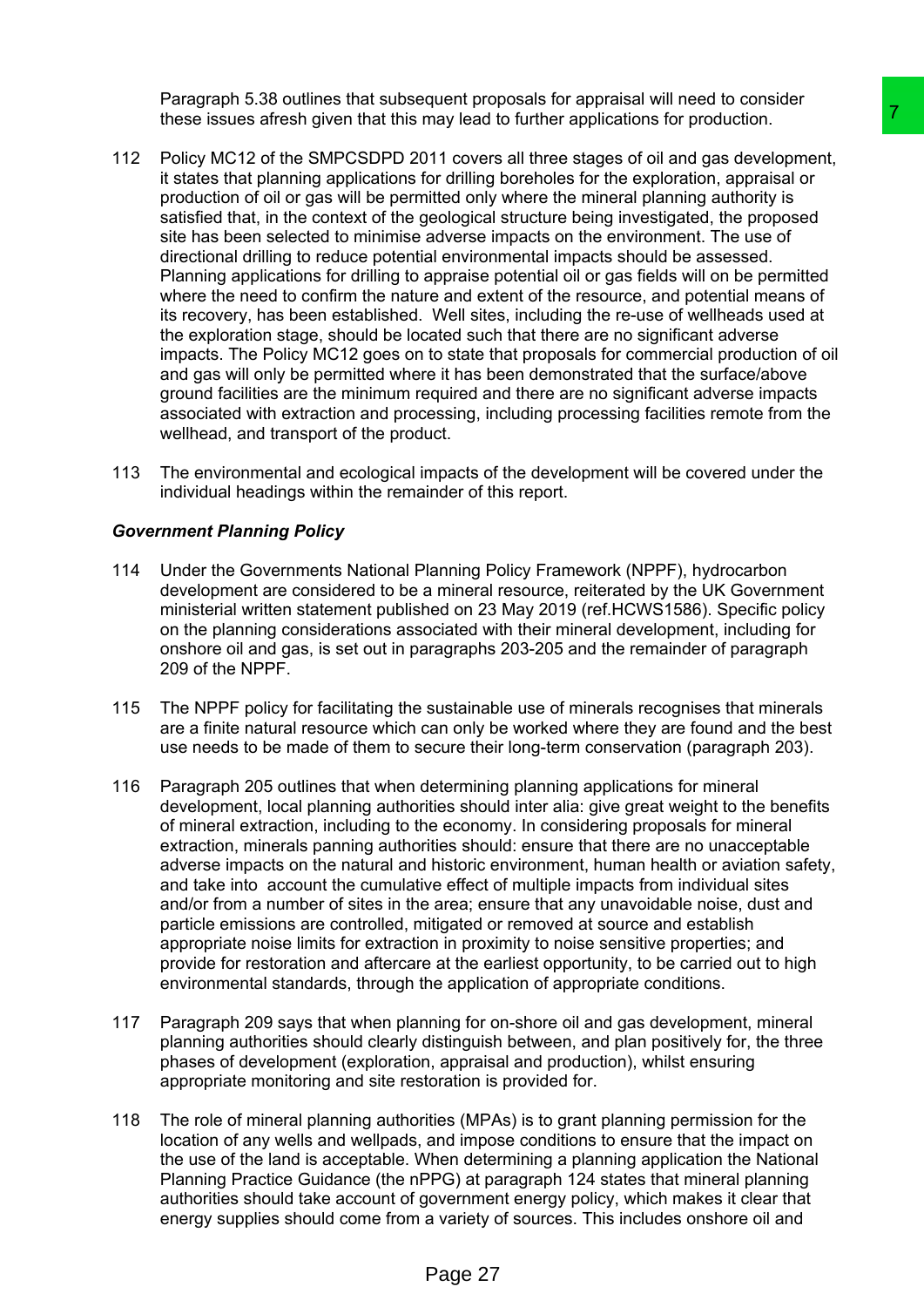gas, as set out in the government's Annual Energy Statement published in October 2013.The nPPG goes onto state that MPAs should use appropriate planning conditions, having regard to the issues for which they have responsibility, to mitigate against any adverse environmental impacts.

# **Policy Context – Energy Supply & Climate Change**

119 Oil and gas form an integral part of the UK's energy and generation mix maintaining energy security, affordability and decreasing carbon emissions in the UK. The Annual Energy Statement 2014 (paragraph 39) explains that the Government is undertaking activities in a number of areas to enhance energy security whilst also delivering wider energy goals. This includes measures to: incentivise deployment of flexible gas and low carbon generation; maximise economic production of domestic oil and gas reserves; and prevent possible disruptions to UK energy supply. Nevertheless, the UK's energy and climate change policy is influenced by decisions taken in Europe and as the importation of oil and gas increases, so does the influence of international issues. The nPPG goes omo talte that MPAs and 10.0<br>
Inaving regard to the Issues for which they had<br>
Inaving regard to the Issues for which they had<br>
anying regard to the Issues for which they had<br>
only a course environmental imp

# *EU Context*

- 120 The European Commission (EC) has adopted Green Papers and Strategic Energy Reviews to advance the agenda on sustainability, competitiveness and security of supply. A core goal of European energy policy is to ensure safe, secure, sustainable and affordable energy for all and is of fundamental importance to the EU's economy, industry and citizens.
- 121 The European Council has adopted ambitious energy and climate change objectives for reducing greenhouse gas emissions. To address the challenges of energy security and climate change, the EU's energy and climate goals are incorporated into the Europe 2020 Strategy for smart, sustainable and inclusive growth, which was adopted by the European Council in June 2010, and into its flagship initiative 'Resource efficient Europe'.
- 122 The current EU Energy Strategy (May 2014) sets out that that the EU imports more than half of all the energy it consumes. Its import dependency is particularly high for crude oil (more than 90%) and natural gas (66%). The total import bill is more than €1 billion per day. Energy security has also to be seen in the context of growing energy demand worldwide, which is expected to increase by 27% by 2030, with changes to energy supply and trade flows.

# *National Context*

- 123 National Policy with regard to energy is set out in the UK's Energy White Paper 'Meeting the Energy Challenge' published on 23 May 2007 (2007 Energy White Paper) and incorporates EU objectives towards energy and climate. The 2007 Energy White Paper recognises that 'energy is essential in almost every aspect of our lives, as well as for the success of our economy'. The 2007 Energy White Paper sets out the Government's response to the long-term energy challenges posed by the need to tackle climate change and reducing CO2 emissions, and ensuring that the country has secure, clean and affordable energy supplies. The four energy policy goals in the White Paper are to:
	- $-$  cut emissions by some 60% by about 2050, with real progress by 2020;
	- maintain the reliability of energy supplies;
	- promote competitive markets in the UK and beyond;
	- $\overline{a}$  ensure that every home is adequately and affordably heated.
- 124 It is recognised in the 2007 Energy White Paper that a large percentage of the UK's energy needs are met by oil, gas and coal and that even though renewables and low carbon technologies will have an increasing role, fossil fuels will continue to be the predominant source of energy for some decades. In paragraph 4.03, it explains that while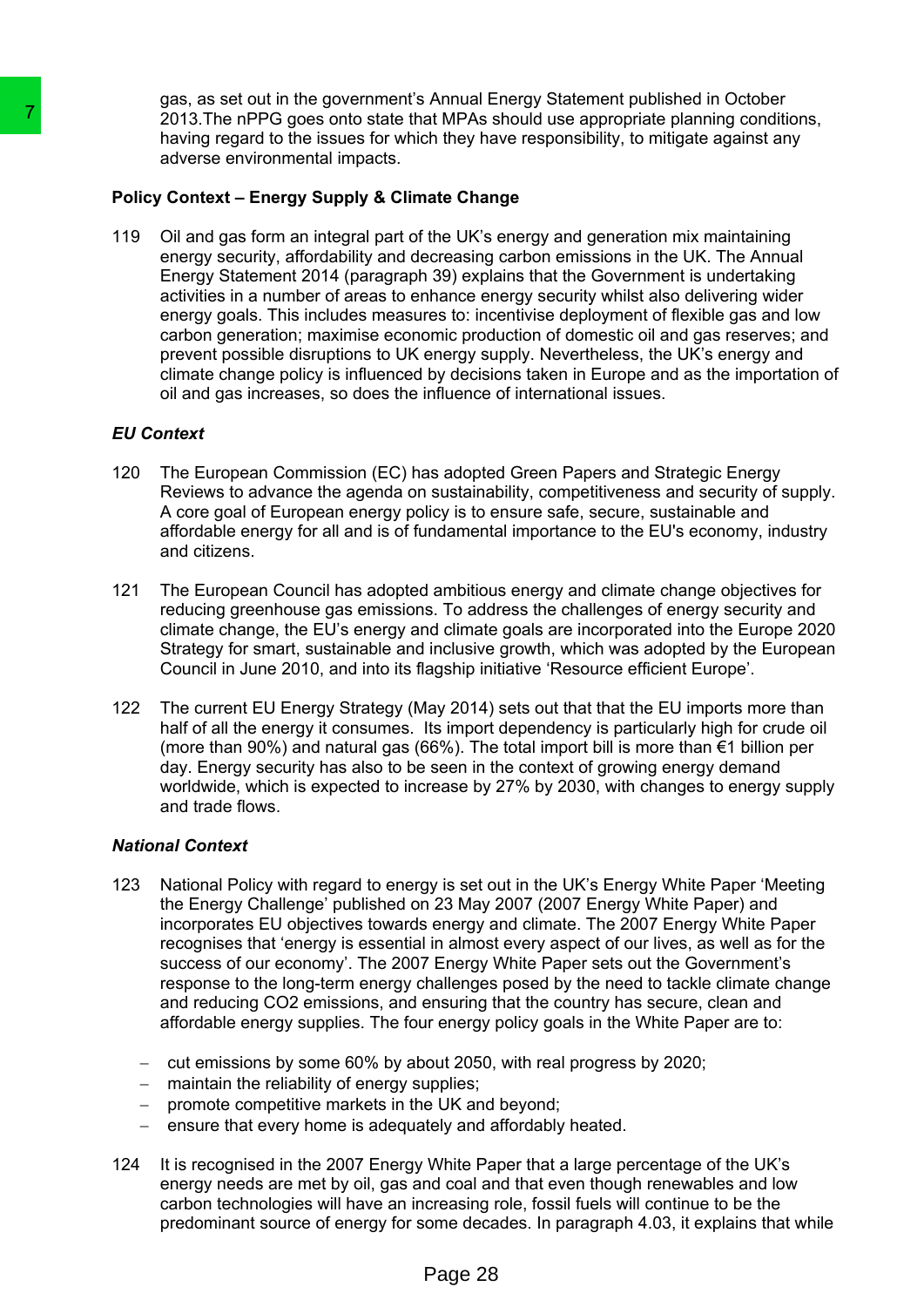the UK has benefitted from indigenous reserves of oil and gas for many years, as the North Sea matures, we will become increasingly dependent on imported energy, and therefore we need to be confident that the market for fossil fuels, supported by appropriate Government policies, continues to ensure reliable supplies of these fuels and at competitive prices.

125 The Government's summary of measures for oil, gas and coal are set out on page 124 of the 2007 Energy White Paper:

*'Our policies recognise the continuing importance of fossil fuels in maintaining reliable and affordable energy supplies, but aim to manage our reliance on them, their potential environmental effects and the risks associated with higher levels of import dependency by:'*

- 'encouraging energy efficiency to reduce the use of fossil fuels…'
- 'supporting and maximising economic production of fossil fuels in the UK…'
- 'ensuring effective energy markets at home and abroad…'.
- 126 The Energy Act 2008 implements the legislative aspects of the 2007 Energy White Paper and reflects the changing requirements for security of supply infrastructure and adequate protection for the environment and the UK's population, as the energy market changes. The Government's intention was, that along with the Planning Act 2008 and the Climate Change Act 2008, the Energy Act would ensure that legislation underpins the long term delivery of the UK's energy and climate change strategy. The Energy Act 2011 has three principle objectives: to tackle barriers to investment in energy efficiency, enhance energy security, and enable investment in low carbon energy supplies. The Energy Act 2016, which received Royal Assent on 12 May 2016, transferred the Secretary of States existing regulatory powers (excluding environmental regulatory functions) in respect of onshore oil and gas licensing in England to the Oil and Gas Authority (OGA). increasingly dependent on imported energy<br>
in increasingly dependent on imported energy and<br>
inta the market for fossil fuels, supported by , and<br>
online the form the control and are set out on page 124 of<br>
onlines to ensu
- 127 The Climate Change Act established a legally binding target to reduce the UK's greenhouse gas emissions by at least 80% below base year levels by 2050, to be achieved through action at home and abroad. To drive progress and set the UK on a pathway towards this target, the Act introduced a system of carbon budgets which provide legally binding limits on the amount of emissions that may be produced in successive fiveyear periods, beginning in 2008.
- 128 The Government introduced the 'The Carbon Plan: Delivering our low carbon future' in December 2011. The Plan sets out how the UK will achieve decarbonisation within the framework of our energy policy: to make the transition to a low carbon economy while maintaining energy security, and minimising costs to consumers, particularly those in poorer households.
- 129 The UK has signed up to the EU Renewable Energy Directive 2009/28/EC, which sets individual targets for each member state. The Government's approach to increasing renewable energy across the UK in the sectors of electricity, heat and transport has been set out in the UK Renewable Energy Roadmap published in July 2011 alongside the Electricity Market Reform White Paper. The Government believes that getting more renewable energy can give the UK 'much more security and a greater degree of energy independence - helping to shield us from global fossil fuel price fluctuation' (Page 4 UK Renewable Energy Roadmap).
- 130 The Government acknowledges that in the longer term, energy security will go hand in hand with climate security and in 2012 the Government set out its future strategy for energy security in the Department of Energy and Climate Change (DECC) Energy Security Strategy published in November 2012. The Energy Security Strategy 2012 (Page 20) explains the exploitation of our North Sea oil and gas reserves has brought significant energy security as well as commercial benefits. Although UK production still provided the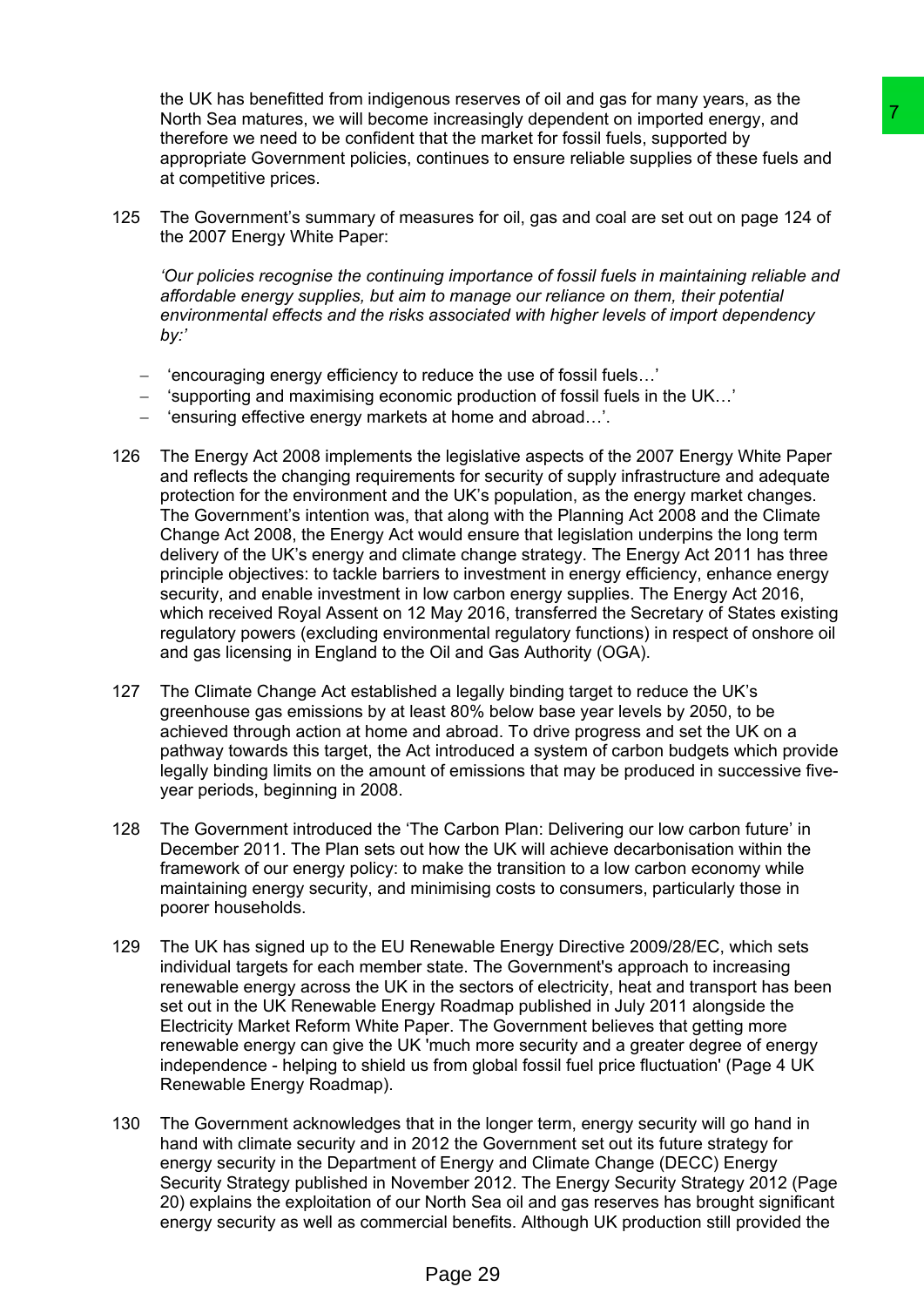equivalent of 72 per cent of our oil use (including bunkers) and 55 per cent of our net gas use, the UK continental shelf (UKCS) is on a downward trend. By 2020 it expects the UK will be net importers of 43 per cent of the UK oil demand and 53 per cent of gas demand.

- 131 The Government is committed to produce Annual Energy Statements of energy policy to be put before Parliament. The 2010 Statement reiterates that 'the UK's own indigenous supplies of oil and gas remain important'. (Page 9). The Statement recognises that encouraging the necessary investment in oil and gas production is an important component of the transition towards a low carbon economy (page 8/9).
- 132 The latest Annual Energy Statement was published in 2014 and states that the Government's energy policies seek to meet three primary objectives: (i) ensuring light, power, heat and transport are affordable for households and businesses; (ii) providing energy security; and, (iii) reducing carbon emissions in order to mitigate climate change (paragraph 1). The statement advocates a balanced approach towards securing a reduction in energy consumption. This includes husbanding domestic supplies to reduce the reliance on imports, in combination with bringing forward cost effective renewables as part of a balanced, low carbon and secure energy mix. The UK confinential shelf (UKCS) is on a<br>sign, the libe to the methanolic shelf (UKCS) is on a<br>the net importers of 43 per cent of the UK<br>be put be net importers of 43 per cent of the UK<br>encouging the necessary investment.
	- 133 In July 2019 the Government passed the Climate Change Act 2008 (2050 Target Amendment) Order 2019 to achieve a 100% reduction in net UK emissions of targeted greenhouse gasses by 2050.
	- 134 The Local Parish Council Salfords and Sidlow have objected to the application on the grounds the application does meet climate change targets and the policy tests of the NPPF following the high court ruling striking out paragraph 209 (a) supporting oil and gas development. Therefore the local planning authority should consider reasonable and recent scientific evidence in relation to climate change and CO2 and methane emissions.
	- 135 Public representation received have raised objection against the application suggesting the proposal is incompatible with international and national objectives on climate change to reduce global temperatures.
	- 136 Some of the representations received in support of the proposal point to the national need for oil, the Country's over reliance on imports, and the contribution of on-shore oil and gas resources towards energy security and supporting the transition to a low carbon economy, which includes increasing the focus on renewable energy.

#### *Need for Hydrocarbon Supply*

- 137 Oil and gas form an integral part of the UK's energy and generation mix maintaining energy security, affordability and decreasing carbon emissions in the UK. Public objection made on this application has questioned the need for further fossil fuels exploration for oil and gas.
- 138 The national Planning Policy Guidance (nPPG) paragraph 124 states that in determining a planning application for oil and gas development, mineral planning authorities should take account of government energy policy, which makes it clear that energy supplies should come from a variety sources which includes onshore oil and gas.
- 139 The UK oil and gas industry has been the largest sector of industrial development throughout the past four decades predominantly from production of the UK's Continental Shelf (UKCS).
- 140 The Annual Energy Statement 2013 (page 39) states that with oil and gas remaining key elements of the energy system for years to come (especially for transport and heating), the Government is committed to maximising indigenous resources, onshore and offshore, where it is cost-effective and in line with safety and environmental regulations to help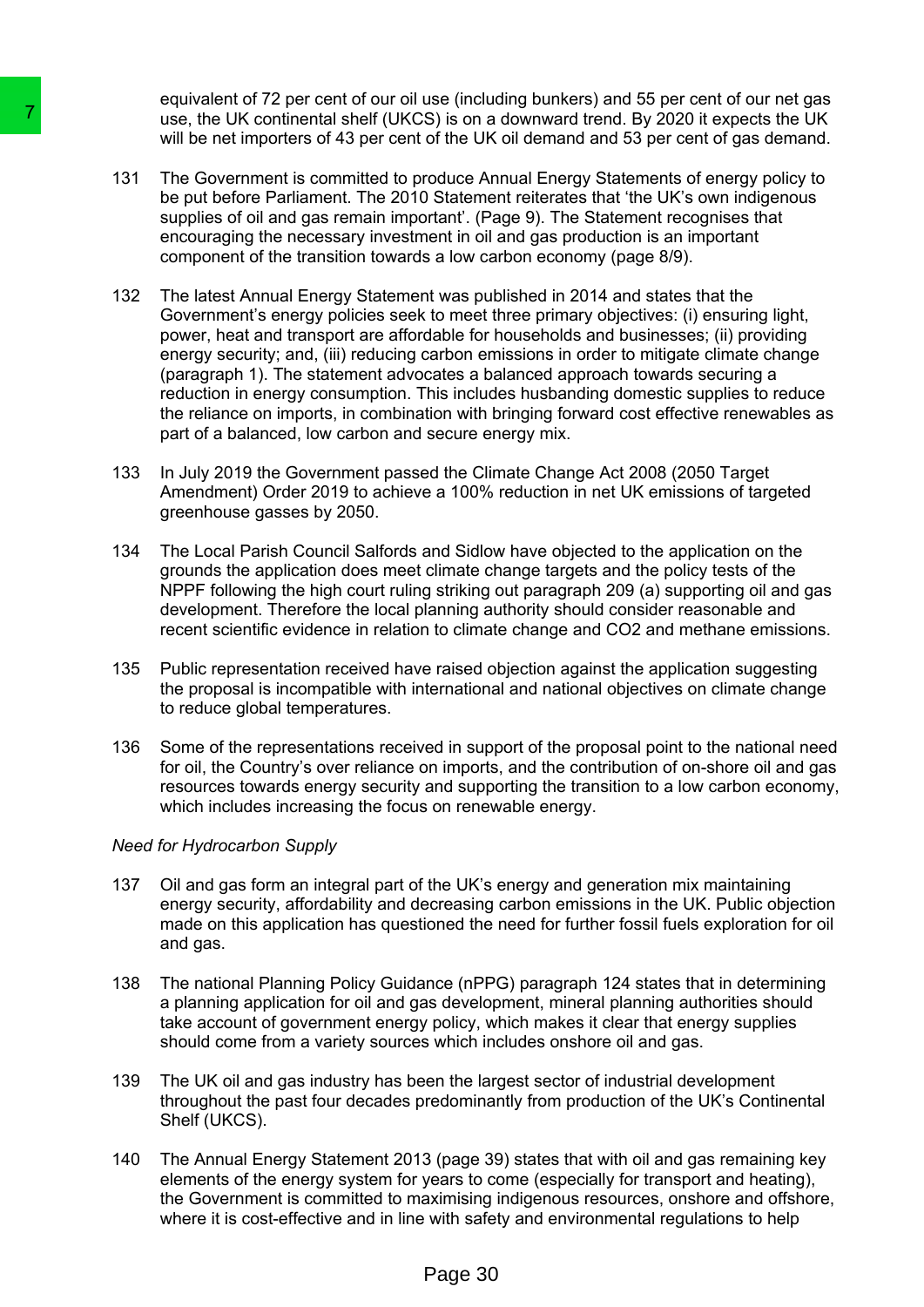ensure security of supply. The 2014 Statement also states that "*[…] bringing forward new UK oil and gas fields before existing infrastructure is decommissioned will ensure that as* much as possible of the potential of UK oil and gas is tapped while it is cost effective to do *so*."

- 141 Climate change and energy policies are interlinked. The Government recognises that the way we produce and use energy plays a major part in meeting the challenge of climate change and has emissions targets and policies in place for a transition towards a low carbon energy mix.
- 142 The Digest of UK Energy Statistics 2018 published by BEIS states that around 40% of the UK's total energy production is from crude oils extracted from the UKCS, and UK refineries produce around 60 million tonnes of oil products (paragraph 3.1).
- 143 Overall demand from refineries has dropped by a third since 2000, but there has been a far steeper decline in oil production from the UKs Continental Shelf. The UK Energy in Brief 2018 explains that total indigenous oil and gas production was down 1% in 2016, though this decrease was less than the average decline rate of 5% since UKCS production peaked in 1999. In 2017 the UK imported 35% of its oil and 46% of its gas.
- 144 As North Sea oil and gas production declines the UK's import dependency will grow and the UK will become increasingly exposed to the pressures and risks of Global market (page 21 Energy Strategy 2012).
- 145 The Government sets out measures for UK production of oil and gas in the DECC Energy Security Strategy 2012. On page 20 the Strategy states the Government will work to maximise economic production of UK oil and gas resources though:
	- Licensing rounds, which ensure this reliable source can continue to deliver supplies for as long as possible;
	- Providing a fiscal regime that encourages further investment and innovation in the North Sea, while ensuring a fair return for UK taxpayers; and
	- Considering the potential for UK unconventional gas production, and whether it will prove technologically, environmentally and economically sustainable.
- 146 The Government is also undertaking activities in a number of areas to enhance energy security whilst also delivering wider energy goals. This includes measures to maximise economic production of domestic oil and gas reserves; and prevent possible disruptions to the UK energy supply (Page 18 Annual Energy Statement 2014).
- 147 Under EU law the UK has an obligation to maintain stocks of key oil products. The UKs policy obligations are set out in DECC UK Emergency Oil Stocks document published in August 2015. Under EU Directive 209/119/EC EU member states are required to hold oil stocks at the higher order of a 90 days of average net daily imports or 61 days of average daily inland consumption in order to mitigate a supply crisis. The UK has legislation in place to meet these international obligations by directing companies to hold oil stocks. is intrastructure is decommissioned will ensure that as<br>
YUK oil and gas is tapped while it is cost effective to do<br>
YUK oil and gas is tapped while it is cost effective to do<br>
as are interlimited. The Government recognies
- 148 Government energy policy stated on Page 19 of the Energy White Paper 2007 *that '… to meet our security of supply challenges, we will:*
	- *maximise the economic production of our domestic energy sources which, together with our energy saving measures, will help reduce our dependence on energy imports;…' .*
- 149 In this context the importance of domestically produced oil and gas is recognised*. 'Renewables and other low carbon technologies will play an increasing role in our energy mix over the longer term; however, fossil fuels will continue to be the predominant source of energy for decades to come.*' (Para 4.02 Page 105 of the 2007 Energy White Paper).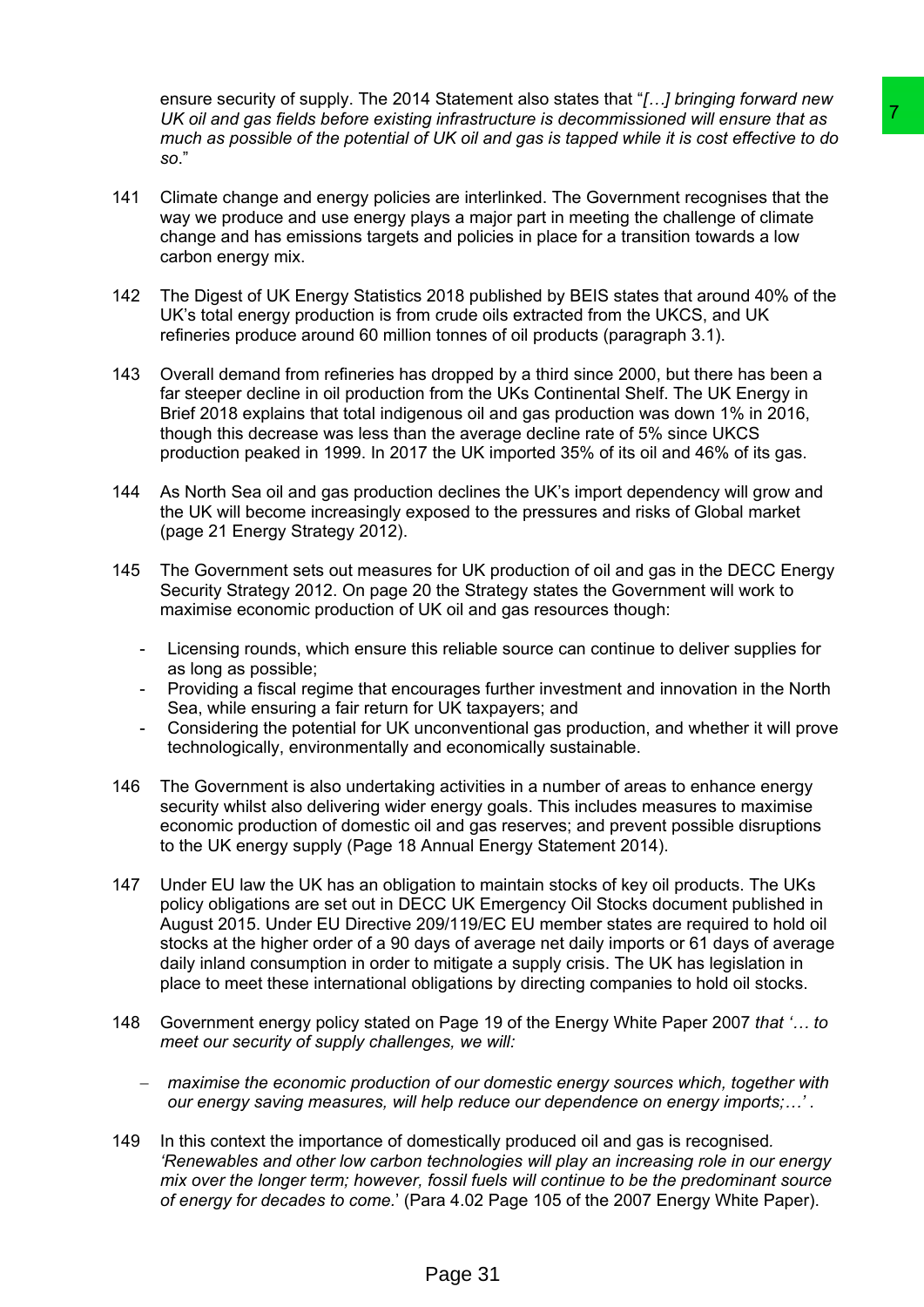- 150 Guidance on the Government energy policy provided in nPPG makes clear that energy supplies should come from a variety of sources including onshore oil and gas. Onshore oil and gas have only been discovered and produced in commercial quantities from certain sedimentary basins onshore. In the south of the UK the Wessex-Channel covers the productive Weald Basin and the Wessex Basin where the Jurassic rocks and the existence of trapping structures are suitable for hydrocarbon accumulation.
- 151 The current proposal falls within the Weald Basin, which extends from Hampshire to Kent and East Sussex and includes the Humbly Grove oilfield in Hampshire, along with the oil producing Horndean, Stockbridge, Storrington, Woodworth and Singleton oilfields. In Surrey the Weald covers the gas reservoir known as 'Albury 1' further west in the County, Palmers Wood Oilfield near Oxted, Brockham Oilfield near Dorking, the Kings Farm wellsite South Godstone, and Horse Hill wellsite near Horley.
- 152 The application is for the production stage of oil and gas development at Horse Hill wellsite. The production stage follows the appraisal phase which takes place (following the exploration stage) when the existence of oil or gas has been proven, but the operator needs further information about the extent of the deposit or its production characteristics to establish whether it can be economically exploited.
- 153 The HH-1 well is located within Petroleum Exploration Development Licence (PEDL) 137 on the northern side of the geological feature of the Weald Basin. The applicant states the HH-1 exploration well was originally drilled in October 2014 and the well discovered oil accumulations in the Portland Sandstone and in multiple deeper Jurassic formations including limestone members of the Kimmeridge layer enabling flow testing to begin in 2016.
- 154 The need for hydrocarbon appraisal at Horse Hill Wellsite was proven under planning permission reference RE16/02556/CON (dated 1 November 2017) which involves the retention of the existing wellsite for an appraisal programme of the HH-1 well, and further drilling operations involving drilling a sidetrack well (HH-1z) and a second borehole (HH-2), and subsequent flow testing for hydrocarbons. The applicant advises that the appraisal permission (ref. RE16/02556/CON) was implement in June 2018 and on 10 September 2018 they declared the discovery of oil to be commercially viable. They state that this has changed the status of the wellsite from being one of appraisal to one that is capable of supporting production and brings forward new development and operational needs that will require new consents.
- 155 Accordingly the applicant has submitted this application seeking planning permission to retain the existing Horse Hill wellsite to carry out the production of hydrocarbons from the target reservoirs of the Kimmeridge Limestones and Portland Sandstones. The proposal involves the carrying out of further drilling operations for four new wells and a water injection well to be clustered on the existing well pad and a 0.72 hectare extension to the site, east of the existing well pad and north of the internal access track, for the construction and operation of a process, storage and loading facility. The applicant proposes the development will be carried out over five phases. A planning consent for a period up-to 25 years is being sought to allow sufficient time for construction activity of Phase 1, the drilling activities of Phase 2, twenty years of production within Phase 3, followed by decommissioning and restoration of the site in phases 4 and 5 respectively. The sampling should one from a variety of solution and the sample should one form as variety of solution and gas have only been discovered and processione of trapping structures are suitable productive Weald Basin and the
	- 156 The applicant states that, taking account of the geological structures, the discovery of hydrocarbons and a range of other constraining factors, the retention of the existing wellsite for its continued use is considered to be the best environmental option minimising the scope for likely adverse environmental impacts.
	- 157 The Government does not seek to differentiate between the size or stage of projects, instead the aim is to maximize the potential of the UK's conventional oil and gas reserves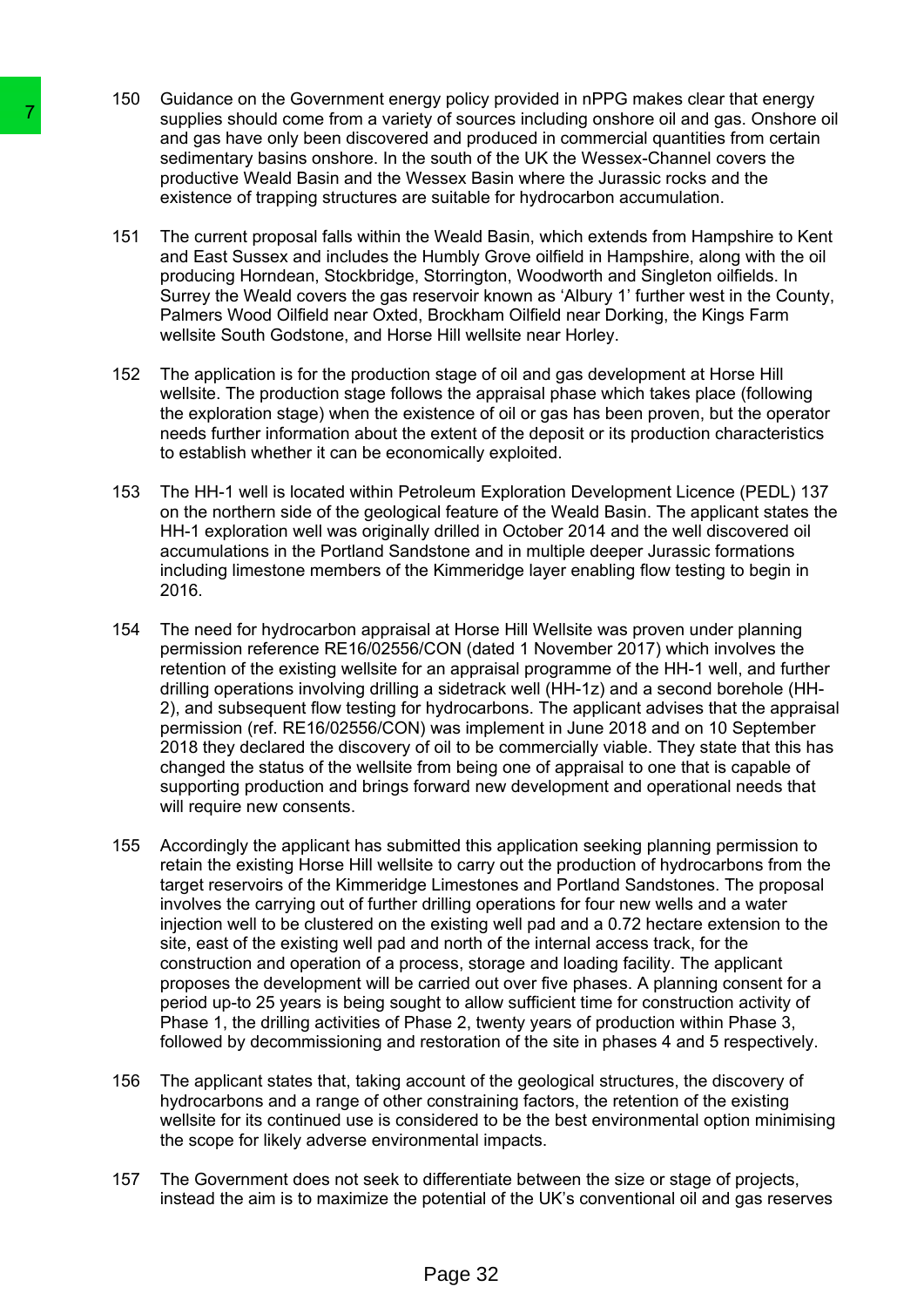in an environmentally acceptable manner. Maximisation of potential would include consideration of even relatively small fields.

158 As explained earlier in this section above, the National Planning Policy (NPPF) on minerals, which includes onshore oil and gas, recognises that minerals are a finite natural resource and can only be worked where they are found. The policy also recognises that it is important to make best use of them [minerals] to secure their long-term conservation and that minerals are essential to support sustainable economic growth and our quality of life. The NPPF paragraph 209 (b) states that when planning for on-shore oil and gas development, local planning authorities should clearly distinguish between the three phases of development (exploration, appraisal and production) and should address constraints on production and processing within areas that are licensed for oil and gas exploration or production. Following appraisal operations, the applicant is now proposing a programme for the production of commercially viable hydrocarbons at the wellsite.

#### *Conclusion on Need*

- 159 As can be seen from Government policy and guidance above, the Government makes it clear that oil and gas remains an important part of the UK's energy mix. Policies recognise the continuing importance of fossil fuels but aim to manage reliance on them, their potential environmental effects and the risks associated with security of supply. While the Government manages the transition to a low carbon energy mix this will mean that oil and gas remain key elements of the energy system for years to come (especially for transport and heating). Based on the UK Governments current policy, it is also recognised that the proposed development would not be in conflict with the Government's climate change agenda.
- 160 Government policy is set out within the NPPF, the Annual Energy Statement, the Government's Energy Security Strategy, the White Paper and BEIS statistics recognises that there is a need to maximise indigenous oil and gas resources both onshore and offshore. Officers are required to give significant weight to this.
- 161 Policy MC12 of the SMPCSDPD 2011 requires consideration to be given to the identification and use of the proposed site. In this regard, the proposal involves the retention and use of an existing site, previously selected as the best environmental option for the exploration and appraisal stages of hydrocarbon development taking into account of the geological structures to be targeted, for the production of hydrocarbons. The applicant sates that in September 2018 they declared the discovery of oil at the Horse Hill prospect to be commercially viable. It is therefore appropriate that identified reserves of on shore hydrocarbons are properly husbanded to make a valuable contribution by maximising energy recovery of indigenous supplies and contribute to the UK's energy sector and energy security. The proposal is for a mineral development that, whilst the development period being sought is for 25 years, this nevertheless is considered a temporary development, and the site would be required to be cleared and restored upon cessation of operations secured by appropriate planning conditions. and fields.<br>
and fields.<br>
and page, the National Planning Policy (NPPF) on<br>
ali and gas, recognises that mineratis are a finite natural<br>
there they are found. The policy also recognises that it was moreover<br>
there there ar
- 162 This leads Officer's to conclude that on the basis of Government guidance there is a national need for the development subject to the proposal satisfying other national policies and the policies of the Development Plan. This is considered further under individual issues later in the report.

# **HIGHWAYS, TRAFFIC & ACCESS**

**Surrey Minerals Plan Core Strategy Development Plan Document 2011(SMPCSDPD 2011)** Policy MC15 -Transport of Minerals **Reigate and Banstead Core Strategy 2014** Policy CS17 – Travel options and accessibility **Reigate and Banstead Borough Local Plan 2005 (RBBLP 2005)**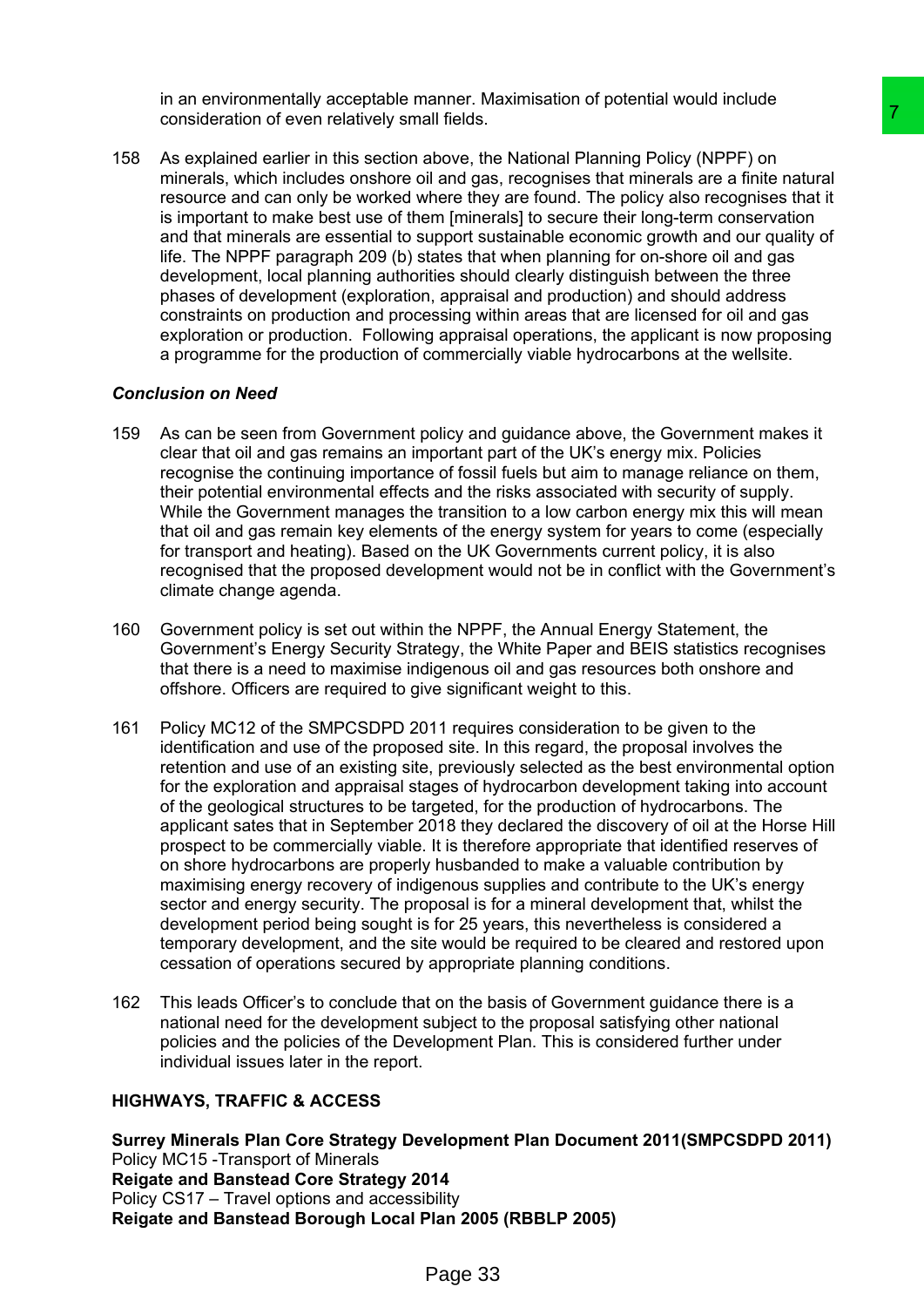Policy Mo5 – Design of Roads within New Development. Policy Mo6 – Service Provision within New Development

- 163 The proposal seeks to retain the existing wellsite access onto the rural road known as Horse Hill (D332). The increase in traffic and congestion from the proposed HGV movements to the site and the impacts on local traffic and safety of other road users, such as horse riders, cyclists and pedestrians caused by HGV movements, have been the aspect of this proposal that has given rise to the leading local objection. Further concerns have been raised on suitability and condition of Horse Hill to carry HGV traffic and the impacts likely protestor activity will have on local traffic movements, such as when slow walking HGVs accessing the site.
- 164 The SMP2011 recognises that one of the most significant impacts of mineral working in the county, and the one that usually causes the most public concern, is the lorry traffic generated from transporting the minerals. The plan goes on to say the nature of the market in Surrey means that lorries are used for transportation in the overwhelming majority of cases as this is the most cost effective means of transport. But as a consequence lorries also contribute to overall traffic congestion. Para 7.9 states that it is important to ensure the effects of traffic generated by mineral development on local communities, the environment and the local road network, are carefully considered. Para 7.10 goes on to state that the movement of minerals by road should as far as possible be confined to the motorway and primary route network with attention being given to the routeing of vehicles between the proposed development and the motorway and primary route network. Policy Mo6 – Service Provision within New Develoption (163). The proposal seeks to reatin the existing well more than the proposal service of this proposal service is the simple movement is to the simple and movement is th
	- 165 Policy MC15 (Transport of Minerals) of the SMPCSDPD 2011 states that applications for mineral development should include a transport assessment of potential impacts on highway safety, congestion and demand management and explore how movement of minerals within and outside the site will address issues of emissions control, energy efficiency and amenity. 'Mineral development involving transportation by road will be permitted only where:

(i) there is no practicable alternative to the use of road-based transport that would have a lower impact on communities and the environment;

(ii) the highway network is of an appropriate standard for use by the traffic generated by the development or can be suitably improved; and

(iii) arrangements for site access and the traffic generated by the development would not have any significant adverse impacts on highway safety, air quality, residential amenity, the environment or the effective operation of the highway network.'

- 166 Reigate and Banstead Local Plan Core Strategy 2014 (RBLPCS 2014) strategic Policy MCS17: Travel options and accessibility states that the Council will work with Surrey County Council, the Highways Agency, rail and bus operators, neighbouring local authorities and developers to: 1) manage demand and reduce the need to travel by directing development to accessible locations in the borough; 2) improve the efficiency of the transport network by delivering improvements to the road network to meet all street users' needs, enhance accessibility along key corridors and accommodate the forecast increase in journeys; and 3) facilitate sustainable transport choices by requiring the provision of transport assessments for proposals which are likely to generate significant amounts of movement.
- 167 Reigate and Banstead Borough Local Plan 2005 (RBBLP 2005) contains two relevant transportation policies. Saved Policy Mo 5 (Design of Roads within New Development) of the RBBLP 2005 seeks to 'ensure that the arrangements for access and circulation are appropriate to the type of development proposed and the area in which it is located and do not aggravate traffic congestion, accident potential or create environmental disturbance in the vicinity. Where feasible, the number of access onto major roads will be reduced.' Access arrangements must be to approved standards and not cause an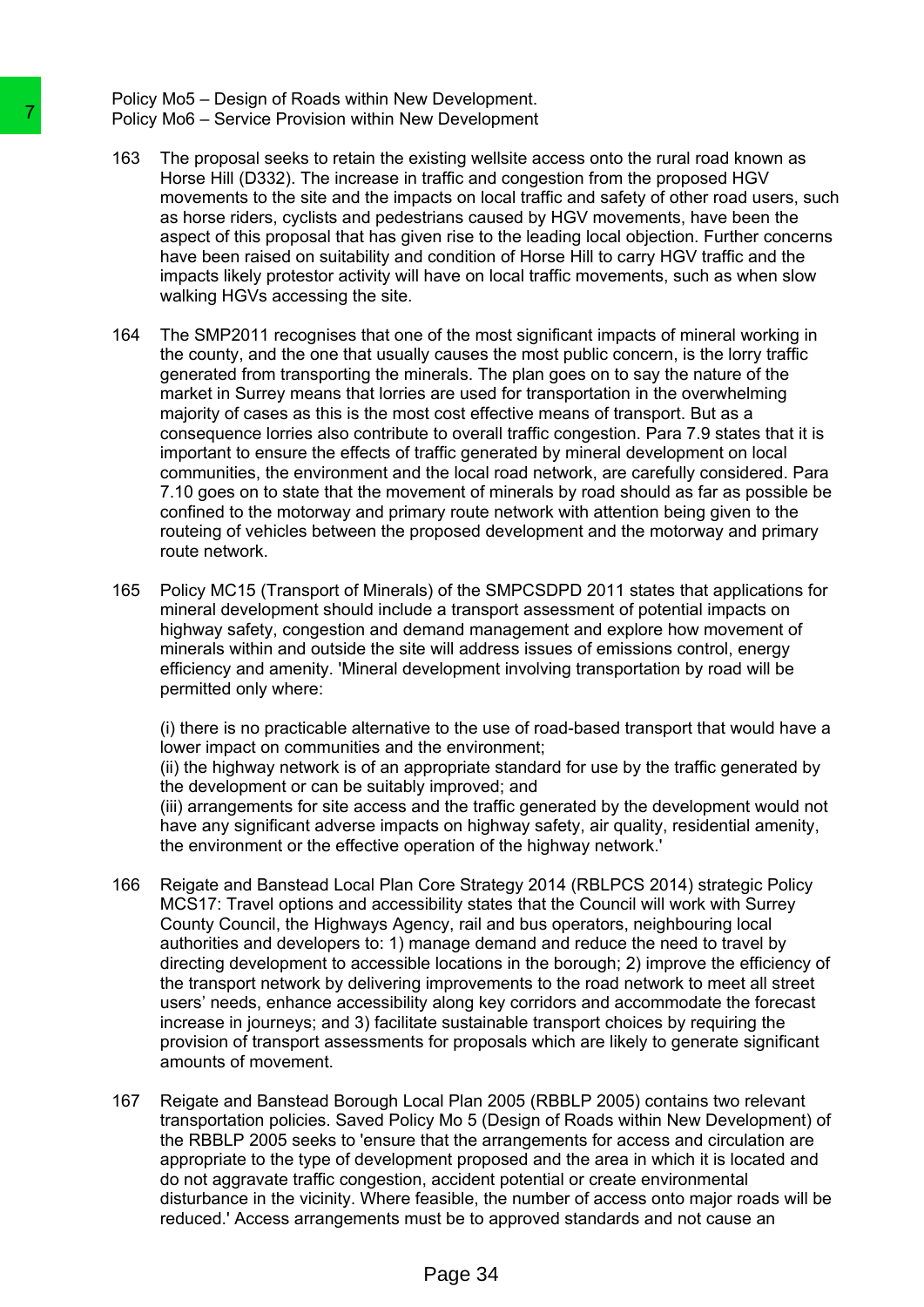increase in danger to road users and pedestrians. The traffic aspects of a development are to be evaluated both in relation to the internal layout of the new development and the effect of the completed development on the existing highway network. Saved Policy Mo 6 (Service Provision within New Development) states that provision for loading unloading and turning of service vehicles within the curtilage of a proposed development will normally be required.

- 168 Government policy on promoting sustainable transport is set out in the National Planning Policy Framework (NPPF). At paragraph 111, the NPPF states that all developments that will generate significant amounts of movements should be required to provide a travel plan, and the application should be supported by a transport statement or transport assessment so that the likely impacts of the proposal can be assessed. It also explains that when considering development proposals, it should be ensured that: safe and suitable access can be achieved by all users; and any significant impacts from the development on the transport network (in terms of capacity and congestion), or on highway safety, can be cost effectively mitigated to an acceptable level. The NPPF also explains that development should only be prevented or refused on highway grounds if there would be an unacceptable impact on highway safety, or the residual cumulative impacts would be severe in the internal layout of the new development and the<br>in the internal layout of the new development and the<br>into the netating highway network. Saved Policy Mo 6<br>isoloment) states that provision for loading unloading<br>blomen
- 169 The application is accompanied by a Transport Statement (TS) and an assessment of the Traffic effects are contained in the Environmental Statement submitted in association to the application.

# The Development

- 170 Access to the wellsite is via the existing already constructed site access on Horse Hill and internal private access track originally approved as part of the exploration planning application reference RE10/2089. Some minor modifications for widening the internal track were approved under the appraisal planning permission reference RE16/02556/CON granted in November 2017. The internal access road is laid to stone chip surface and laid to tarmac at its junction with Horse Hill. The provision for loading unloading and turning of service vehicles is within the curtilage of the development. The applicant proposes the previously approved site access on Horse Hill is to be retained and provided with visibility splays of 2.4m x 160m in both directions.
- 171 The development period being sought is for 25 years and the development is divided into five phases briefly summarised as:
	- $-$  Phase 1 involves well site modifications and new construction works;
	- $-$  Phase 2 to be split into 4 activities which includes the mobilisation and demobilisation of equipment to facilitate initial workover operations for HH-1/1z and HH-2 wells, the mobilisation and demobilisation of the drilling rig and drilling of 4 new hydrocarbon wells (HH-3 to HH-60 and 1 water reinjection well;
	- Phase 3 involves 4 stages comprising; installation of production equipment, production of oil, maintenance workovers and sidetrack drilling;
	- Phase 4 comprises the plugging, abandonment and decommissioning of the wells; and
	- $-$  Phase 5 is for the final phase which involves restoration and aftercare of the site.
- 172 The applicant proposes the maximum HGV movements to the site per day across all five phases will be no more than 32 movements (16 HGV arrivals and 16 HGV departures out). The applicant anticipates it is during the early production stage of Phase 3 that will generate the envisaged peak of 32 HGV daily movements and will last approximately 4 months. The potential traffic according to the phase of the development is set out below.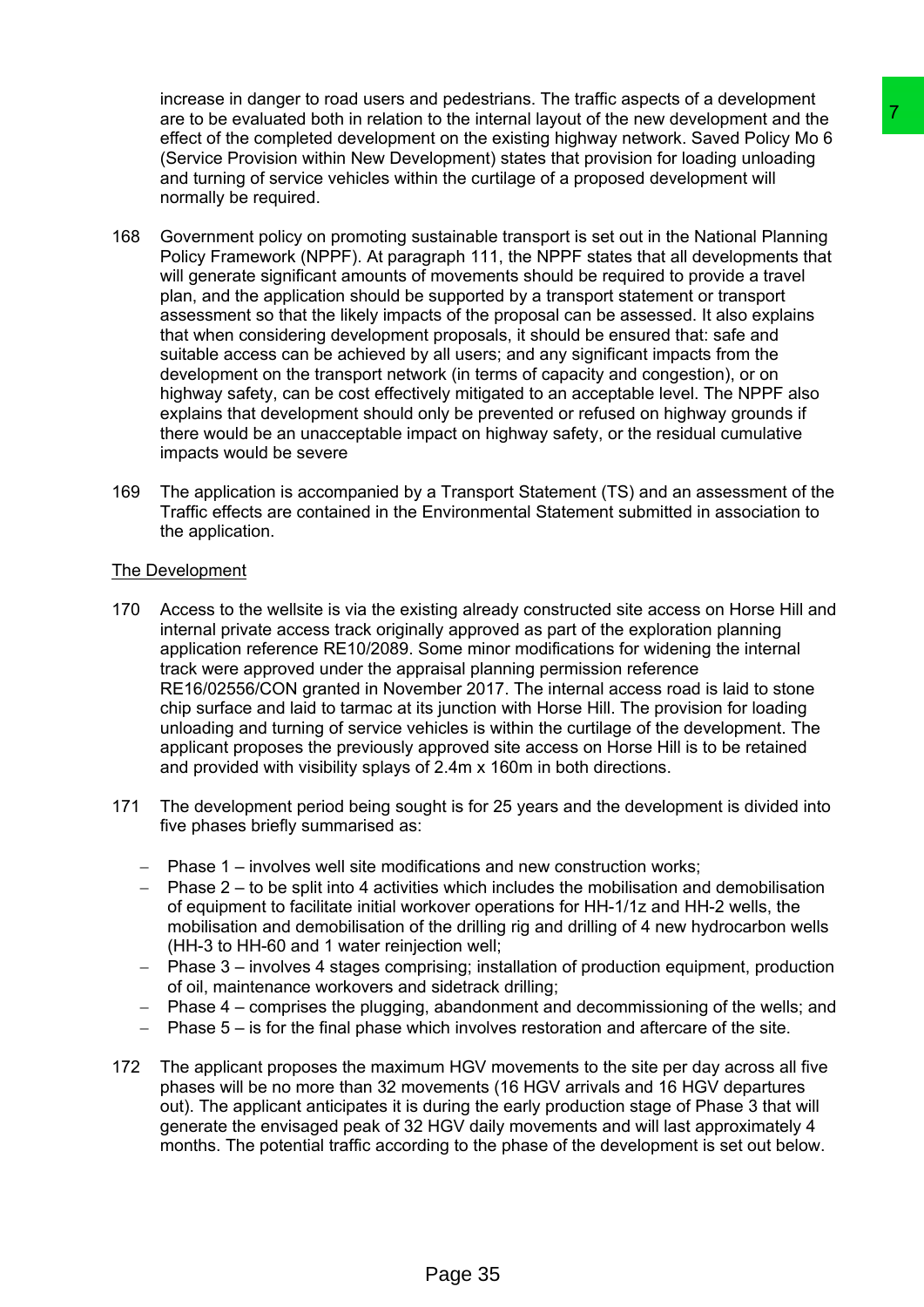Table 1 Anticipated Number of Vehicles and Vehicle Movements by Phase.

|     | <b>Phase</b>                                                                                                                                                                                                                                                                                                                                                                                                                                                                                                                                                                                                                                                                                                                                                                                                                                                                                                                                                                                                           | <b>Work Stage</b>                                                                                                                                                                                                                                                                                                                                                                                                                              | <b>Estimated Duration</b> | <b>Maximum No. of</b><br>total daily HGV<br>movements (in/out) |
|-----|------------------------------------------------------------------------------------------------------------------------------------------------------------------------------------------------------------------------------------------------------------------------------------------------------------------------------------------------------------------------------------------------------------------------------------------------------------------------------------------------------------------------------------------------------------------------------------------------------------------------------------------------------------------------------------------------------------------------------------------------------------------------------------------------------------------------------------------------------------------------------------------------------------------------------------------------------------------------------------------------------------------------|------------------------------------------------------------------------------------------------------------------------------------------------------------------------------------------------------------------------------------------------------------------------------------------------------------------------------------------------------------------------------------------------------------------------------------------------|---------------------------|----------------------------------------------------------------|
|     | Phase 1                                                                                                                                                                                                                                                                                                                                                                                                                                                                                                                                                                                                                                                                                                                                                                                                                                                                                                                                                                                                                | <b>Well Site</b><br>Modifications and<br><b>New Construction</b><br>Works                                                                                                                                                                                                                                                                                                                                                                      | 3 Months                  | 20 movements per<br>day                                        |
|     | Phase 2                                                                                                                                                                                                                                                                                                                                                                                                                                                                                                                                                                                                                                                                                                                                                                                                                                                                                                                                                                                                                | Well Management<br>and Drilling                                                                                                                                                                                                                                                                                                                                                                                                                | 17 Months                 | 20 movements per<br>day                                        |
|     | Phase 3                                                                                                                                                                                                                                                                                                                                                                                                                                                                                                                                                                                                                                                                                                                                                                                                                                                                                                                                                                                                                | Installation of<br><b>Production Equipment</b>                                                                                                                                                                                                                                                                                                                                                                                                 | 4 Months                  | 6 movements per day                                            |
|     |                                                                                                                                                                                                                                                                                                                                                                                                                                                                                                                                                                                                                                                                                                                                                                                                                                                                                                                                                                                                                        | Production                                                                                                                                                                                                                                                                                                                                                                                                                                     | 4 Months                  | 32 movements per<br>day                                        |
|     |                                                                                                                                                                                                                                                                                                                                                                                                                                                                                                                                                                                                                                                                                                                                                                                                                                                                                                                                                                                                                        |                                                                                                                                                                                                                                                                                                                                                                                                                                                | 24 Months                 | 24 movements per<br>day                                        |
|     |                                                                                                                                                                                                                                                                                                                                                                                                                                                                                                                                                                                                                                                                                                                                                                                                                                                                                                                                                                                                                        |                                                                                                                                                                                                                                                                                                                                                                                                                                                | 48 Months                 | 16 movements per<br>day                                        |
|     |                                                                                                                                                                                                                                                                                                                                                                                                                                                                                                                                                                                                                                                                                                                                                                                                                                                                                                                                                                                                                        |                                                                                                                                                                                                                                                                                                                                                                                                                                                | 60 Months                 | 8 movements per day                                            |
|     |                                                                                                                                                                                                                                                                                                                                                                                                                                                                                                                                                                                                                                                                                                                                                                                                                                                                                                                                                                                                                        | Workover                                                                                                                                                                                                                                                                                                                                                                                                                                       | 104 Months<br>1 Month     | 4 movements per day                                            |
|     |                                                                                                                                                                                                                                                                                                                                                                                                                                                                                                                                                                                                                                                                                                                                                                                                                                                                                                                                                                                                                        | <b>Sidetrack Drilling</b>                                                                                                                                                                                                                                                                                                                                                                                                                      | 3 Months                  | 20 movements per<br>day<br>20 movements per                    |
|     |                                                                                                                                                                                                                                                                                                                                                                                                                                                                                                                                                                                                                                                                                                                                                                                                                                                                                                                                                                                                                        |                                                                                                                                                                                                                                                                                                                                                                                                                                                |                           | day                                                            |
|     | Phase 4                                                                                                                                                                                                                                                                                                                                                                                                                                                                                                                                                                                                                                                                                                                                                                                                                                                                                                                                                                                                                | Decommissioning                                                                                                                                                                                                                                                                                                                                                                                                                                | 5 Months                  | 20 movements per<br>day                                        |
|     | Phase 5                                                                                                                                                                                                                                                                                                                                                                                                                                                                                                                                                                                                                                                                                                                                                                                                                                                                                                                                                                                                                | Restoration and<br>Aftercare                                                                                                                                                                                                                                                                                                                                                                                                                   | 2 Months                  | 20 movements per<br>day                                        |
| 174 | movements include vehicles numbers required for construction traffic and to transport<br>plant and equipment to the site. The numbers of HGVs include movements for workover<br>rig or drilling rigs to be brought to and from the site. The HGV numbers also provide for<br>road tanker movements associated to the production of oil at the site.<br>HGV movements over all work stages would be limited 0800 - 1830 Mondays to Fridays;<br>and 0900 - 1300 Saturdays; and on no other days.<br>The applicant states that staff trips to the site will be made by cars, vans/small LGVs,<br>motorcycles or minibuses. They advise that the maximum number of staff on site will vary<br>across the different phases, though as a worst-case scenario the numbers of light vehicle<br>movements will be a total of 52 movements (26 in and 26 out).<br>The applicant proposes all light vehicle and HGV parking will take place within the site<br>and no parking on external network will result from the proposals. |                                                                                                                                                                                                                                                                                                                                                                                                                                                |                           |                                                                |
| 175 |                                                                                                                                                                                                                                                                                                                                                                                                                                                                                                                                                                                                                                                                                                                                                                                                                                                                                                                                                                                                                        |                                                                                                                                                                                                                                                                                                                                                                                                                                                |                           |                                                                |
| 176 |                                                                                                                                                                                                                                                                                                                                                                                                                                                                                                                                                                                                                                                                                                                                                                                                                                                                                                                                                                                                                        |                                                                                                                                                                                                                                                                                                                                                                                                                                                |                           |                                                                |
| 177 |                                                                                                                                                                                                                                                                                                                                                                                                                                                                                                                                                                                                                                                                                                                                                                                                                                                                                                                                                                                                                        | Both the local Salfords and Sidlow Parish Council and neighbouring Charlwood Parish<br>Council have concerns of road safety issues caused by large HGVs and impacts on other<br>road users from the proposal. The Norwood Hill Residents echo these views and have<br>further concerns the development will cause significant increase in traffic on Horse Hill<br>and concerns with HGV traffic at the junction of Horse Hill with the A 217. |                           |                                                                |
| 178 | Local objection to the application have expressed concern of the numbers of proposed<br>HGV's using Horse Hill, which they consider to be unsuitable for HGV traffic. Concerns<br>have been raised that site HGV traffic will be a safety issue to other road users (motorist,<br>horse riders, cyclist, and pedestrians) and damage the road surfaces on Horse Hill.                                                                                                                                                                                                                                                                                                                                                                                                                                                                                                                                                                                                                                                  |                                                                                                                                                                                                                                                                                                                                                                                                                                                |                           |                                                                |
|     |                                                                                                                                                                                                                                                                                                                                                                                                                                                                                                                                                                                                                                                                                                                                                                                                                                                                                                                                                                                                                        | Page 36                                                                                                                                                                                                                                                                                                                                                                                                                                        |                           |                                                                |

- 173 The applicant proposes the largest and most onerous HGV vehicle required at the site movements include vehicles numbers required for construction traffic and to transport plant and equipment to the site. The numbers of HGVs include movements for workover rig or drilling rigs to be brought to and from the site. The HGV numbers also provide for road tanker movements associated to the production of oil at the site.
- 174 HGV movements over all work stages would be limited 0800 1830 Mondays to Fridays; and 0900 – 1300 Saturdays; and on no other days.
- 175 The applicant states that staff trips to the site will be made by cars, vans/small LGVs, motorcycles or minibuses. They advise that the maximum number of staff on site will vary across the different phases, though as a worst-case scenario the numbers of light vehicle movements will be a total of 52 movements (26 in and 26 out).
- 176 The applicant proposes all light vehicle and HGV parking will take place within the site and no parking on external network will result from the proposals.
- 177 Both the local Salfords and Sidlow Parish Council and neighbouring Charlwood Parish Council have concerns of road safety issues caused by large HGVs and impacts on other road users from the proposal. The Norwood Hill Residents echo these views and have further concerns the development will cause significant increase in traffic on Horse Hill and concerns with HGV traffic at the junction of Horse Hill with the A 217.
- 178 Local objection to the application have expressed concern of the numbers of proposed HGV's using Horse Hill, which they consider to be unsuitable for HGV traffic. Concerns have been raised that site HGV traffic will be a safety issue to other road users (motorist, horse riders, cyclist, and pedestrians) and damage the road surfaces on Horse Hill.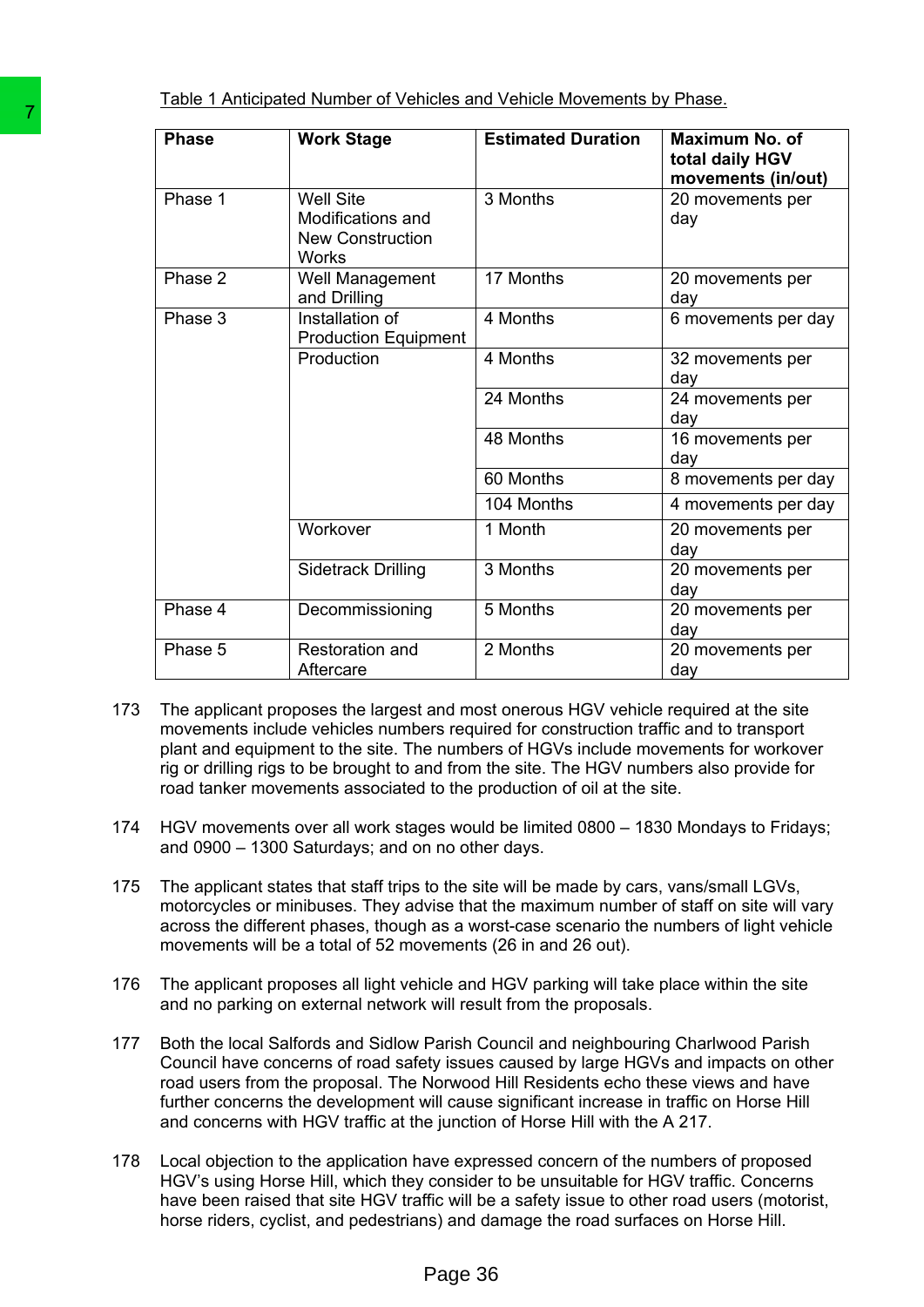Further road safety concerns have been raised with site HGV's using the junction of Horse Hill and the A217 and an increase in traffic at the junction which may cause accidents. Local residents have also raised concerns protester activity will cause traffic delays on Horse Hill and also prevent access to properties.

- 179 In their assessment of the application the County Highway Authority (CHA) notes this application is seeking to maintain site operations beyond the time frame already permitted for a further 25 years. The CHA also notes that the site already benefits from a number of previous approvals, the most being reference RE16/02556/Con which imposes conditions for controlling daily HGV movements to and from the wellsite. The CHA however considered there to be some shortcomings with the transport information submitted for the application. The CHA considered that for this application and the more intensive operations proposed and longer time period sought, that insufficient justification had been provided to demonstrate why an increase of up-to 32 (for 4 months) and up-to 24 (for 24 months) two way HGV movements is being sought for the production stage of the development (during Phase 3). The CHA also raised concern with a potential swing-out manoeuvre performed by large HGV's entering the site access. rease in traffic at the junction which may cause<br>or asset in raffic at the junction which may cause to meast concerns protester activity will cause to first<br>int access to properties.<br>The County Highway Authority (CHA) note
- 180 In response to the concerns of the CHA, in May 2019 the applicant submitted information in connection to the increase in vehicle movements being sought in the updated Transport Statement for this next element of works (contained in document ref: HHDL-HH-PS and E-V1 – Appendix G dated 30 November 2018).
- 181 The CHA has reviewed the amplifying highway detail and in their latest response to the application (June 2019) advised that they considers that this application generally conforms to the previous approved submission (RE16/02556/CON), just with an increase in HGV movements to reflect the next stage of extraction. The CHA also notes the application proposes the same hours of vehicle movements as currently permitted which would be between the hours of 8am to 6.30pm on weekdays and 9am to 1pm on Saturdays with no HGV movements on a Sunday.
- 182 In conclusion the CHA considers that the impact connected to the development can be safely and adequately accommodated on the highway network and consistent with the previous approved operations. The CHA therefore raises no objection to the application subject to conditions, with amendment to the restriction in numbers of daily HGV movements for a temporary increase in the total numbers during the production stage (Phase 3) of the stage of the development.
- 183 The local Salfords and Sidlow Parish Council have advised that if planning permission is approved they request conditions are imposed which includes a several highways conditions including restricting the numbers of HGV movements, site access and vehicle routing. None of the other technical consultees to the application have raised objection to the proposal on highways grounds.

# *Conclusion on Highways, Traffic and Access*

- 184 The Horse Hill wellsite currently operates under an appraisal stage planning permission reference RE16/02556/CON. The impacts of HGV vehicle movements from the development on the local road network have been previously assessed considered acceptable for the previous application ref.RE16/02556/CON and earlier exploratory stage application ref. RE10/2089. The applicant now seeks to retain the existing wellsite for the production stage for a period of 25 years.
- 185 The County Highway Authority raises no objection to the proposal in terms of the number of vehicle movements proposed, the capacity of the highway network, on highway safety and the access to the application site, provided the recommended conditions be attached to any planning permission.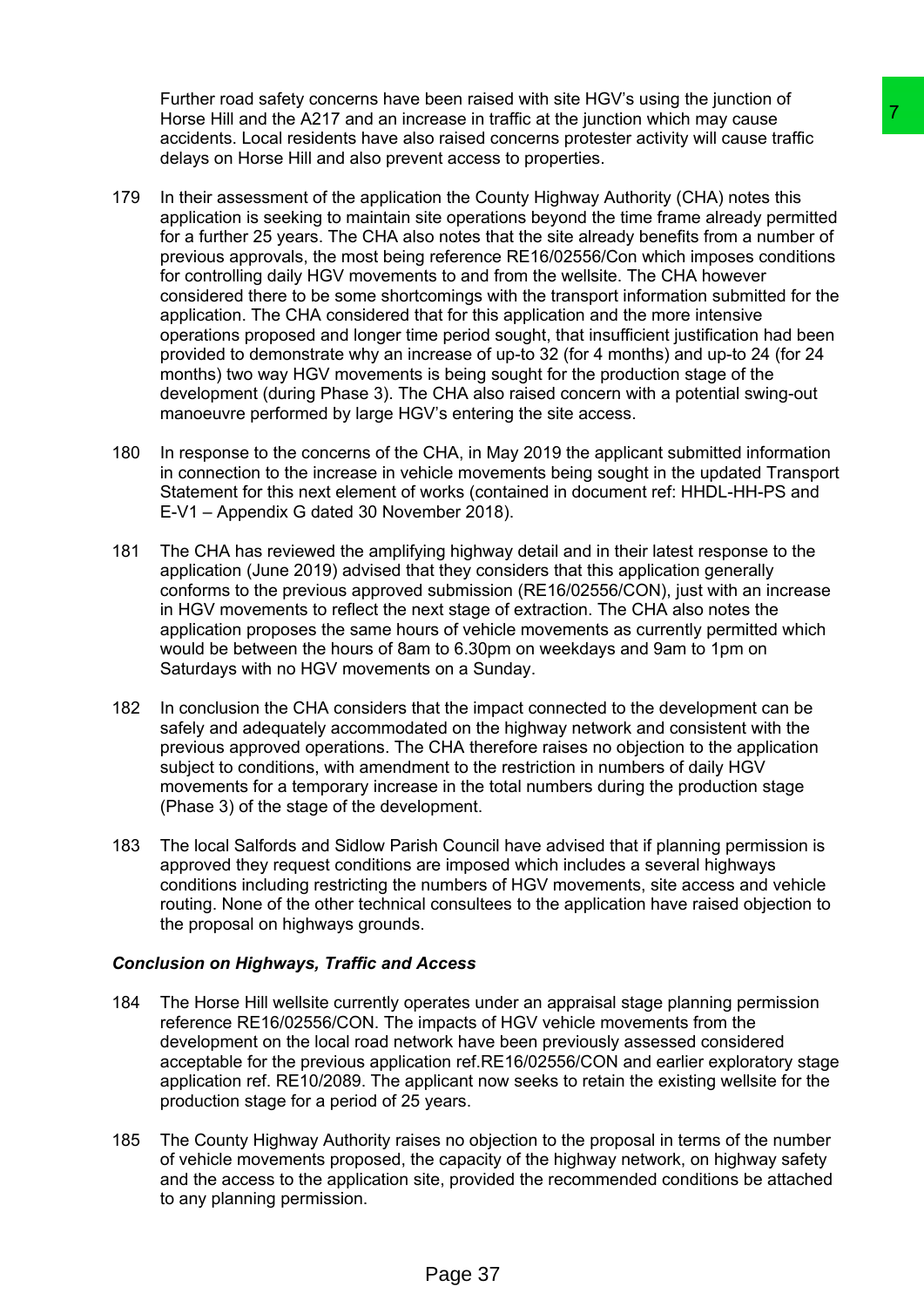186 Taking all the above matters into account Officers consider that from a traffic, access, highway capacity, and safety point of view the proposal is acceptable. Accordingly, Officers do not consider that the proposal conflicts with Policy MC15 (Transport of Minerals) of the SMPCSDPD 2011, RBLP CS 2014 Policy CS17, and RBBLP 2005 saved Policies Mo 5 (Design of Roads within New Development) and Policy Mo 6 (Service Provision within New Development).

# **ENVIRONMENT & AMENITY**

**Surrey Minerals Plan Core Strategy Development Plan Document 2011 (SMPCSDPD 2011)** Policy MC12 Oil and Gas Development Policy MC14 Reducing the Adverse Impacts of Mineral Development Policy MC17 Restoring Mineral Workings Policy MC18 Restoration and Enhancement **Reigate and Banstead Local Plan Core Strategy 2014 (RBLPCS 2014)** Policy CS2 Valued Landscapes and the Natural Environment Policy CS10 Sustainable Development **Reigate and Banstead Local Plan 2005 (Saved Policies)** Policy Pc 2D Potential SNCI's Policy Pc3 Woodland Policy Pc4 Tree Protection Policy Ho10 Noise Policy Ut4 Flooding

# **Introduction**

- 187 There can be a wide range of potential environmental impacts associated with mineral development. Policy MC14 of the SMPCSDPD2011 states that mineral development will be permitted only where a need has been demonstrated and the applicant has provided information sufficient for the mineral planning authority to be satisfied that there would be no significant adverse impacts arising from the development. The policy sets out a number of criteria which, when determining a planning application for minerals development, should be considered in terms of any potential impacts. The criteria in the policy relevant to this planning application are: i) noise, dust, fumes, vibration, illumination; ii) flood risk, water quality and land drainage; iii) the appearance, quality and character of the landscape and any features that contribute to its distinctiveness; iv) the natural environment and biodiversity; v) sites of archaeological interest and structures of historic interest and their setting; vi) the rights of way network; vii) the use of land and soil resources; vii) the need to manage the risk of bird strike to aircraft; and ix) cumulative impacts arising from the interactions between mineral developments, and between mineral and other forms of development. The interacts of the SMP-CSDPD 2011, RBLP profiles that the size to not consider that the proposal completes to not consider that the proposal complete Photonside into SMP-1, RBLP CS-<br>Policies Mo 5 (Design of Roads within
	- 188 With regards to oil and gas development paragraph 5.37 of the SMPCSDPD2011 recognises there are three separate phases of development, comprising exploration, appraisal and production. Applications for exploratory wells will be need to consider locating sites to minimise intrusion, controlling vehicular activity and vehicle routing, and controlling noise and light emissions from drilling rigs especially during night-time operations. These issues are then expected to be considered afresh under subsequent appraisals.
	- 189 At paragraph 5.39 the SMPCSDPD2011 explains that the final phase of the development is the production phase if appraisal identifies that a viable oil or gas field exists. Specific issues on the location of the well heads will have been considered during the earlier phases, but what is more critical at this stage are the additional above ground facilities that are associated with production.
	- 190 Policy MC12 of the SMPCSDPD2011 states that planning applications for drilling to appraise potential oil or gas fields will only be permitted where the need to confirm the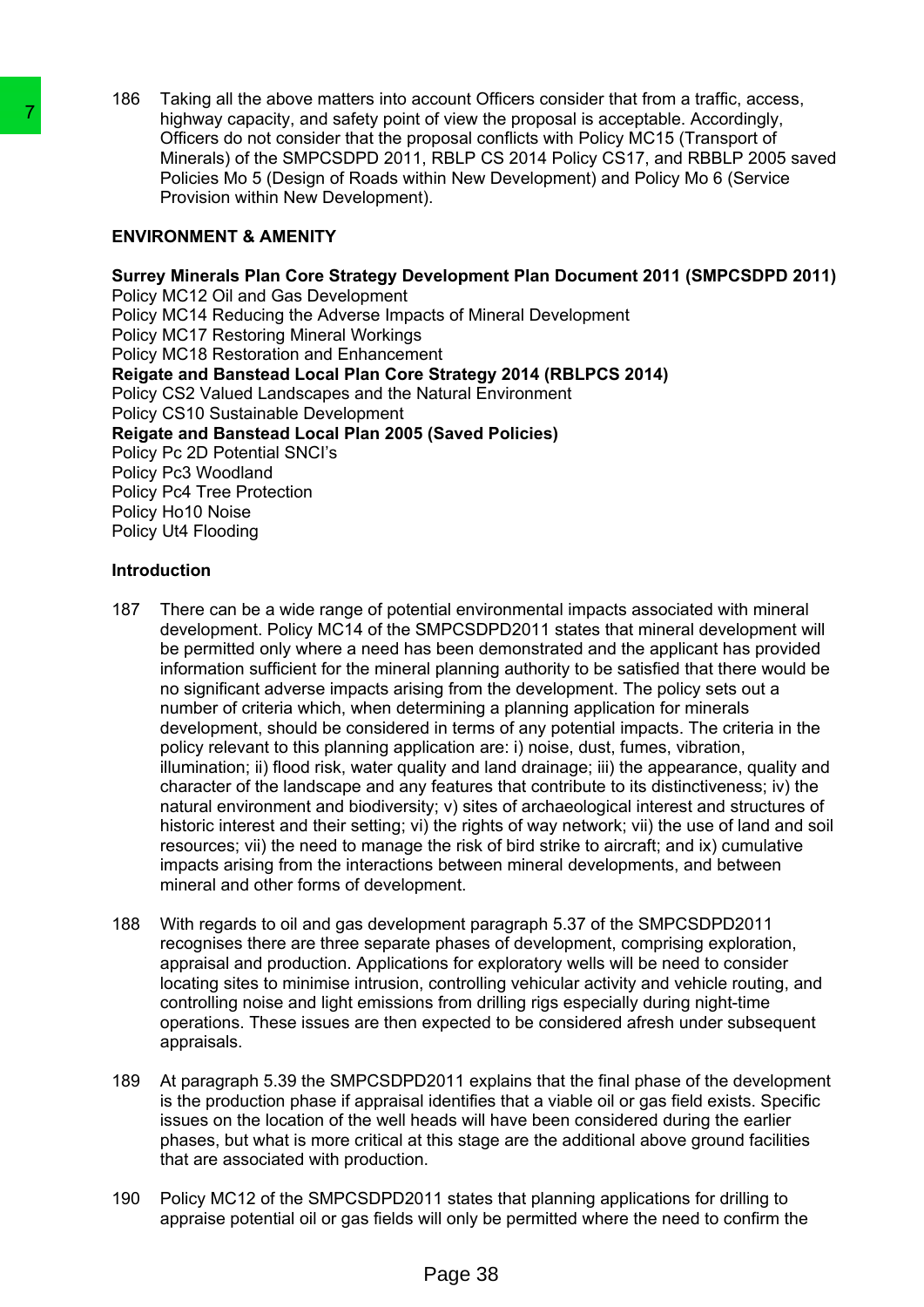nature and extent of the resource, and potential means of its recovery, has been established. Well sites, including the re-use of wellheads used at the exploratory stage, should be located such that there are no significant adverse impacts.

191 At the strategic level the RBLPCS2014 recognises a commitment by the Council to ensure that future development in the borough is achieved in a sustainable way. Policy CS10 (Sustainable development) sets out in ten points a list of criteria that development proposal should consider in order to be considered sustainable. Of the ten criteria relevant to this proposal development will 1) make efficient use of land, giving priority to previously developed land; 2) respect the character of the local area; 4) protect the green fabric of the borough; 5) be designed to minimise pollution, including air, noise and light and to safeguard water quality; and 10) be located to minimise flood risk and manage flood risk through the use of SuDS.

#### **Landscape and Visual Impact**

- 192 The impacts on landscape and visual amenity for the construction, operation and use of wellsite were considered acceptable when the planning permissions were granted in 2012 (exploration) and 2017 respectively. This application concerns itself with the production stages of on-shore oil and gas development. The applicant has submitted a Landscape and Visual Appraisal (LVA) to accompany the application.
- 193 National policy set out in the NPPF looks to the planning system to contribute and enhance the natural and local environment by protecting and enhancing valued landscapes and recognising the intrinsic character and beauty of the countryside.
- 194 Policy MC14 of the SMP2011 criteria (iii) seeks to protect the appearance, quality and character of the landscape.
- 195 The RBLPCS 2014 Policy CS2 (Valued Landscapes and the natural environment) sets out several points to consider for protecting and enhancing the boroughs green fabric. The Policy CS2 advocates that the Surrey Hills Area of Outstanding Natural Beauty (AONB) will be provided with the highest level of protection, with the same principles being applied to the Areas of Great Landscape Value (AGLV) acting as an important buffer to the AONB and to protect the views from and into the AONB. The Policy CS2 then states that Sites of Special Scientific Interest (SSSIs), Sites of Nature Conservation Importance (SNCIs), Local Nature Reserves (LNRs) and ancient woodland will be protected for their biodiversity value and where appropriate enhanced. The RBLPCS 2014 Policy CS10 states development will protect and enhance the green fabric, and respect and contribute to the boroughs green infrastructure network. e re-use of wellineads used at the exploratory stage.<br>
The re-use of wellineads used at the exploratory stage,<br>
the horough is a chief well in a sustainable way. Policy<br>
the borough is a chief well in a sustainable way. Po
- 196 RBBLP 2005 Saved Policy Pc4 (Tree Protection) states that trees, individually or in groups, areas or woodlands make a particularly valuable contribution to the visual amenity of the Borough. Emphasis is given to the retention of existing trees when considering applications and the protection during the construction period is highlighted. More than 'one for one' replacement for lost trees is sought by the policy.
- 197 The activity and movement associated with the development would involve disturbance in some degree to the landscape during the life of the development. The application site extents to some 2.8 hectares in area and consists of the existing 2.08 hectare HH-1 wellsite, including the well pad and approximately 250 m long access track to Horse Hill (road). The topography of the application site is generally flat at c.69m AOD. Beyond the site to the north and west the land rises to ridgeline approximately 1km from the site boundary. The ridgeline continues to 5km and beyond. To the south and east ground levels remain predominantly flat. There are no natural water features within the site although there are two ponds within woodland to north. The site is not subject to any designations relating to landscape quality.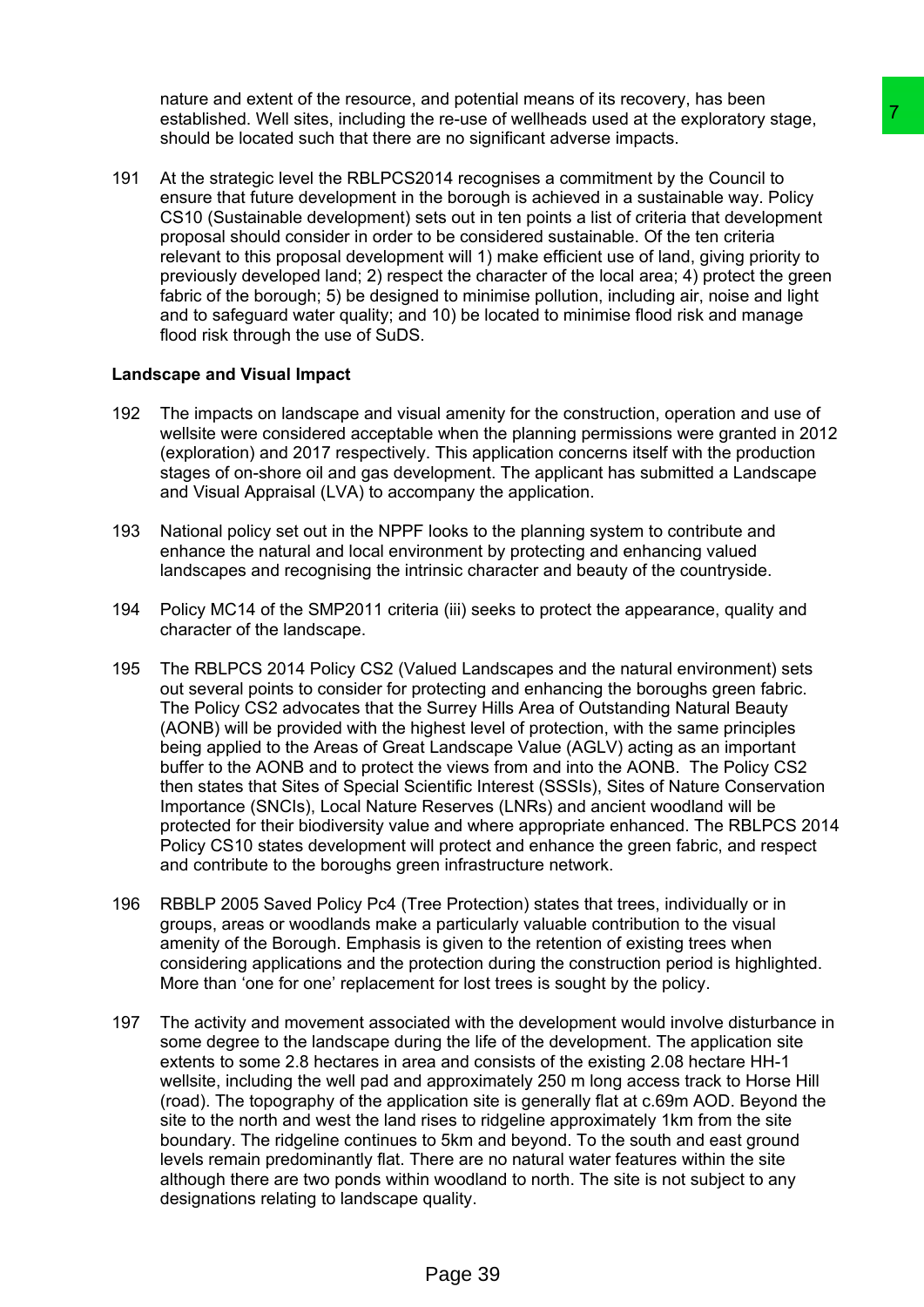- 198 The application proposes to retain the existing well pad and access for the drilling of an additional four new hydrocarbon wells, one production water reinjection well, and the subsequent installation of six surface mounted pumps. It is proposed to extend the well site to the east, for construction of a hydrocarbon processing, storage and transportation facilities, resulting in temporary redevelopment of a further 0.72ha of agricultural land. The application states the process and storage area will be lower (at approximately 65.5m AOD) than the adjacent well pad to achieve a zero-net cut and fill and reduce the visual impact of the facilities. The proposal includes retention of the existing 3m high soil bund constructed along the northern edge of the well pad compound which provides some visual screening.
- 199 The application identifies that eight category U and one category C groups of trees will require partial removal. The application also states that existing 2.5m high security fencing is to be extended to enclose the new storage and process facilities. There are 2.5m high security gates at the site entrance at Horse Hill to be retained and new 1.8m high boundary fencing is to be installed along the sites road frontage.
- 200 Representations received on the application have raised concerns regarding the impacts that will be caused by the development on the local landscape. The local Salfords and Sidlow Parish Council have objected on the grounds the location and setting of the development are inappropriate and that lighting will be harmful to the area which includes residential, recreational and sensitive business uses. The Norwood Hill Residents have objected also raising concern that the development damages the natural amenity of the area and the development involves industrialisation of the countryside from the area.
- 201 Local residents, in particular to the north of the application site, have raised concern that there are some open views and existing vegetation, which loses leaf during the winter months, does not sufficiently screen the activities of the site from nearby residents at selected viewpoints. A further leading concern of objection has also been raised on the potential impacts of lighting from the site on local residents, especially from site illumination and at night time. Some of the local residents suggest that additional screening to the site must be provided to screen the site from the nearby properties and businesses should the application be permitted.
- 202 The Environmental Impact Assessment (EIA) Scoping Opinion issued by SCC for the application in October 2018 stated that "*having taken account of the scale of identified site and the context in which it is set, the impacts that would arise from the scheme could be appropriately addressed through a standalone landscape and visual appraisal."* As such a full Landscape and Visual Assessment (LVIA) was not considered necessary.
- 203 To accompany the planning application the applicant has submitted a Landscape and Visual Appraisal (LVA). The LVA purpose is to identify the baseline conditions of the site and its surrounding area and provide an assessment of effects (such as lighting and visual) predicted to arise from the development on the baseline conditions. The applicant states the appearance of the proposed development is by 'by design', this being a consequence of its specific engineering structure and function. The County Landscape Consultant has assessed the applicants LVA and considers that the methodology is appropriate to the level of assessment undertaken and appropriately adheres to best practice guidelines, as set out in the '*Guidance for Landscape and Visual Impact Assessment – Third Edition'* and other guidance documents. The additional four new hydrocation wells). One states and states and states to the east, for construction of a hydrocation factorises for the factor construction of a hydrocation state to the factor application states the
	- 204 Following initial advice received from the County's Landscape Consultant (CLC) and County Ecologist, in May 2019 the applicant submitted outline proposals for site restoration principles. Then in July 2019 in response to comments from the CLC, the applicant submitted further detail in respect of the LVA to clarify points raised for Nomenclature and Landscape Assessment.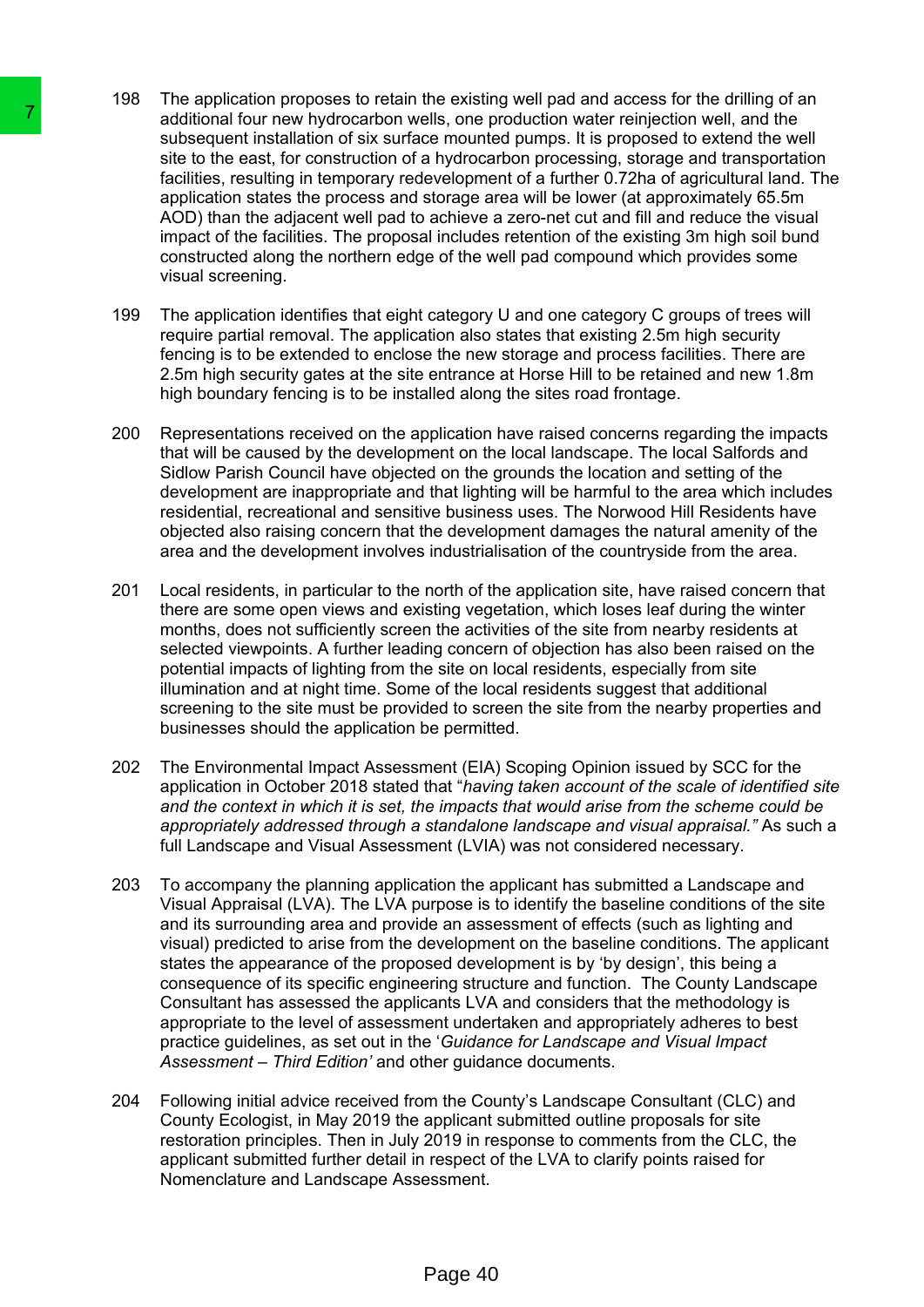- 205 The HH-1 wellsite is found in a rural area within the 'Dorking to Hookwood Low Weald Farmland' Landscape Character Area (LCA) which forms part of the Lower Weald Farmland Character Type, as defined in the Surrey Landscape Character Assessment (2015). The well site compound is located within a field which has woodland or mature hedgerows on all four boundaries. The site access track runs through woodland and then alongside the southern boundary of a field. Either side of the site access is the woodland belt where it fronts Horse Hill. The field in which the access track and wellsite compound are located is found to the north of the hedgerow dividing the field from Footpath 414
- 206 Officers note that the wellsite is not situated on land that is covered by, or adjacent to, any areas of local, national or higher-level nature conservation designations or any areas of local or national level landscape designations, though is situated with the Metropolitan Green Belt. There are however sites of ecological importance in the vicinity with Crutchfield Copse Site of Nature Conservation Importance (SNCI) located 1.1km to the northeast, Eldophs Copse Local Reserve some 1.8 m to the northeast, Glovers Wood Site of Special Scientific Interest (SSSI) 3 km distant and the Rowgarden Wood Ancient Woodland approximately 330m to the north west of the application site.
- 207 During the life of the development rigs and cranes and associated plant and equipment, and office and storage units will be required on site. The drill rig derrick would be the tallest piece of equipment and likely be up-to 37 metres in height are proposed to be used at the site. For oil production a range of equipment is to be installed in the process facility such as storage tanks, an enclosed ground flare, generators and other ancillary development. Within the well pad will be installed surface mounted pumps to the wellheads. The maximum height of all equipment would up-to 6 metres. Across all phases of the development the site will be accessed by HGV's delivering plant, machinery and materials, and tanker movements once the site is in production. The development is to consist of five phases covering the operation and restoration of the site.
- 208 The County Landscape Consultant (CLC) advised in their initial February 2019 advice letter that the application site is located within the countryside and Green Belt but sits outside the Surrey Hills Area of Outstanding Natural Beauty (AONB). The AONB is located to the north-west of the site at approximately 2km and as such the CLC advises the AONB would not be directly impacted by the development. The CLC however recommended the applicant assessment of landscape and Visual Effects requires some clarification to avoid ambiguity. The CLC also provided recommendation, that due to the intensification of the works, the previously approved general principles of restoration will need to be revised and agreed to ensure they remain fit for purpose. In addition the CLC also advised that given the assumed 25-year period for which planning permission us sought a planning condition is recommended requiring the approved restoration principles are reviewed before restoration works begin on site. ea (LGA) which forms part of the Lower Weald<br>ed in the Surrey Landscape Character Assessment<br>ed in the Surrey Landscape Character Assessment<br>to cald within a field which has woodland or mature<br>The site access track runs th
- 209 In response to Officers advice provided in respect of landscape and restoration, in June 2019 the applicant submitted a new site restoration plan revised to cover the enlarged site area. The restoration after uses will remain the dame where the site would be returned to a mix of agricultural grassland and woodland. The applicant also provided detail of an outline landscape and restoration plan which provides principles for site restoration techniques, soil handling sustainable drainage, landscape planting and ecological enhancement and aftercare and management. Then in July 2019 the applicant provided a response letter to clarify the submitted LVA assessment of landscape and visual effects of the development.
- 210 Following the submission of the clarifying and amending/clarifying landscape, visual and restoration detail the CLC provided further advice in August 2019. The CLC considers that the site is to be located within a well wooded landscape which together with the field hedges and Horse Hill ridgeline restrict the visual effects of the site in the wider landscape and that the main adverse effects of the development are to the south. The CLC advised that the greatest visual impacts from the development are on a small number of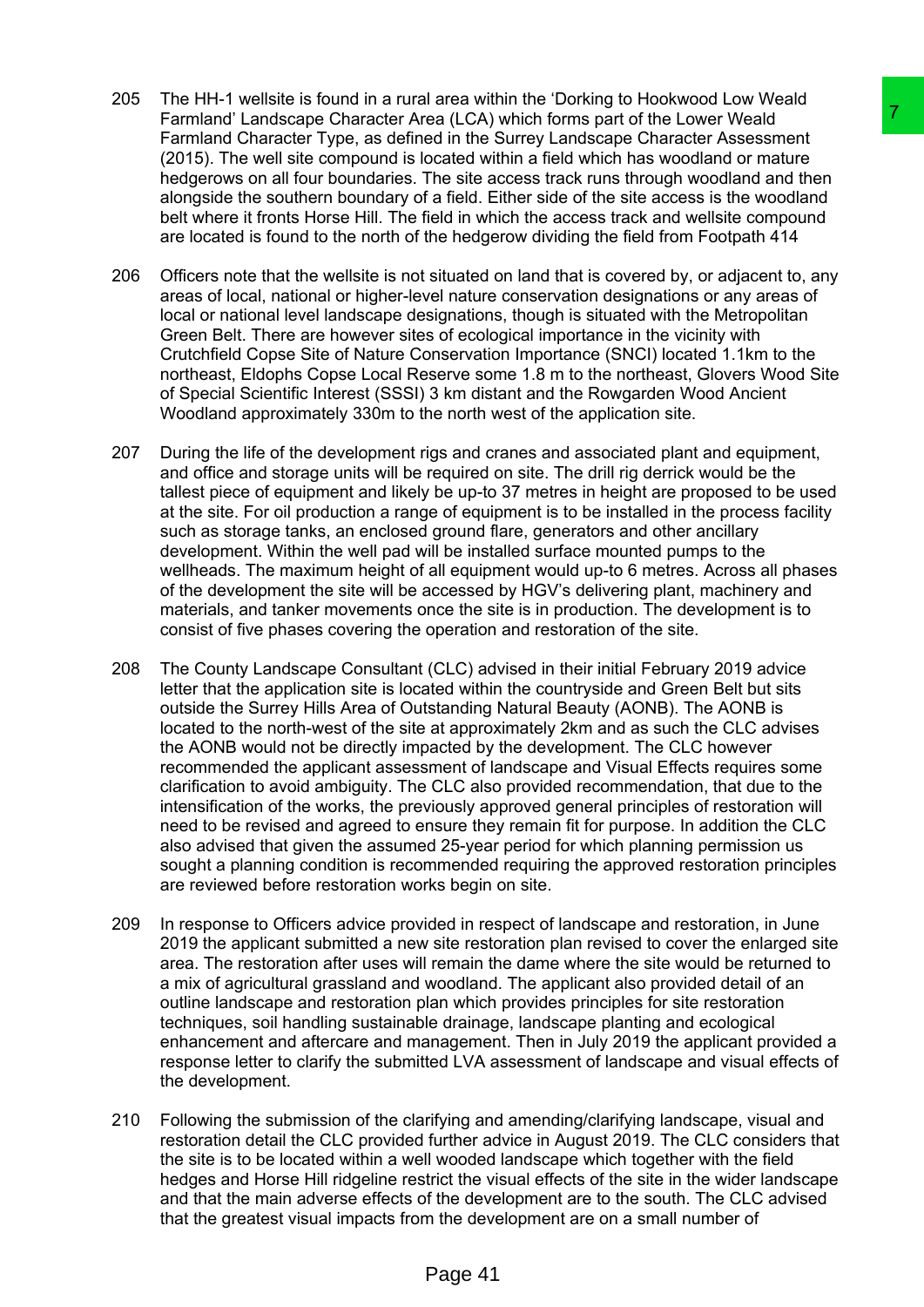residential properties in close proximity and on users of the footpath of the Footpath 414. The CLC has advised that they agree with the applicants LVA conclusion which states that as the development is temporary, albeit for 25 years, it does not have an overbearing influence on the amenity of these receptors and is restricted to a small number of residential receptors and short length of Footpath 414, therefore the proposed development is acceptable in landscape and visual terms.

- 211 In respect of site restoration, the CLC notes the outline detail submitted and has recommended that a planning condition be imposed requiring the submission and approval of a detailed landscape and ecology management plan (LEMP) prior to the restoration commencing.
- 212 Trees and woodlands make a valuable contribution to the visual amenity of a locality and Saved Policy Pc4 of the Reigate & Banstead Local Plan 2005 emphasises the importance of the retention of trees and the adequacy of their protection during site construction. The applicant proposes one tree of category C (of low quality and value) adjacent the access track that will require removal in order to install the proposed new gatehouse. The applicants survey also identifies eight trees of category U (of poor quality and value) within the woodland area that are in such condition that they cannot realistically be retained as living trees in the context of the current land use. From a landscape and visual point of view the CLA has not raised concern with the felling of the trees and no comments have been received from the Arboriculturist. (Further assessment of trees can be found later in the Ecology section of this report)
- 213 The visual impact of artificial lighting on the night sky is an issue in rural areas and there is lighting associated with the drill site compound, as drilling would take place 24 hours a day. Local residents have objected to the development raising concern of the visual impact that light emissions from the site will cause at night time. As set out above the applicant proposes the impact of lighting would be limited by minimised by downward, shrouded and directional lighting to minimise light spill. The existing woodland will also assist in diffusing light from the development. However, there would be some high-level spot lights occasionally seen from the workover rigs
- 214 The vegetation surrounding the site would provide substantial screening, particularly at the lower level, although high level lighting (including a red aircraft warning light) on the drilling or workover rig will be noticed above the vegetation canopy. The applicant has submitted lighting information which has been assessed by the County's Lighting Consultant (CLC). The CLC has advised that they consider the lighting proposal for the application to be satisfactory and has not raised objection to the proposals. Neither the County Landscape Consultant nor the County Ecologist have objected to the lighting proposals for the site. (Further assessment of site lighting can be found in the later Lighting section in this report).

# *Conclusion on Landscape and Visual Impact*

215 Officers recognise that the proposal involves the retention of the existing wellsite of which the landscape and visual impact have previously been considered acceptable. The proposal also involves an extension the east of the site for creation of a process and storage area. Officers note that the extension area will be set down at a lower height than the adjacent well pad and will be positioned closer to screening of the adjacent woodland area to the east of the site to Horse Hill (road). Officers further recognise that it will be the presence of tall structures on site the tallest being a 37m high drill rig derrick and also lighting that give rise to the greatest significant visual impact. Officers acknowledge that while the proposal seeks planning permission for 25 years, the presence of tall structures on the site would be temporary and for short periods of time whilst drilling or workover operations are carried out and the equipment then demobilised and removed from the site. Beyond this whilst the site in production (20 years) the tallest structures present on site would have a maximum height of no greater than 6 metres. The County Landscape The CLC has advised that they agree with the momentum of the momentum that as the development is temporary, albeit<br>
influence on the amently of these receptors<br>
and that as the development is temporary, albeit<br>
influence o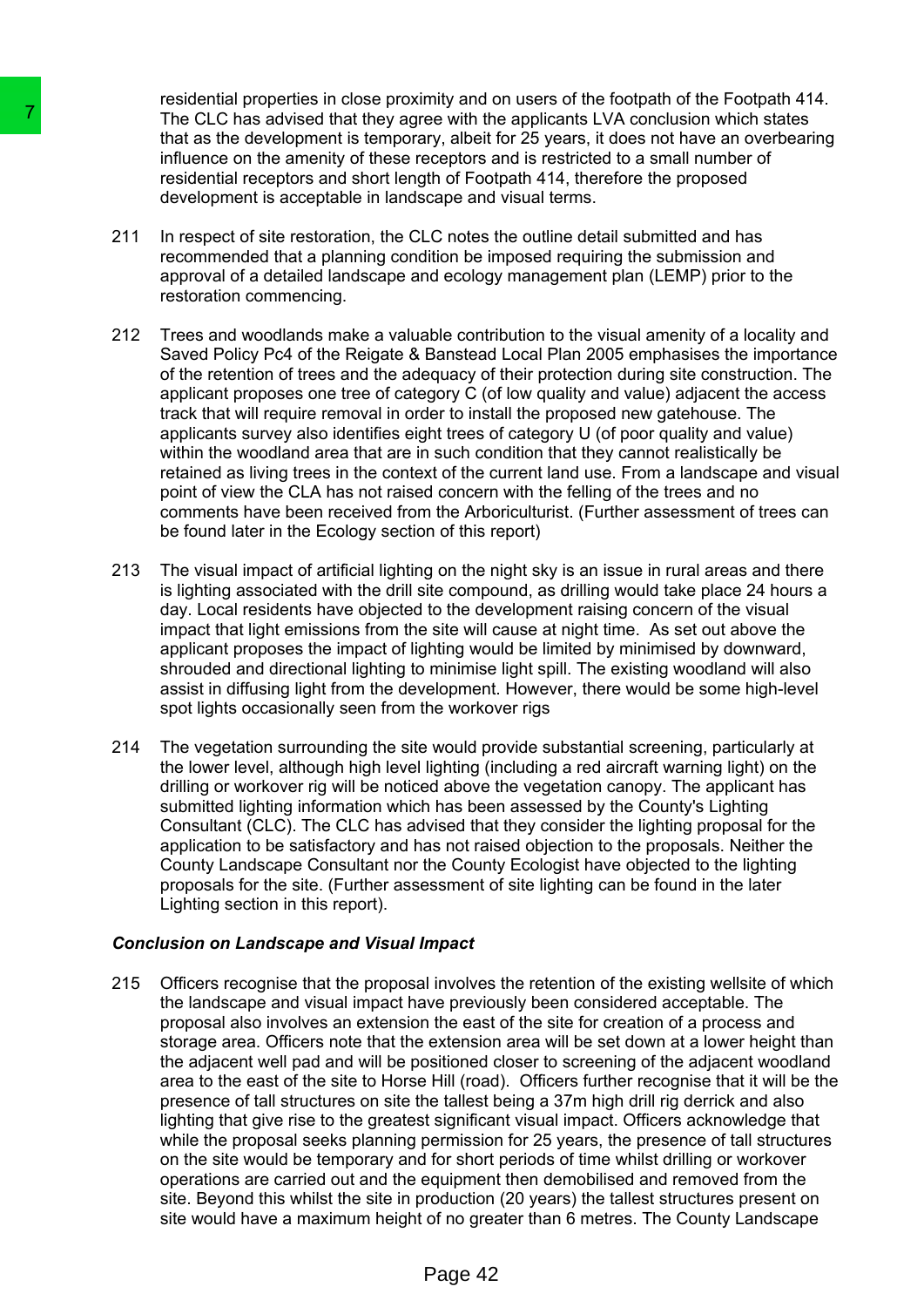Consultant has assessed the landscape and visual impact of the development and advised they concur with the applicants LVA conclusion that the development is acceptable in landscape and visual impact terms.

- 216 The applicant has considered the issue of lighting impacts from the development. The greatest impact of lighting would be from the drill rig derrick and associated equipment in use at night time. While in production the main lighting will be for security and health and safety and situated below the level of the woodland canopy. The County Lighting Consultant has not raised any concerns against the applicants lighting proposals. The County Landscape Consultant has not raised concern of impacts from site lighting.
- 217 Based on the above and given that the CLC raises no objection, Officers therefore consider the proposal acceptable in terms of SMPCSDPD 2011 Policy MC14 subject to the recommended conditions.

# **Ecology and Biodiversity**

- 218 As outlined above, Policy MC14 of the SMPCSDPD 2011 (Reducing the Adverse Impacts of Mineral Development) requires consideration to be given to the natural environment including biodiversity. It states that mineral development will be permitted only where a need has been demonstrated and sufficient information has been provided for the mineral planning authority to be satisfied that there would be no significant impacts arising from the development. A number of issues are identified in 10 points including iv) the natural environment, biodiversity and geological conservation interests. Policy MC12 (Oil and Gas Development) states that exploratory drilling will only be permitted where the MPA is satisfied that the site has been selected to minimise adverse impacts on the environment. Minerals working can bring opportunities for enhancement. Policy MC18 (restoration and enhancement) states that the MPA will encourage and work with mineral operators and landowners to deliver benefits such as enhancement of biodiversity interests. an's LVA conclusion that the development is<br>
impact from the development is<br>
impact from the development is<br>
impact from the dil mig derick and associated equipment.<br>
The from the dil mig derick and associated equipment in
- 219 Policy CS10 of the RBLPCS 2014 states that development will respect the ecological heritage of the borough and be designed to minimise pollution, including air, noise and light, and safeguard water quality.
- 220 Saved Policy Pc3 of the RBBLP 2005 (Woodlands) seeks to retain Ancient Woodland but also states that the Borough Council will seek to retain all existing woodlands and actively promote a larger extent of woodland by encouragement of appropriate planting. There will be a general presumption in favour of the planting of broadleaf species. Saved Policy Pc4 of the RBBLP 2005 (Tree Protection) emphasises the importance of the retention of trees and the adequacy of their protection during site construction. The policy requires compliance with the latest arboricultural and silvicultural standards in respect of any tree works or development near to trees.
- 221 Species conservation protection is provided for in legislation both at the European and national level and there are various levels of protection afforded to a range of species. The presence of a protected species is a material consideration in determining planning applications.
- 222 The Habitats Directive is transposed into national law in England by means of the Conservation of Habitats and Species Regulations 2010 and Wildlife and Countryside Act 1981 (as amended) that implements the Birds Directive (1979) and the Bern Convention (1979). Under the Act, the law protects all wild birds, their nests and eggs, with some rare species afforded special protection. Although originally protection was developed to prevent egg stealing and cruelty to wild birds, its modern interpretation also relates to the activities of land managers and developers. Further legislation is afforded by the Natural Environment and Rural Communities (NERC) Act (2006), the Countryside and Rights of Way Act 2000 (as amended), the Wild Mammals Protection Act 1996 and the Protection of Badgers Act 1992.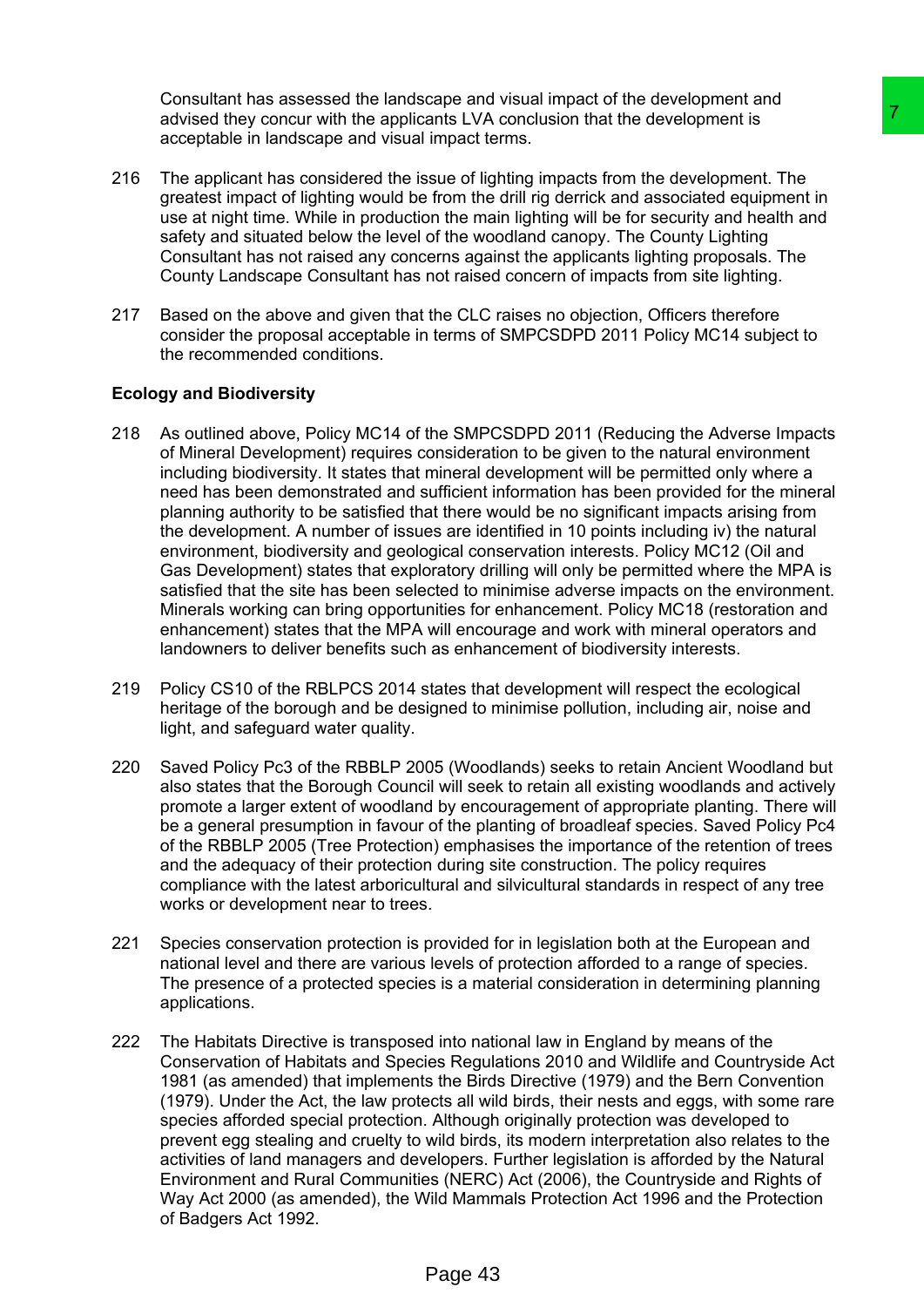- 223 Government policy on ecology and biodiversity at paragraph 170 of the NPPF requires the planning system to contribute and enhance the natural environment by minimising impacts on biodiversity and providing net gains to biodiversity where possible. Paragraph 175 of the NPPF sets out a number of principles to be considered when determining planning applications in order to conserve and enhance biodiversity. These principles, which are relevant to this proposal, include if significant harm from a development cannot be avoided or mitigated then the proposal should be refused; opportunities to incorporate biodiversity in and around development should be encouraged; and that planning permission which would result in the loss or deterioration of irreplaceable habitats (such as ancient woodland and veteran trees) should be refused. Paragraph 180 sets out that planning decisions should ensure new development is appropriate for its location and mitigate and reduce to a minimum potential adverse impacts resulting from noise from the development; and limit the impact of light pollution from artificial light on local amenity, intrinsically dark landscapes and nature conservation. The planning policies on ecology and biodiversian entirely on ecology and biodiversian manning system to contribute and entirem<br>imagination in the planning system to contribute and entirem<br>in manning applications in order
	- 224 The NPPF should be read in conjunction with the Government Circular: 'Biodiversity and Geological Conservation- Statutory Obligations and their Impact within the Planning System', (Circular 06/05).
	- 225 Potential Sites of Nature Conservation Importance (pSNCI) have been identified in the RBBLP 2005, two of which are to the north east of the proposed site. Saved Policy Pc 2D (Potential SNCI's) states that development affecting potential SNCIs will only be permitted if it can be demonstrated that it will not materially harm the nature conservation value or wildlife interest of the sites or the need for the development outweighs the harm. Both pSNCIs are found to the north east of the application site and are divided from the site by the road Horse Hill and a distance of some 400 m and 930 m respectively. The closest pSNCI abuts Horse Hill though as it is located north of the site access, would not be affected by vehicles accessing or travelling to the drill site.
	- 226 Ecology and biodiversity have been assessed in detail under the previous planning applications for exploration and appraisal stages of on-shore hydrocarbons at Horse Hill wellsite.
	- 227 This proposal involves the retention of the existing wellsite, including an extension to the east of the site for a process and storage area, for the production stage of on-shore hydrocarbons. The application is seeking planning permission for a period of 25 years to carry out oil production activity at Horse Hill well site. Once oil production has ceased, the well site will be restored to its former land uses comprising a mix of agricultural grassland and woodland. The restoration proposals for the well site are assessed in a later section of this report.
	- 228 Ecology was scoped out of the Environmental Impact Assessment. However, the applicant states that it was considered necessary to assess the potential impacts of the development on ecological features as a precaution, and given that protected species have previously been recorded in close proximity to the site. Accordingly the applicant has submitted an ecological appraisal report to accompany the application.
	- 229 The submitted ecology appraisal advises that a number of desk studies, habitat and protected species surveys have been undertaken at the well site in recent in years in support of the previous planning applications (for exploration and then appraisal stage). A summary of the most recent surveys includes a Phase 1 habitat survey in 2016, a great crested newt survey in 2017 and an updated badger survey and a preliminary roost assessment for bats undertaken in early 2018.
	- 230 The appraisal has assessed Habitats applicable to the site. The key habitat areas are summarised as hardstanding, standing water (ditch and pond), semi improved grassland, deciduous woodland, species-poor hedgerow and improved grassland. The appraisal also provides assessment of Protected Species relevant to the application to the site. The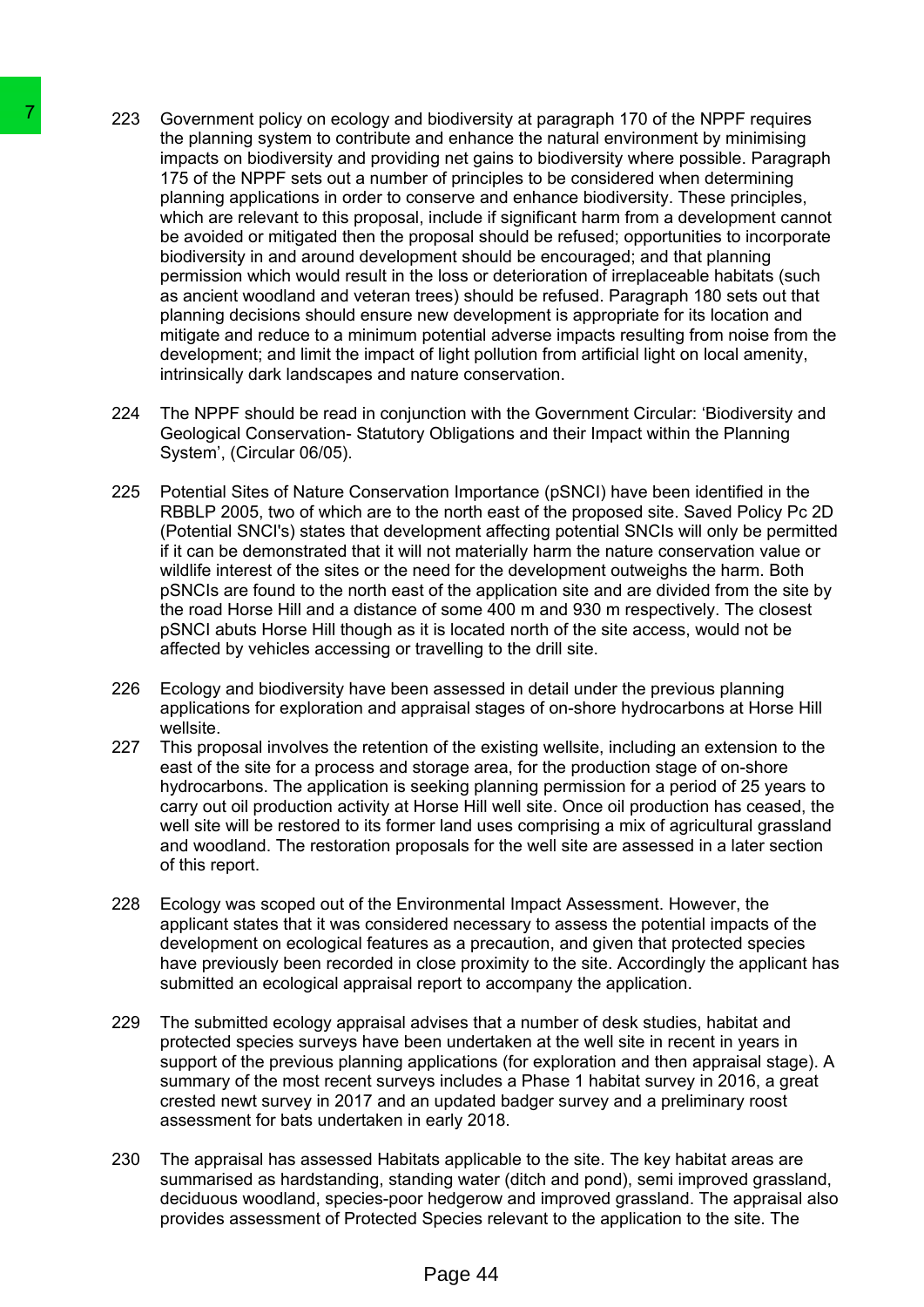protected species have been identified as Bats – roosting, Bats – foraging and commuting, Dormouse, Badgers Great Crested Newts and Reptiles. Of the species identified mitigation is to be proposed for Great Crested Newts and reptiles.

- 231 The assessment advises that the proposed development will involve in small change in the footprint of the existing site through creation of the process and storage area (approximately 0.52 of a hectare). The extension will result in the loss of a small area of semi-improved grassland (formally under agricultural cultivation), situated between the existing well pad and woodland area to the east. The report states that Great Crested Newts (GCNs) have been identified breeding in two ponds within 250m of the sites and may therefore be present in grassland habitat to be impacted. Therefore mitigation is proposed which will follow development previously consented. An existing amphibian exclusion fence along the access track is to be retained to minimise risks to GCN's. This mitigation would also be applicable to grass snake and slow worm which have been recorded grassland habitats including the topsoil storage bund surrounding the well site. rear Created News's and Repities. Of the species<br>exact Created News's and Repities. Of the species<br>of or Great Created News's and repities. Of the species<br>of or Great Created News's and storing a real change in<br>typosed dev
- 232 The ecological appraisal states that there are no adverse effects predicted on any statutory or non-statutory sites. Embedded mitigation is incorporated into the design of the proposed development to minimise the risk of surface water pollution, lighting disturbance and noise impacts beyond the well site during the workover, drilling and production phases of the development. The application states that as a consequence no significant adverse effects on foraging nocturnal animals such as bats or badgers present in the surrounding habitats area predicted. The assessment identifies that further mitigation may be required during the restoration phase with updated baseline surveys for these species may be necessary in the appropriate season prior to commencing site restoration.
- 233 Further, the appraisal advises that a range of embedded mitigation is already incorporated into the current use of the wellsite. This includes a surface water drainage scheme which is controlled by Environment Agency permit. Further measures are in place to control noise levels and controlled by planning condition. The proposal states that similar lighting would be comparable to that currently used although the new process and storage will mean lighting will be closer to the woodland. The appraisal advises that lighting is controlled by the use of downward directional lighting and lighting impact has been assessed through a separate Lighting Impact Assessment.
- 234 The local Salfords and Sidlow Parish Council have objected to the application raising concern of devastation and impact on the environment that may be caused by the development.
- 235 The Norwood Hill residents object to the proposal raising concerns that the effects of noise, light, gas emissions and human industrial activity are never conducive to wildlife health, maintenance or reproduction. Representations received on the application have objected to the proposal
- 236 Natural England has been consulted on the application and has no comments to make in respect of designated sites, though has not assessed this application for impacts on protected species. Instead NE has advised that the local planning authority seeks specialist ecological or other environmental advice when determining the environmental impacts of the development proposed.
- 237 The County Ecologist (CE) has assessed the application and the accompanying ecological appraisal. The CE considers the submitted Aecom ecological report to be comprehensive and that there are minimal ecological impacts from the development proposed as these were addressed as part of the planning application for the exploratory stage for the well site. The CE noted that no restoration scheme had been submitted for the application and such a scheme will need to be provided and secured by planning condition.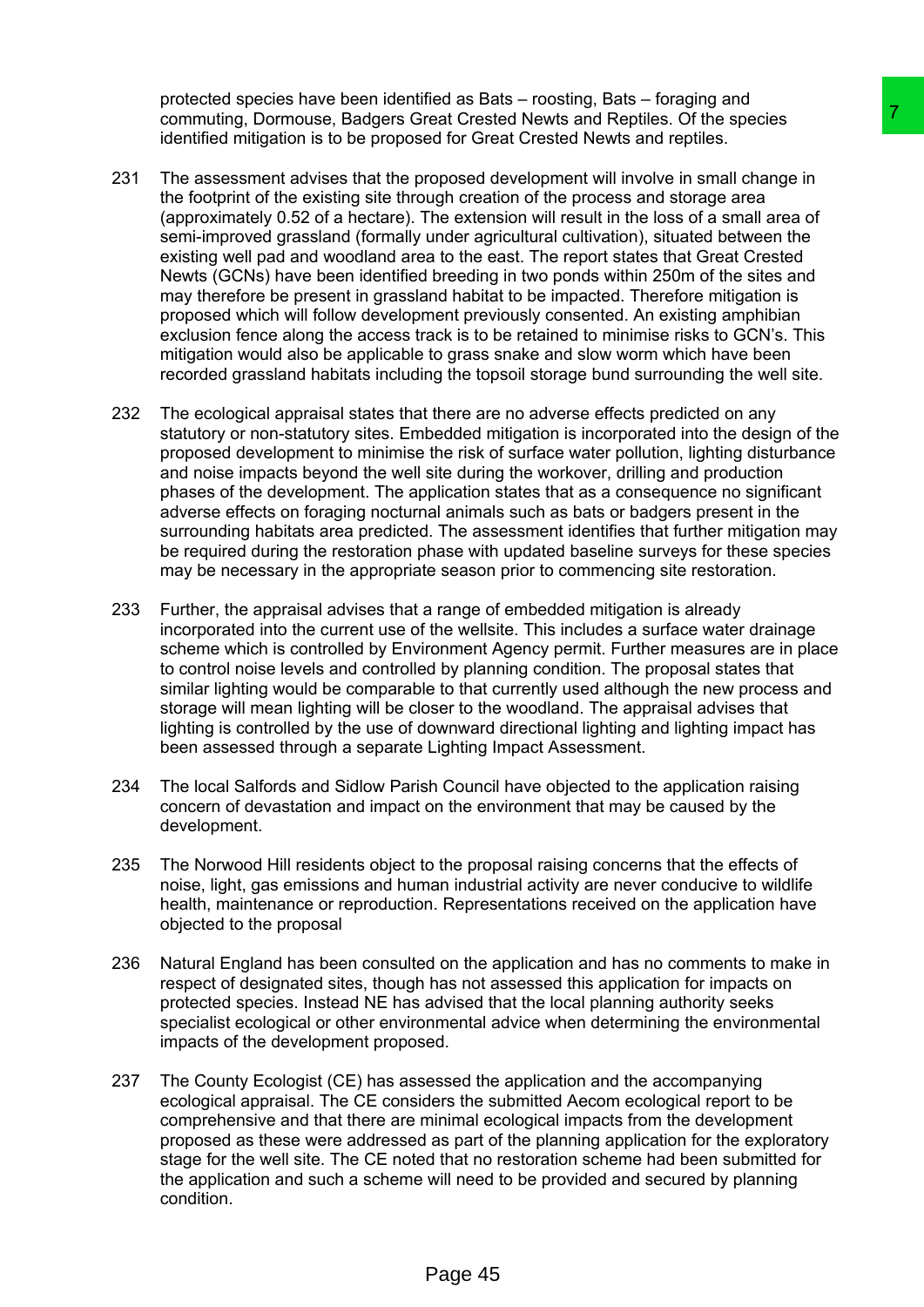- 238 The CE has provided additional recommendations. The CE advises that, given the longer duration of this development, a planning condition should be imposed on any new consent requiring an ecological survey to be carried out in the ecological survey season prior to restoration. The reason is to ensure this information can inform the final restoration, but also ensure the restoration work itself will not adversely impact habitats and species, especially great crested newts. The CE further notes a planning condition is imposed on the current appraisal planning permission (ref.RE16/02556/CON) which requires five bat and five Schwegler boxes provided under the exploration planning permission (RE10/2089) to be retained on site and maintained. In order to comply with the requirements of the Conservation of Habitats and Species Regulations (2017) and to protect species of conservation concern the CE has requested a similar condition is brought forward under any new consent.
- 239 The Surrey Wildlife Trust have commented that the proposal would appear to have minimal impacts on biodiversity of its immediate (expanded) site footprint which has been thoroughly researched for the submitted ecological impact assessment. However, the Trust has queried the provisions of biodiversity net gain from the proposal in-line Government planning policy of the NPPF. Officers acknowledge this point. The provision of a biodiversity net gain would follow on with enduring afteruses of the site once the well site is decommissioned and restored. The Development Plan policy will require a high quality restoration scheme for this mineral development proposal. The applicant has submitted an outline restoration scheme with the application and planning conditions can be imposed requiring a detailed restoration scheme to be submitted and approved in advance of the site restored. Officers further consider it would be appropriate to incorporate a requirement for biodiversity net gain to be demonstrated as part of long term ecology and management plan (LEMP) required by planning condition imposed on any new consent if permission is granted. The duration of this development, a planning converting the motor consent requiring an ecological survey to be profit to restoration. The resaon is to ensure the restoration wand species, especially great created news.<br>
im

# *Conclusion on Ecology and Biodiversity*

240 Having regard for the conservation of biodiversity and taking account of the views of Natural England, the Surrey Wildlife Trust and the County's Ecologist and Biodiversity Manager, Officers consider that the proposal would not give rise to a significant adverse impact on the local ecology. The application incorporates mitigation and measures for the protection of species and furthermore a restoration scheme can provide for conserving biodiversity and net gain which can be secured by condition. Officers consider that based on the advice received, and that subject to the imposition of conditions, the ecological impact aspect of this application complies with the requirements of the Development Plan Policies MC12 and MC14 of the SMPCSDPD 2011 and saved Policy Pc4 of the RBBLP 2005 and does no conflict with national planning policy and guidance set out in the NPPF and nPPG.

## **Noise and Vibration**

- 241 This proposal is for the production phase of hydrocarbon extraction. The production stage takes place following exploration and appraisal when the existence for oil and gas has been proved to be commercially viable. The proposal will involve 24 hour drilling operations and the mineral planning authority will need to be satisfied that the drilling and associated operations can achieve appropriate levels, particularly in terms of night time noise.
- 242 Unwanted sound may have an adverse effect on the environment and on the quality of life enjoyed by individuals and communities. The NPPF at paragraph 180 states that planning decisions should ensure that new development is appropriate for its location taking into account the likely effects (including cumulative effects) of pollution on health, living conditions and the natural environment, as well as the potential sensitivity of the site or the wider area to impacts that could arise from the development.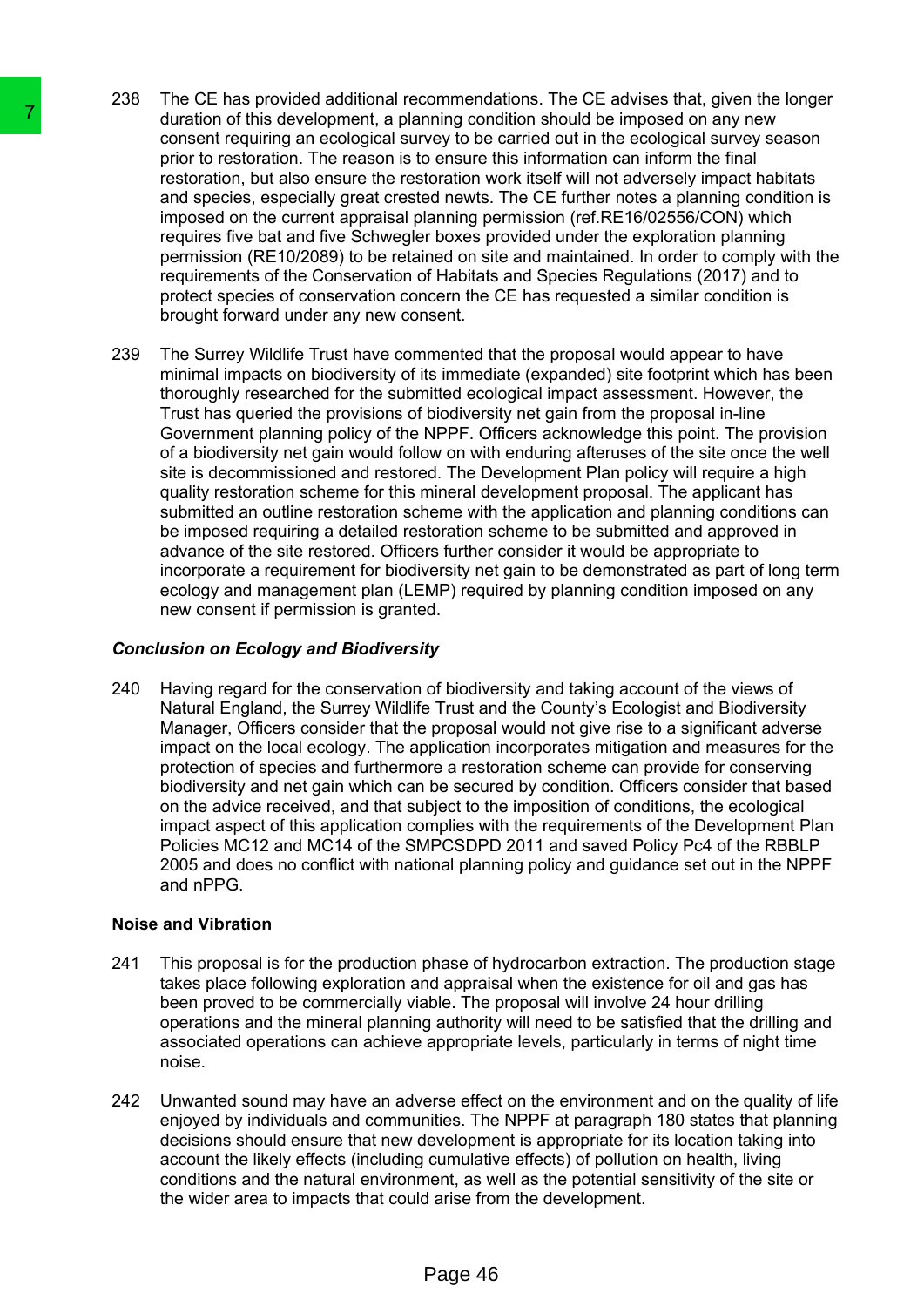- 243 The nPPG also provides specific guidance on determining the impact of noise for a mineral development proposal. Paragraph 019 (Noise for Minerals) states that those making mineral development proposals should carry out a noise impact assessment which should identify all sources of noise and, for each source, take account of the noise emission, its characteristics, the proposed operating locations, procedures, schedules and duration of work for the life of the operation and its likely impact on the surrounding neighbourhood.
- 244 At paragraph 021 (Noise for Minerals) the planning guidance sets out what are considered to be appropriate noise standards for mineral operators for normal operations, being a noise limit that does not exceed the background noise level (LA90, 1h) by more than 10dB during normal working hours. The paragraph recognises that where it will be difficult not to exceed the background level by more than 10dB(A) without imposing unreasonable burdens on the mineral operator, the limit should be set as near that level as practicable. Although, in any event the total noise from the operations during normal working hours should not exceed 55 dB(A) LAeq, 1h. For night time noise these limits should be set so as to reduce to a minimum any adverse impact and should not exceed 42dB (A) LAeq, 1h at a noise sensitive property.
- 245 Paragraph 022 of the nPPG (Noise for Minerals) recognises that there may be particularly noisy short term activities during site preparation and restoration work such as soil stripping, the construction and removal of soil storage mounds and aspects of site road construction and maintenance. In these cases, a temporary daytime noise limit is recommended of 70dB(A) LAeq 1h (free field) for periods of up to 8 weeks in a year at specified noise-sensitive properties to facilitate essential site preparation and restoration work
- 246 One of the ten issues identified in Policy MC14 in the SMPCSDPD 2011 (Reducing the Adverse Impacts of Mineral Development) is i) noise, dust, fumes, vibration, illumination, including that related to traffic generated by the development. Para 6.10 of the Plan recognises that factors such as proximity of the proposed development to housing, schools or other sensitive land uses and the topography of the site and surrounding area alongside the location of plant on site, should be taken into account. Policy MC12 (Oil and Gas Development) states that drilling boreholes for appraisal of oil or gas will only be permitted where the MPA is satisfied that the site has been selected to minimise adverse impacts on the environment.
- 247 Surrey has produced its own 'Guidelines for Noise and Vibration Assessment and Control (the Guidelines) dated March 2019. These Guidelines echo the approach set out in the NPPF and nPPG. The Guidelines specifically address oil and gas related development and recognises the three stages of onshore oil and gas, exploration, appraisal and production. This application is for the production stage and the Guidelines advise that the production phase normally involves the drilling of a number of wells which may be wells used at the sites of exploratory and/or appraisal phases of hydrocarbon development the Guidelines further advise that associated equipment such as processing facilities or temporary storage tanks are also likely to be required and may remain operational for many years. Ongoing maintenance would be required, along with Well workovers to maintain production levels. and that the state that the methods and the controllering a state that these pays that a state that the rollering states that the noise and, for each source, take account of the noise and, poperation and it is likely impac
- 248 The Guidelines advise that there are a number of activities within onshore oil and gas developments which will require assessment include:
	- site investigation and preparation including the construction of access roads and delivery of plant and materials
	- well pad construction
	- well set-up and testing
	- drilling (vertically and horizontally, as required)
	- pumping and flow back recovery equipment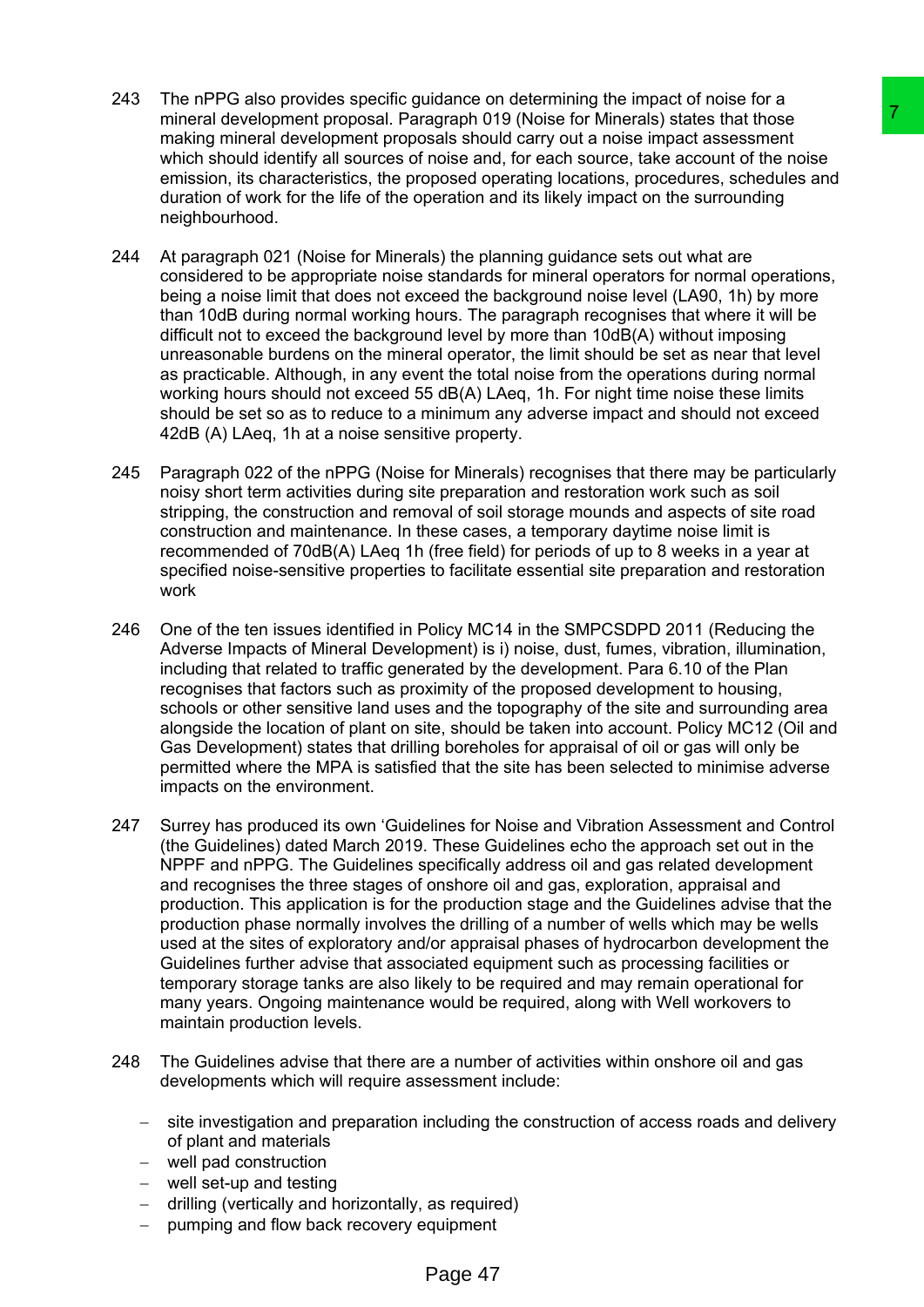- hydrocarbon extraction and on site processing
- $-$  flaring (over range of gas flows)
- well maintenance
- service and import/export movements; and
- wells de-commissioning and site restoration.
- 249 The Guidelines explain that offsite vibration effects associated with the above ae expected to be minimal and further consideration should only be necessary if particular sources with high vibration levels may be required as for some seismic equipment. The Guidelines also recognise that oil and gas developments may involve 24-hour drilling and that noise control from temporary sources is of the utmost importance at night time. Drilling is a temporary operation, although it is continuous and will normally be the only noise output from the development at night. In order to limit noise at night time the Guidelines stipulate a maximum night time noise limit of 42dB LAeq at a nearest noise sensitive property which echoes the standards set in paragraph 021 (Noise for Minerals) of the nPPG. Training (over range of gas Towis)<br>
- training (over range of gas Towis)<br>
- service and importexport movements; and<br>
- service and importexport movements and<br>
- service and importexport movements and<br>
- service and importe
	- 250 The Policy CS10 of the RBLPCS 2014 states that new development will be designed to minimise noise pollution. RBBLP 2005 Saved Policy Ho 10 (Noise) states that the Borough Council will have regard to the Surrey Noise Guidelines. The policy is particularly aimed at new noise sensitive development and seeks to ensure that new development is sited and designed to minimise the effect of noise on them.
	- 251 The site is located on part of an arable field, located to the west of Horse Hill. The site is situated within a rural area approximately 3.1 km directly west of Horley town centre, 2.3 km northeast of the village of Charlwood and 1.6 km northwest of the village of Hookwood. Gatwick Airport is located approximately 2.2 km southwest of the site and access is from Horse Hill, which runs north from the A217 junction at Hookwood. The site will increase from 2.08 hectares to approximately 2.8 hectares with the additional land use being directly to the east of the existing well site.
	- 252 The site is bounded by farmland on all sides with patches of woodland to the east, northwest and southwest. The nearest residential properties are at Wrays Farm, located approximately 300m east of the wellsite but only 50m from the site access track. Other residential properties are located to the southeast, located approximately 250m from the site access track and to the north, approximately 300 m from the wellsite. In addition, the Lomond Equestrian Centre is located approximately 160 m to the south of the wellsite and a public right of way (Footpath 414) is located along the northern end of the adjacent field to the south of the access track and wellsite.
	- 253 Norwood Hill residents have expressed concern with regard to noise issues. The development involves 24 hour drilling and they suggest site used generators have caused noise problems and need to be quieter. Salfords and Sidlow parish Council have commented that they support the views of Norwood Hill residents. Public objection to the application have also raised concern noise impacts will have on local residents homes, wildlife and recreation.
	- 254 The EIA Scoping Opinion report sets out that the EIA should include an assessment if the noise impacts of the proposed development, with a particular focus on the question of night-time noise arising from the well site and from traffic generated by the facility. It is expected the assessment of traffic noise should cover all phases of the development except phase 5.B (aftercare)
	- 255 The applicants submitted Environmental Statement includes a Noise Impact Assessment chapter. In July 2019 the applicant submitted a noise technical document as 'other information' in respect of the Town and Country EIA Regulations 2017 to clarify comments made by the County Noise Consultant.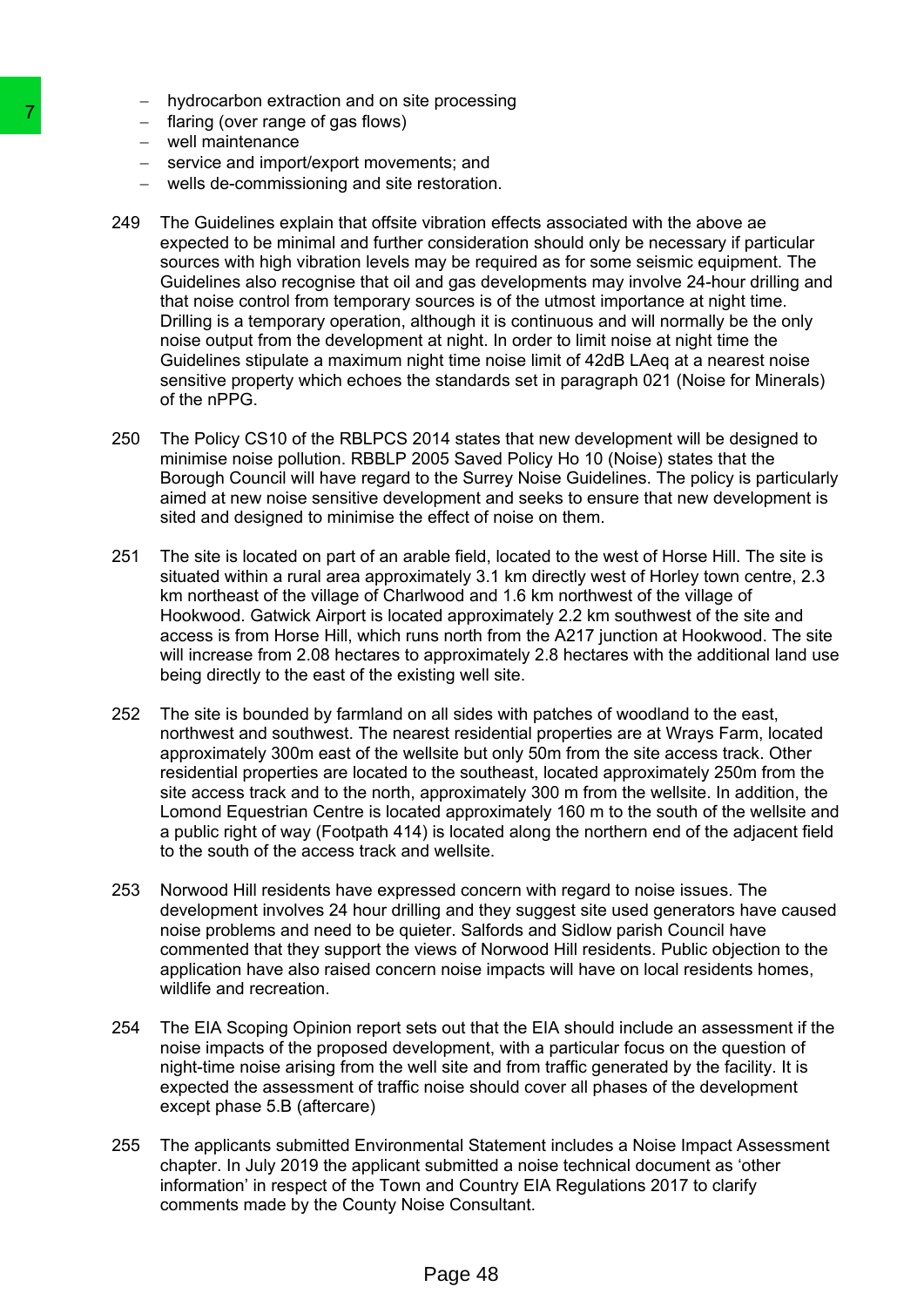- 256 The applicant's assessment details the assessments carried out to identify the potential significant effects in relation to the noise from the development and details proposed mitigation to reduce noise to acceptable levels. The applicant states that in relation to onsite generated noise, the following phases of the development have been assessed:
	- Phase 1: Well Site Modifications and New Construction Works
	- Phase 2: Well Management and Drilling
	- Phase 3: Production and Well Management
- 257 The noise assessment states that the effect of road traffic noise as a result of site generated vehicles has been assessed at both the nearest residential receptors and also at nearby recreational receptors. The applicant's noise assessment states that it is considered that no adverse effects as a result of vibration would result from the above activities and therefore this element has been scoped out of the assessment.
- 258 Noise from the development will be associated with site construction works at the beginning and end of the development when the site is decommissioned and restored, and from workover or drilling operations across the operational phases. There will also be associated traffic movements across the different stages of works. Drilling would be a constant activity meaning 24 hour operations at the site.
- 259 Noise is a leading concern raised by objectors to the application. Particularly to local residents who have objected to the proposals for 24 hour operations especially at night time.
- 260 The applicant states that baseline noise surveys have been carried out at the site in October 2016 and October 2017 where measurements have been carried out at four noise monitoring locations representative of the nearest noise sensitive receptors (NSR) to the well site.
- 261 The applicant states predicted noise levels arising from the development have been assessed at eight nearest noise sensitive receptors being: High Trees Court (321m), Wrays Farm House (368m), Five Acres (411m), The Bungalow (426m), Pheonix Lodge (549m), Brittleware Farm (781m), Rushmeads Cottages (457m), and Rowgardenswood (623m).

# *Wellsite Modifications and New Construction Works*

262 The applicant states that construction activity will only be carried out during the daytime period and the predicted construction noise levels would be up to LAed,t 48dB during the daytime period in the worst case and no construction would be carried out during the night time period.

# *Well Management and Drilling*

# *Workover*

263 The applicant states that workover operations may need to be carried out to the already permitted wells HH-1 and 1z, and HH-2 to make them suitable for production. The applicant states that for the predicted noise levels at night time for workover operations the noise modelling results indicate that of the nearest NSRs, the calculated noise level High Trees Court is stated as 41 dB and at Wrays Farmhouse the operational noise is 40dB. The applicant states this is below the 42dB night-time noise level limit advised in the Planning Practice Guidance for Minerals operations. noise from the development and desials for<br>noise from the development and desials for<br>noise from the development and desials for the development and the<br>material terms of the development have been assessed:<br>The effect of r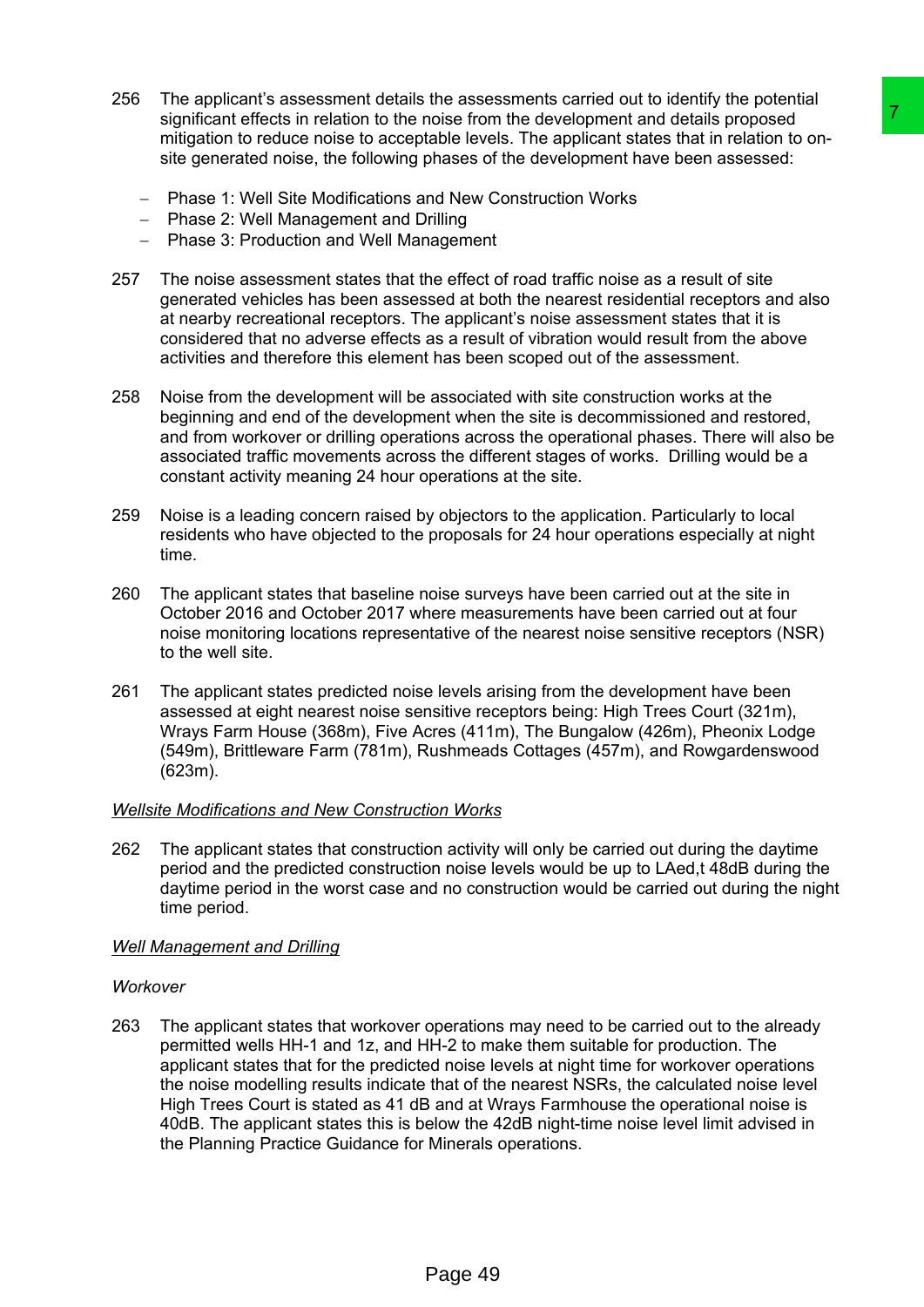#### *Drilling and Flare*

264 The applicant states that drilling would be carried out to establish four new hydrocarbon well and one water reinjection well. Sidetrack drilling may also be required at a stage of production to reposition the wells. The applicant's noise assessment states that the predicted night time drilling noise would be a maximum of 42 dB at the nearest NSR and therefore would not exceed the 42dB potential night time noise level limit suggested by the PPG-M. The flow of gas to the flare during drilling would be unlikely to exceed that which occurred during appraisal and therefore flare noise during drilling would be no greater than it was during appraisal.

# *Production*

265 The noise assessment identifies that the predicted night-time noise levels during production would be a maximum of 39 dB at the nearest NSR. The applicant therefore considers that noise levels from production at night-time will be below the threshold for all receptors and that there would be no adverse noise effects. The applicant also proposes that during the production phase of the development workover operations maybe required at a frequency of typically every four to five years. In addition to this the applicant proposes that occasional sidetrack drilling may also be required to increase flow rates and increase production. The applicant considers the combined noise from either workover or drilling, and production activities four or five years into the production phase may potentially exceed the recommended 42dB night-time noise level by 1dB at some receptors for short periods.

## *Site abandonment, decommissioning and restoration*

266 The applicant predicts the noise levels during abandonment, decommissioning and restoration would be the same level as during site construction works.

## *Road Traffic Noise*

267 The applicant states a baseline traffic survey was carried out in January 2017 in relation to the previous application for appraisal testing and drilling and the data obtained is considered to be valid for the purpose of the road traffic noise assessment for this application. From the applicant's highway surveys, the baseline traffic flows (one-way movements) measured on Horse Hill for a typical eighteen-hour daytime period (06:00- 00:00) are stated as 3283 vehicles and the percentage change including the development would be 1.5% in Phase 2 and 1.9% in Phase 3. The applicant predicts this level of change would result in a negligible increase in noise levels and below 1dB, and therefore well below the level that is considered distinguishable. The County Noise Consultant has recommended that a condition is imposed that limits HGV movements to no more than 20 HGVs per day (total of 40 movements) and restricted to the hours of 0800 and 1830 Monday to Friday, 0900 and 1300 on a Saturday and no movements at any other time. The applicant states that diffling would be calculated will and one value and one value of the symplectical night time diffling noise would be a<br>production to reposition the wells. The applicant production to reposition t

#### *Noise impacts on recreational assets*

- 268 The applicant has assessed likely effects on recreational receptors. The applicant has identified the nearest recreational to the wellsite as being the footpath running along the southern boundary of the wellsite. They state that the noise modelled for each stage of the development indicates that along the 200m stretch of footpath adjacent to the site operational noise is in the range of 50-60dB. The footpath is also of a transient use. The applicant's assessment concludes that the potential effects of operational noise on the footpath would be negligible.
- 269 The County Noise Consultant (CNC) notes the site is currently operating under an appraisal planning permission (ref.RE16/02556/CON) which contains a number of planning conditions to limit the hours and noise levels of operations at the wellsite. In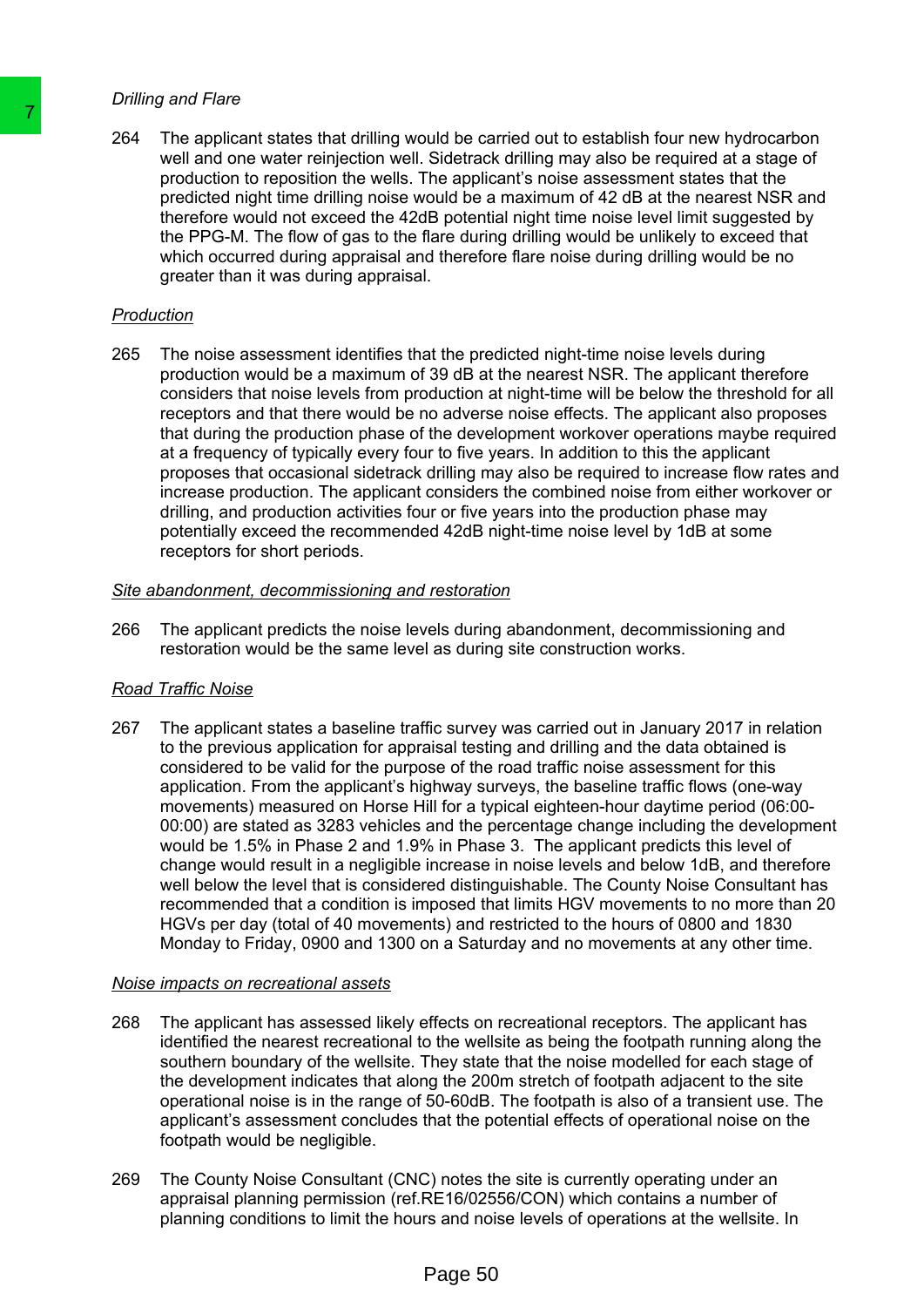concluding their assessment the CNC does not raise objection to the proposal subject to a range of recommendations for conditions to control noise. As with the previous appraisal and exploration stage the recommendations include limiting hours of operation for construction activity and noise level limits; recognising drilling activity involves 24 hour operations and applying noise level limits for daytime and night time operations; acoustic controls for plant equipment and machinery; and a condition restricting the hours of HGV movements. The CNC has also recommended a pre-commencement condition requiring approval of a Noise Monitoring Plan.

#### *Conclusion on Noise*

- 270 Local parish councils, residents, and amenity and action groups have expressed concern over noise from the development.
- 271 Noise from the development has previously been assessed for appraisal and exploration stages and considered acceptable subject to a range of conditions. This application seeks planning permission for the final production stage of on-shore hydrocarbons. The development will involve further drilling operations. The County Noise Consultant has assessed the application and is satisfied with applicant's noise proposal subject to conditions. No other technical consultees have raised concern on the grounds of noise.
- 272 In view of the advice from the County Noise Consultant, Officers are of the view that noise can be dealt with by way of conditions limiting daytime and nigh time noise and requiring the submission of a noise monitoring plan prior to the implementation of the development. On this basis it is considered acceptable noise levels can be achieved and maintained by planning condition, and considered that the application meets the requirements of the Development Plan Policies MC12 and MC14 of the SMPCSDPD 2011, and RBBLP 2005 Saved Policy Ho 10, and does not conflict with national planning policy and guidance set out in the NPPF and nPPG regarding noise. ndifficions to control noise. As with the previous<br>recommendations include limiting hours of the metricular recommendations include limiting hours of operation<br>increases the limits for daying disting activity involves 24 h

## **Lighting**

- 273 The HH-1 wellsite is located within a predominantly rural area where the impact of artificial lighting on the night sky can be an issue. There are limited direct views into the site due to surrounding mature woodland and hedgerow cover. In addition a soil bund is constructed to the north of the compound.
- 274 The combined operational phases of the development (Phases 1-3) are anticipated to take up to 13 months, based on worst case scenario. During the operational phases the site would be operational 24 hours a day and therefore to meet health and safety regulations lighting will be necessary during the hours of darkness. To avoid obtrusive light it is important that the lighting scheme is sensitive and well designed to avoid the problems of sky glow, glare and light trespass
- 275 Illumination is one of the issues identified under policy point i) in Policy MC14 in the SMPCSDPD 2011. The policy states that potential impacts related to 'i) noise, dust, fumes, vibration, illumination, including that related to traffic generated by the development', should be considered. Policy CS10 of the RBLPCS 2014 requires development to be designed to minimise light pollution.
- 276 Paragraph 180 of the NPPF states planning decisions should ensure that new development is appropriate for its location taking into account likely effects of pollution on health, living conditions and natural environment. In doing so they should limit the impact of light pollution from artificial light on local amenity, intrinsically dark landscapes and nature conservation.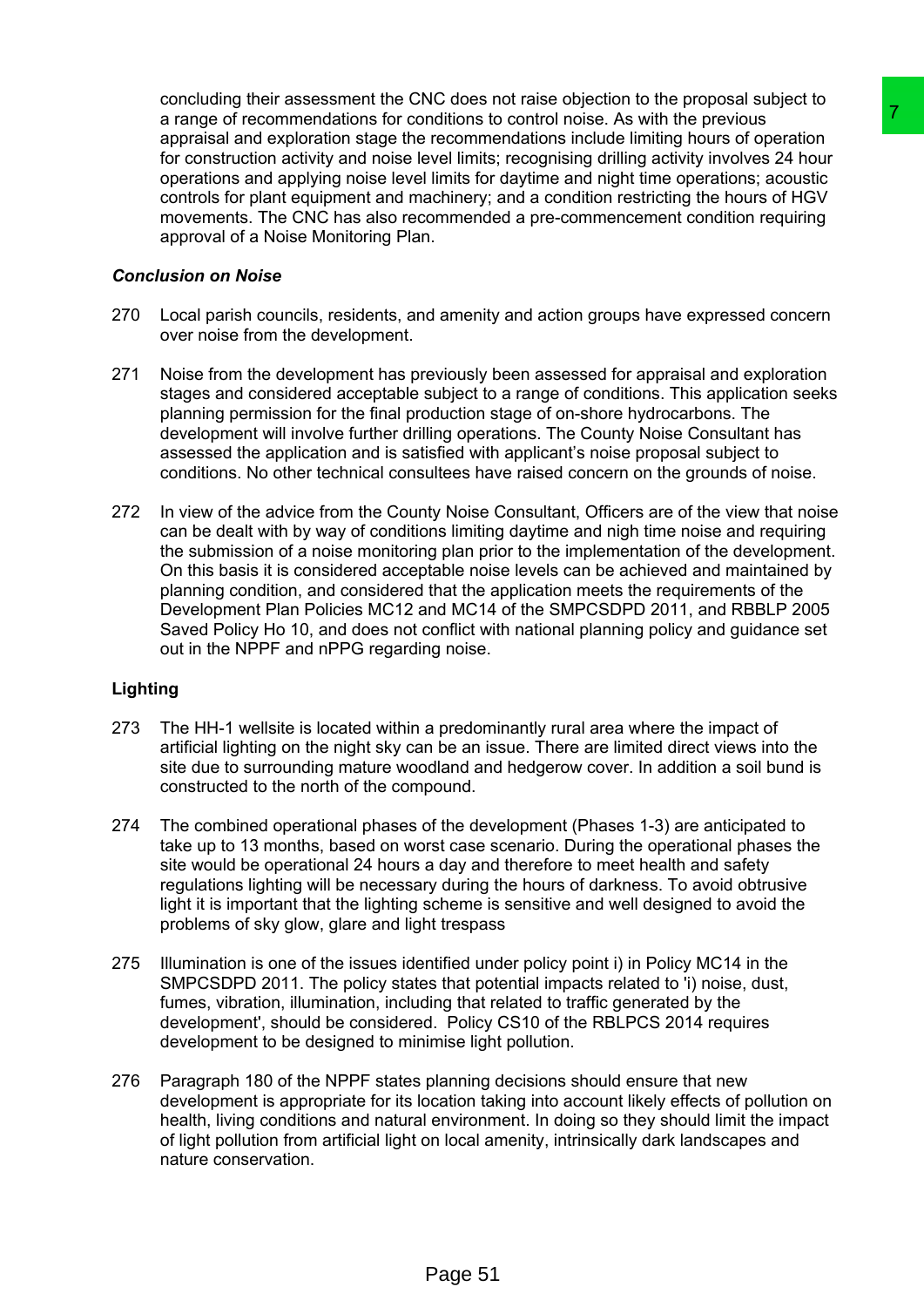- 277 The nPPG at paragraph 002 recognises that some proposals for new development, but not all, may have implications for light pollution and sets out guidance for considering adverse impacts of light pollution on nearby buildings, wildlife and the environment.
- 278 Guidance notes by the Institution of Lighting Professionals for the reduction of obtrusive light (2011) set out guidance on controlling light to avoid light pollution. The guidance states obtrusive light is a form of pollution and may also be a nuisance. The guidance goes on to state that care should be taken when selecting luminaires to ensure appropriate products are chosen to reduce the upward spread of light so that it is near to and above the horizontal to reduce spillage and glare to a minimum. The guidance advises that the angle of light should not be greater than 70 degree angle in order to avoid any potential glare. In accordance with this guidance note, the relevant zone for this site would be E2: Rural low district brightness. For proposals within the E2 zone, the guidance sets out limitations of lux levels as follows: The main their implications for light political in the phasis implication on nearby and stating the political in the main to the studient states obtrivals of the institution on in controlling light (2011) sel out guidance

| Environmental<br>Zone | <b>Sky Glow ULR [Max</b><br>%] (upward lighting) | Light Intrusion (into windows) Ev [lux]<br>(maximum & should take into account existing<br>light intrusion) |             |
|-----------------------|--------------------------------------------------|-------------------------------------------------------------------------------------------------------------|-------------|
|                       |                                                  | Pre-curfew                                                                                                  | Post-curfew |
| E2                    | 2.5                                              | 5                                                                                                           |             |

- 279 There are nearby residential properties to the wellsite to the north, east and south. The nearest being approximately 320m distant north and situated on higher ground.
- 280 Local residents have expressed their concern in respect of lighting, based on experiences from the previous drilling of exploration and appraisal activity. They also comment that the site would increase light pollution of the area generated by Gatwick Airport.
- 281 The applicant has included a lighting impact assessment in the ES. The applicant states that the assessment considers the various lighting proposals associated with each phase. However, only the lighting associated with the drilling work has been modelled as this is considered to have the greatest potential for adverse lighting impacts. They advise that the modelled scheme of lighting is considered to be representative of a reasonable worstcase scenario and provides a benchmark for development of the final lighting scheme.
- 282 Given the rural location of the site where existing light levels are low, Officers recognise that the Illumination of the site at night will give rise to some impact on local amenity. Salfords and Sidlow Parish Council have objected to the application raising concern light pollution will be harmful to the area, on neighbouring properties, business activities and wildlife.
- 283 The applicant sates that it is considered standard practice to develop a final lighting scheme post planning consent. Accordingly an indicative outline scheme has been adopted for the purposes of this environmental lighting assessment. They advise that the modelled lighting for the drilling rig, including its associated equipment is based on lighting already used with other rigs and associated equipment.
- 284 The development will require artificial lighting for safe passage and working, and security and amenity during periods of reduced light. A steady state 200cd obstruction warning light is required to be installed at the top of the drilling derrick, or other such potential lighting to cranes.
- 285 The applicant states the scheme of outline lighting has been set out on application drawing ref: SK-03 Pre-mitigation Scheme of lighting. As a summary the lighting plan identifies luminaire requirements for flood lighting on the well pad (drilling/workover operations), bulkhead lamps to cabins, storage containers and equipment, and luminaires for passageway or security lighting. Further lighting is identified for the drill rig derrick. The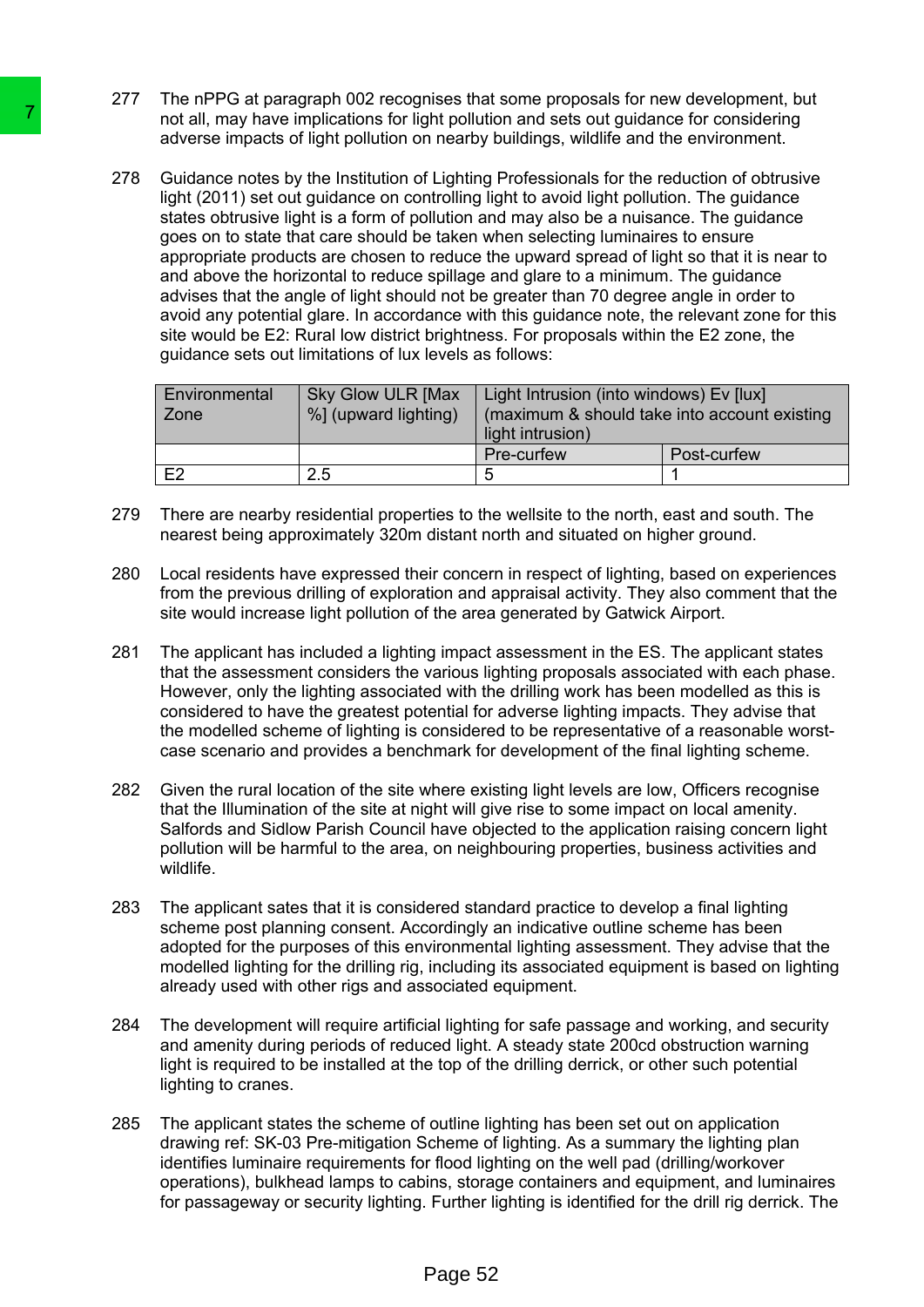applicant advises that for the derrick lighting in some instances mounting heights are assumed based on similar equipment.

- 286 The applicant has assessed the likely significant effects of light-spill, glare and sky-glow for the five phases of the development at thirteen nearby residential receptor locations.
- 287 To address adverse effects of lighting impacts the applicant proposes mitigation with the aims of:
	- $-$  optimisation of luminaire aiming
	- minimising the task illuminance level
	- minimising luminaire uplift angles
	- optimising luminaire mounting heights
	- optimisation of luminaire types and light distributions
	- $-$  the use of dusk-to-dawn controls
	- $-$  the use of presence detection systems
- 288 The applicant's assessment concludes that with mitigation in place there would be negligible adverse effects to the residential or human receptors in respect of light spill, glare and sky-glow generated by the development.
- 289 The County Lighting Consultant (CLC) has assessed the applications lighting proposals and commented that they note a lighting impact assessment (LIA) has been undertaken and a comprehensive report has been submitted as part of the Environmental Statement. The LIA details the impact of proposed lighting during the life of the development and describes all mitigating measures to reduce the impact of the lighting installed to the site in terms of spillage, glare and sky-glow. The CLC notes lighting plots have been submitted detailing anticipated lux contours and information on the drawings includes details of the luminaires, mounting heights, aiming angles and lamp sources. The CLC considers that the levels indicated and spillage are deemed acceptable. The CLC further comments that the Planning Statement and Environmental Report recognise the site's proximity to Gatwick Airport and the measures required to be undertaken to protect air traffic by the installation of steady-state red aviation obstruction lighting to drilling rigs. The CLC has advise that they are satisfied with the information provided and do not expect there to be any issues of light pollution or nuisance glare from the development, therefore raises no objection. int<br>the method of elects of light-spin all gare and sky-gly<br>planetic fields of light-spin all gare and sky-gly<br>endicated the dentificant proposes mitigation with the<br>page inpacts the applicant proposes mitigation with the<br>
- 290 The adjacent Mole Valley Environmental Health Office comments that the applicants lighting plan suggests acceptable levels of light disturbance.
- 291 The applicant proposes that given the height of either the 37m rig mast or cranes and the site's proximity to Gatwick Airport, it would also be necessary to have a red aircraft warning light on top of the mast. Gatwick Airport safeguarding has been consulted on the application subject to their recommendations covered in the section further below.
- 292 No other technical consultees have raised concern on the grounds of lighting impacts.

#### *Conclusion on Lighting*

293 Any assessment has to be proportional to the nature and scale of the development proposed. It is acknowledged that additional lighting in this rural location will give rise to some impact on local amenity, however Officers recognise that lighting is essential for, operational, health and safety, and security reasons. The greatest impacts of lighting would be during drilling operations which Officers recognise would be for only temporary periods. The County Lighting Consultant has raised no objection to the lighting proposal. As such Officers consider that, subject to detailed lighting scheme to be agreed, as proposed by the applicant, and secured by planning condition, the lighting impact from the development can be adequately controlled and would ensure lighting would not have an unacceptable impact on amenity. Officers therefore consider that the proposal does not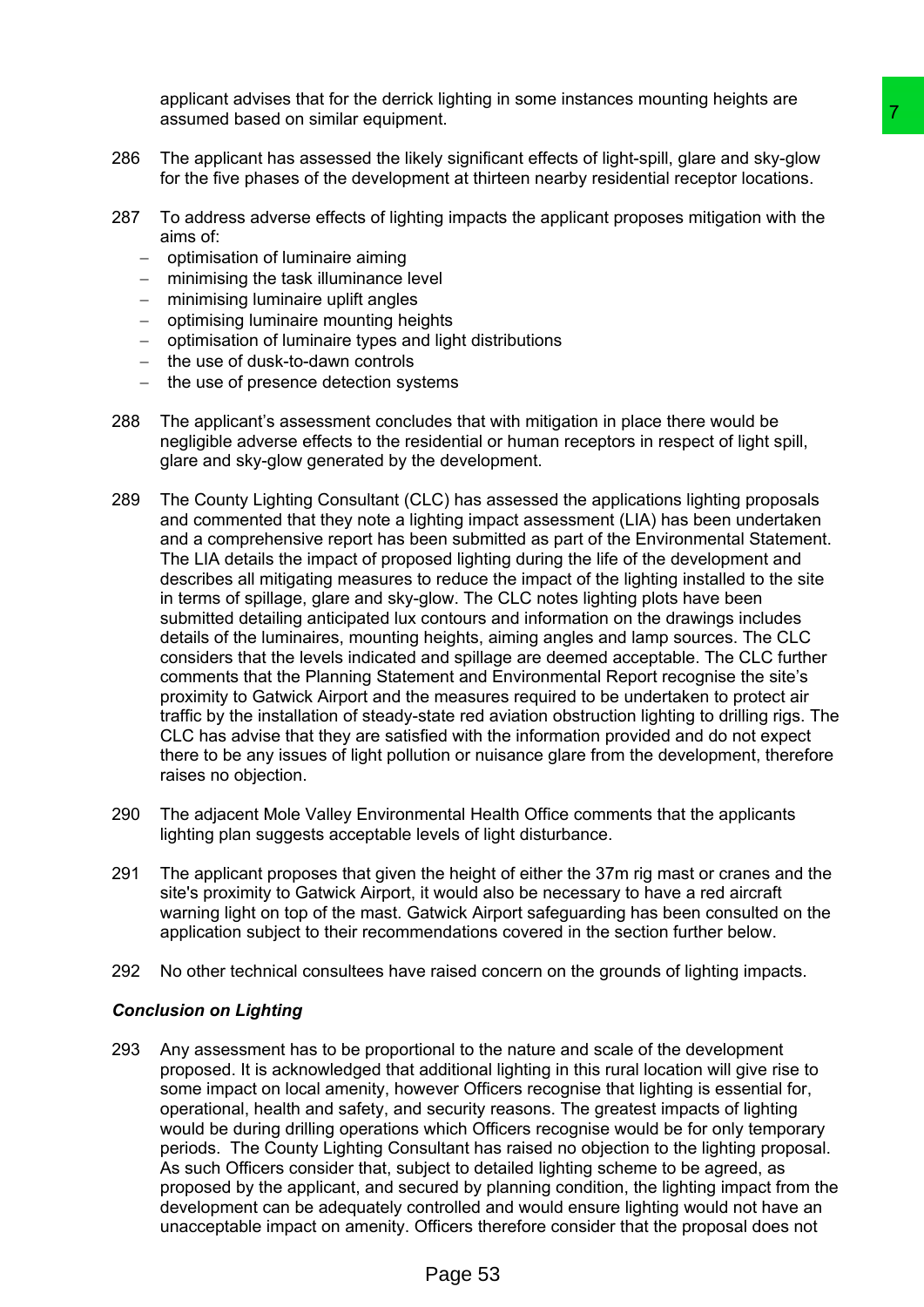conflict with the Development Plan Policy or national guidance with regard to lighting set out in SMPCSDPD 2011 Policy MC14.

## **Air Quality**

- 294 The primary driver for air quality management is the protection of human health, but it can also be an issue to the natural environment for wildlife habitats and vegetation. Dust and air quality are material considerations and should be taken into account when considering planning applications.
- 295 The NPPF at paragraph 170 states that the planning decisions should contribute to and enhance the natural and local environment by preventing both new and existing development from contributing to or being put at unacceptable risk from air pollution. Paragraph 180 adds that that decisions should ensure new development is appropriate for its location taking into account the likely effects (including cumulative effects) of pollution on health, living conditions and the natural environment, as well as the potential sensitivity of the site or the wider area to impacts that could arise from the development.. The NPPF further states at paragraph 181, that planning decisions should ensure that any new development in an AQMA is consistent with the local air quality action plan. Reigate and Banstead Borough Council have declared a number of AQMAs in borough for annual mean nitrogen dioxide. The application site does not lie within an AQMA and the nearest is located over 2km to the southeast of the site in Horley. out in SMPCSDPD 2011 Poilicy MC14.<br>
and Quality<br>
2044 The primary driver for air quality management<br>
The primary driver for air quality management<br>
also be an issue to the natural environment for air quality are material c
	- 296 The nPPG provides guidance on how planning can take account of the impacts of new development on air quality. The nPPG (Air Quality) at paragraph 005 states "whether or not air quality is relevant to a planning decision will depend on the proposed development and its location. Concerns could arise if the development is likely to generate air quality impact in an area where air quality is known to be poor. They could also arise where the development is likely to adversely impact upon the implementation of air quality strategies and action plans and/or, in particular, lead to a breach of EU legislation (including that applicable to wildlife)."
	- 297 The UKs objectives for air quality are set out in the UKs National Air Quality Strategy (Defra, 2007), which provides air quality standards and objectives for key air pollutants, which are designed to protect human health and the environment. The Air Quality Strategy establishes limit values for concentrations in outdoor air of major pollutants harmful to public health and the environment including particulate matter (PM10 and PM2.5) and nitrogen dioxide (NO2). The UKs established limit values are numerically identical to the EU Air Quality Directive. For the protection of habitats and species the EUs Habitats Directive is transposed into English Law in the 'The Conservation of Habitats Species Regulations 2010' and 'Wildlife and Countryside Act 1981' and 'Rights of Way Act 2000.'
	- 298 Policy MC14 of the SMPCSDPD seeks to ensure that no significant adverse impacts arise from development in relation to the amenities of local residents and the environment. The policy requires consideration of such issues as dust, fumes, illumination, including that related to traffic as issue i). The Reigate and Banstead Local Plan Core Strategy (2014) does not contain specific development management policy for air quality decisions but does set out strategic objectives in Policy CS10 that states development will be designed to minimise air pollution.
	- 299 Guidance on air quality for planning is published in the EPUK/IAQM "Land Use Planning and Development Control: Planning for Air Quality" 2017 document. The guidance recognises that all new development will have emissions associated with them and therefore will have the potential to have associated adverse impacts. It is these impacts that require quantification and evaluation in the form of an Air Quality Assessment alongside the ability to assess the significance of those impacts. Para 6.2 of the document advises that where a development requires an Air Quality Assessment this should be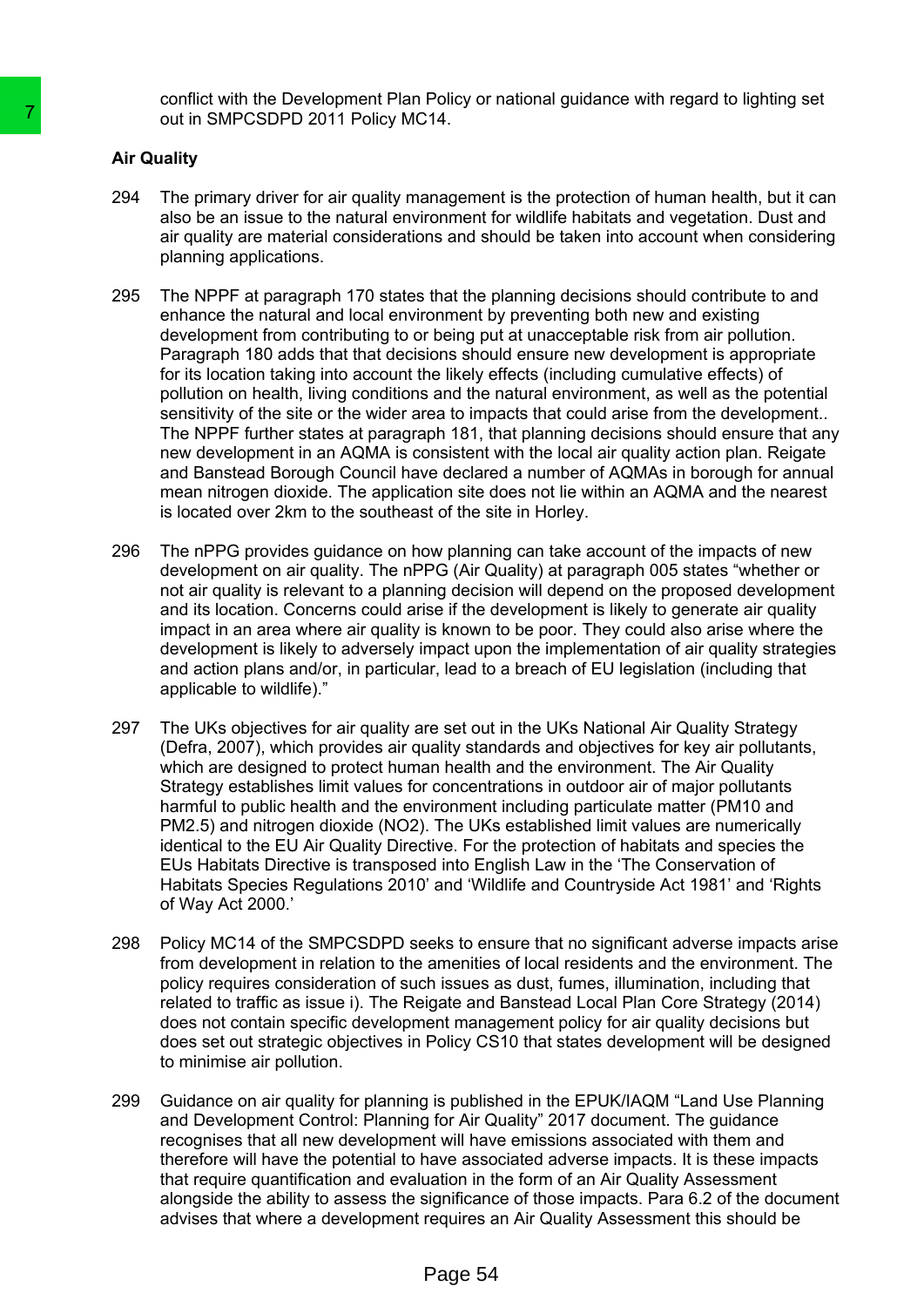undertaken using an approach that is robust and appropriate to the scale of the likely impacts.

- 300 The closest residential properties to the site access are those associated with Wray Farm House which is approximately 50 m from the access but approximately 370 m from the well pad to the east. To the south east is the property of Five Acres approximately 410m from the well pad, and to the north are the properties of High Trees Court approximately 320m from the well pad. The wellsite is some 1.8 km distant from the Eldophs Copse Local Nature Reserve and over 3KM from Glovers Wood Site of Special Scientific **Interest**
- 301 The applicant submitted an air quality assessment dated November 2018 in support of the application. The applicant's assessment explains that as part of the planning and permitting process it is necessary to assess the dispersion of releases to atmosphere associated with the proposed operations to determine their impact on ambient concentrations of important pollutants around the local area. In particular, impact at locations of permanent human habitation and sensitive nature conservation sites in the context of attainment of applicable environmental standards requires assessment.
- 302 The applicants states the main sources of pollutant releases during site operations will be from the use of diesel fuel in on-site stationary engines and construction and transport vehicles and from the combustion of produced natural gas to generate electricity.
- 303 The drilling phase of the project is highly energy intensive and is the activity with the greatest pollutant release. Maximum pollutant process contributions occur during the drilling phase of the project. This phase, while being of around 15 months duration is relatively short in comparison to the overall project duration of around 21 years, during most of which air quality impact is insignificant. They state that maximum pollutant process contributions from the site operations are localised and occur within the well site boundary. Beyond the site location the maximum process contributions reduce significantly with distance.
- 304 The applicant states the neighbouring residential locations, where frequent and long term human exposure might be expected, all pollutant process contributions were considered insignificant based on Environment Agency assessment criteria and unlikely to threaten ambient air quality standard attainment. Further the process contributions from drilling impacting the AQMA (Horley) are considered insignificant.
- 305 The County Air Quality Consultant has reviewed the applicant's air quality assessment undertaken by SOCOTEC UK Ltd dated 8 November 2018 and notes that the assessment has considered:
	- construction Impacts
	- $-$  road traffic impacts; and
	- impacts of emissions from the proposed flare, generators and water heaters

## Construction Impacts – Dust

306 The application involves the retention of the already constructed wellsite and site access at Horse Hill. The proposal involves an element of new construction works for the creation of a process and storage area to east of the existing well pad. This will involve the stripping of soils to be placed in a soil storage bund to create a level plateau, followed by construction of concrete containment bunds and the installation of impermeable membrane. Further construction works would be required for well modifications including the installation of new drill cellars for the four new wells and water re-injection well. Vehicle movements would be involved with well site modifications and construction operations. The site access are those associated with Wray Farm<br>then the site access are those associated with Wray Farm<br>then the access but approximately 370 m from the<br>are the property of Five Acres approximately 410m<br>are the proper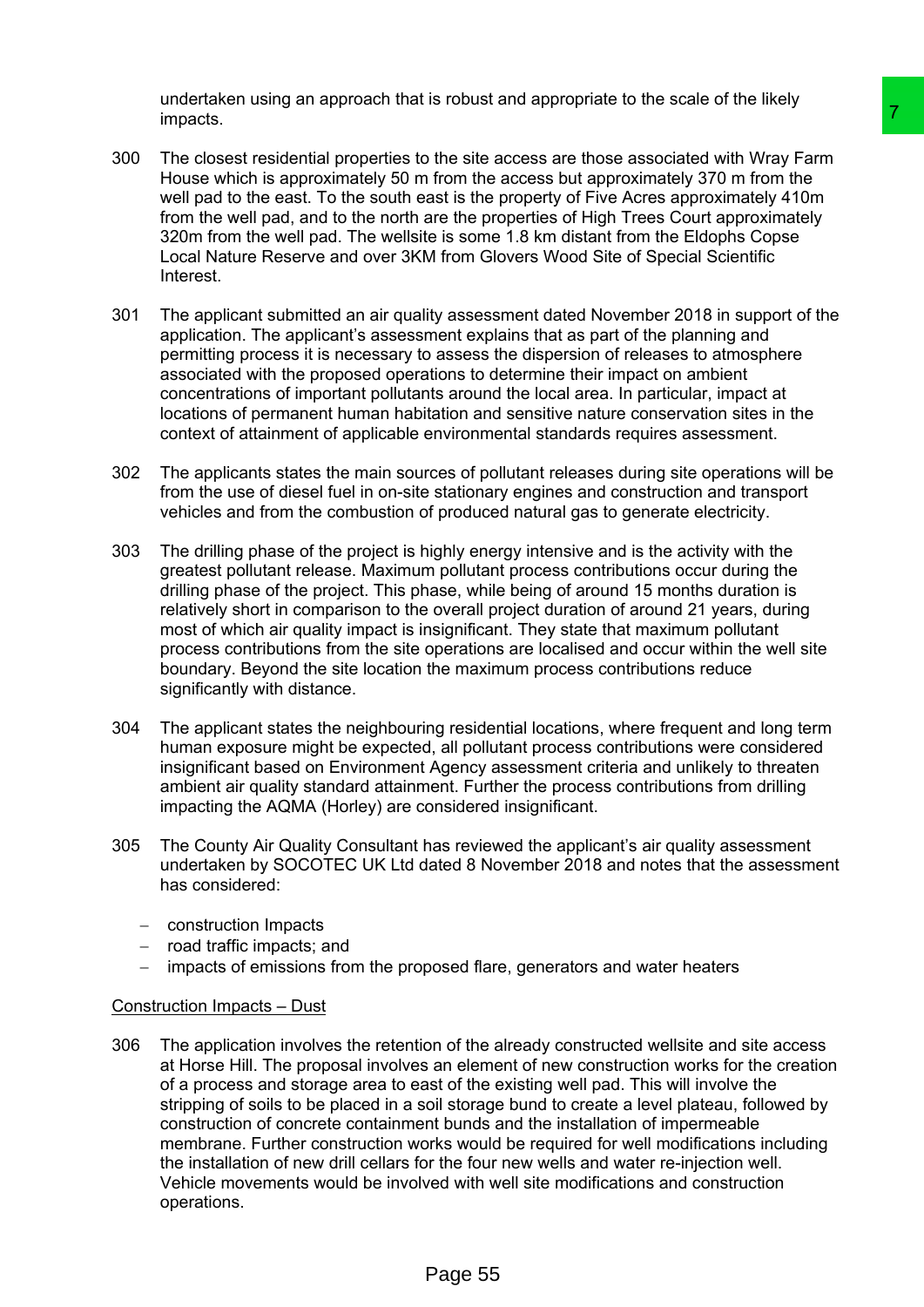- 307 The CAQC comments that the applicant has undertaken a construction dust risk assessment using the IAQM (2014) Guidance on the assessment of dust from demolition and construction.
- 308 The assessment determines that the .risk, before the implementation of mitigation, is low at properties and human-health receptors and negligible at ecological receptors. The CAQC has advised it is their opinion the applicant has used the correct assessment method and that the CAQC agrees with the findings of the assessment. The CAQC further adds that the applicant has identified some mitigation measures to control dust impacts within the submitted air quality assessment. In respect of the construction impacts –dust the CAQC has advised they agree that the effect is not likely to be significant and the implementation of the mitigation measures is not critical.

#### Vehicle Emissions

- 309 The development proposal is spread across five phases and there will be HGV vehicle movements associated with each phase. The applicant proposes that HGV movements across the five phases would not exceed a maximum of 20 HGV movements (10 in and 10 out) per day, with an exception occurring during Phase 3 of the development where up-to a maximum of 32 HGV movements (16in and 16 out) are anticipated for up to approximately 17 weeks; and up-to a maximum of 24 HGV movements (12 in and 12 out) per day for a period of up to 104 weeks.
- 310 The CAQC comments that the applicant has compared the number of vehicle trips generated by different construction and operational phases of the development with the threshold criteria set out in the Highways Agency (now Highways England) Design Manual for Roads and Bridges (DMRB) guidance for requiring an air quality assessment.
- 311 The applicant has not undertaken an assessment of vehicle-related emissions as the threshold criteria are not exceeded. The CAQC has commented that they agree that there is no necessity to assess vehicle-related emissions and that that they are satisfied the impacts are likely to have a negligible effect.

#### Impacts of emissions from flaring, generators and water heaters

- 312 The applicant states that the main sources of pollutant releases during site operations will be from the use of diesel fuel in on-site stationary engines, construction and transport vehicles during the initial construction, final restoration, and drilling phases, and from the on-site combustion of produced natural gas for generation of electricity.
- 313 IAQM 2017 Land-Use Planning & Development Control: Planning For Air Quality guidance highlights data available from Defra and local monitoring studies as potential sources of information for establishing baseline air quality. The CAQC notes that the applicant has assessed the Defra mapped pollutant concentrations for the study area. The applicant states that Reigate and Banstead Borough Council undertakes both automatic and non-automatic air quality monitoring although the nearest stations are approximately 2 km away from the well site in Horley which is within the nearest AQMA. The CAQC notes that the applicant has assessed the Defra mapped pollutant concentrations for the study area and identified nearest local monitoring stations and used Defra mapped concentrations to inform the background concentrations for the assessment. The CAQC advised they are satisfied with this approach. Transsessment using the IAQM (2014) culturance<br>
assessment using the IAQM (2014) Culturance<br>
308 The assessment determines that the .risk, be<br>
at construction, the match there are two compares in the match of the CAOC ans
	- 314 The applicant states that the Environment Agency provides a methodology for assessing the impact and determining the acceptability of emission to atmosphere on ambient air quality for human health ad nature conservation areas and for deposition to ground. They explain there are two stages of assessment. A screening assessment (where the ambient impact of releases to atmosphere may be estimated) and if a release can be demonstrated to be insignificant it may be screened out. Where this is not possible, then a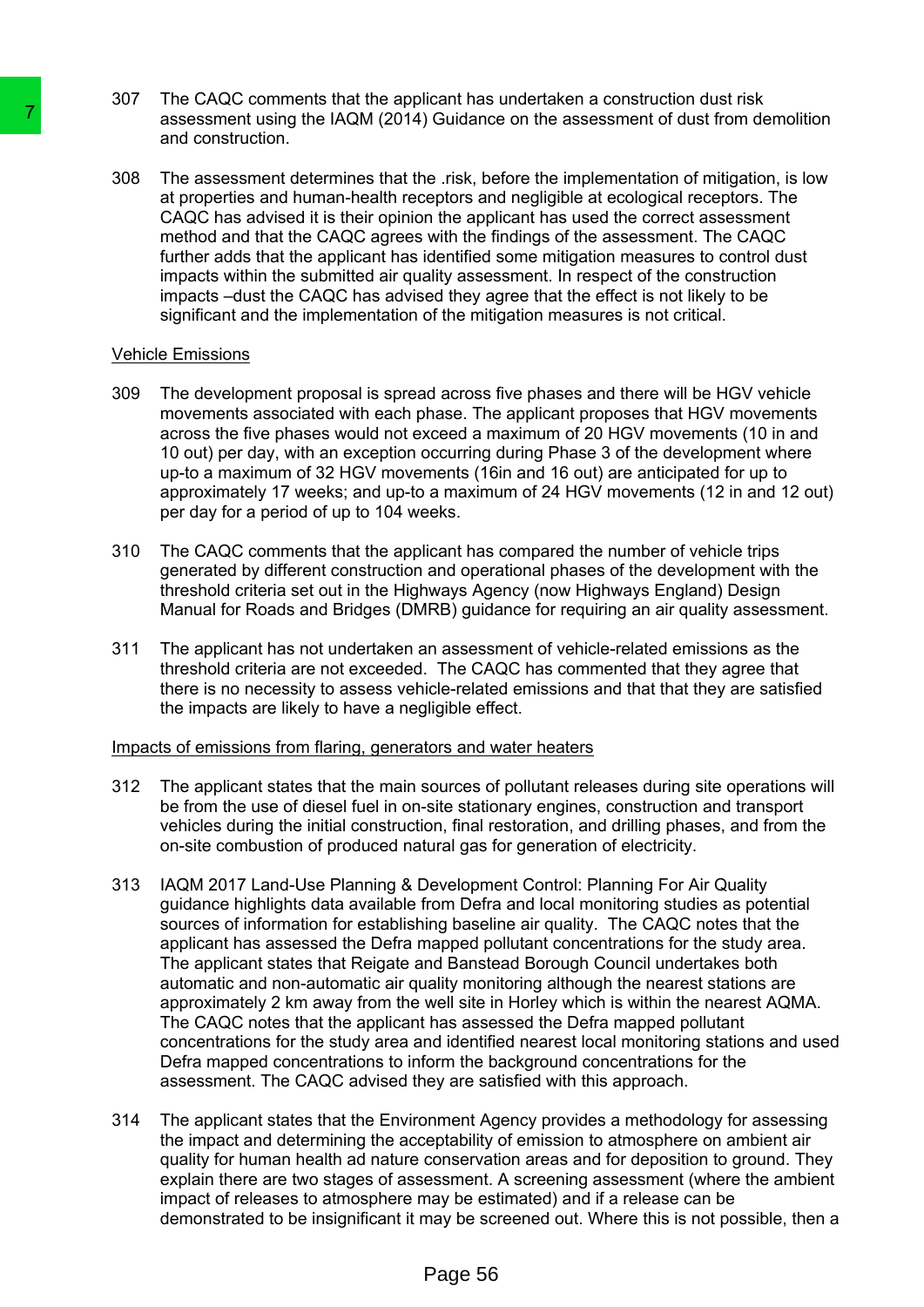further detailed assessment is required based on atmospheric modelling which considers factors such as meteorology, release conditions, and locations of sensitive receptors. The applicant states that for this assessment all potential releases have been assessed using a detailed modelling approach.

315 The CAQC commented that the applicant's assessment has been undertaken using the Atmospheric Dispersion Modelling System that models a wide range of buoyant and passive releases to atmosphere either individually or in combination. In addition the applicant has also undertaken some sensitivity testing using the United States AERMOD model. The CAQC has advised that an appropriate model has been used in the assessment. In addition, the applicant's selection of meteorological data obtained from Charlwood is considered an appropriate site from which to take meteorological data from based on its proximity to the site. The CAQC further notes the modelling considers terrain and surface roughness and building wake effects. In respect of identified Receptors, the CAQC has modelled a 1 km by 1km area grid of receptors at 10m spacing. In addition a total of 213 receptors have been identified of which 37 are residential and the CAQC considers this represents a broad spread of receptors ise conditions, and locations of sensitive receptors. The<br>ment all plactning relates to aver been assessed using<br>plicant's assessment has been undertaken using the<br>plicant's assessment has been undertaken using the<br>System

#### Human Health

- 316 The CAQC explains that modelling output is normally presented to show the Process Contribution (PC), the ambient or background concentration and the Predicted Environmental Concentration (PEC). The PEC is calculated as the sum of the PCs and the ambient concentrations. The PC and the PEC (if necessary) are then compared with the relevant Environment Agency Environmental Assessment Level (EAL) to determine whether the impacts can be screened out. The CAQC has determined the screening limit based on Environment Agency screening criteria. Where the PC as percentage of the EAL exceeds the Screening Limit, the identified impact can be screened out as not having a significant effect.
- 317 The applicant states maximum pollutant process contributions from the site operations are localised and occur within the well site boundary. Beyond the location of the maximum process contributions reduce significantly with distance.
- 318 The nearest receptor to the site boundary is Footpath 414. The CAQC notes that the applicant has undertaken further analysis of the proportion of NOx that is likely to be NO2 at the footpath using Janssen conversion rates. The CAQC notes the resultant Predicted Environmental Concentration suggest that the relevant EALs will be met at the footpath.
- 319 In respect of significance of the air quality impact of process contributions at residential the assessment explains the significance of the impact of the maximum process contributions of the substances assessed is classified as negligible at the nearest residential location (High Trees Court and the Courtyard), with exception of nitrogen dioxide which is classified as moderate. Though the applicant explains that a 'moderate' impact is the worst case assessment and is likely to only occur during the drilling phase of the development which is scheduled for 60 weeks. For all periods outside of the drilling phases, in particular the 20 year production phase (Phase 3) the impact is classified as negligible for all pollutants across all residential locations.
- 320 With regard to ecology, the CAQC agrees that the results of the modelling indicate that the air quality impacts at Edolph's Copse Local Nature Reserve and the Mole Gap to Reigate Escarpment Special Area of Conservation are not likely to have significant effects.
- 321 The Environment Agency have advised that they raise no objection to the application, adding that they will comment further on air quality at the environmental permitting stage which will require the applicant to provide specifications for the flare and other plant contributing to air emissions on site for the separate permitting regime.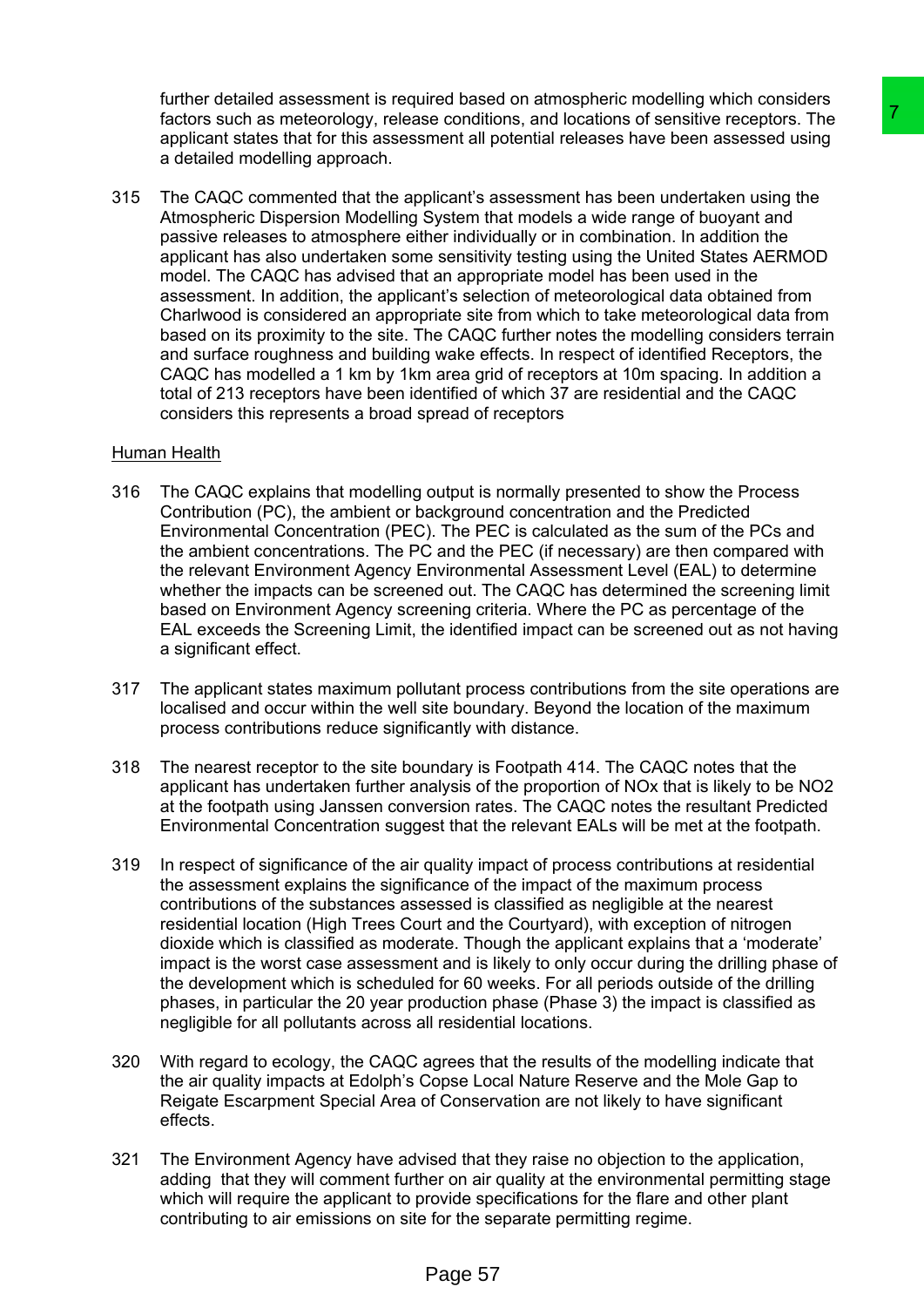#### *Conclusion on Air Quality*

- 322 There are three elements in relation to air quality that this proposal could result in significant adverse impacts: site construction and deconstruction works (dust); emissions from the flare and similar equipment; and emissions from the traffic accessing the application site.
- 323 The CAQC has assessed the applicant's air quality assessment and advised that they are satisfied that the applicants air quality impacts have been assessed using appropriate methodology and the effects ae not considered significant.
- 324 Following the advice received from the CAQC and EA that no other statutory and technical consultees have raised objection, Officers are satisfied, subject to the recommended condition, that the proposal meets the requirements of the Development Plan Policy MC14(i) of the SMP2011 and does not conflict with Government Policy and Guidance with regard to air quality.

#### **Water Environment & Geotechnical Issues**

- 325 The application proposal involves the retention and modification of the existing Horse Hill (HH-1) well site compound to accommodate up to six oil production wells and one produced water reinjection well; and a well site extension area to the east of the of the well pad to house equipment for oil processing and storage, and a road tanker loading area
- 326 The HH-1 wellsite is on the southern side of Horse Hill which is outside the indicative floodplain of any water body. The River Mole the most significant water feature in the area is over a kilometre from the site. The nearest main river, known as Spencer's Gill is found approximately some 600 m to the southeast, and at its closest point, Deanoak Brook flows to some 1.5 km north west of the site. The wellsite is located on weald clay, which forms the sequence known as the (Cretaceous) Wealden Group beds. The Wealden Group is underlain by a large thickness of Jurassic strata which incorporates the target formations of the Portland sandstone and Kimmeridge Limestones. The site does not lie in a Groundwater Source Protection Zone. A leading issue of public objection to the proposal is of the impacts the development will have on groundwater issues Conclusion on Air Quality<br>
322 There are three elements in relation to air qu<br>
significant adverse impacts: site construction<br>
from the flare and similar equipment; and em<br>
significant adverse impacts is electrochic and s
	- 327 SMPCSDPD 2011 Policy MC14 under point ii) seeks to ensure that the potential impact from the development on flood risk, water quality and land drainage are considered, including opportunities to enhance flood storage. Policy MC12 states that commercial production of oil or gas will only be permitted where it has been demonstrated that the surface/ above ground facilities are the minimum required and there are no significant adverse impacts associated with extraction and processing, including processing facilities remote from the wellhead, and transport of the product.
	- 328 RBLPCS Policy CS10 requires new development to be designed to minimise flood risk and safeguard water quality. A presumption against new development in areas liable to flood is set out in Policy UT4 of the RBBLP 2005.
	- 329 Local parish councils, residents and action groups have raised concern that drilling and construction of the wells may lead to pollution of groundwater. That the storage and use of chemicals on the well pad, and the process area, may lead to surface water pollution and further impact ground water supplies, human health and wildlife.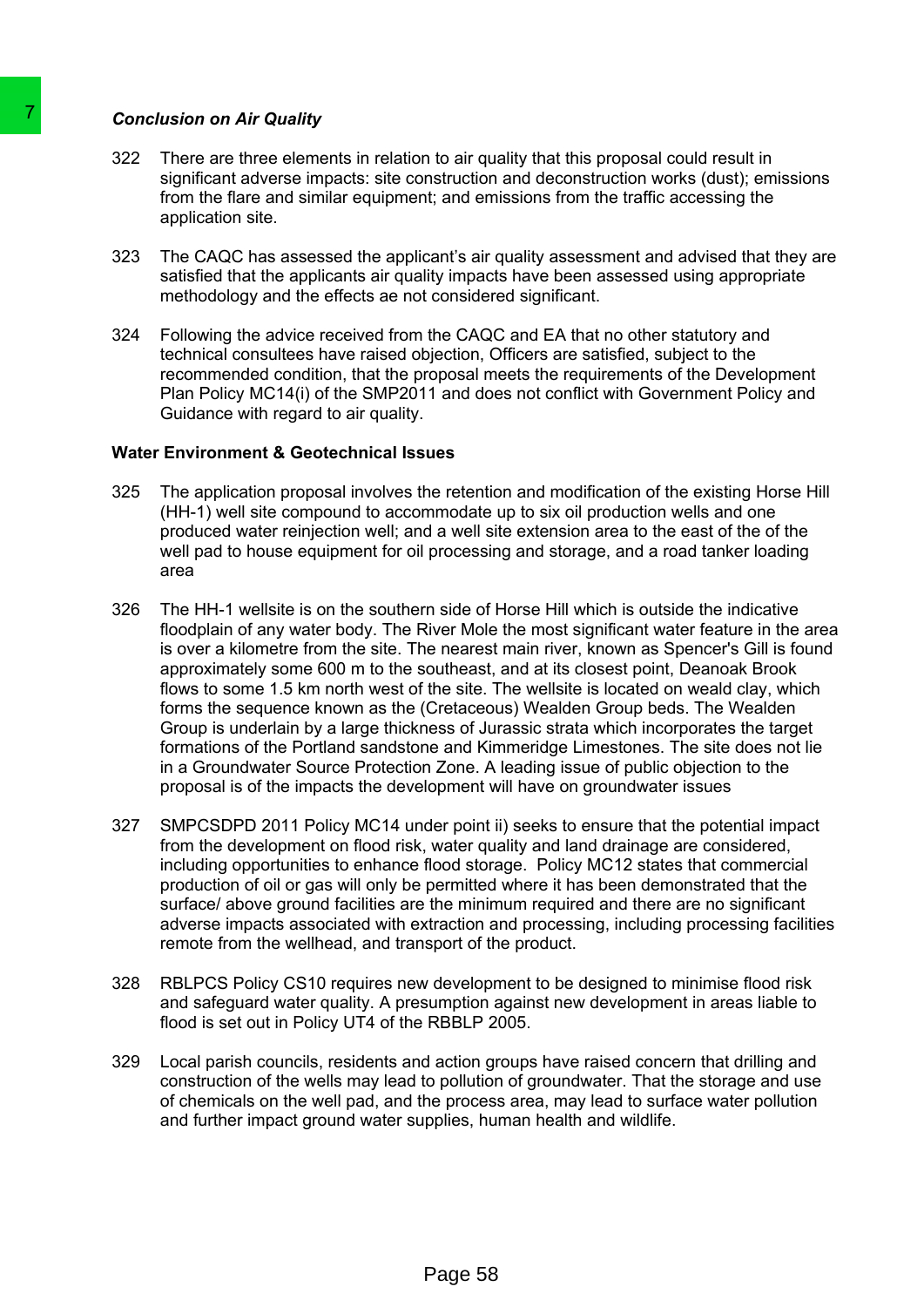#### *Surface Water Management*

- 330 The application site lies within Flood Zone 1 and as it is greater than 1ha the applicant has submitted a Hydrogeological and Flood Risk Assessment (HFRA) as part of the application Environmental Statement.
- 331 The application site does not lie within a Groundwater South Protection Zone. The closest water bodies are two small ponds found within the woodland area north of the access track. The northernmost pond is some 175 m from the proposed access track and the central pond is some 90 m from the track. There are several ditches within the woodland area but no watercourses, which are immediately adjacent, or pass through the site. The closest main river is Spencer's Gill found approximately 600 m south of the site but the approximate 5 m change in level between the river and the application site provides a high level of fluvial flood protection to the site.
- 332 As set out in the NPPF, the main principle with regard to flood protection is that inappropriate development in areas at risk of flooding should be avoided by directing development away from areas at high risk. At paragraph 163 the NPPF states that when determining planning applications, local planning authorities should ensure that flood risk is not increased elsewhere. Where appropriate, planning applications should be supported by a site specific flood risk assessment. Development should only be allowed in areas at risk of flooding where, in the light of this assessment (applying the sequential and exceptions tests as applicable) it can be demonstrated that: within the site the most vulnerable development is located in areas of lowest flood risk: the development is appropriately flood resistant and resilient; it incorporates sustainable drainage systems, unless there is clear evidence this would be inappropriate; any residual risk can be safely managed; and safe access and escape routes are included where appropriate. d Zone 1 and as it is greater than that the applicant T<br>
The Tood Risk Assessment (HFRA) as part of the<br>
thin a Groundwater South Protection Zone. The closest<br>
nt.<br>
thin a Groundwater South Protection Zone. The closest<br>
nu
- 333 The application site lies within Flood Zone 1. As the proposal is for minerals working and processing (but is not sand and gravel) it would be classified as less vulnerable as outlined in Table 2: Flood Risk Vulnerability Classification in the NPPG. Consequently, in accordance with Table 3:Flood risk vulnerability and flood zone 'compatibility' of the NPPG which sets out what development is acceptable within flood zones 1,2,3a and 3b, the proposed development is therefore acceptable in Flood Zone 1.
- 334 The site is underlain by the Weald Clay Formation. The applicants has consulted with the local Strategic Flood Risk Assessment (SFRA). The SFRA historical records identifies no flooding at the site. The applicant notes the SFRA records show flooding at the town of Horley as a result of river flooding. The applicant states that with this in mind the overall risk of fluvial flooding to the site is considered to be very low. In respect of flooding from surface water the applicant states that Environment Agency flood mapping data identities the site to be generally at low risk from surface water flooding.
- 335 The applicant proposes to retain existing well site and site drainage. The Environment Agency and the Lead Local Flood Authority (Surrey County Council) have assessed the applicants FRA and site surface water management proposals.
- 336 The applicants HFRA states the aim of the drainage scheme on the existing well site is to attenuate and control rainfall-runoff. The existing site is fully lined with an impermeable membrane, topped with a stone surface, which is continuous through to a perimeter interceptor ditch. This impermeable membrane protects surface water and ground water from any site leakages or potential spills from the development operations. The interceptor ditch serves the purpose for collecting all drainage from the well pad footprint. An approximate 290m long earth bund, that acts containment, has been constructed on the outside of the ditch. Any rainfall onto the well site compound and bund area is directed into the interceptor ditch and then under gravity, via an outfall pipe and oil bypass separator into a gravel swale beyond the bunded compound which would then be discharged to an existing field dyke to the south of the wellsite. Isolation valves are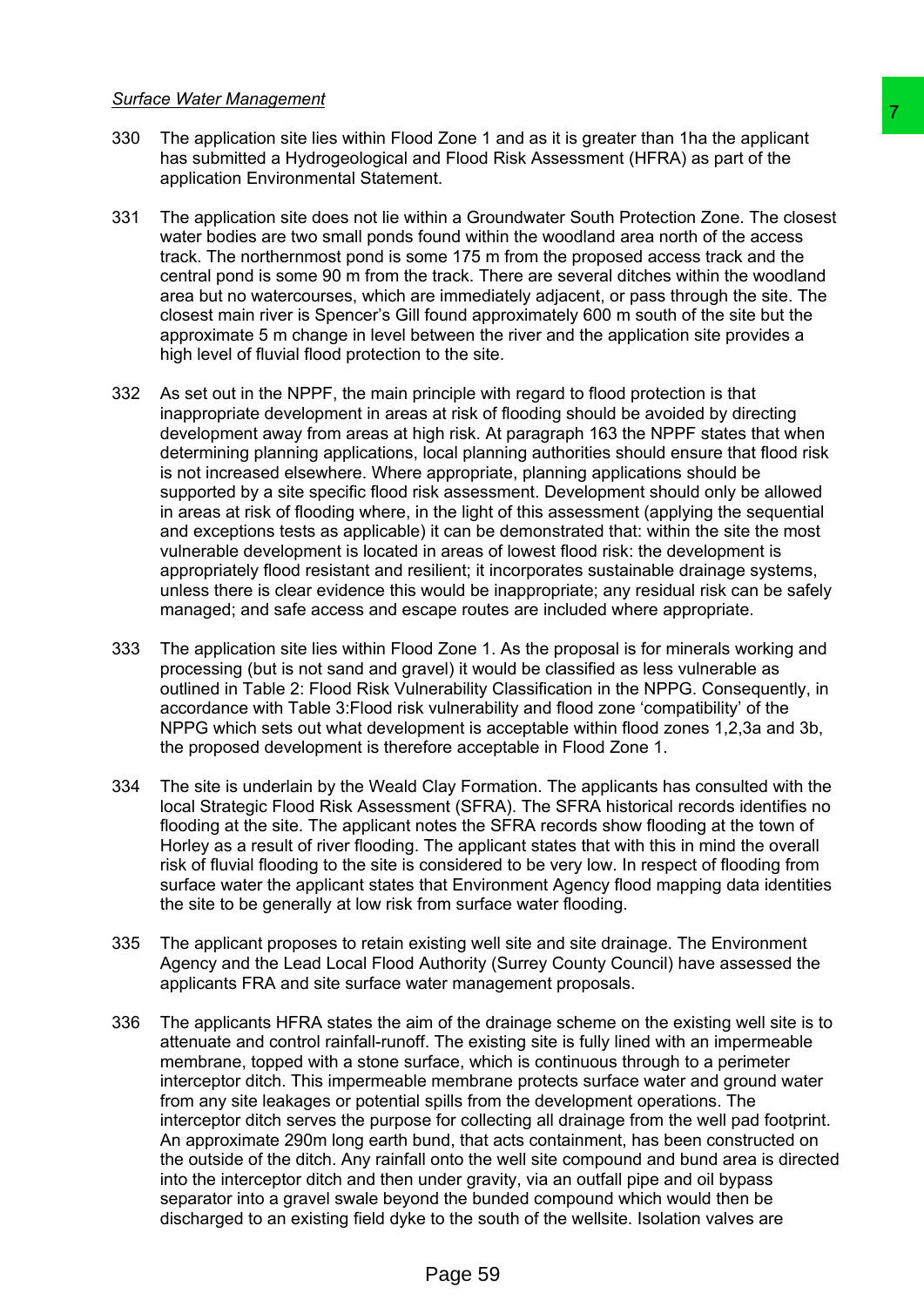installed both upstream and downstream of the separator to allow full isolation of the site and separator for maintenance.

- 337 The applicant proposes that the well site extension area will comprise a separate drainage system to the existing well site area. They state that primary containment will be provided by equipment and secondary containment is to be provided by concrete bunds and a HDPE liner will be installed beneath the extension area to provide tertiary containment.
- 338 The applicant states that the entire site drainage system has been designed to retain runoff from a 1 in 100 year storm, with 10% climate change allowance.
- 339 The County Geotechnical Consultant (CGC) notes that the proposed site drainage is split into two parts. The retention of the existing wellhead area and existing site drainage (as set out above) and a new process and storage area that will have a slightly different surface water drainage system. The new process and storage compound is divided into separate areas with two self-contained drainage systems: one for areas where risk of contamination is high and another for areas with lower risk of contamination.
- 340 With regards to the high risk areas the CGC notes this consists of paved areas and a piped system whereby run-off is diverted into an interceptor where oil is removed and taken off site by road tanker. The water is then automatically pumped to an on-site Produced Water Tank for re-use. The CGC further notes a penstock will be employed to divert any spillages into the oily system when tankers are being loaded
- 341 In respect of the lower risk of contamination areas the CGC notes that it is proposed to drain into a high voids ratio granular sub-base layer below the site access road. This acts as attenuation storage for extreme events and drains into a filter drain adjacent the access road. This system has a flow control to restrict flows to the equivalent green field run-off rate. The flow control then discharges to full retention oil interceptor and then to a drain outside the bunded site area.
- 342 The CGC further notes the entire site drainage system has been designed to retain runoff from a 1 in 100 year storm, with 10% climate change allowance and considers that proposed site drainage detail meets guidance and that the calculations are satisfactory .
- 343 Surrey County Council as the Lead Local Flood Authority has been consulted on the application. They comment that they have reviewed the surface water drainage strategy for the proposed development and assessed it against the requirements under the NPPF, its accompanying PPG and Technical Standards. The LLFA have advised that they are satisfied that the proposed drainage scheme meets the requirements for government policy for sustainable drainage and recommend planning permission be granted in respect of drainage matters. However, the LLFA has recommended that should planning permission be granted that suitably worded conditions are applied to ensure that the SuDS Scheme is properly implemented and maintained throughout the lifetime of the development. 7 and separator for maintenance.<br>
337 The applicant proposes that the well site externance of this experiment and secondary contain the system to the existing well site area provided by equipment and secondary contains co
	- 344 In respect of surface water pollution the applicant states that the site is situated in a subcatchment of the River Mole. The catchment is drained by field drains and natural streams including Spencers Gill to the south of the site. The field drains are fed predominately by surface water with a small element of groundwater component. They further state that the field drains drain to an unnamed stream to the south of the site; this stream flows eastwards, joining Spencers Gill approximately 0.7 km southeast of the site. Spencers Gill flows to the east and joins the River Mole. The site is not within Source Protection Zone (SPZ) the nearest being 5.4 km away to the north.
	- 345 The site drainage is designed as a containment drainage system. The applicant states that surface water collecting in the site drainage system will be attenuated and only clean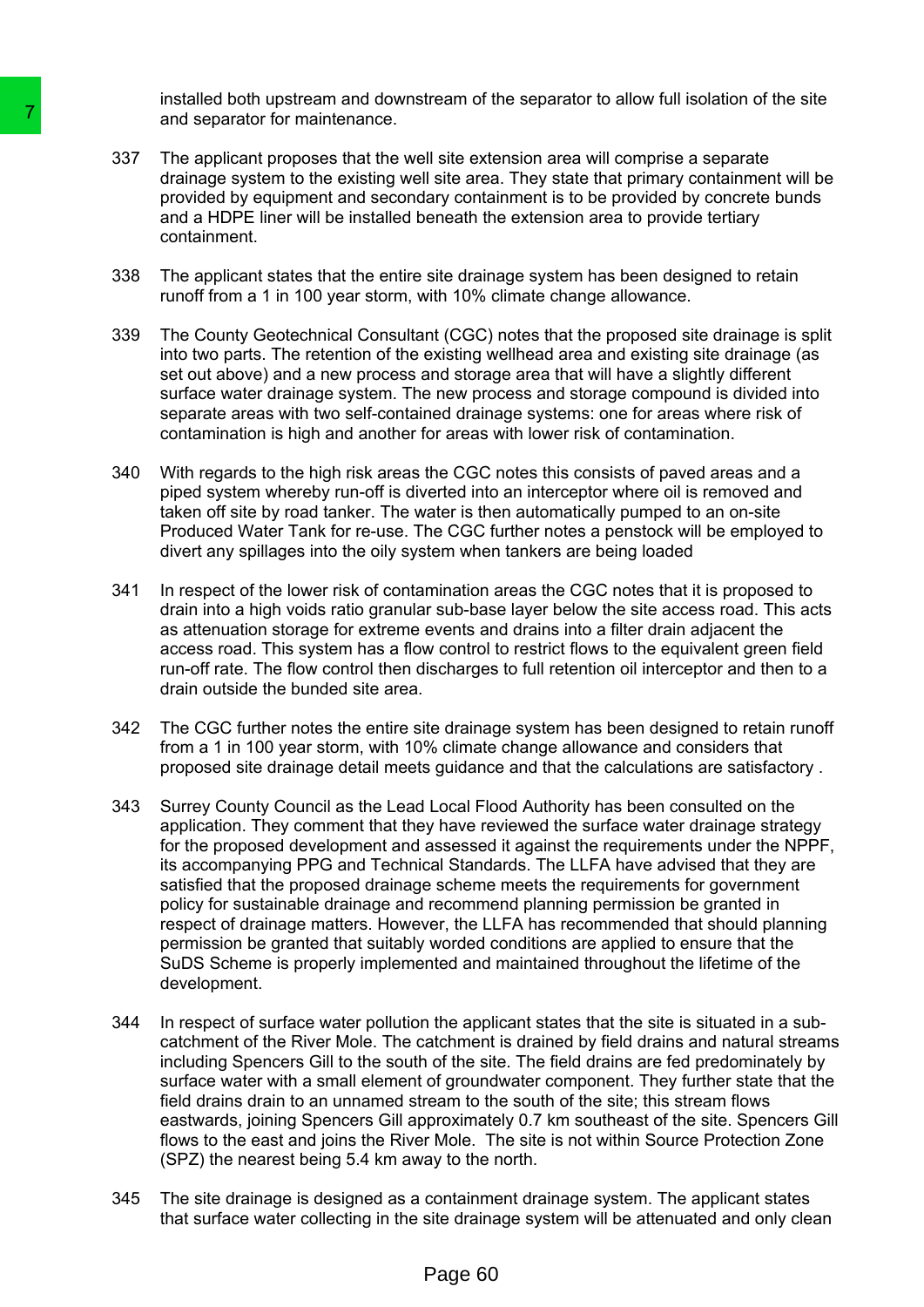water will be discharged to a local watercourse, and at a rate not exceeding the greenfield runoff rate. Any contaminated water would be removed by road tanker to an Environment Agency approved facility. Any clean waters to be discharged from the site itself would controlled by an Environment Agency Water Discharge Permit. The Environment Agency has assessed the proposal. The EA advised in their February 2019 response letter that that they raise no objection to the application in principle though have recommended a planning condition requiring further approval of scheme to manage surface water. The reason for the recommendation is that the EA consider the application had not clearly outlined the current or proposed design of the surface water management system, nor the agreed ways of operating, and contained some ambiguity between the application documents detailing surface water management for the site. r would be removed by road tanker to ain Environment<br>waveles to be discharged from the site lits En<sup>V</sup>ironnent<br>waveles to be discharged from the site lits En<sup>Viron</sup><br>could a divised Discharge Permit. The Environment Agency<br>

- 346 The CGC did however comment that details of the construction and maintenance of the HDPE membrane had not been provided and therefore recommended full detail drawings are submitted to demonstrate that containment will be ensured through the site.
- 347 In response to the comments raised in July 2019 the applicant submitted further information in respect of the construction and maintenance of the HDPE membrane. The CGC considers that sufficient details has now been provided for the construction of the membrane. In respect of detail for routine inspection and maintenance of the membrane the CGC notes the applicant's comments and considers this detail could be incorporated into a planning condition requiring approval of a Construction and Environmental Management Plan (CEMP). The EA commented that the additional geotechnical detail submitted in July 2019 by the applicant will overlap with the environmental permitting regime and the EA will assess this detail at the time of the EP application.

#### *Groundwater*

- 348 As set out in paragraph 170 of the NPPF the planning system should contribute to and enhance the natural and local environment by preventing both new and existing development from contributing to or being put at unacceptable risk from water pollution. The NPPF supporting guidance also informs that a number of issues exist, of which groundwater pollution control is one, which are covered by other regulatory regimes and mineral planning authorities should assume that these regimes will operate effectively.
- 349 In 2014 a deviated exploratory borehole (HH-1) was drilled at the Horse Hill wellsite that targeted reservoir units of the Portland Sandstone and Kimmeridge Limestone formations. The recorded top formations of the Portland Sandstone are at a depth of approximately 540m below surface and the Kimmeridge Limestones begin at depth of approximately 667m below surface.
- 350 Under the current planning permission (RE16/02556/CON) HH-1 is in use for extended well testing. Further drilling operations under the permission involve drilling a sidetrack of the HH-1 well (the HH-1z) to target the Kimmeridge Limestone and drilling of a second well (HH-2) which the applicant proposes to target the Portland formations.
- 351 For this application the applicant proposes the development will comprise two wells targeting the Portland sandstone and four wells targeting the deeper Kimmeridge Limestones, and one water reinjection well returning to the Portland. No wells ae proposed at a depth lower than the Kimmeridge formation which has an approximate bottom vertical depth of 1120m. Following completion of the well operations the wells would be plugged and abandoned in accordance with industry best practice and the site cleared and restored during Phase 5 the final stage of the development.
- 352 Objectors to the application have expressed concerns the drilling operations are a proposal for hydraulic fracturing, a process that could pollute the fresh water environment and disrupt the underlying geology with a risk of land instability or cause possible earthquake. Hydraulic fracturing or 'Fracking' is associated with 'unconventional' sources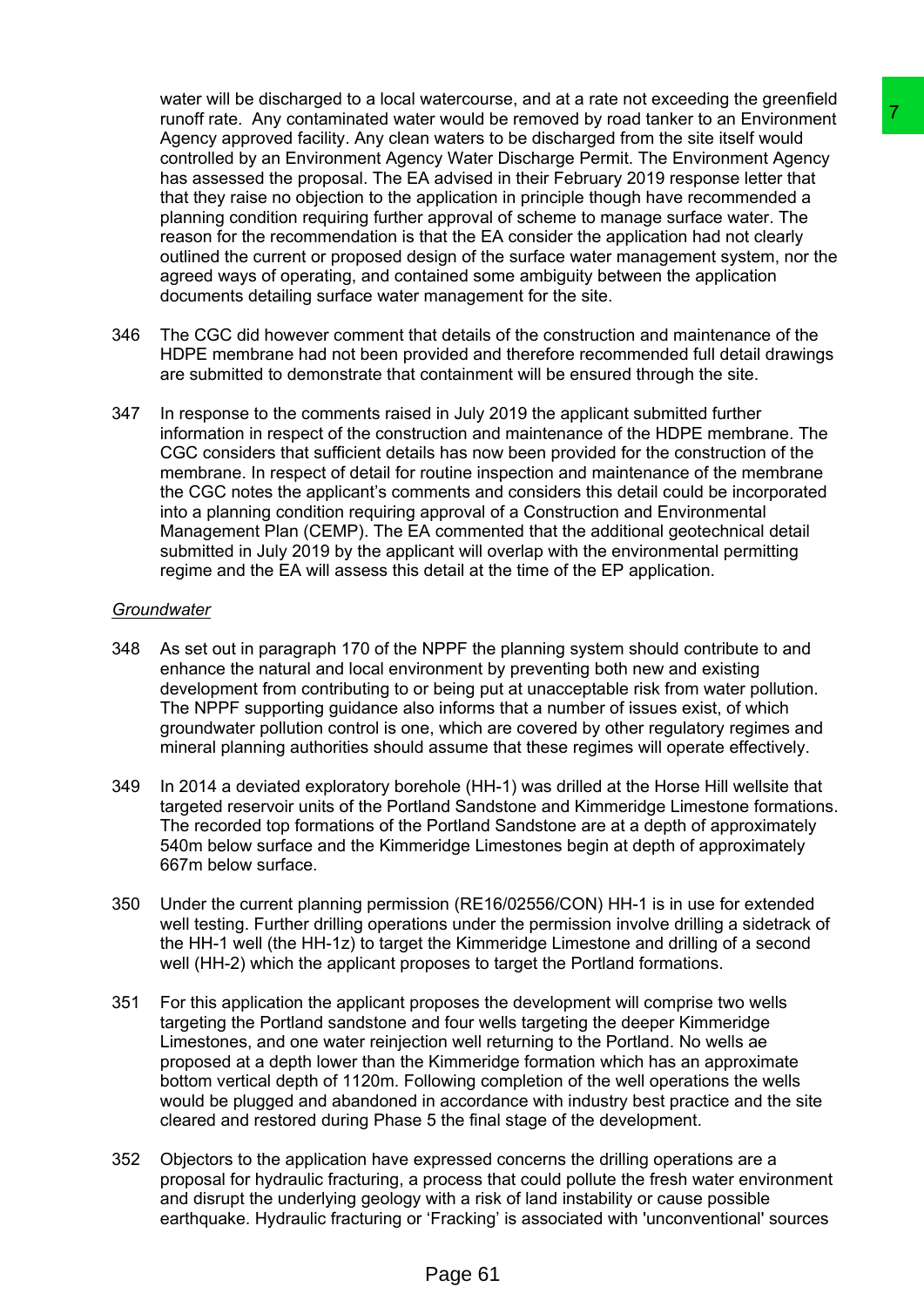of gas such as shale gas and coalbed methane. For clarification, the applicant is not applying for unconventional gas development but is seeking planning permission for conventional drilling and hydrocarbon appraisal for oil and does not seek permission for, or require the use of hydraulic fracturing.

- 353 The planning application has been accompanied by a Hydrogeological Risk Assessment (HRA). The HRA will also form part of an application for a separate Mining Waste Permit for the wellsite that will be considered by the Environment Agency (EA). The Environment Agency and County's Geological/Geotechnical Consultant have both been consulted on the planning application
- 354 The HRA advises that the application site is not situated within an Environment Agency Source Protection Zone (SPZ). The nearest EA mapped SPZ is located 5.4km to the north of the site. The site is within the EA Drinking Water Safeguarding Zone: West Thames for drinking water for restrictions on a number of pesticides, nitrate, Benzo-A-Pyrene and levels of turbidity. There are no licensed abstractions within a 3km radius of the site, the closest licensed abstraction being approximately 5km southeast of the site.
- 355 The HRA advises that the hydrogeology at the Horse Hill well site is dominated by surface water and shallow groundwater which historically provided small amounts of groundwater for local water supplies. The low permeability Weald Clay Formation is present directly beneath the site which separates the shallow groundwater system from deeper water bearing formations. The HRA advises that beneath the Weald Clay Formations are the Tunbridge Wells Sand Formation and Ashdown Formation which have the potential to contain groundwater for industrial or other uses. Then further below are situated the target formations of the Portland Sandstone and Kimmeridge Limestones.
- 356 The previous planning applications for exploration and appraisal established that the HH-1 and HH-2 wells will be drilled, cemented and cased though any potential sensitive groundwater formations. The drilling of these boreholes would involve drilling down through the Wealden Beds which includes aquifers of secondary importance, although such formations would be too deep for groundwater supply. Similar to the HH-1 and HH-2 boreholes, the applicant proposes the additional boreholes required for the production stage will be cased off and cemented to protect freshwater-bearing formations.
- 357 Similarly to the previous stages, the applicant proposes water based muds would be used to a depth of 540 metres below ground level. Oily based muds will only be used below this depth. Blow out preventers would be fitted to prevent uncontrolled movement minimise the risk of any pressurised fluids reaching the surface.
- 358 The applicants HRA states that hydrogeological risks to identified groundwater and surface water receptors relating to potential adverse effects to water quality have been assessed following established methodologies taking account of Environment Agency technical guidance. The HRA concludes that the risk assessment shows there are very low, or no residual risks to identified receptors during all phases of the development.
- 359 The Environment Agency (EA) has assessed the application and raises no objection to the proposal for production stage, subject to a condition requiring surface water management scheme. The have commented that the applicant will require an environmental permit for the site. The EA advise that they will comment on the technical detail once the permit application is made. The permit application will need cover the site drainage, drilling muds and chemical use, waste management, and Control of Major Accident Hazards (COMAH). The EA further advised that the have no objection in principle to the applicant's proposal for re-injection of produced water and site surface water back into the Portland Formation provided it is for production support. An environmental permit application for re-injection will be required and supported by appropriate site specific conceptual models, hydrogeological risk assessment of risks to groundwater, and details for proposed mitigation measures. The permit application will Transport of the user of the same and development of the proposition for unconventional dialities and bytocarbon appraised or require the use of hydraulic fracturing-<br>1353 The planning application has been accomparation of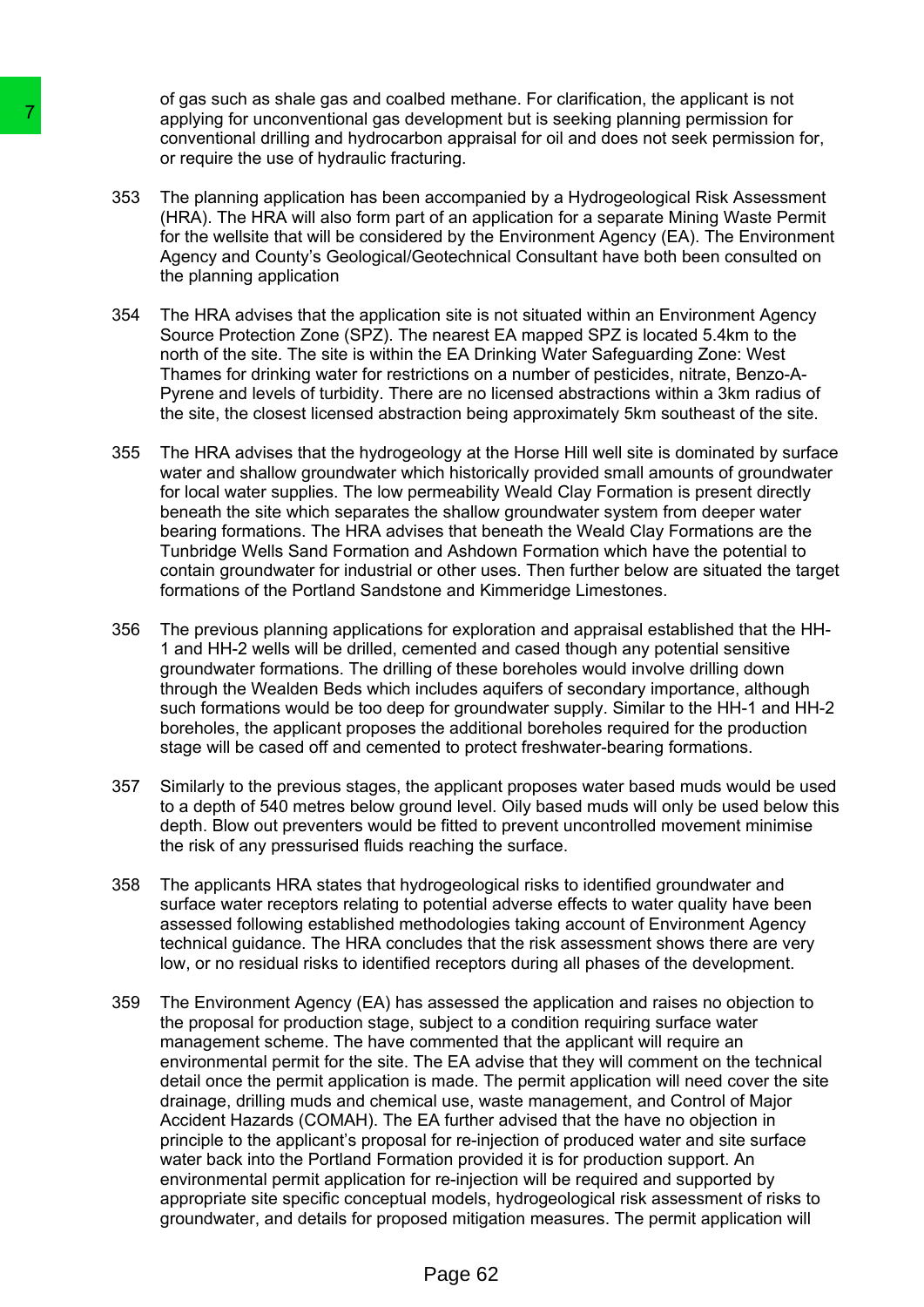also need to provide detail for groundwater monitoring of any aquifer units in the first 400m below ground level which, in this case, will include monitoring the Tunbridge Well Sand and Ashdown secondary aquifers.

- 360 The County Geotechnical Consultant has reviewed the application. In their assessment the CGC queried the applicant's assessment in respect of groundwater protection, private water supplies and groundwater supplies.
- 361 In July 2019 in response to the CGC comments the applicant provided clarifying detail. The applicant advised that in respect of assessment of private groundwater supply a further field verification exercise may be warranted as part of environmental permitting process. The applicant also clarified the depth of the thin sandstone bands within the Weald Clay which maybe water bearing. The groundwater levels within the weathered top of the Weald Clay Formations are expected to be in the region of 3 meters below ground level. The applicant also clarified that for the avoidance of doubt the proposed development will include the installation of groundwater monitoring boreholes and that a scheme of surface water and groundwater monitoring will be agreed and confirmed as part of the EA permitting process.
- 362 In their review of the additional detail submitted the CGC has advised they are satisfied with the applicant's clarification of the further groundwater protection matters subject to a pre-commencement planning condition.
- 363 In their original assessment of the application the CGC also provided further recommendation based on the detail submitted, that additional ground investigation work identified by the applicant, further detail of the land stability assessment and all geotechnical design is also to be addressed through a pre-commencement planning condition or conditions. The CGC also noted that in respect of the original construction for the exploratory wellsite a conditions was required in relation to pre and post development geotechnical soil testing. The CGC has recommended that a similar condition should be imposed for the extension area to establish baseline ground condition and the in respect of decommissioning to ensure there has been no pollution impact on the underlying ground. Within the application and in their response to issues raised the applicant has acknowledged recommendations for pre-commencement planning conditions.
- 364 Oil and gas wells are regulated under the Offshore Installations and Wells (Design and Construction, Etc) Regulations 1996. Part IV applies to both on and offshore wells. There is a duty to reduce risk by ensuring the exploratory well is well designed, constructed, equipped, operated, maintained, suspended and abandoned. The drilling would have to meet the strict safety code of the Borehole Site and Operation Regulations 1996 enforced by the Health and Safety Executive (HSE). Prior to any drilling taking place, the applicant would be required to provide the HSE with details of how the well would be drilled in a safe manner, including a demonstration that the risk of release of fluids are as low as reasonably practicable. Details of the casing, tubing and blow-out prevention would all be included. The Health and Safety Executive has been consulted on the planning application. The HSE does not comment specifically on the detail of a planning application but instead sets out as standing advice. this case, will include monitoring the Tunbridge Well<br>thers.<br>This case, will include monitoring the Tunbridge Well<br>thers.<br>This are viewed the application. In their assessment<br>resessment in respect of groundwater protection
- 365 The HSE has reviewed the application and commented that the operator will be expected to submit detail of the design and construction of a well, and provide notice before work commences. Neither Thames Water or Sutton and East Surrey Water have commented on this application.
- 366 Based on the above and the advice received, Officers consider adequate protection to groundwater pollution has been provided by the applicant and that the CPA can rely on other regulator regimens of the EA permit operating effectively in accordance with the requirements set out in the NPPF.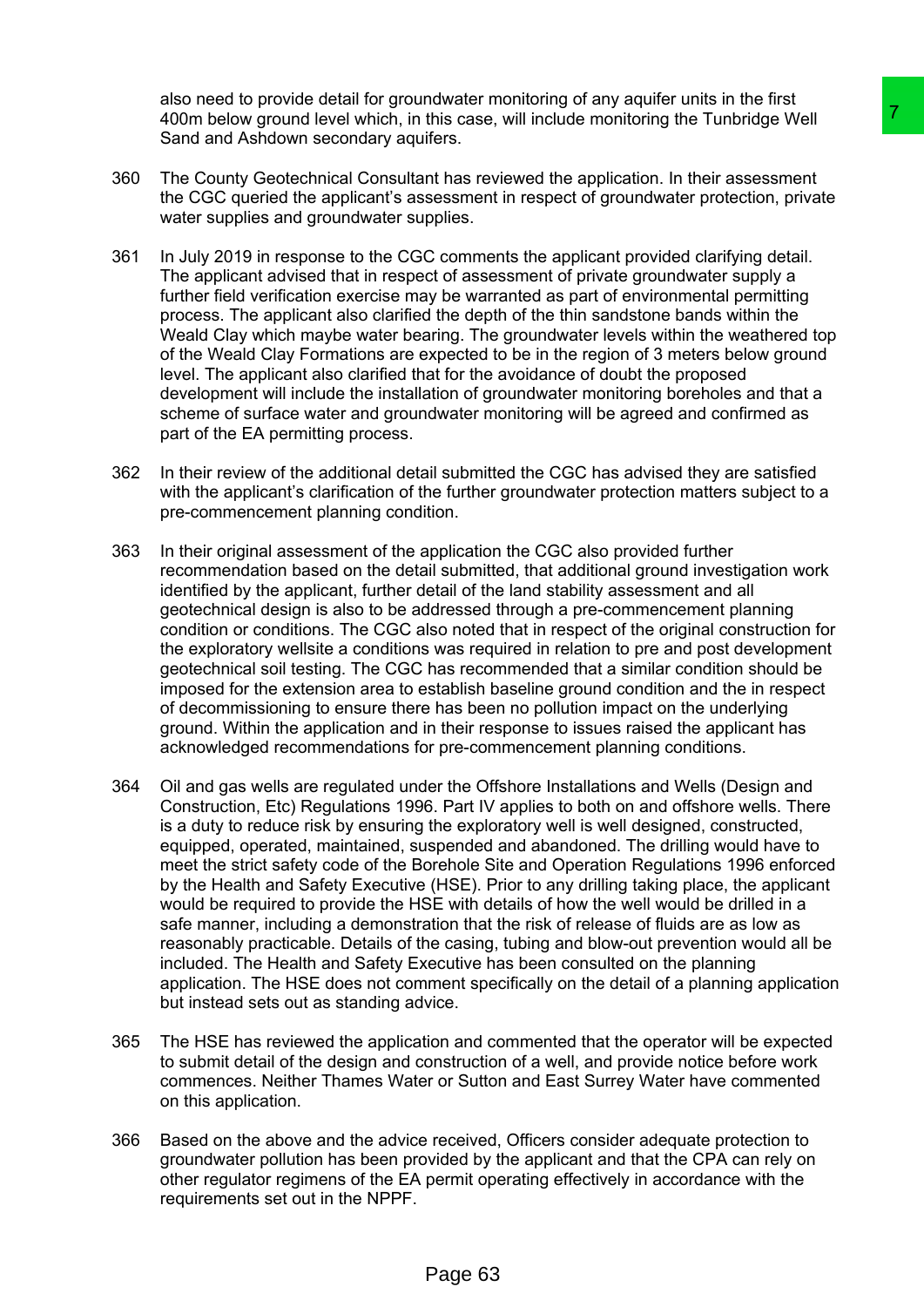## *Conclusion on Water Environment and Geotechnical Issues*

367 The Environment Agency, the Health and Safety Executive, Sutton and East Water Surrey Water and the County's Geotechnical Consultant were all consulted on the application. None of the statutory consultees have raised objection to the development. The EA further advises the development will be subject to pollution controls of a separate Mining Waste Permit that also takes into consideration other environmental issues such as air quality, noise and vibration as part of the permitting process. Taking into account the views of these consultees and the mitigation measures incorporated into the proposed development, Officers do not consider that the development would pose any significant risk of pollution to the surrounding environment and are satisfied that should planning permission be granted, of any issue not covered by the regulatory control regimes, can be controlled by way of planning conditions. Officers therefore consider that the proposal satisfies the requirements Policy MC12 and Policy MC14 of the SMPCSDPD 2011 and saved Policy UT4 of the RBBLP 2005. The Environment Agency, the Health and Sa Surey Water and the County's Geodechindar<br>Sa Surey Water and the County's Geodechinder<br>The Environment Agency, the Health and Sa application. None of the statutory consultees<br>The E

## **Archaeology and Heritage**

- 368 The proposed wellsite is not located in, or close to, a Conservation Area, Historic Park or Garden, or structures of architectural an historic interest.
- 369 The NPPF sets out government policy for conserving and enhancing the historic environment. At paragraph 189 it states that in determining applications, local planning authorities should require an applicant to describe the significance of any heritage assets affected, including any contribution made by their setting. The level of detail should be proportionate to the assets' importance and no more than is sufficient to understand the potential impact of the proposal on their significance. Where a site on which development is proposed includes or has the potential to include heritage assets with archaeological interest, the local planning authorities should require developers to submit an appropriate desk-based assessment and, where necessary, a field assessment.
- 370 Policy MC14 of the SMPCSDPD 2011 (Reducing the Adverse Impacts of Minerals Development) requires that when determining planning applications for mineral development the potential impacts in relation to the historic landscape, sites or structure of architectural and historic interest and their settings, and sites of existing or potential archaeological interest or their settings, to be considered (point v).
- 371 In paragraph 3.38 of the RBBLP 2005 it is recognised that finds can be made unexpectedly in the course of development and cites mineral extraction as one such development. Saved Policy Pc8 states that where large-scale developments occur outside known Areas of High Archaeological Potential, archaeological assessment will be required.
- 372 The County's Archaeological Officer has assessed the application and commented that this application involves an extension to the previous (appraisal stage) application area which was subject to a Heritage Desk-Based Assessment prepared by Cotswold Archaeology. The Archaeological Officers notes this assessment assessed the potential impact of the development on both the built heritage of the area as well as the potential for below ground archaeological remains and concluded that there will be no significant designated heritage assets in the vicinity and that the below ground archaeological potential of the site is low
- 373 The Archaeological Officer has advised that the assessment remains valid for the current application area and he is therefore satisfied there is no requirement for any further archaeological work as a consequence of this application.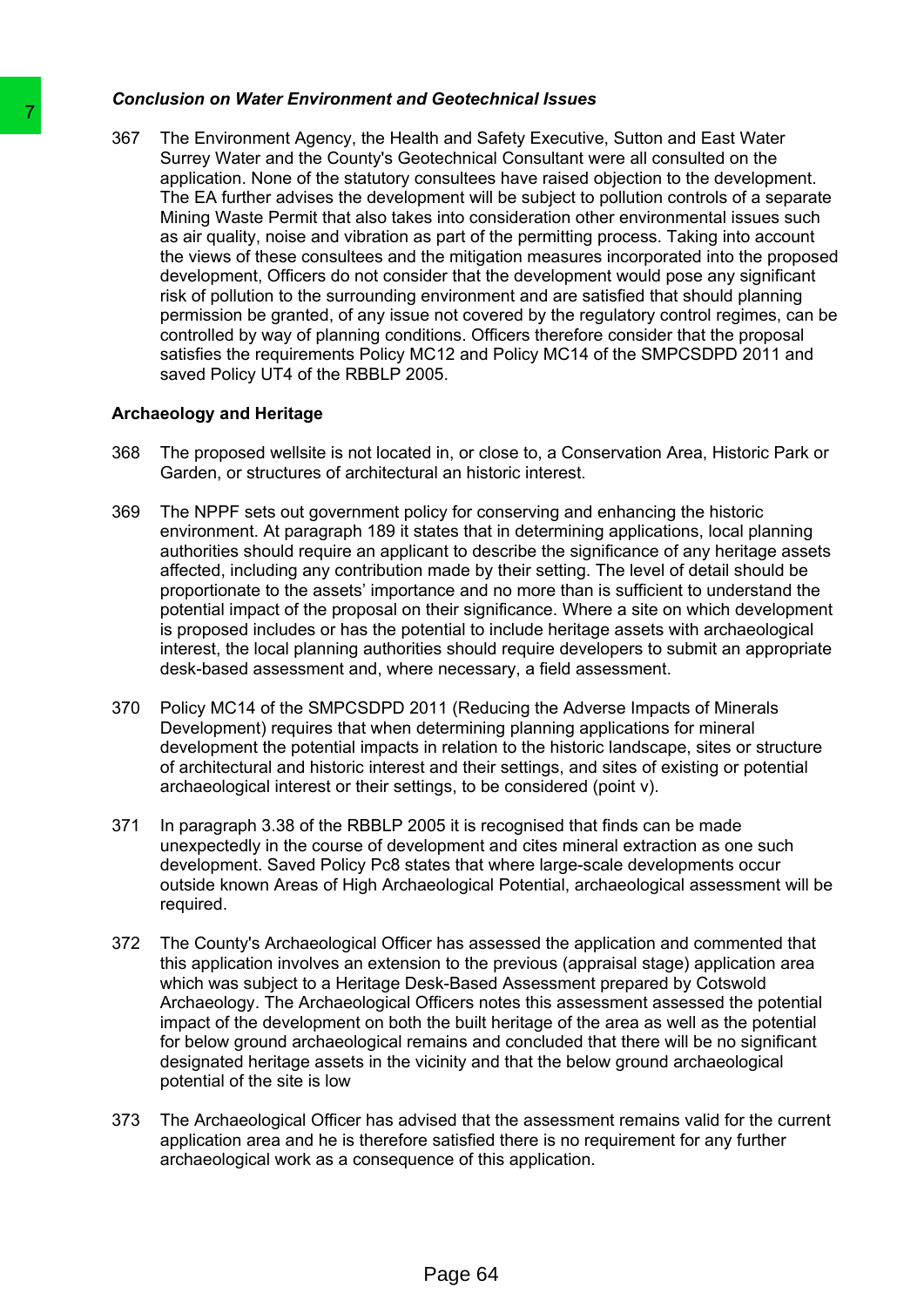## *Conclusions on Archaeology and Heritage*

374 The County's Archaeological Officer has raised no objection to the proposal and taking account of the scale, location and nature of the development, Officers do not consider that the proposal would give rise to any adverse impact in relation to the historic landscape, sites or structure of architectural and historic interest and their settings, and sites of existing or potential archaeological interest or their settings. Accordingly, Officers are of the view that the proposal meets the requirements of the Development Plan policy with regard to SMPCSDPD 2011 Policy MC14 and RBBLP 2005 Policy Pc 8.

#### **Restoration**

- 375 The application site falls within a rural area within the Green Belt and the proposed development would temporarily affect both agricultural land and woodland. On the cessation of the exploration, the applicant proposes to return the land to its former use.
- 376 The importance of securing a good quality restoration is central to the consideration of mineral working and associated proposals. The provision of timely restoration and aftercare at mineral sites is sought by paragraph 144 of the NPPF which states that such activities should be carried out at the earliest opportunity to high environmental standards through the application of appropriate conditions.
- 377 SMLPCSDPD Policy 17 (Restoring Mineral Workings) states that mineral working will be permitted only where the MPA is satisfied that the site can be restored and managed to a high standard. The restored site should be sympathetic to the character and setting of the wider area; and capable of sustaining an appropriate after-use. The policy goes on to reiterate the view given in MPG7 that mineral works should be completed at the earliest opportunity. A detailed scheme of how the land will be restored and managed should be agreed with the MPA. Advice on restoration is also contained within the Surrey Minerals Plan 2011 Supplementary Planning Document (SPD) entitled Mineral Site Restoration.
- 378 The applicant states that a planning consent for a period of up to 25 years is being sought to allow sufficient time for the construction activity of phase 1, the drilling activity of Phase 2. Twenty years of production within Phase 3 followed by decommissioning and restoration of the site in phases 4 and 5 respectively.
- 379 At the first time of submission the applicant stated that no detailed restoration planning had been done for his application as the host environment is likely to change over the 20 years of production. However they provided general detail that in principle the site would be restored to its former afteruses comprising a mix of woodland and agricultural pasture and brief outline detail for soil cultivation, sustainable field drainage, restoration planting and enclosure, ecological enhancement and aftercare.
- 380 Officers acknowledge that a restoration scheme has been approved for the site in relation to the appraisal stage planning permission (Ref.RE16/02556) under which the site currently operates. Whilst Officers noted the general level of restoration detail, an outline restoration proposal would be required for submission for this application, revised to cover the proposed enlarged site area, to meet the requirements of development plan policy. The County Ecologist noted no restoration scheme has been submitted and one is needed as one was required of for the previous (appraisal) application. The County Landscape Consultant considered that an outline restoration scheme would need to be revised and agreed to ensure this remains fit for purpose. In addition given the 25-year period for which planning permission may apply the CLC recommended that condition be imposed so that the restoration principles be reviewed and approved prior to the commencement of restoration works. The strated no objection to the proposal and taking<br>
are the development. Officers do not consider that<br>daterse impact in relation to the historic landscape,<br>
adverse impact in relation to the historic landscape,<br>
division
- 381 Following concerns raised by the County Landscape Architect and County Ecologist and comments of Officers, in May 2019 the applicant submitted restoration detail byway of a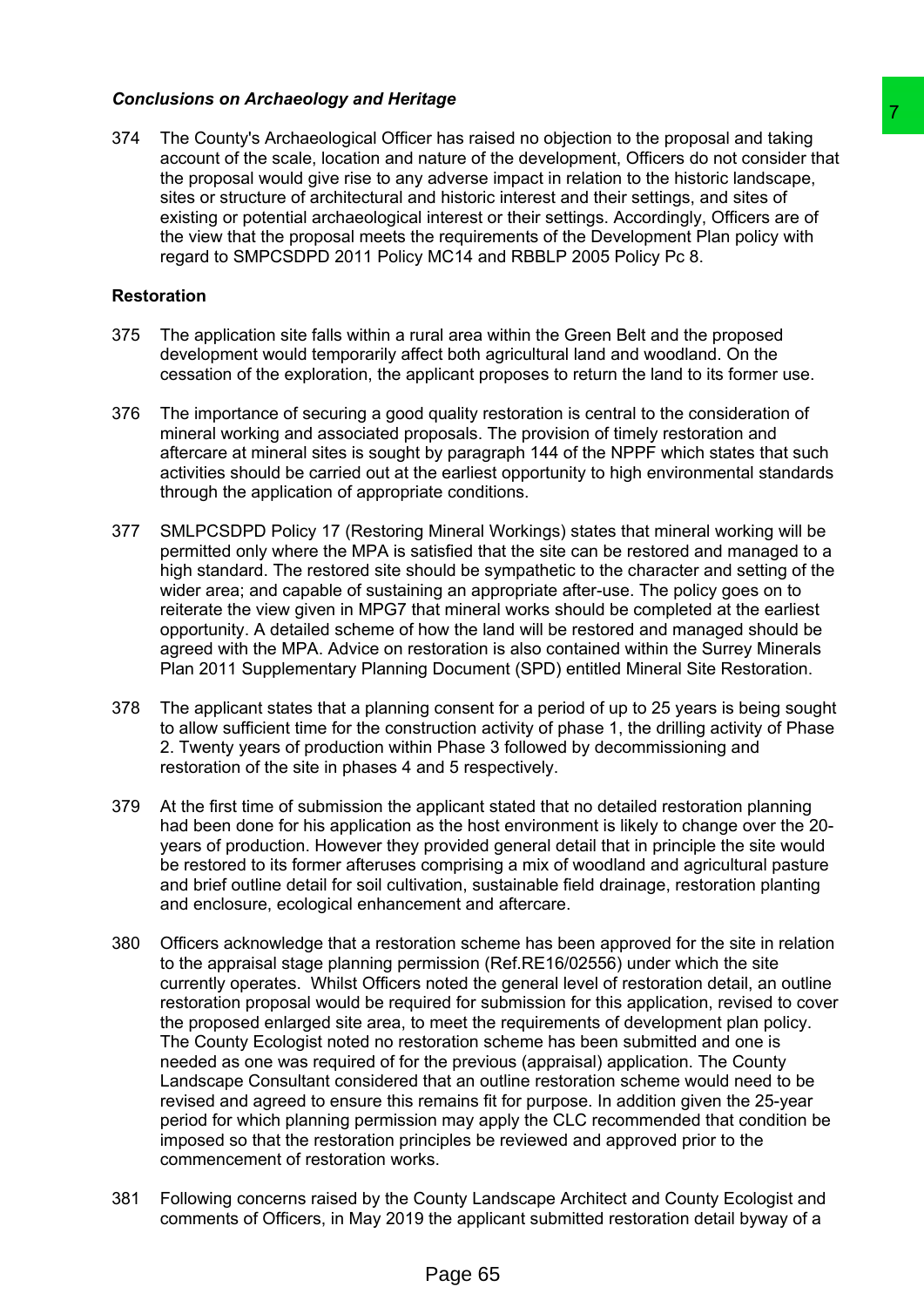site restoration plan drawing amended to cover the enlarged area, and an outline landscape and restoration plan seeking to demonstrate that the site can be restored and managed to a high standard.

- 382 Following further consultation the CLC commented the principle for restoring the site to a mixture of woodland and agricultural grassland have been provided. They note the restoration and landscape proposal include planting locations and general species specifications, along with tree protection and natural regeneration areas. The CLC has however recommended specific detail for species planting including individual specimen tree sizes and aftercare and management detail to manage planting failure and any replanting would need to be agreed. The CLC further recommended a condition should be imposed required approval of a detailed Landscape and Ecology Management Plan, particularly given the potential longevity (25 years) of the development. Transfeasion and restoration plan seeking to determined the and second and seeking to determined a and and and agricultural grasslate respectively. For electric contracts restoration and landscape proposal include procedur
	- 383 The County Ecologist has advised that as this is a long term development, the recommendation is that a Landscape and Ecology Management Plan is required to take account of the changes mentioned above and that in the survey season prior to restoration, the species surveys, ie badgers, reptiles and great crested newts are repeated to ensure the restoration takes account of the requirements of these species, both of which can be secured by condition.
	- 384 The CE also recommended in response to concerns raised that the issue of achieving biodiversity net gain is best addressed by requiring it to be specifically included in the LEMP to be secured by planning condition.
	- 385 There have been no technical objections from other statutory consultees for restoring the application site back to agriculture grassland and woodland uses.

#### *Conclusion on Restoration*

386 It is proposed to restore the site to a mixture of agricultural grassland and woodland after use. Both agricultural and woodland are uses compatible with the site's Green Belt status and the restoration has the potential to provide limited ecological enhancements. Officers do not consider there is any reason to believe that that site cannot be restored to a beneficial afteruse, which is sympathetic to the character and setting of its locality. Officers consider that the timings and the details of final restoration and aftercare can be controlled by condition. Accordingly, Officers consider that the proposal would not conflict with the relevant national guidance and would comply with the Development Plan SMPCSDPD 2011 Policy MC17.

## **OTHER ISSUES**

#### **Health and Safety and Fire Risk**

- 387 Objectors to the application have expressed concern that the nature of the operations at the site carries a risk of fire or explosion that will endanger local resident's lives, the wildlife and the environment. Local residents are concerned that no details of any emergency action plan have been provided.
- 388 As part of the application the applicant has submitted a major accident and disaster risk assessment. Matters of health and safety and fire risk are enforced by the Health and Safety Executive (HSE) and would have to meet the strict safety code of the Borehole Site and Operation Regulations 1995 and other regulatory regimes of the EA and OGA. The HSE has been consulted on the application and provided their standing advice. The EA have commented that due to the classification and quantity of oil stored on site, an application of the Control of Major Accident Regulations 2015 (COMAH) will need to be considered. Where COMAH applies, a Hazardous Substance Consent would be required from the local planning authority to ensure compliance with the Planning (Hazardous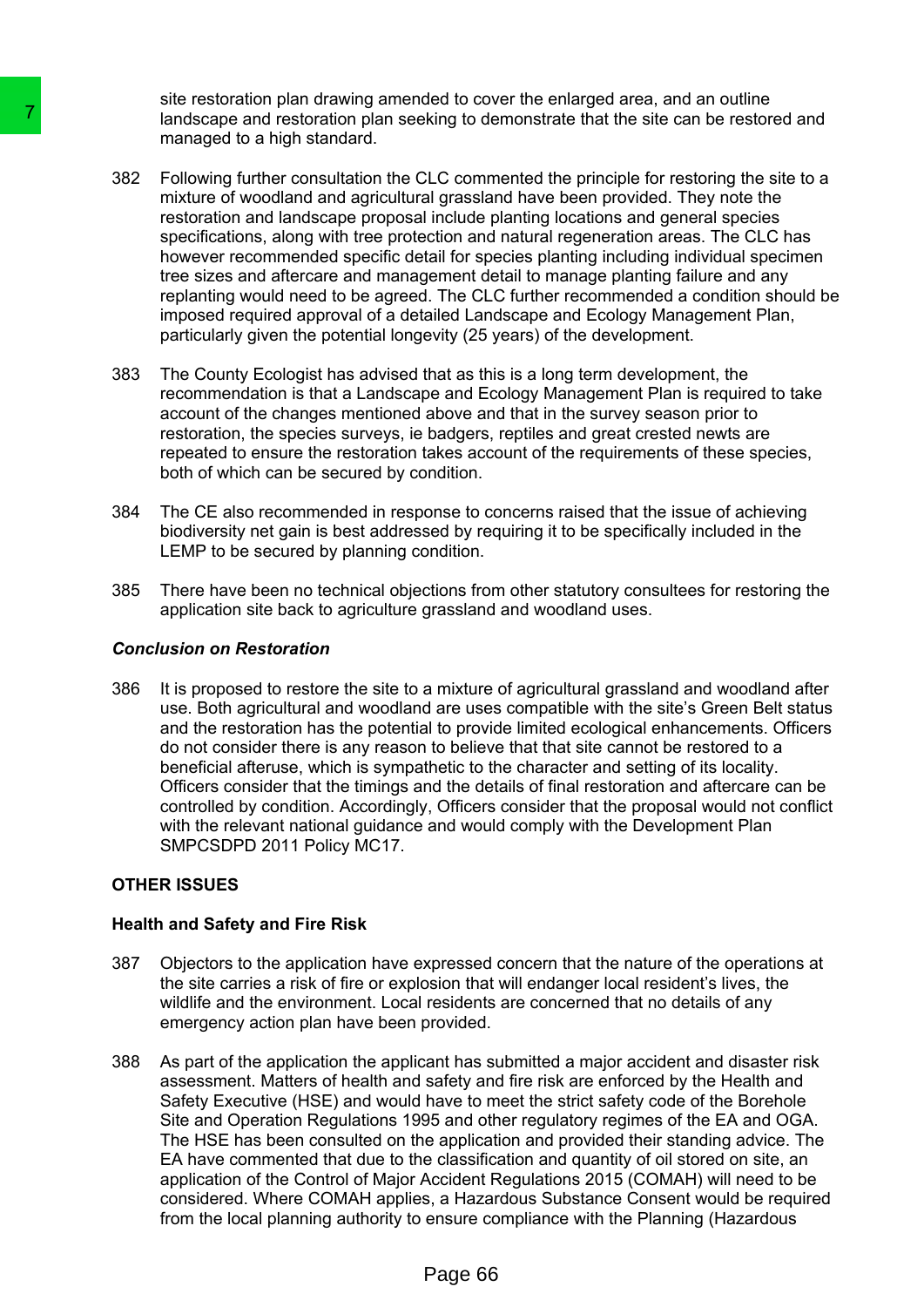Substances) Regulations 2015. The Surrey and Fire Rescue Service have also been consulted on the application. It raises no objection and has provided advice in respect of compliance with building and fire regulations.

389 As set out within the NPPF, the County Planning Authority should not be concerned with the processes or emissions from a proposal and should assume the appropriate regime, i.e. the Hazardous Substances Consent in consultation with the HSE, will operate effectively. Given the HSE nor the Surrey Fire and Rescue have objected to the proposal Officers consider the matters raised would be adequately dealt with by the Hazardous Substances regime.

# **High Pressure Pipelines**

390 A high pressure petroleum pipeline is known to pass in the vicinity of the wellsite that could be impacted by the proposed development, particularly from vibration during operations. The high- pressure pipeline while routed close by the site beyond the south west corner travelling south easterly, does not pass through the site and is not buried at depth. As with previous applications the British Pipelines Agency (BPA) has been consulted and does not raise any objection. An informative is recommended advising the applicant that when planning any works to check with the BPA, if necessary for written acceptance, before starting works.

# **Airport Safeguarding**

- 391 The wellsite is found some 3.3 km north of Gatwick Airport. The development will involve tall structures being brought to the site byway of drilling rigs and cranes. The applicant states the tallest structure brought to the site would be a drill rig which has a maximum height 37m. The Gatwick Airport Safeguarding (GAS) were consulted on the application. GAS have said that no part of the development should exceed a height of 104.35m AOD because development exceeding this height would penetrate the Obstacle Limitation Surface (OLS) surrounding Gatwick Airport and endanger aircraft movements and the safe operation of the aerodrome which should be limited by condition.
- 392 In addition, an informative is recommended to inform the operator that cranes used on site are to conform to the requirements of the British Standard Code of Practice for the safe use of cranes in close proximity to an aerodrome.
- 393 The GAS have also requested a condition requiring submission of a landscaping scheme so as to avoid endangering the safe movement of aircraft and the operation of Gatwick Airport through the attraction of birds and increasing the bird hazard risk of the site.

# **METROPOLITAN GREEN BELT**

**Surrey Minerals Plan Core Strategy Development Plan Document 2011 (SMPCSDPD 2011)** Policy MC3 - Mineral Development in the Green Belt Policy MC17 – Restoring mineral workings Policy MC14 – Reducing the adverse impacts of mineral development **Reigate and Banstead Core Strategy 2014** Policy CS3 – Green Belt **Reigate and Banstead Borough Local Plan 2005 (RBBLP 2005)**  Policy Co1 setting and Maintenance of the Green Belt es no objection and has provided advice in respect of<br>
Top those no objection and has provided advice in respect of<br>
Top the concerned with<br>
unty Planning Authority should not be concerned with<br>
unty Planning Authority sho

394 Horse Hill wellsite is located within the Metropolitan Green Belt where policies of restraint apply. National planning policy with regard to Green Belt is set out within the NPPF which at paragraph 133 states that the fundamental aim of Green Belt policy is to prevent urban sprawl by keeping land permanently open: the essential characteristics of the Green Belts are their openness and their permanence. Paragraph 134 then sets out five purposes of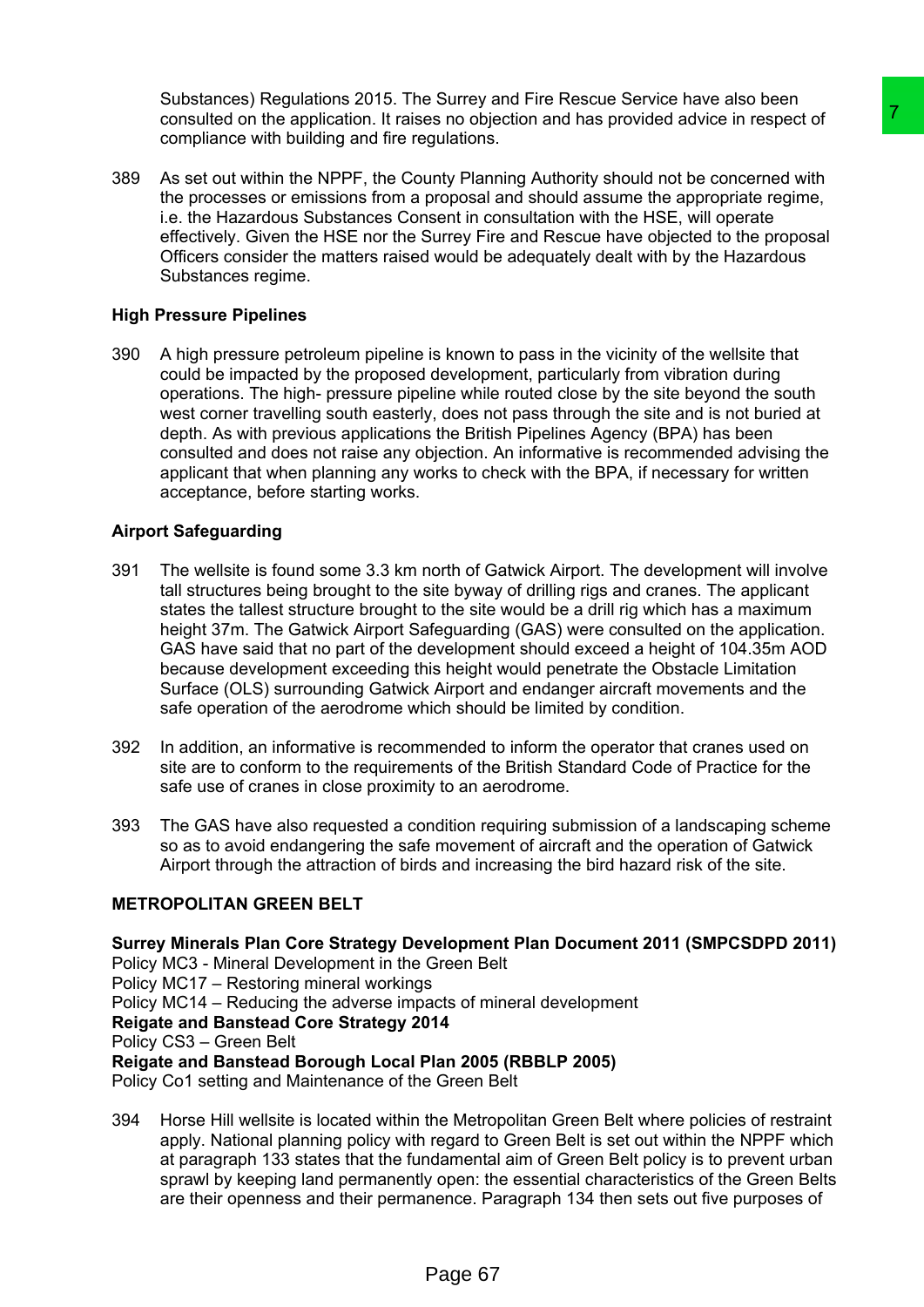the Green Belt. Of these five, the only one directly relevant to this application is the third, pertaining to assist in safeguarding the countryside from encroachment.

- 395 Green Belt policy guards against inappropriate development. The NPPF states at paragraph 143 that "inappropriate development is, by definition, harmful to the Green Belt and should not be approved except in very special circumstances". The NPPF requires at paragraph 144 that substantial weight is given to any harm to the Green Belt and that very special circumstances will not exist unless the potential harm other to the Green Belt by reason of inappropriateness, and any other harm, is clearly outweighed by other considerations.
- 396 Minerals can only be only be worked where they are found and a feature of such development is that it is reversible through restoration and a temporary activity. Paragraph 146 of the NPPF sets out that certain forms of development need not be inappropriate development provided they preserve the openness of the Green Belt and do not conflict with the purposes of including land within Green Belt. One of these forms of development is mineral extraction. When determining planning applications paragraph 205 of the NPPF states that local planning authorities should give great weight to the benefits of mineral extraction, and in granting planning permission ensue that there are no unacceptable adverse impacts on the natural and historic environment, human health or aviation safety and provide for restoration and aftercare of mineral workings at the earliest opportunity to be carried out to high environmental standards, through the application of conditions, where necessary.
- 397 Policy MC3 (Spatial Strategy mineral development in the Green Belt) of the SMPCSDPD 2011 states that mineral extraction in the Green Belt will only be permitted where the highest environmental standards of operation are maintained and the land restored to the beneficial after-uses consistent with Green Belt objectives within agreed time limits. The Policy MC3 also recognises that proposals in the Green Belt for mineral development other than extraction and primary treatment will only be permitted where the applicant has demonstrated that very special circumstances exist to outweigh the harm by reason of inappropriateness and any other harm. Policy MC17 goes on to state that mineral working will only be permitted where the mineral planning authority is satisfied that the site can be restored and managed to a high standard.
- 398 Strategic Policy CS:3 Green Belt of the RBLP CS 2014 states that a robust and defensible Green Belt will be maintained to ensure that the coherence of the green fabric is protected and future growth is accommodated in sustainable manner. At (2) Policy CS:3 it adds that planning permission will not be granted for inappropriate development in the Green Belt unless very special circumstances clearly outweigh the potential harm to the Green Belt. RBBLP 2005 saved Policy Co 1 (Setting and Maintenance of the Green Belt) has a presumption against development that is inappropriate to the Green Belt unless justified by very special circumstances. The policies lists a developments where permission will be granted, policy criteria (b) informs that such a development is 'the carrying out of an engineering or other operation or the making of any material change in the use of land provided that it maintains the openness of the Green Belt and does not conflict with the purposes of including land in it.' The relations of the control of the control of the control of the control parameterisation of the approved except in the relation parameterisation parameterisation parameterisation parameterisation of the approved except i
	- 399 Given the site's Green Belt location it is necessary to consider whether the proposed development would maintain high environmental standards during operation and whether the restoration of the site can be achieved to a good standard and will provide an acceptable afteruse consistent with Green Belt objectives. Much of the consideration of whether high environmental standards could be maintained and whether an appropriate and acceptable restoration can be achieved has been covered in above sections of the report. Where there is need for a mineral and the site can be well restored and harm otherwise controlled acceptably by design or mitigation, then development can be considered to accord with Green Belt policy.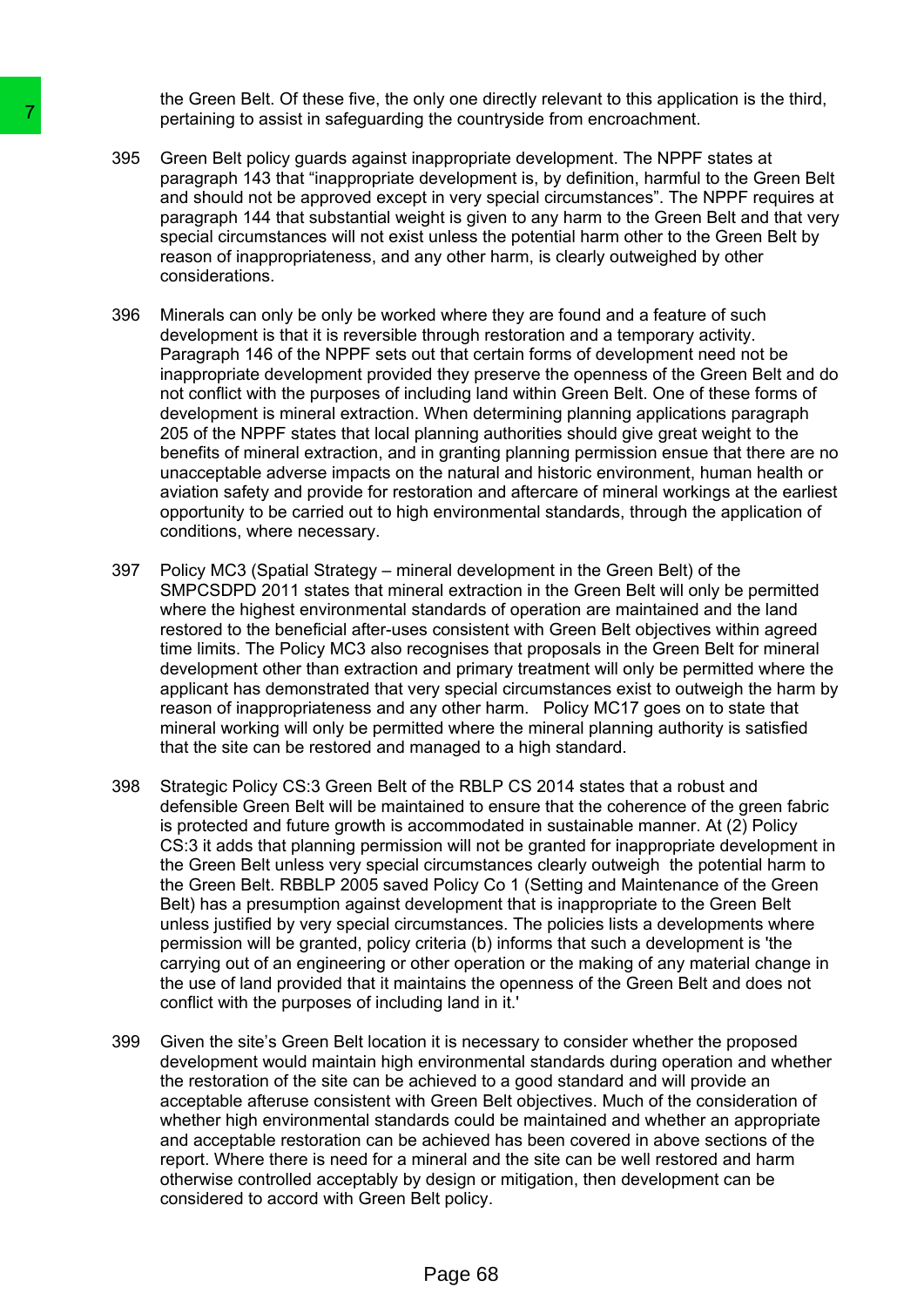- 400 The applicant is applying for planning permission for the production stage of on shore oil and gas exploration. The applicant states that a planning consent for a period of up to 25 years is being sought to allow sufficient time for the construction activity of phase 1, the drilling activity of Phase 2. Twenty years of production within Phase 3 followed be decommissioning and restoration of the site in phases 4 and 5 respectively.
- 401 Activity at the site would involve movement of plant, vehicles and materials, and ground works and activity associated with the mobilisation of the site would be noticeable.
- 402 A mobile crane or 32m high workover rig or 37m high drilling rig and associated equipment will be mobilised and demobilised to and from the site depending on the work stage for workover operations, drilling and sidetrack drilling. When either rig is on site it would be seen in the landscape from certain locations during the day and during night hours as the rig and site would be lit.
- 403 Aside of vehicle movements on the access track and site access the development is concentrated on the well pad and adjacent oil process and storage area.
- 404 When drilling or workover operations take place the 37m high drilling rig and associated 7m high substructure will be largest plant situated on the well pad. Portable offices and accommodation and store building will be positioned around the well pad.
- 405 A range of equipment is proposed for the processing area such as separators, pumps and water storage tanks and ground flare. The oil storage plant comprises seven tanks, each with a capacity of 1300 barrels. Oil would be transferred from the tanks to the tanker loading area by above ground pipes. Four gas-to-power generators are to be installed on the south east corner of the processing area within enclosed compound, containing ancillary equipment, transformers, oil tanks and a control unit and a control room. The generators convert produced gas to electricity which will be used to power the site with excess power being fed into the national grid. Two fire water tanks each with a capacity of 225 cubic meters area to be positioned on the eastern boundary of the processing area. states that a planning consent for a perception of the special of the distribution and the section of the perception of the set of the set of the set of the state in the form of the state of the state of the state of the s
- 406 Given the scale and duration Officers recognise the development will have a moderate impact on openness.
- 407 The applicant is applying for a twenty five year period to accommodate the production operations before the site is then decommissioned, cleared and restored.
- 408 The activities taking place on site would have a temporary impact on openness, and the constructed site itself would also have a temporary impact on openness of the Green Belt. However, while the production operations cover a prolonged period compared to exploration and appraisal, provided there is adequate provision for clearance of the site and restoration, this is a temporary use of land, and therefore preserve the openness of the Green Belt.
- 409 Local objectors have suggested that the development is industrialising the Green Belt. Elsewhere, local parish councils, residents, amenity and action groups say the development is inappropriate in the Green Belt, particularly given the site access with Horse Hill.
- 410 The HH-I wellsite was originally identified as a site suitable for exploration following a site selection process. The nPPG at paragraph 120 (Minerals) states that when determining applications for phases subsequent to the exploratory phase, the fact that exploratory drilling has taken place on a site is likely to be material in determining the suitability of continuing to use that site only insofar as it establishes the presence of hydrocarbon resources.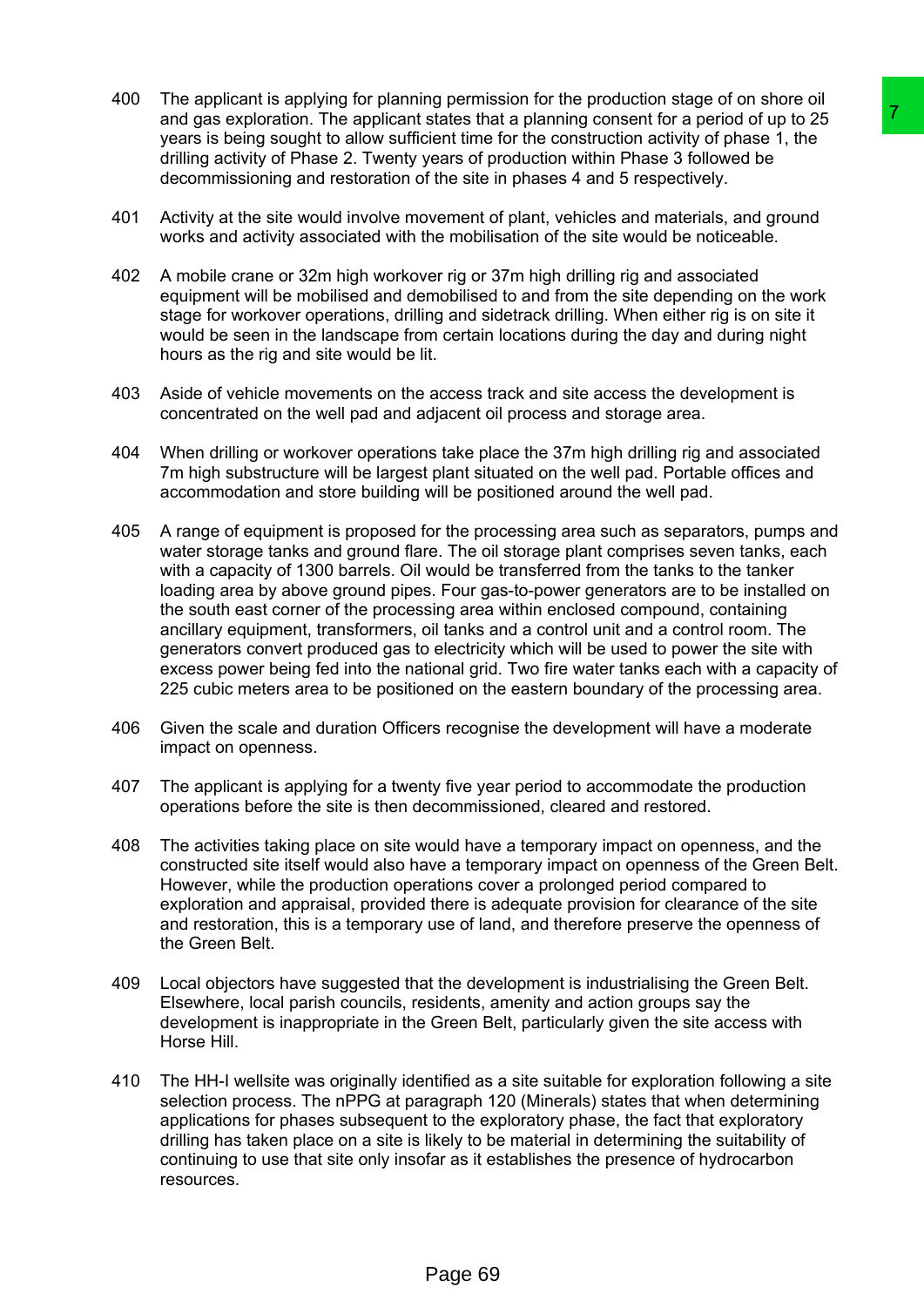- 411 Nevertheless, the Government places considerable importance for oil and gas as mineral resource. The NPPF at paragraph 203 makes clear that minerals area a finite natural resource, and can only be worked where they are found, therefore best use needs to be made of them to secure their long-term conservation.
- 412 Distance is a factor that limits drilling, even if drilling directionally, and is subject to constraints in terms of the geology and the geometry of the well trajectory. The proposal involves production from the identified target formations of the Portland Sandstone and Kimmeridge Limestone following on from appraisal and exploration. The proposal also involves drilling 4 further production wells and on water re-injection well to be drilled on the existing well pad adjacent to HH-1 and HH\_2 wells to target the Portland Sandstone and Kimmeridge Limestone. For these reasons the applicant considerers it is necessary to retain the existing site. The existing site access on Horse Hill was previously selected as most safe and suitable location for an access to the site and the County Highway Authority raises no objection to the retention of the site access subject to the conditions in the Highways section above.
- 413 There will be some views of the drilling rig because of its height, although the lower and middle parts part of the rig and the site itself will be mostly screened form view by woodland and topography. The greatest potential adverse effect is to users of the nearby rights of way to the west of the site, extending to the route that follows parallel to the site southern boundary where glimpses of the wellsite and moving vehicles are likely to be visible on the western section of the access track. While the drillsite, and plant and equipment with their industrial characteristics would be located in a rural area, and would involve some limited harm to the visual amenities of the Green Belt whilst the site was operational, it is considered that the scale and temporary nature as a mineral development would not give rise to any significant adverse impact. All the equipment and portable buildings would be used in association with the mineral working.
- 414 Officers recognise that mineral working is a temporary activity and the site would be restored to an agricultural and woodland use once hydrocarbon operations have ceased. The site would then return to fulfilling the objectives of land within the Green Belt.

## *Green Belt Conclusion*

415 Officers consider there is no reason to believe that the site could not be well restored to the proposed after-uses, which are uses consistent with Green Belt objectives. Where recommended by consultees, planning conditions would be required to ensure that high standards are maintained. The need for the production of the hydrocarbon resource has been demonstrated in the sections above and that high environmental standards would be achieved and the site well restored. Technical consultees have considered the proposal and their views are set out in detail in earlier sections of the report. Where recommended by consultees, planning conditions would be required to ensure that the high standards are maintained. Given the temporary and reversible nature of the development and the absence of any other harm, Officers consider that the proposal is not inappropriate development and does not conflict with the Development Plan or national guidance with regard to Green Belt policy set out in the NPPF and Guidance, SMPCSDPD 2011 Policy MC3, Strategic Policy CS:3 Green Belt of the RBLP CS 2014, and RBBLP 2005 saved Policy Co 1. Tractation: The NePFF air baradraph 203 makes resource, and can only be worked where the<br>resource, and can only be worked where the<br>made of them to secure their long-term conservations in terms of the geology and the g<br>inv

## **HUMAN RIGHTS IMPLICATIONS**

416 The Human Rights Act Guidance for Interpretation, contained in the Preamble to the Agenda is expressly incorporated into this report and must be read in conjunction with the following paragraph.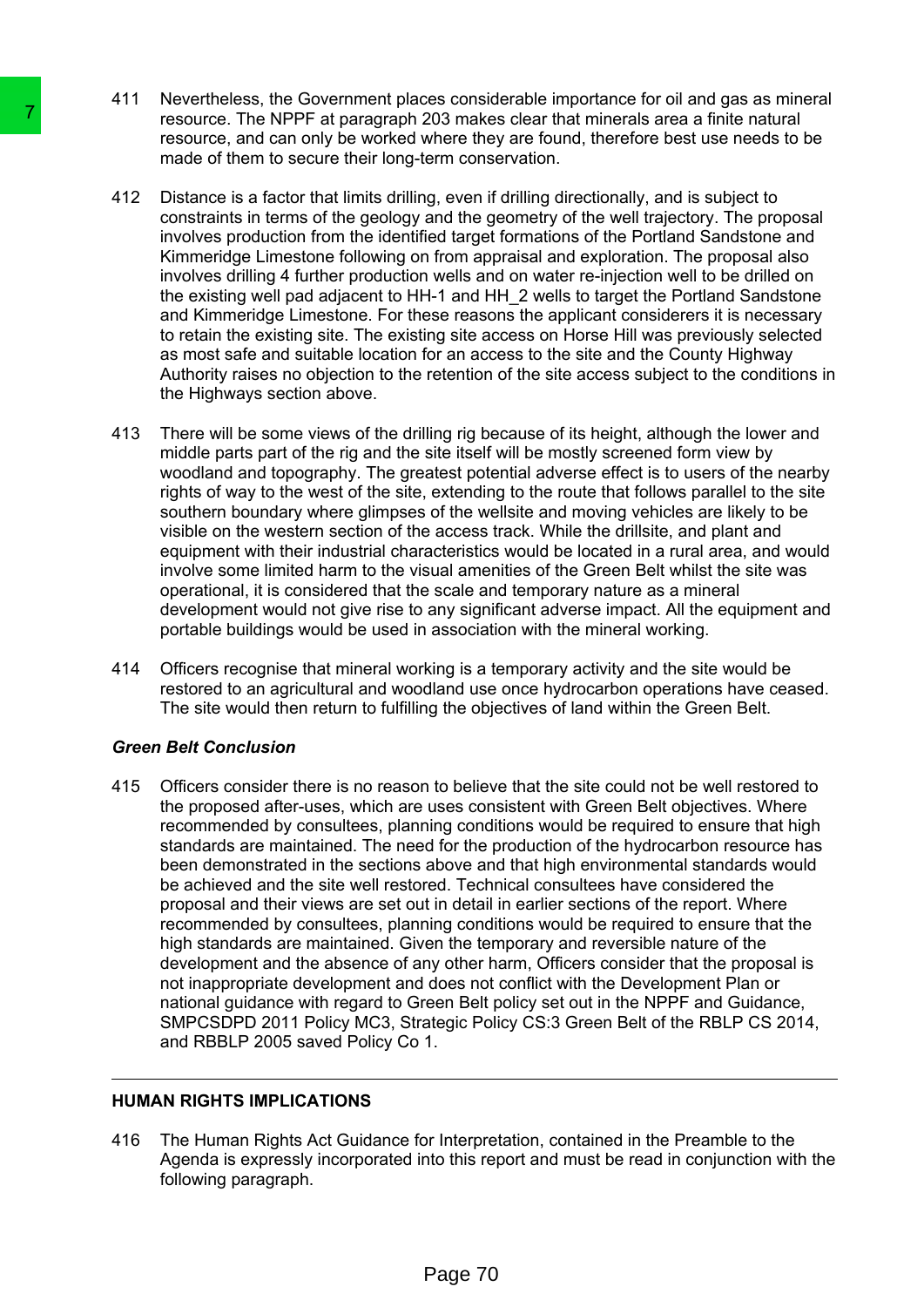417 It is recognised there would be some slight temporary adverse impacts in terms of amenity from visual, noise and lighting disturbance from drilling and workover activity during the main operational stages of the development. Officer's view is that during the site preparation and the restoration stages the impacts from the development would be negligible. Nevertheless, it is Officer's view that the scale of any potential impacts are not considered sufficient to engage Article 8 or Article 1 and that potential impacts can be mitigated by planning conditions. As such, this proposal is not considered to interfere with any Convention right.

## **CONCLUSION**

- 418 This application is for the final production stage of onshore oil and gas development proposed at the existing Horse Hill wellsite at Hookwood, near Horley Surrey. The proposed development seeks commercial production of the oil accumulations of the target Portland Sandstone and Kimmeridge Limestones reservoir units identified and appraised during the previous exploratory and appraisal stages
- 419 The development is spread across 5 phases. The applicant states that a planning consent for a period of up to 25 years is being sought to allow sufficient time for the construction activity of Phase 1, the drilling activity of Phase 2, Twenty years of production within Phase 3 followed by decommissioning and restoration of the site in phases 4 and 5 respectively.
- 420 Government policy makes it clear that oil and gas remains an important part of the UK's energy mix. Policies recognise the continuing importance of fossil fuels but aim to manage reliance on them, their potential environmental effects and the risks associated with security of supply. While the Government manages the transition to a low carbon energy mix this will mean that oil and gas remain key elements of the energy system for years to come (especially for transport and heating). Government policy is set out within the NPPF, the Annual Energy Statement, the Government's Energy Security Strategy the White Paper and BEIS statistics and recognises there is a need to maximise indigenous oil and gas resources both onshore and offshore. ing disturbance fron drilling and workover activity<br>on the diverace fron drilling and workover activity<br>stages the impease from the development. Officers view is that during the<br>stages the impease from the development woul
- 421 Production is the final step in the process of on-shore hydrocarbon development. Officers consider that given the production function of the development, it is not in conflict with the Government's policy and climate change agenda. Once production ceases the site would be cleared, the soil returned and the site restored to agriculture and woodland sustainable uses. This leads Officer's to conclude that on the basis of Government guidance there is a national need for the development subject to the proposal satisfying other national policies and the policies of the Development Plan.
- 422 Onshore drilling is a temporary but intensive activity which includes some 24 hour activity and under SMPCSDPD 2011 Policy MC12 the MPA should be satisfied that well sites, including the re-use of wellheads used at the exploratory stage, should be located such that there are no significant adverse impacts. The proposed site falls within the Weald Basin and minerals can only be worked where they are found.
- 423 Concerns have been raised drilling will cause potential groundwater and environmental impacts. The exploratory wellsite (HH-1) location was determined by the geological structure the applicant intends to explore and the choice of above ground sites are constrained by a number of factors that include geological, operational, environmental and amenity factors. The applicant now seeks production from the oil accumulations discovered in the Portland Sandstones and Kimmeridge Limestones. On the basis of the information submitted by the applicant and advice of technical consultees, Officers conclude that the proposed location represents the best viable option for the proposed appraisal operations in terms of practicality and technical grounds.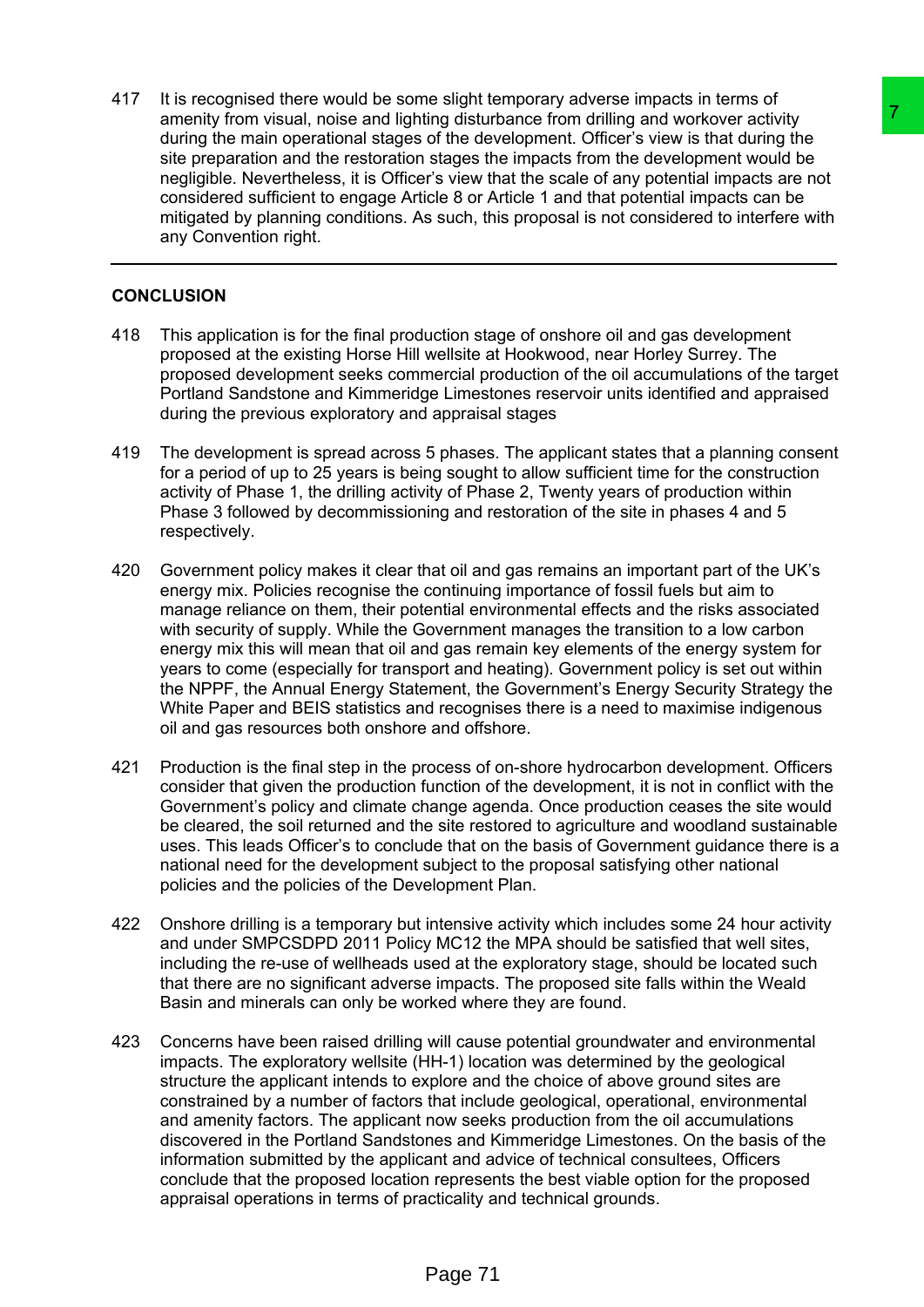- 424 The wellsite would be well-screened by the surrounding hedgerows, woodland and topography. Nevertheless the top section of the 37m high drilling rig would be visible above the vegetation during the period it would be on the site from certain points. While the rig would be visible during the daytime Officers conclude this would be of limited visual impact. However it will be necessary for the rig and site to be lit at night time to meet health and safety regulations. Local residents have expressed concern of the impacts on properties from the proposed lighting which would increase during winter. The County Lighting Consultant considers the lighting proposals to be a minimal scheme, although to ensure adequate mitigation of likely adverse impacts to nearby receptors has recommended a condition for a detailed lighting scheme. Given the temporary nature and degree of impact, Officers do not consider that either the rig or the development as a whole would have a significant adverse visual impact or that the harm is so great to justify refusing the proposal on the grounds of visual impact and that light intrusion can be controlled as far as practicable by condition.
- 425 Concern has been raised on ecology. The applicant has carried out a number of ecological surveys including surveys of protected species.
- 426 The Surrey Wildlife Trust have commented that the proposal would have minimal impacts on biodiversity though noted the ecology assessment had not provided for biodiversity net gain in accordance with the NPPF. The County Ecologist is satisfied with the applicants ecological and biodiversity assessment subject to a condition requiring a Landscape and Ecology Management Plan (LEMP), adding that biodiversity net gain can be incorporated in the recommended LEMP. The County Landscape Consultant has also recommended a requirement for a LEMP.
- 427 During the period of extended well testing and drilling operations the site would operate 24 hours a day and noise from drilling operations would be audible particularly at night although noise impacts can be controlled. Local residents have expressed concern of noise from the development at night time. Norwood Hill Residents' and Salfords and Sidlow Parish Council both raised a concern of sudden noise, particularly to horses at the neighbouring Equestrian or nearby properties.
- 428 The County Noise Consultant (CNC) notes the planning conditions imposed on the existing appraisal consent (RE16/02556/CON) to control noise. The CNC has assessed the applicants noise assessment for this application which they consider to be satisfactory and recommended similar conditions to protect residential amenity/ and or other noise sensitive facilities. The recommendations cover noise level limits and hours for construction activity; noise limits for drilling and production for both daytime and night time level limits; acoustic controls on plant, equipment and machinery; and hours of operation for vehicle movements. The CNC has also recommended the submission of a Noise Monitoring Plan. In addition, of the drilling operations that may give rise to sudden noise is the process of pipe tripping, where drilling pipes are manually handled and may contact one another. Officers are recommending the hours at which tripping takes place is controlled by condition to the daytime period. In view of the advice of the County Noise Consultant, Officers are of the view that any likely adverse impact from noise can adequately be controlled. The top would be visible during the top section of the rigo or and the propulation and the methal manual the wisite during the daying on whis tilt and wisite during the daying income the signal moment is metallication and
	- 429 Concerns have been expressed that the proposal involves fracturing and that pollution of the main water supply in the area along with issues of land instability could occur from drilling operations and from chemicals used. This application is for conventional oil and gas exploration and technical consultees have carefully reviewed the proposal and the mitigation measures incorporated into the proposed development for hydrological and geotechnical impacts. The potential impact on air quality has also been considered, both in terms of traffic emissions and emissions from the wellsite. In view of the advice received Officers do not consider that the development would pose any significant risk of pollution or stability issue to the surrounding environment and are satisfied that should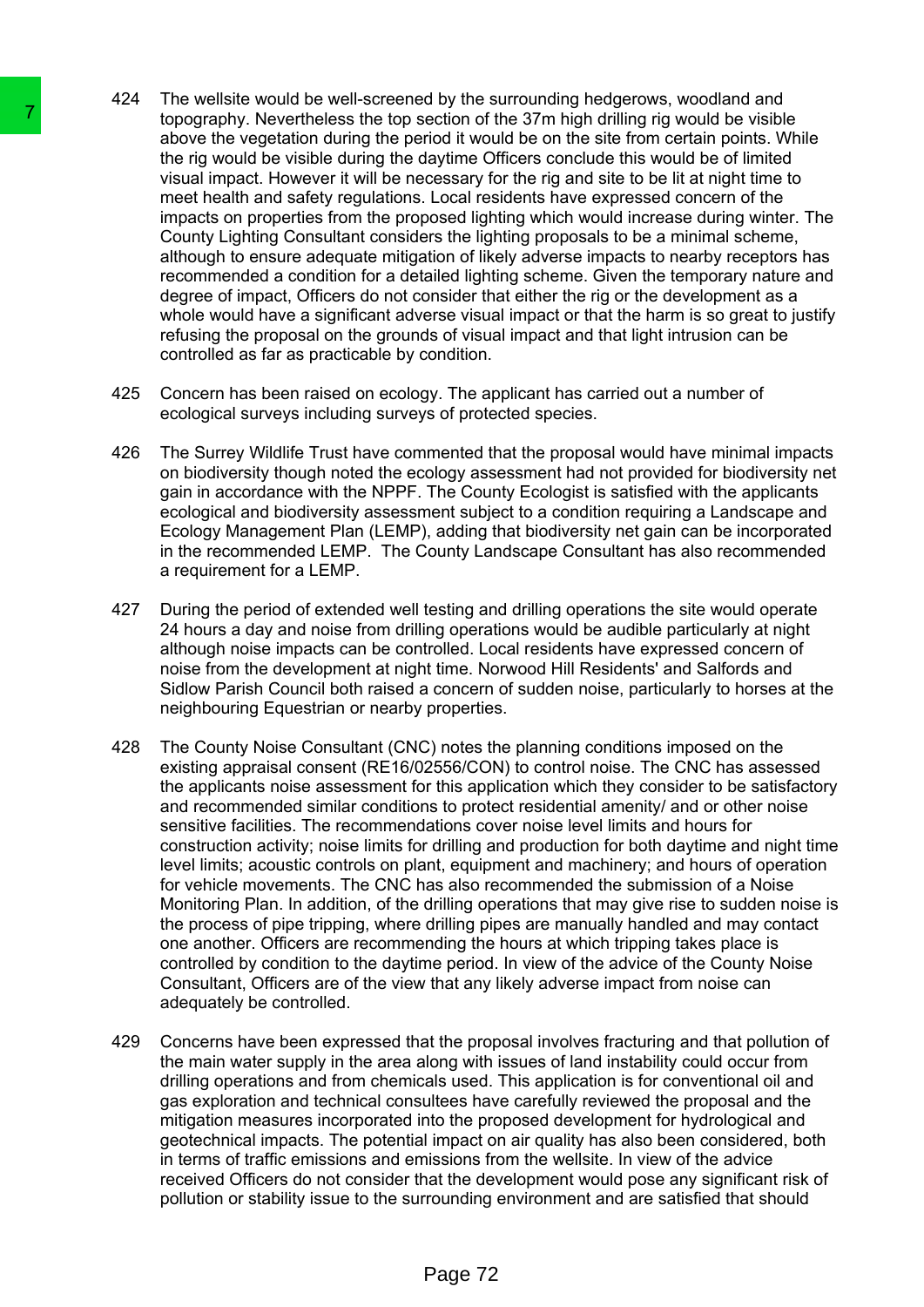planning permission be granted, those issues not covered by control regimes, can be controlled by way of planning conditions.

- 430 Highway and traffic implications of the proposal have been a leading local concern, potential protester activity from the previous stages, leading to traffic delays and restriction to access of properties. There are no practical options to move the materials and equipment to or from the site by any other method of transportation. Whilst the development would not be a particularly large traffic generator in total numbers, there would be an increase in HGVs using Horse Hill over the period of the development. Having assessed the development proposal the Highway Authority has concluded that the local highway network in the vicinity of the site could accommodate the traffic associated with the use and that the proposal would not be detrimental to highway safety provided the recommended conditions are imposed. Otherwise, Officers consider traffic related matters should not give rise to any significant adverse environmental impacts. final<br>then,<br>then yoposal have been a leading local concern,<br>the previous stages, leading to traffic delays and<br>previous stages, leading to traffic delays and<br>previous stages, leading to traffic delays and<br>y any other metho
- 431 The views of technical consultees have been reported under individual issues earlier in the report. There is no reason to believe that high environmental standards cannot be maintained during the period of activity proposed. Consideration has been given to whether any adverse environmental impacts can be appropriately mitigated and Officers consider that the planning conditions recommended relating to the protection of the local environment are suitable.
- 432 The application site is located in the Metropolitan Green Belt where mineral related development need not be inappropriate development provided that high environmental standards are maintained and the site is well restored. The applicant has provided an outline restoration landscape and restoration plan to return the current agricultural and woodland uses which would ensure the site is absorbed back into the local landscape and both these uses are compatible with the site's Green Belt status. Officers consider the submission of detailed landscape and restoration scheme prior to site restoration work commencing may be secured by condition.
- 433 The development offers opportunities to increase biodiversity value through maintaining a provision of bat and bird boxes within the woodland, and a scheme for protecting great crested newts and other ecological mitigation measures. Further biodiversity net gain may be incorporated into a Landscape and Ecology Management Plan recommended by the County Ecologist. There is no reason to believe that that site cannot be well restored to a beneficial afteruse, which is sympathetic to the character and setting of its locality and therefore Officers consider that the proposal is acceptable in terms of Green Belt policy.
- 434 The activity associated with constructing operation at the beginning and end of the development and undertaking drilling production would give rise to some temporary impact on amenity especially when considering the rural nature of the locality. Nevertheless, mineral working is a temporary activity, albeit covering a 25 year period. The concerns of local residents are acknowledged and have been carefully considered. On the basis of the responses received from technical consultees, assessing national policy and development plan policy matters and taking into account need, Officers consider that with the imposition of appropriate conditions where necessary the proposed development for the production stage at the existing wellsite would not give rise to significant unacceptable environmental or amenity impacts and may therefore be permitted.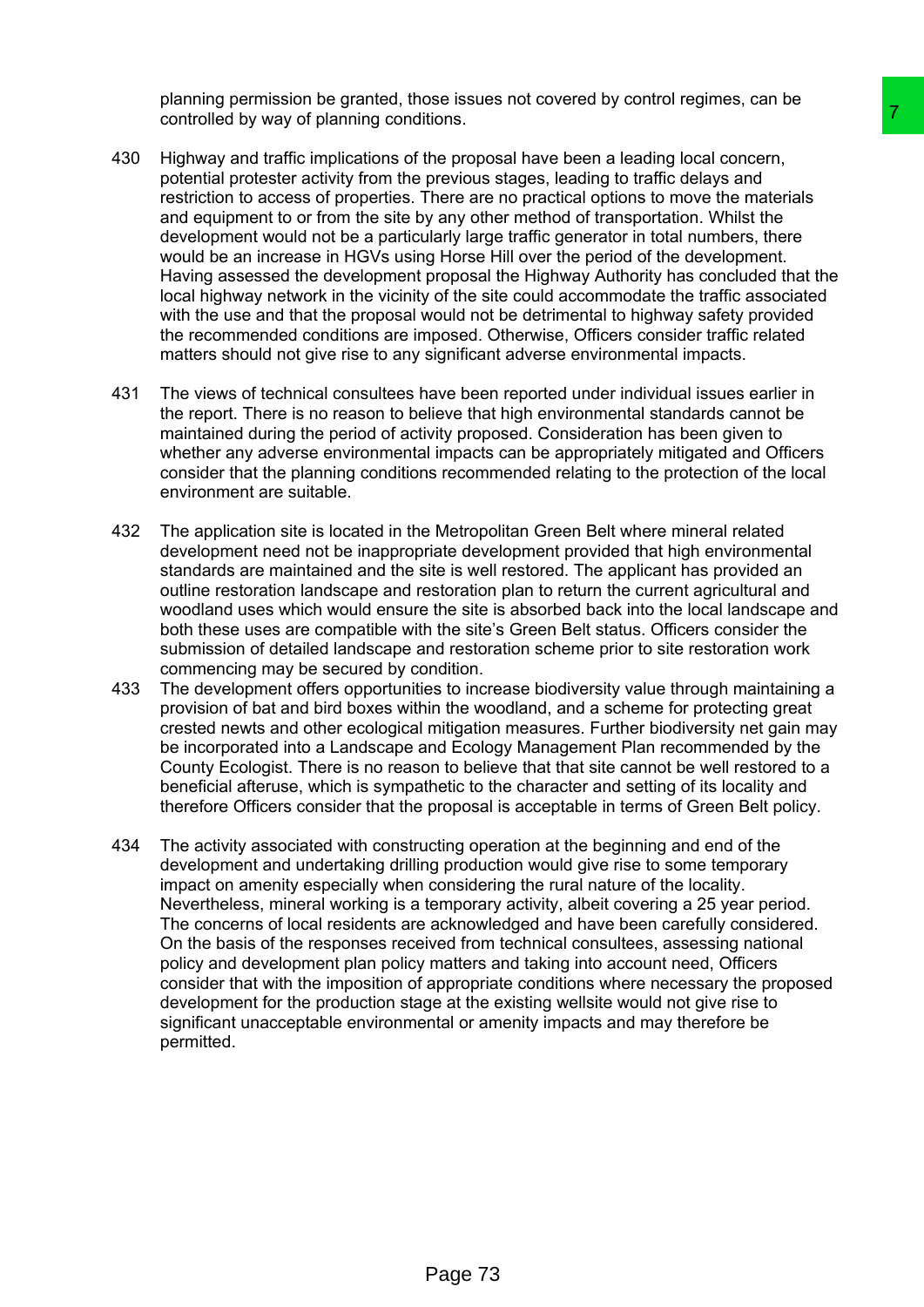# **RECOMMENDATION**

# **Approved Documents**

| Conditions:                                                                                                                  |                      |                 |
|------------------------------------------------------------------------------------------------------------------------------|----------------------|-----------------|
| <b>Approved Documents</b>                                                                                                    |                      |                 |
| 1.<br>The development hereby approved shall be carried out in all respects in accordance of<br>the following plans/drawings: |                      |                 |
| <b>Title</b>                                                                                                                 | <b>Drawing No</b>    | <b>Date</b>     |
| <b>Location Plan</b>                                                                                                         | ZG-HHD-HH-PROD-PA-01 | <b>Nov 2018</b> |
| Area of Sub-surface Borehole Deviation & Area<br>of Extraction                                                               | ZG-HHD-HH-PROD-PA-02 | Nov 2018        |
| <b>Existing Layout Plan - Composite</b>                                                                                      | ZG-HHD-HH-PROD-PA-03 | Nov 2018        |
| Existing Layout Plan 1 of 3 - Existing Well Site                                                                             | ZG-HHD-HH-PROD-PA-04 | Nov 2018        |
| Existing Layout Plan 2 of 3 - Woodland                                                                                       | ZG-HHD-HH-PROD-PA-05 | <b>Nov 2018</b> |
| Existing Layout Plan 3 of 3 - Woodland to<br>Adopted Highway                                                                 | ZG-HHD-HH-PROD-PA-06 | Nov 2018        |
| Existing Sections (Looking North + Looking<br>West)                                                                          | ZG-HHD-HH-PROD-PA-07 | Nov 2018        |
| Proposed Layout Plan: Construction Mode 1 of 3<br>- Existing Well Site and Process & Storage Area                            | ZG-HHD-HH-PROD-PA-08 | <b>Nov 2018</b> |
| Proposed layout plan: Construction Mode (2 of<br>3) Woodland                                                                 | ZG-HHD-HH-PROD-PA-09 | Nov 2018        |
| Proposed layout plan: Construction Mode (3 of<br>3) Woodland to Adopted Highway                                              | ZG-HHD-HH-PROD-PA-10 | Nov 2018        |
| Proposed Sections: Construction Mode (Looking<br>North + Looking West)                                                       | ZG-HHD-HH-PROD-PA-11 | <b>Nov 2018</b> |
| Proposed Layout Plan: Drilling Mode - (HH3)<br>(Most Southerly Well)                                                         | ZG-HHD-HH-PROD-PA-12 | Nov 2018        |
| Proposed Sections: Drilling Mode - (Looking<br>North + Looking West)                                                         | ZG-HHD-HH-PROD-PA-13 | Nov 2018        |
| Proposed Layout Plan: Drilling Mode - (HH6)<br>(Most Northerly Well)                                                         | ZG-HHD-HH-PROD-PA-14 | Nov 2018        |
| Proposed Sections: Drilling Mode - (Looking<br>North + Looking West)                                                         | ZG-HHD-HH-PROD-PA-15 | Nov 2018        |
| Drilling Rig Section - Rig 28 (37m high)                                                                                     | ZG-HHD-HH-PROD-PA-16 | Nov 2018        |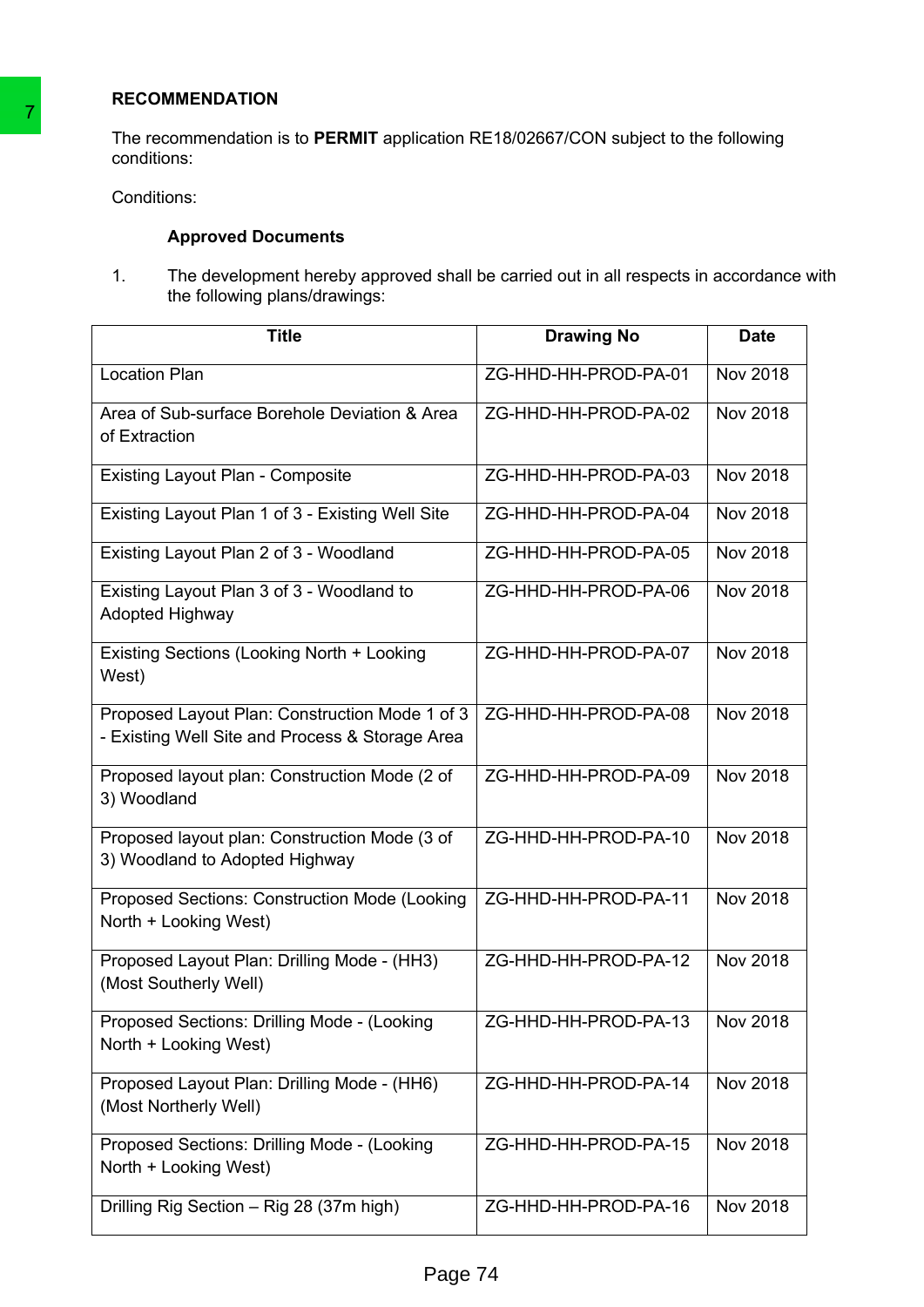| Drilling Rig Section - Rig 51 (38m high)                                                                        | ZG-HHD-HH-PROD-PA-17 | Nov 2018         |
|-----------------------------------------------------------------------------------------------------------------|----------------------|------------------|
| Proposed Layout Plan: Production Mode 1 of 4 -<br>Existing Well Site & Process and Storage                      | ZG-HHD-HH-PROD-PA-18 | Nov 2018         |
| Proposed Layout Plan: Production Mode 2 of 4 -<br>Process & Storage Area                                        | ZG-HHD-HH-PROD-PA-19 | Nov 2018         |
| Proposed Layout Plan: Production Mode 3 of 4 -<br>Woodland                                                      | ZG-HHD-HH-PROD-PA-20 | Nov 2018         |
| Proposed Layout Plan: Production Mode 4 of 4 -<br>Woodland to Adopted Highway                                   | ZG-HHD-HH-PROD-PA-21 | <b>Nov 2018</b>  |
| Proposed Sections: Production Mode (Looking<br>North + Looking West)                                            | ZG-HHD-HH-PROD-PA-22 | <b>Nov 2018</b>  |
| Proposed Layout Plan: Decommissioning Mode                                                                      | ZG-HHD-HH-PROD-PA-23 | Nov 2018         |
| Proposed Sections: Decommissioning Mode<br>(Looking North + Looking West)                                       | ZG-HHD-HH-PROD-PA-24 | Nov 2018         |
| Proposed Layout Plan: Restoration & Aftercare<br>Mode - Composite                                               | ZG-HHD-HH-PROD-PA-25 | Nov 2018         |
| Proposed Layout Plan: Restoration & Aftercare<br>Mode 1 of 3 - Existing Well Site & Process and<br>Storage Area | ZG-HHD-HH-PROD-PA-26 | <b>Nov 2018</b>  |
| Proposed Layout Plan: Restoration & Aftercare<br>Mode 2 of 3 - Woodland                                         | ZG-HHD-HH-PROD-PA-27 | Nov 2018         |
| Proposed Layout Plan: Restoration & Aftercare<br>Mode 3 of 3 - Woodland to Adopted Highway                      | ZG-HHD-HH-PROD-PA-28 | <b>Nov 2018</b>  |
| Proposed Sections: Restoration & Aftercare<br>Mode (Looking North + Looking West)                               | ZG-HHD-HH-PROD-PA-29 | Nov 2018         |
| Proposed Boundary Enclosure Fencing -<br><b>Sections</b>                                                        | ZG-HHD-HH-PROD-PA-30 | <b>Nov 2018</b>  |
| Proposed Access Gate - Plan & Sections                                                                          | ZG-HHD-HH-PROD-PA-31 | Nov 2018         |
| <b>Existing Planning Permission Boundary Plan</b><br>(SCC REF: 2016/0189)                                       | ZG-HHD-HH-PROD-PA-32 | Dec 2018         |
| <b>Restoration Site Area</b>                                                                                    | ZG-HHD-HH-PROD-PA-33 | May 2019         |
| Process & Storage Area - HDPE Membrane<br>Layout Plan                                                           | ZG-HHD-HH-PROD-PA-34 | <b>June 2019</b> |
| Process & Storage Area - HDPE Membrane<br>Anchoring Detail (1 of 4)                                             | ZG-HHD-HH-PROD-PA-35 | <b>June 2019</b> |
| Process & Storage Area - HDPE Membrane                                                                          | ZG-HHD-HH-PROD-PA-36 | <b>June 2019</b> |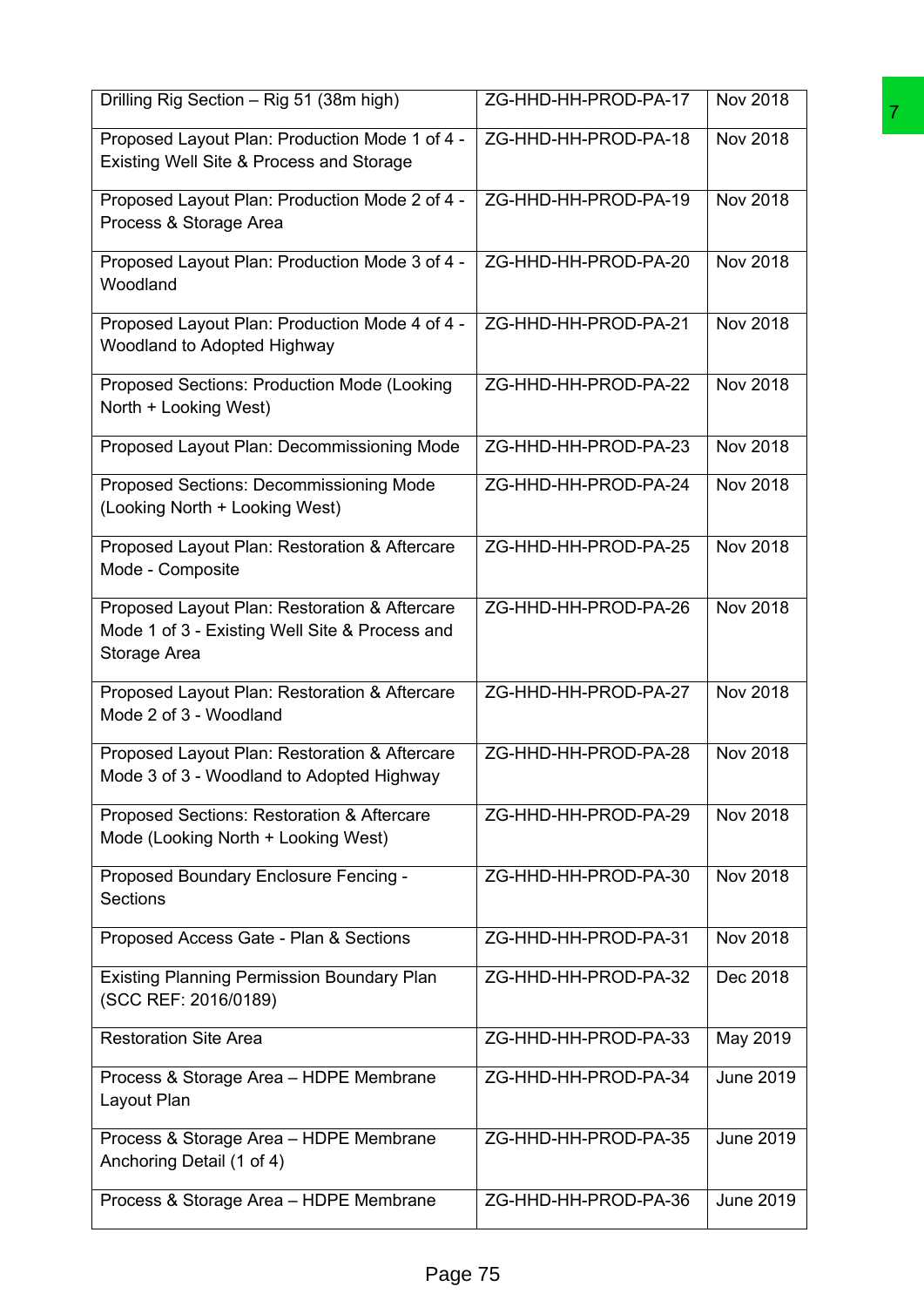| Anchoring Detail (2 of 4)                                           |                      |           |
|---------------------------------------------------------------------|----------------------|-----------|
| Process & Storage Area - HDPE Membrane<br>Anchoring Detail (3 of 4) | ZG-HHD-HH-PROD-PA-37 | June 2019 |
| Process & Storage Area - HDPE Membrane<br>Anchoring Detail (4 of 4) | ZG-HHD-HH-PROD-PA-38 | June 2019 |

2. From the date that any works commence in association with the development until the cessation of the development/ completion of the operations to which it refers, a copy of this permission including all documents hereby approved and any documents subsequently approved in accordance with this permission, shall be available to the site manager, and shall be made available to any person(s) given the responsibility for the management or control of operations.

#### **Commencement**

3. The development hereby permitted shall be begun before the expiration of three years from the date of this permission. The developer shall notify the County Planning Authority in writing within seven working days of the commencement of the implementation of the planning permission.

## **Time Limits**

- 4. The development hereby permitted shall cease no later than 25 years from the date of the implementation of the planning permission referred to in Condition 3 above or the depletion of the reservoir, whichever is the sooner. All buildings, plant and machinery (both fixed and otherwise) and any engineering works connected therewith, on or related to the application site (including any hard surface constructed for any purpose), shall be removed from the application site and the site shall be fully restored to a condition suitable for agriculture and woodland in accordance with the details set out in Condition 26. Notwithstanding this, any plant or equipment required to make the site safe in accordance with the OGA requirements at the time and agreed with the County Planning Authority, may remain in position. Transmission (1911)<br>
Process & Storage Area -- HDPE Membrane<br>
Anchoring Detail (3 of 4)<br>
Process & Storage Area -- HDPE Membrane<br>
Anchoring Detail (4 of 4)<br>
Process & Storage Area -- HDPE Membrane<br>
22<br>
22 From the date tha
	- 5. Prior written notification of the date of commencement for each phase of development works (Phases 1-5) hereby approved shall be sent in writing to the County Planning Authority not less than seven days before such commencement.

## **Hours of Operation**

6. With the exception of drilling, production, workovers, extended well tests (EWTs) and short-term testing, no lights shall be illuminated nor shall any operations or activities authorised or required by this permission, take place other than during the hours of:-

0800 to 1830 hours on Monday to Friday 0900 to 1300 hours on Saturday

Apart from the exceptions referred to above, there shall be no working at any time on Sundays, Bank Holidays, Public or National Holidays.

## **Limitations**

7. Notwithstanding any provision to the contrary under Schedule 2 Part 17 (Class A and B) of the Town and Country Planning (General Permitted Development Order) 2015 or any subsequent Order,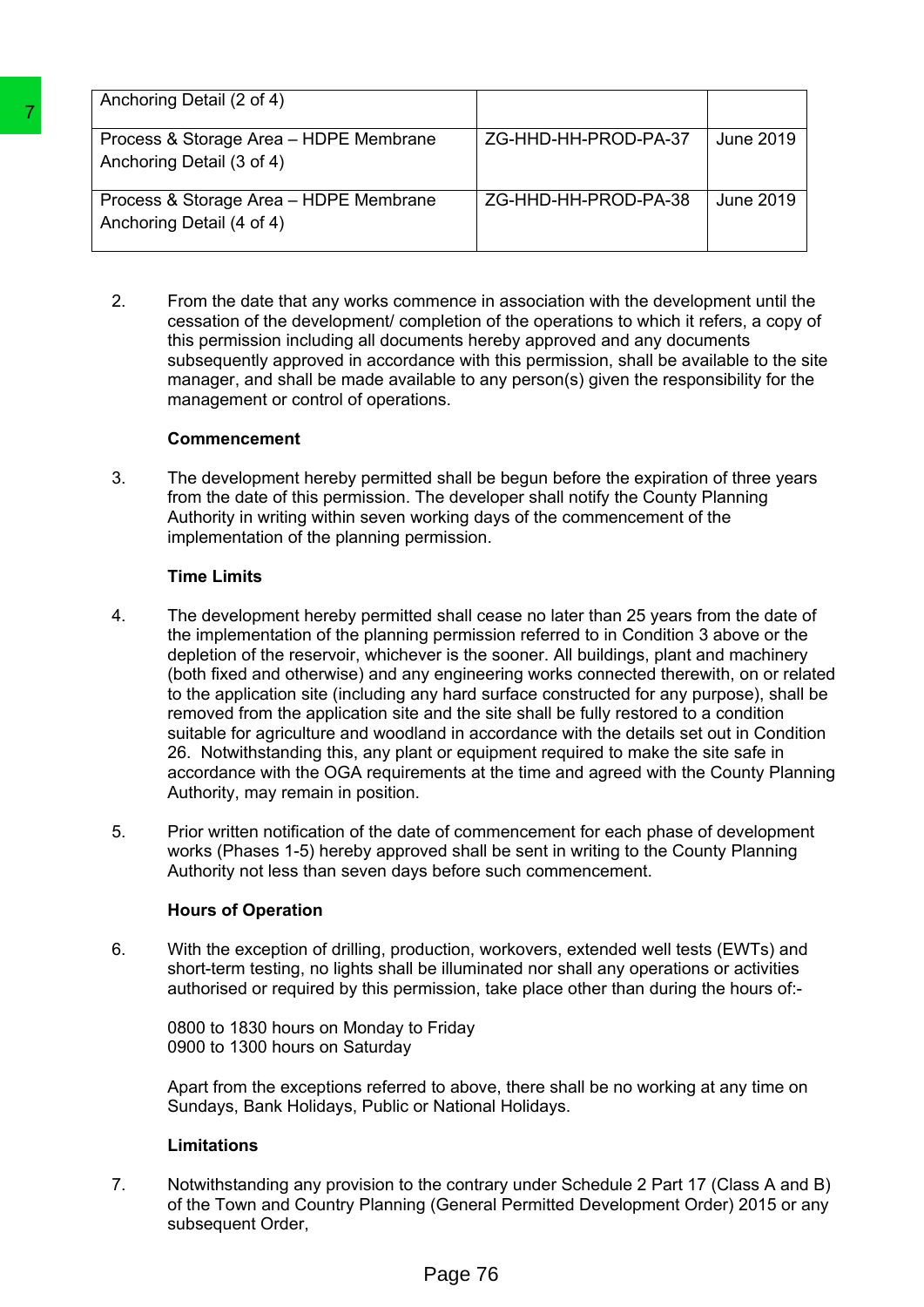(a) no plant, building or machinery, whether fixed or moveable, other than those permitted by this application, shall be erected pursuant to the said permitted development rights, on the application site;

(b) no lights or fences other than those permitted by this application shall be installed or erected at the application site.

#### **Highways & Access**

8. **Prior to the commencement of the development** hereby permitted a revised and updated Transport and Traffic Management Plan shall be submitted to and approved in writing by the County Planning Authority, to include details of:

(a) Evidence to demonstrate that large HGV movements will no longer be required to swing out into the opposite carriageway to access the site and care to be taken in connection to vulnerable road users on Horse Hill, and that this arrangement will be managed and maintained for the duration of works. To include details on how the improved gate management protocol is being introduced, to manage the arrival of HGVs over each Phase of works; , when fixed or moveable, other than those<br>be erected pursuant to the said permitted<br>tion site;<br>the needed pursuant to the said permitted<br>are posed for the said permitted and approved in<br>angement Plan shall be subtritled t

(b) programme of works for each phase, to include the identified peak HGV vehicle movements;

(c) measures for traffic management by phase at the access on Horse Hill and at the Horse Hill/A217 junction, taking into account the number and size of the HGVs (see part a);

(d) provision of boundary hoarding behind any visibility zones, subject to any amendments that may be required to the access in preventing swing out movements;

(e) HGV deliveries and hours of operation;

(f) inclusion of vehicle routing to reflect those previously agreed, this information should also include any layby/waiting locations for vehicles on route to the site;

(g) measures to prevent the deposit of materials on the highway;

(h) before, during and after construction condition surveys of the highway between the site and the A217 and a commitment to fund the repair of any damage; caused by the development (timings of these surveys can be agreed with SCC, but must reflect the 25 year operation now being sought);

(i) in the event that protestors delay HGVs accessing the site, contingency measures to prevent vehicles queuing back from Horse Hill onto the A217 and to maintain access for local residents and businesses.

For avoidance of doubt this should be a standalone and separate document that can be easily referenced and updated as required. Only the approved details shall be implemented during the duration of the development.

- 9. All HGVs shall enter and exit the site to/from the south east via the Horse Hill/A217 junction.
- 10. There shall be no more than a total of 20 HGV movements (10 in and 10 out) to or from the, site in any one day for the duration of the works being sought.

The exception to this restriction being during Phase 3 Production where: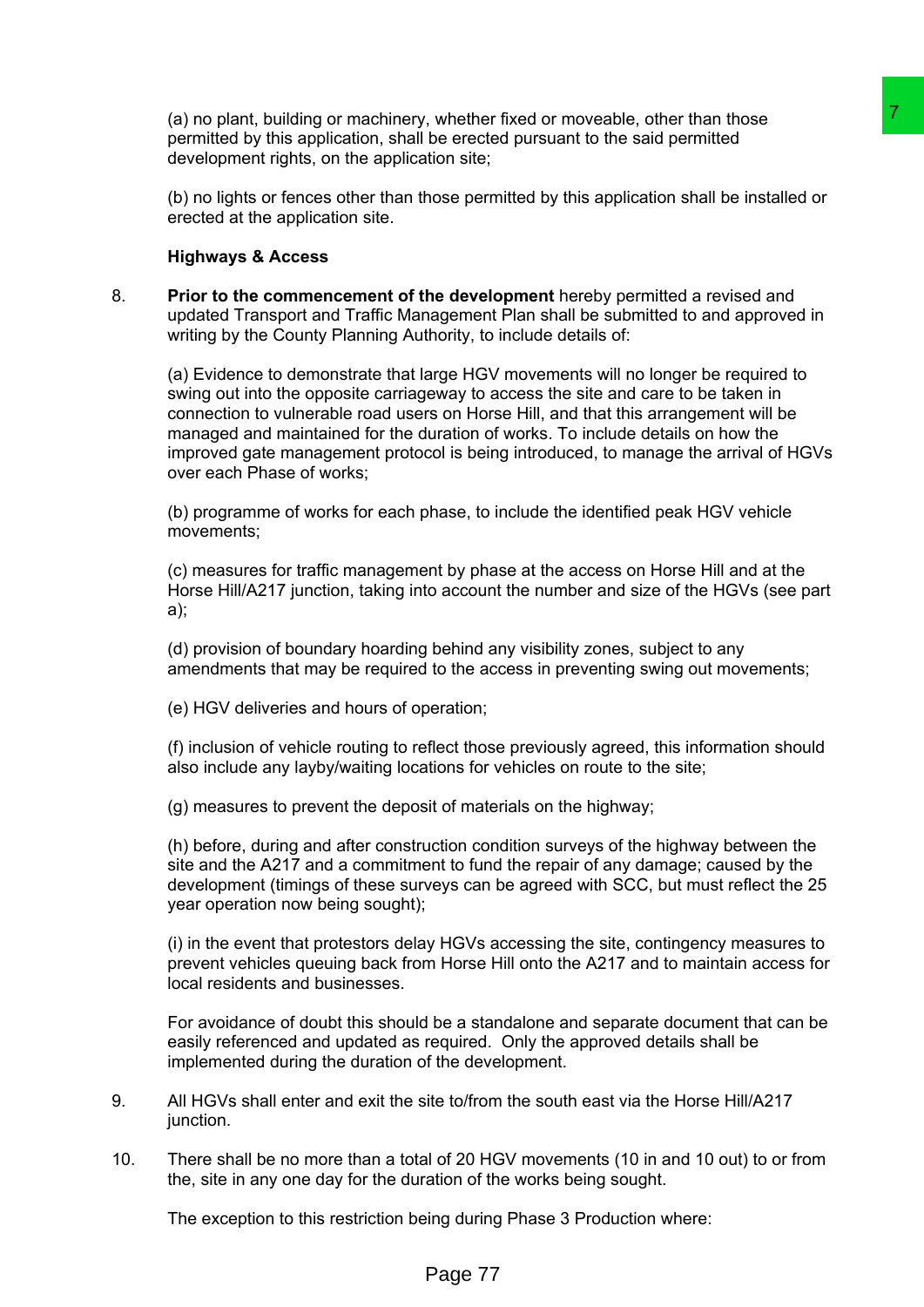(a) A total of 32 HGV movements (16 in and 16 out) may be permitted to or from the site in any one day for a period of 4 months; and

(b) A total of 24 HGV movements (12 in and 12 out) may be permitted to or from the site in any one day for a period of 24 months.

The site operator shall maintain accurate records of the number of HGVs accessing and egressing the site daily and shall make these available to the CHA on request.

#### **Noise**

- 11. **Prior to the commencement of the development** hereby permitted a noise monitoring plan (NMP) shall be submitted to and approved in writing by the County Planning Authority (CPA), taking into account the noise limits set in Conditions 12-14. The NMP shall include a methodology for undertaking noise surveys, with the results of the monitoring reported to the CPA within 14 days of monitoring. Should the site fail to comply with the noise limits, within 14 days of notification of any breach of the noise limits, the applicant shall submit a scheme for the approval in writing to attenuate noise levels to the required level which shall be implemented within 7 days of the CPA issuing approval for the scheme, or the source of noise shall cease until such a scheme is in place. Table and 32 HGV movements (16 in and<br>
in any one day for a period of 4 monthers, and<br>
in any one day for a period of 4 monthes; and<br>
(b) A total of 24 HGV movements (12 in and<br>
in any one day for a period of 24 months.<br>
i
	- 12. For temporary operations, such as site preparation, enabling and construction, between 08:00 hours and 18:30 hours Monday to Friday, and between 09:00 hours and 13:00 hours Saturdays, the noise levels shall not exceed 65 dB LAeq,1h (façade).
	- 13. For operations other than temporary, including production, workover, drilling, flaring and testing, the daytime (08:00 hours to 23:00 hours) noise levels shall not exceed 48 dB LAeq,1hr (freefield). At all other times (night-time 23:00 to 08:00), the noise levels shall not exceed 42 dB LAeq,1hr (freefield).
	- 14. Between the hours of 1830 to 0800 inclusive, no tripping shall be undertaken, nor shall casing be cemented except in cases of emergency.
	- 15. All plant and machinery shall be adequately maintained and silenced in accordance with the manufacturer's recommendations at all times.

#### **Lighting**

16. **Prior to the commencement of the development** hereby permitted, a detailed Lighting Scheme for the development hereby permitted, shall be submitted to and approved in writing by the County Planning Authority.

The lighting scheme shall include:

(a) Details of the height and location of all lights including details of all lamps sources confirming lumen output for each lamp type.

(b) Assessment of the spread and direction for both spill and confirmation of %sky glow of all lighting proposed and methods of any shielding that is deemed necessary to reduce light Spill outside of the site boundary.

(c) Confirmation of the illumination levels of the work areas including all access ways and general circulation spaces, specified in lux. This shall take the form of a detailed isolux contour plan drawing.

(d) Vertical illumination levels shall be confirmed where applicable to residential properties that are adjacent to the site. We would suggest this is modelled using software such as Dialux, Relux or Lighting Reality.

(e) The times when the proposed lighting will be illuminated.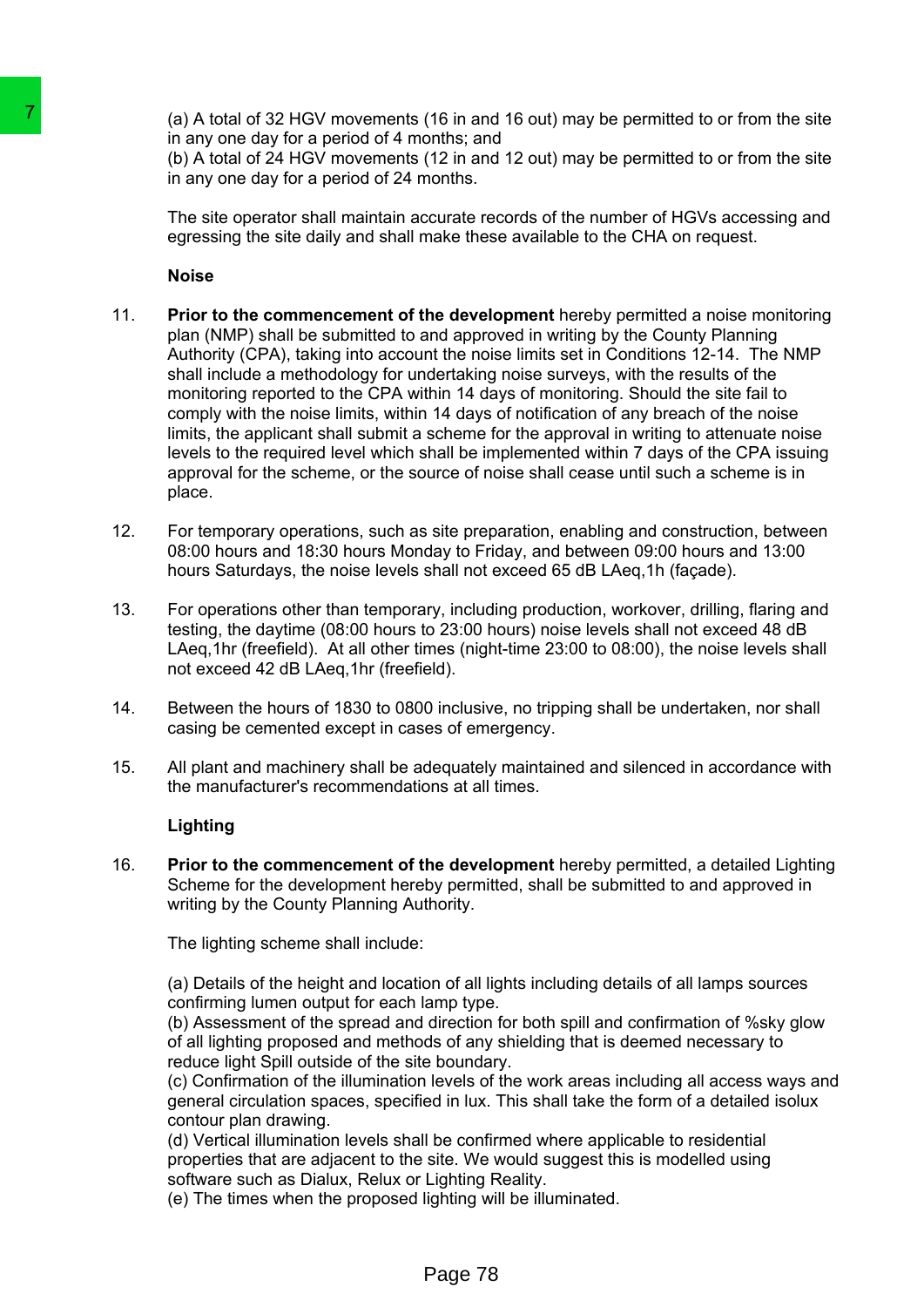(f) Confirmation that none of the installed flood lighting luminaires are tilted from horizontal any greater than 15 degrees.

(g) Confirmation that all rig linear luminaires are installed inward and downward facing.

The lighting shall be installed and operated in accordance with the approved Lighting Scheme. The applicant shall confirm that all lighting required for operations and maintenance will be locally switched and manually operated, on an 'as required' basis, and that the luminaires over the cabins/ stores doors will be controlled by presence detection with a manual override.

- 17. Obstacle lights shall be placed as close as possible to the top of the drill rig. These obstacle lights must be steady red lights with a minimum intensity of 200 candelas. Lights must be visible from all directions and illuminated at all times. Unserviceable lamps must be replaced as soon as possible after failure and in any event within 24 hours.
- 18. No part of the development hereby permitted shall exceed 104.35m AOD.

## **Contamination**

- 19. **Prior to the commencement of the development** hereby permitted a Construction Environment Management Plan (CEMP) for the construction works of the process, storage and tanker area shall be submitted to and approved in writing by the County Planning Authority. The CEMP shall apply to the construction of such works that include (but not limited to): reasons<br>the member all in the condition ward and downward facing<br>operated in accordance with the approved Lighting<br>member all illghing required for operations and<br>ed and manually operated, on an 'as required' basis,<br>but al
	- Quality Assurance Plan (CQA Plan) for the: perimeter bunding; the earthworks engineering; retaining structures; containment membrane design and its sealing; pavements and floor slabs (including foundation layers); structure foundations; including geotechnical assessment and design methodology;
	- Monitoring systems, including testing, inspection and maintenance protocol, including the groundwater monitoring wells.
- 20. On completion of the construction works of the process, storage and tanker area, and prior to its use, a verification report shall be submitted to and approved in writing by the County Planning Authority. The verification report should include:
	- Details that demonstrate compliance with the CEMP;
	- Justification for any changes or deviations from the agreed plan;
	- The results and location plans of all field and laboratory testing, including certificates of compliance, and inspection records;
	- 'As-built' plans and sections of the works;
	- Any other site-specific information considered relevant to proving the integrity of the construction works.
- 21. Prior to the construction of the process and storage area, and tanker loading facility a Pre-Development Baseline Geochemical Testing Report shall be submitted to and approved in writing by the County Planning Authority.

The pre-development baseline geochemical testing methodology shall comprise as a minimum the following:

 The collection of soil samples on the exposed soil formation after the process and storage area and tanker loading facility compound has been excavated to the final formation level, in a grid pattern (not greater than 20 m spacing). This shall be carried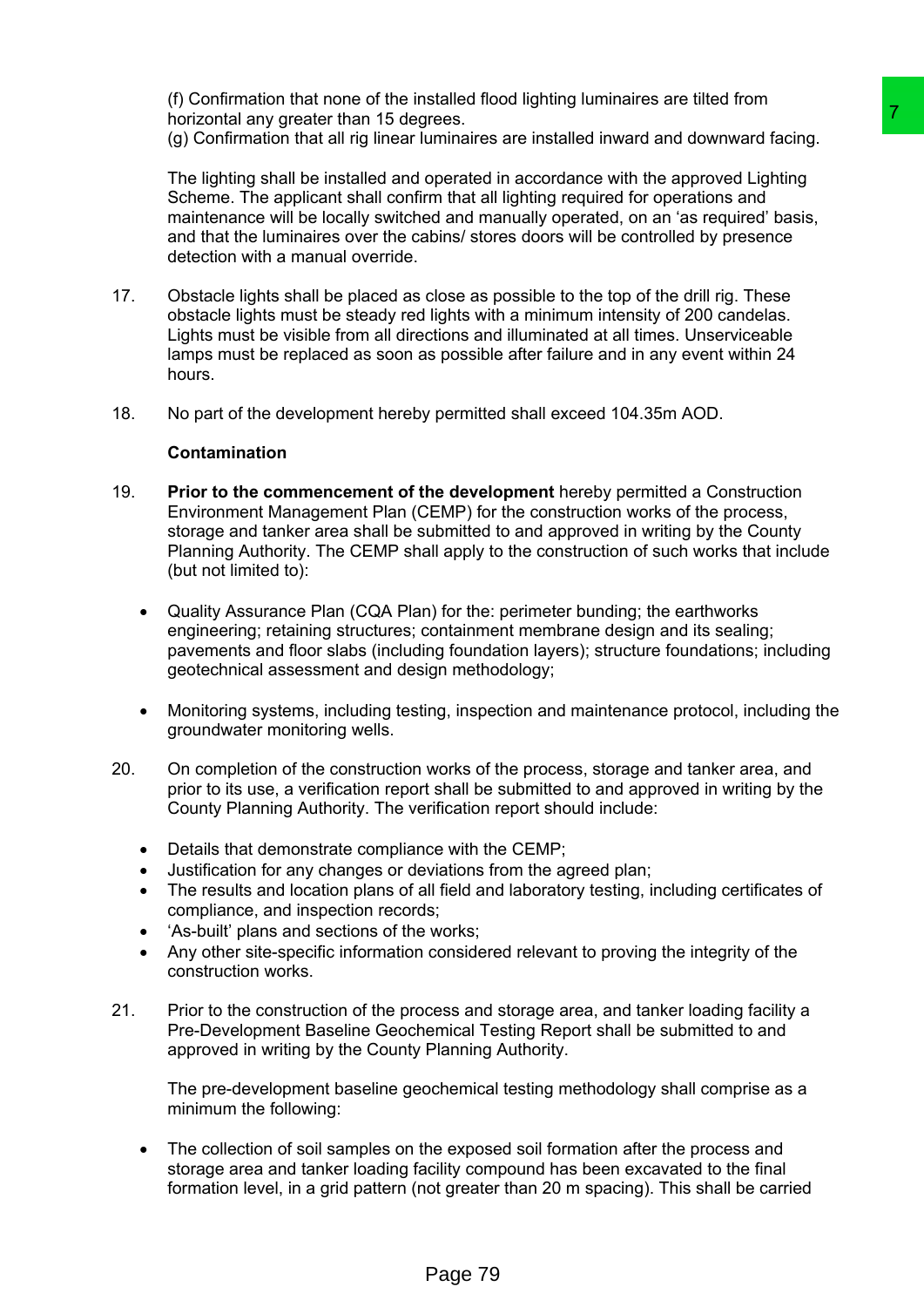out prior to the laying of the membrane and placement of the compound crushed rock hardstanding, slabs or foundations at the commencement of construction;

- The locations and elevations of the sampling locations shall be recorded accurately;
- The methodology shall set out the range of potential contaminants to be tested for, relevant to the proposed works, test methods, and limits of detection.
- Details of the testing laboratory to be used and the accreditation status for each test.
- 22. Prior to the commencement of restoration earthworks post development geochemical inspection and testing shall be carried out across the whole development site and access road areas including the drilling / wellsite compound, and the resultant report on the suitability of soils shall be submitted to and approved in writing by the County Planning Authority. The report shall present details of:
	- The results of geochemical analysis of soil samples collected from the exposed soil formation adjacent to the same sampling point locations as adopted for the Predevelopment baseline geochemical testing after removal of the infrastructure and before the replacement of any restoration soils.
	- Comparison of the laboratory results for the pre and post development phases.
	- If contamination is identified, a contaminated land risk assessment and if necessary full particulars of a strategy for the design and implementation of any remediation required shall be included in resultant report.
- 23. Prior to the commencement of restoration earthworks post development, upon completion of any remediation, a verification report shall be submitted to and approved in writing by the County Planning Authority.

#### **Surface water management**

24. **Prior to the commencement of the development** hereby permitted details of the design of a surface water drainage scheme shall be submitted to and approved in writing by the County Planning Authority. The design must satisfy the SuDS Hierarchy and be compliant with the national Non-Statutory Technical Standards for SuDS, NPPF and Ministerial Statement on SuDS. The required drainage details shall include: The methodology shalls of foundations at the controllanguation of the sampling relations and elevations of the sampling relations of the sampling relations and elevations of the sampling relations the compression of the c

a) Evidence that the proposed solution will effectively manage the 1 in 30 & 1 in 100 (+10% allowance for climate change) storm events, during all stages of the development (Pre, Post and during), associated discharge rates and storage volumes shall be provided using a maximum discharge rate of 4.2 l/s.

b) Detailed drainage design drawings and calculations to include: a finalised drainage layout detailing the location of drainage elements, pipe diameters, levels, and long and cross sections of each element including details of any flow restrictions and maintenance/risk reducing features including the proposed HDPE membrane to be incorporated into the construction of the well site (silt traps, inspection chambers etc.).

c) Details of how the drainage system will be protected during construction and how runoff (including any pollutants) from the development site will be managed before the drainage system is operational.

d) Details of drainage management responsibilities and maintenance regimes for the drainage system.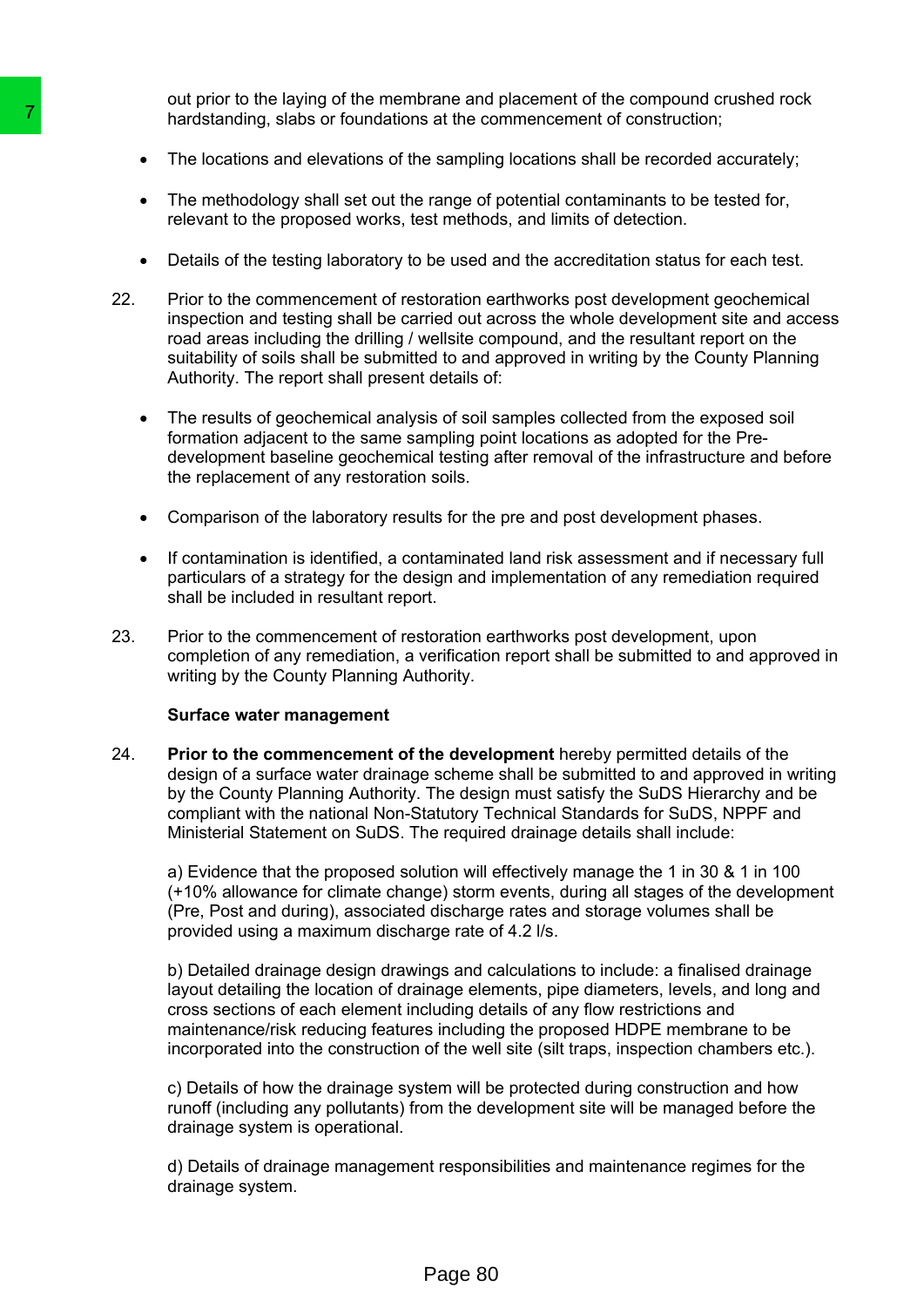e) A plan showing exceedance flows (i.e. during rainfall greater than design events or during blockage) and how property on and off site will be protected.

25. Prior to the first occupation of the development, a verification report carried out by a qualified drainage engineer must be submitted to and approved by the Local Planning Authority. This must demonstrate that the drainage system has been constructed as per the agreed scheme (or detail any minor variations), provide the details of any management company and state the national grid reference of any key drainage elements (surface water attenuation devices/areas, flow restriction devices and outfalls).

**Soils**

26. All topsoil and subsoil shall be permanently retained on the site for subsequent use in restoration. No soils or soil making material for use in the restoration shall be brought onto the site, unless required by an approved site remediation scheme.

## **Ecology & Biodiversity**

- 27. An ecological survey will be carried out in the survey season immediately prior to restoration and the results used to amend, if necessary, the final restoration. The survey will be conducted following the best practice quidance at that time.
- 28. The five bat and five bird Schwegler type woodcrete boxes provided under planning permission ref. RE10/2089 dated 16/10/12 shall be retained on site and maintained.

#### **Restoration**

29. Twelve months prior to the decommissioning and restoration of the application site a detailed Landscape and Restoration Plan shall be submitted to the County Planning Authority for approval in writing. The Landscape and Restoration Plan shall include details of:

(a) the excavation, storage and reinstatement of soils to ensure the survival of the of the existing seed bank;

(b) planting specification including details of species, planting sizes and proposed numbers/quantities/seed mix & application as appropriate; (c) the reinstatement of the access track.

The plan as approved shall be carried out in full.

30. Twelve months prior to the decommissioning and restoration of the application site, a detailed Landscape and Ecology Management shall be submitted for the approval in writing of the County Planning Authority, which shall take into account the survey mentioned above and that in the survey season prior to restoration, the species surveys, i.e. badgers, reptiles and great crested newts are repeated to ensure the restoration takes account of the requirements of these species. In addition a programme for the implementation of the restoration, monitoring and aftercare provision for the enhancement of biodiversity (biodiversity net gain) focusing on native species and the results of the pre-commencement ecological surveys, whilst taking into account the use of the land for agricultural grassland and woodland. The method of sile will be protected.<br>
The compent, a verification report carried out by a<br>
development, a verification report carried out by a<br>
discreption from the protected as per<br>
the submitted to and approved by the L

#### **Aftercare**

31. Twelve months prior to the decommissioning and restoration of the application site, an aftercare scheme requiring such steps as may be necessary to bring the land to the required standard for the use of agriculture and woodland shall be submitted to the County Planning Authority for approval in writing. The Aftercare Scheme shall include: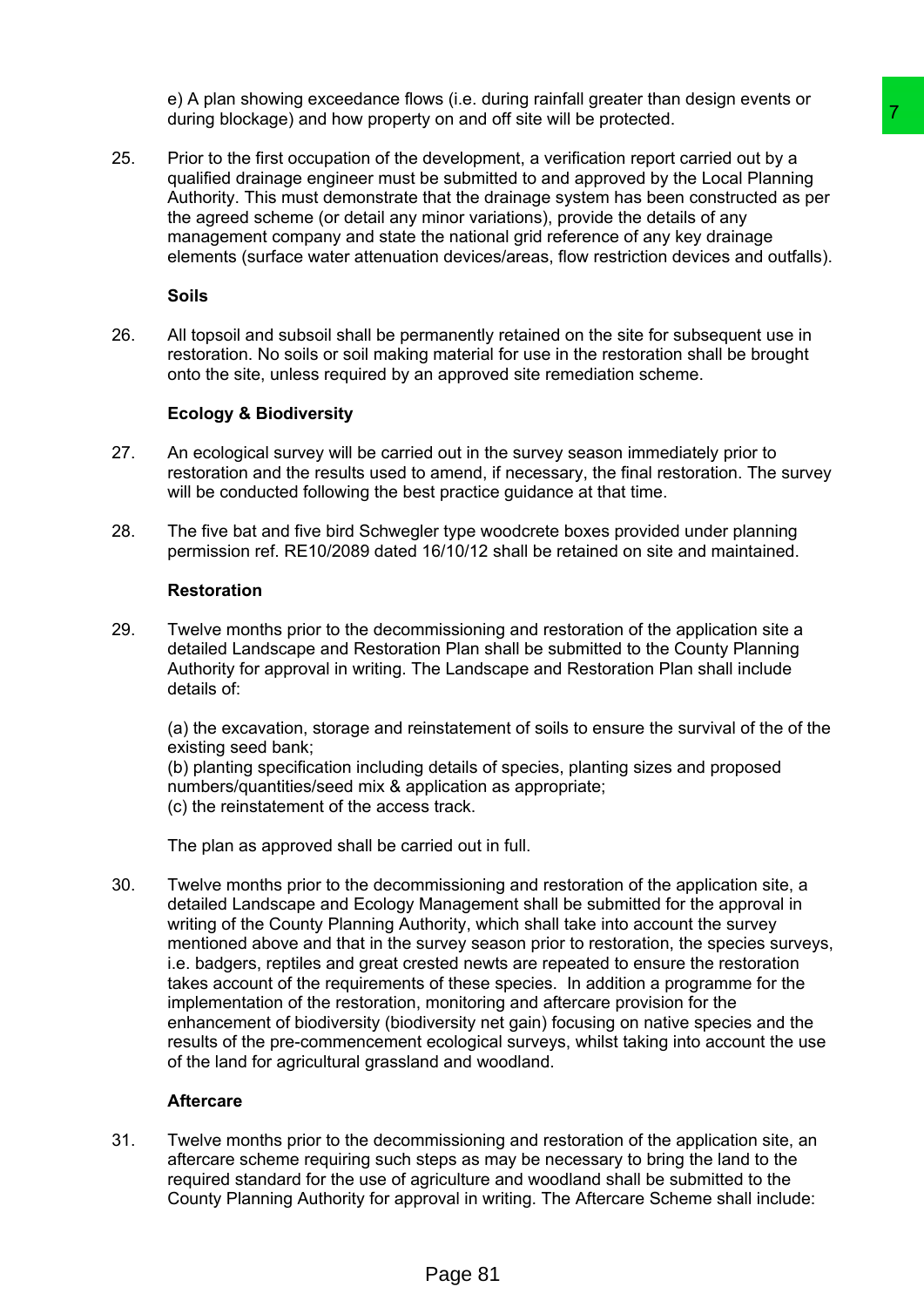(a) the Strategic Aims and Objectives for the Site and the identified land use within it for the five year Aftercare period;

(b) detailed requirements and proposals for both hard and soft landscape elements; (c) details of field drainage;

(d) details for the provision of an annual meeting between the applicant and the County Planning Authority;

(e) details of an annual programme to be provided no later than two months prior to the annual Aftercare meeting.

The submitted scheme shall specify the steps to be taken and the period during which they are to be taken. The scheme shall be implemented and maintained for a period of five years from the completion of restoration, strictly in accordance with the approved details.

## **Reasons:**

- 1. For the avoidance of doubt and in the interests of proper planning.
- 2. For the avoidance of doubt and in the interests of proper planning.
- 3. To comply with Section 91(1)(b) of the Town and Country Planning Act 1990 as amended by Section 5(1) of the Planning and Compulsory Purchase Act 2004.
- 4. To enable the County Planning Authority to exercise planning control over the operation so as to minimise the impact on local amenity and to ensure the prompt and effective restoration to comply with Schedule 5 paragraph 1 of the Town and Country Planning Act 1990 and Surrey Minerals Plan 2011 Policy MC17.
- 5. To enable the County Planning Authority to exercise planning control over the operation so as to minimise the impact on local amenity to comply with Surrey Minerals Plan 2011 Policy MC14.
- 6. To enable the County Planning Authority to exercise planning control over the operation so as to minimise the impact on local amenity and to ensure the prompt and effective restoration to comply with Schedule 5 paragraph 1 of the Town and Country Planning Act 1990 and Surrey Minerals Plan 2011 Policy MC14.
- 7. To safeguard the environment and protect the amenities of the locality in accordance with the terms of the Surrey Minerals Plan Core Strategy Development Plan Document 2011 Policies MC3, MC12 and MC14; and Reigate and Banstead Local Plan Core Strategy 2014 (RBLPCS 2014) Policy CS10.
- 8. In order that the development should not prejudice highway safety nor cause inconvenience to other highway users, in accordance with Polices MC15 of the Surrey Minerals Plan Core Strategy 2011; and the Reigate and Banstead Core Strategy 2014 Policy CS17 and saved Policy Mo5 and Policy Mo6 of the Reigate and Banstead Local Plan 2005.
- 9. In order that the development should not prejudice highway safety nor cause inconvenience to other highway users, in accordance with Polices MC15 of the Surrey Minerals Plan Core Strategy 2011; and the Reigate and Banstead Core Strategy 2014 Policy CS17 and saved Policy Mo5 and Policy Mo6 of the Reigate and Banstead Local Plan 2005. The five year Affercare period;<br>
the five year Affercare period;<br>
(b) detailed requirements and proposals for<br>
(c) details of field drainage;<br>
(d) details of the provision of an annual me<br>
(e) details of an ennual program
	- 10. In order that the development should not prejudice highway safety nor cause inconvenience to other highway users, in accordance with Polices MC15 of the Surrey Minerals Plan Core Strategy 2011; and the Reigate and Banstead Core Strategy 2014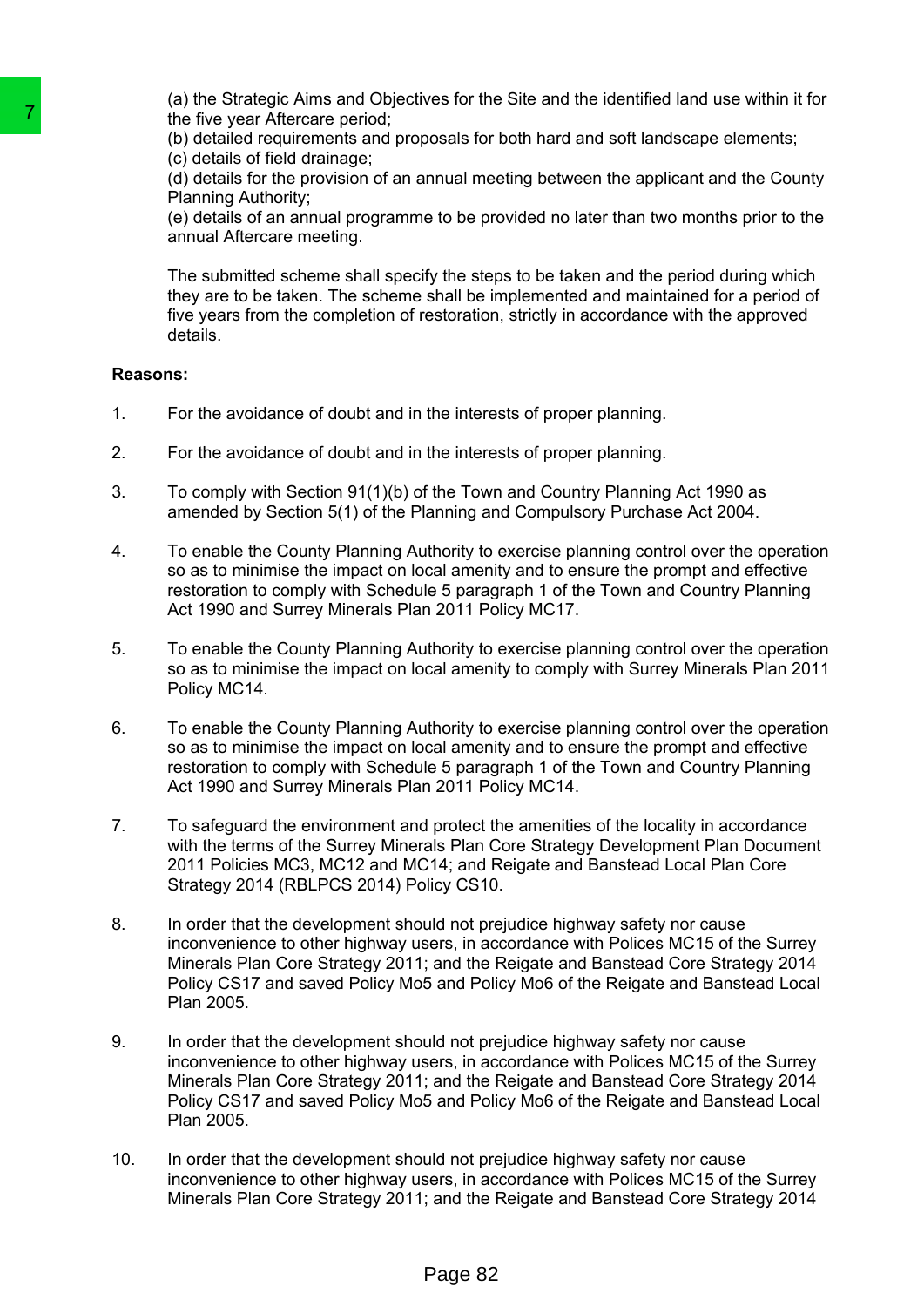Policy CS17 and saved Policy Mo5 and Policy Mo6 of the Reigate and Banstead Local Plan 2005.

- 11. To ensure minimum disturbance and avoid nuisance to the locality to comply with the Surrey Minerals Plan Core Strategy Development Plan Document 2011 Policy MC14.
- 12. To ensure minimum disturbance and avoid nuisance to the locality to comply with the Surrey Minerals Plan Core Strategy Development Plan Document 2011 Policy MC14.
- 13. To ensure minimum disturbance and avoid nuisance to the locality to comply with the Surrey Minerals Plan Core Strategy Development Plan Document 2011 Policy MC14.
- 14. To ensure minimum disturbance and avoid nuisance to the locality to comply with the Surrey Minerals Plan Core Strategy Development Plan Document 2011 Policy MC14.
- 15. To ensure minimum disturbance and avoid nuisance to the locality to comply with the Surrey Minerals Plan Core Strategy Development Plan Document 2011 Policy MC14.
- 16. To ensure minimum disturbance and avoid nuisance to the locality to comply with the Surrey Minerals Plan Core Strategy Development Plan Document 2011 Policy MC14.
- 17. Permanently illuminated obstacle lighting are required on the development to avoid endangering the safe movement of aircraft and operation at Gatwick Airport.
- 18. Development exceeding this height would penetrate the Obstacle Limitation Surface (OLS) surrounding Gatwick Airport and endanger aircraft movements and the safe operation of the aerodrome.
- 19. To ensure that the works maintain the required level of environmental protection and land stability.
- 20. To ensure that the works are constructed as designed and maintain the required level of environmental protection and land stability.
- 21. For the management of land, earthworks, foundation and retaining works stability and safety during and on completion of the works in accordance with NPPF (February 2019) Paragraphs 170, 178 and 179.
- 22. To demonstrate that there has been no long term contamination of the near surface natural soils at the site as a result of the development and to ensure the site can be suitably restored in accordance with the terms of the Surrey Minerals Plan Core Strategy Development Plan Document 2011 Policies MC12 and MC14. The Mayol Multimane to the locality to comply with the<br>by Development Plan Document 2011 Policy More Worphy with the<br>py Development Plan Document 2011 Policy MC14.<br>Hot avoid nuisance to the locality to comply with the<br>py D
- 23. For environmental protection and pollution control ensuring that no potential or actual soil, soil gas or groundwater contamination legacy remains on site after decommissioning.
- 24. To ensure the design meets the national Non-Statutory Technical Standards for SuDS and the final drainage design does not increase flood risk on or off site, and to ensure protection of groundwater and surface water from activities at the site.
- 25. To ensure the Drainage System is constructed to the National Non-Statutory Technical Standards for SuDS.
- 26. To prevent loss or damage of soils and to ensure that the land is restored to a condition capable of beneficial afteruse to comply with the Surrey Minerals Plan Core Strategy Development Plan Document 2011 Policies MC14 and MC17.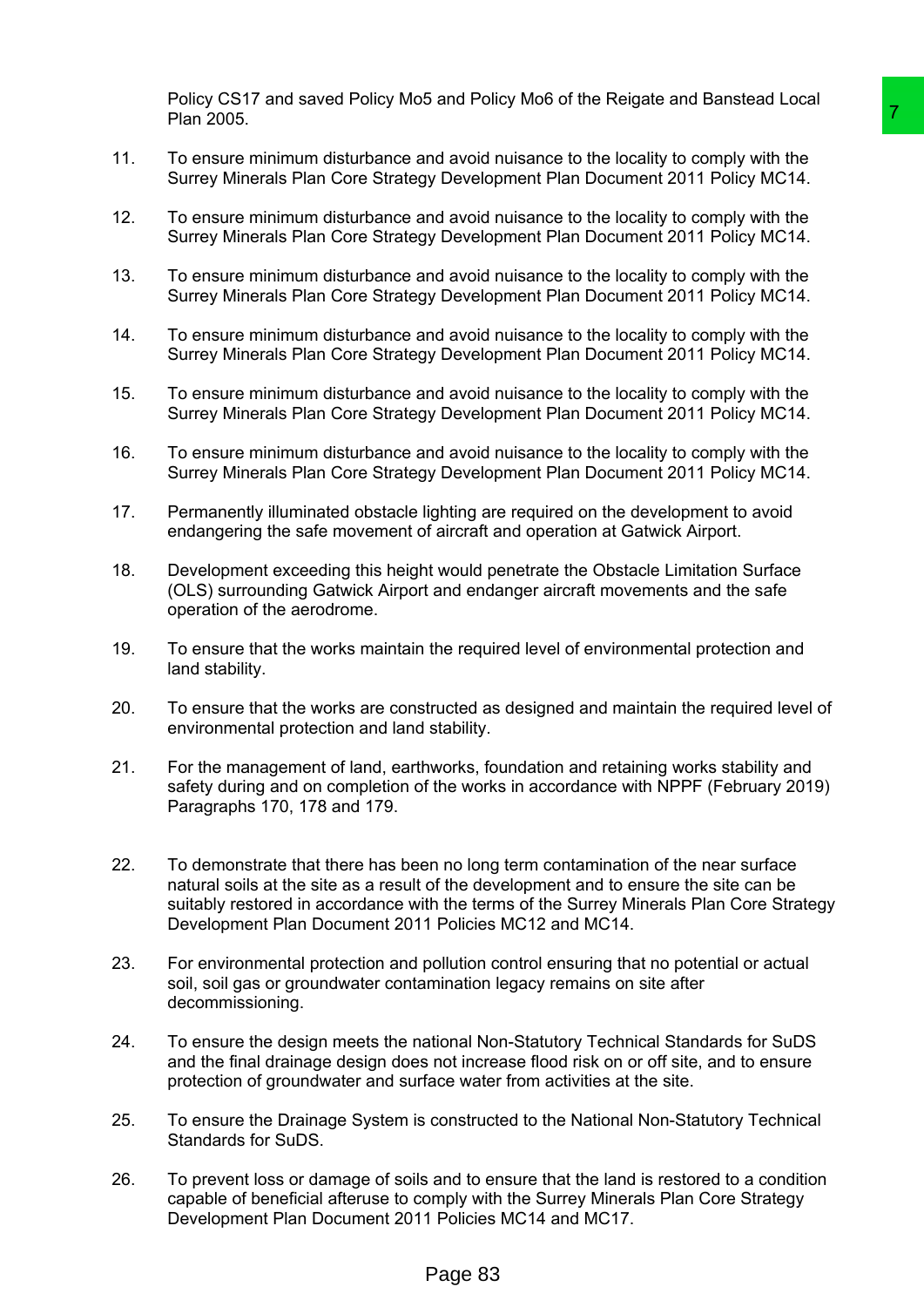- 27. To comply with the requirements of the Habitat Regulations 2017 and to protect species of conservation concern in accordance with the Surrey Minerals Plan Core Strategy Development Plan Document 2011 Policy MC14.
- 28. To comply with the requirements of the Habitat Regulations 2017 and to protect species of conservation concern in accordance with the Surrey Minerals Plan Core Strategy Development Plan Document 2011 Policy MC14.
- 29. To secure restoration to the required standard and assist in absorbing the site back into the local landscape in compliance with Schedule 5 paragraph 2 of the Town and Country Planning Act 1990 and Surrey Minerals Plan Core Strategy Development Plan Document 2011 Policies MC3, MC14 MC17
- 30. To secure restoration to the required standard and for protecting and enhancing biodiversity and assist in absorbing the site back into the local landscape in compliance with Schedule 5 paragraph 2 of the Town and Country Planning Act 1990 and Surrey Minerals Plan Core Strategy Development Plan Document 2011 Policy MC17, and in accordance with NPPF (February 2019) Paragraph 174 (b).
- 31. To secure restoration to the required standard and assist in absorbing the site back into the local landscape in compliance with Schedule 5 paragraph 2 of the Town and Country Planning Act 1990 and Surrey Minerals Plan Core Strategy Development Plan Document 2011 Policies MC3, MC14 MC17.

## **Informatives:**

- 1. Details of the highway requirements necessary for inclusion in any application seeking approval of reserved matters may be obtained from the Transportation Development Planning Division of Surrey County Council.
- 2. Notwithstanding any permission granted under the Planning Acts, no signs, devices or other apparatus may be erected within the limits of the highway without the express approval of the Highway Authority. It is not the policy of the Highway Authority to approve the erection of signs or other devices of a non-statutory nature within the limits of the highway. 27. To comply with the requirements of the Habra<br>
of conservation concern in accordance with<br>
Development Plan Document 2011 Policy M<br>
26. To comply with the requirements of the Habr<br>
of conservation concern in accordance
	- 3. The developer is reminded that it is an offence to allow materials to be carried from the site and deposited on or damage the highway from uncleaned wheels or badly loaded vehicles. The Highway Authority will seek, wherever possible, to recover any expenses incurred in clearing, cleaning or repairing highway surfaces and prosecutes persistent offenders. (Highways Act 1980 Sections 131, 148, 149).
	- 4. Section 59 of the Highways Act permits the Highway Authority to charge developers for damage caused by excessive weight and movements of vehicles to and from a site. The Highway Authority will pass on the cost of any excess repairs compared to normal maintenance costs to the applicant/organisation responsible for the damage.
	- 5. If proposed site works affect an Ordinary Watercourse, Surrey County Council (SCC) as the Lead Local Flood Authority should be contacted to obtain prior written Consent. More details are available on the SCC website.
	- 6. If proposed works result in infiltration of surface water to ground within a Source Protection Zone the Environment Agency will require proof of surface water treatment to achieve water quality standards.
	- 7. The Borehole Sites and Operations Regulations 1995 (BSOR) apply to all onshore oil and gas wells. These Regulations require notifications to be sent to HSE about the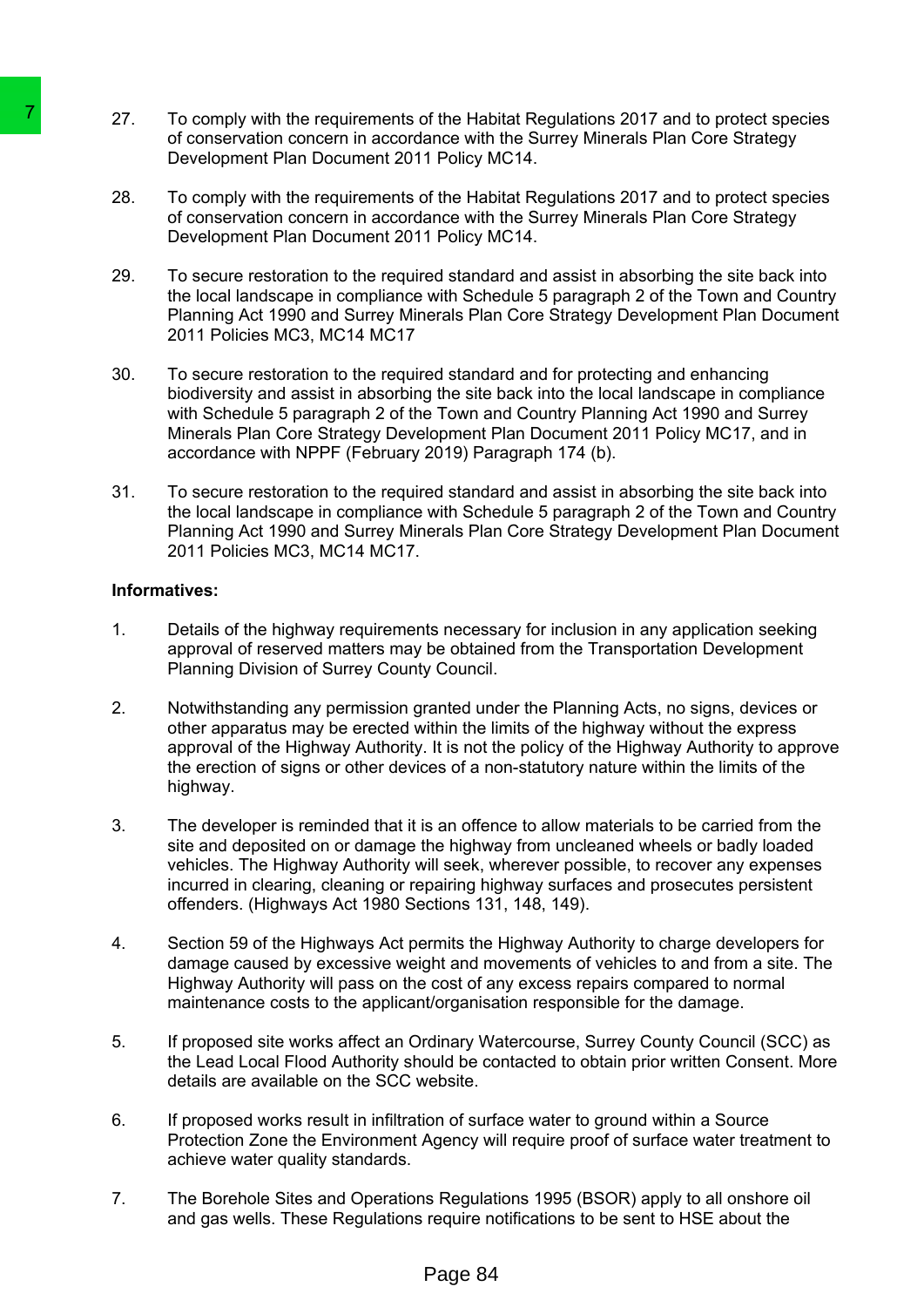design, construction and operation of wells, and the development of a health and safety plan which sets out how risks are managed on site.

- 8. The Offshore Installations and Wells (Design and Construction etc.) Regulations 1996 (DCR) include specific requirements for all wells, whether onshore or offshore, and include well integrity provisions which apply throughout the life of gas or oil wells. They also require the well operator to send a weekly report to HSE during the construction of the well so that inspectors can check that work is progressing as described in the notification.
- 9. Given the nature of the proposed development it is possible that a crane may be required during its construction. We would, therefore, draw the applicant's attention to the requirement within the British Standard Code of Practice for the safe use of Cranes, for crane operators to consult the aerodrome before erecting a crane in close proximity to an aerodrome. Gatwick Airport requires a minimum of four weeks notice. For crane queries/applications please email gal.safeguarding@gatwickairport.com The crane process is explained further in Advice Note 4, 'Cranes and Other Construction Issues', (available from http://www.aoa.org.uk/policy-campaigns/operations-safety/)
- 10. The proposed works are in close proximity to a high-pressure petroleum pipeline system and BPA wish to ensure that any works in the vicinity of the pipeline are carried out in accordance with our safety requirements ([www.linewatch.co.uk\)](http://www.linewatch.co.uk/).
- 11. In determining this application the County Planning Authority has worked positively and proactively with the applicant by: entering into pre-application discussions; scoping of the application; assessing the proposals against relevant Development Plan policies and the National Planning Policy Framework including its associated planning practice guidance and European Regulations, providing feedback to the applicant where appropriate. Further, the County Planning Authority has: identified all material considerations; forwarded consultation responses to the applicant; considered representations from interested parties; liaised with consultees and the applicant to resolve identified issues and determined the application within the timeframe agreed with the applicant. Issues have been raised with the applicant including impacts of and on noise/traffic/surface water and geotechnical/landscape/ecology/visual impact and addressed through negotiation and acceptable amendments to the proposals. The applicant has also been given advance sight of the draft planning conditions and the County Planning Authority has also engaged positively in the preparation of draft legal agreements. This approach has been in accordance with the requirements of paragraph 38 of the National Planning Policy Framework 2019. Transposite.<br>
Its [oresign and Constitution etc.) Regulations 1996<br>
Its for all wells, whether onshore or offshore, and<br>
Its for all wells, whether onshore or offshore, and<br>
its for all wells, whether onshore or offshore,

# **CONTACT** Duncan Evans **TEL. NO.**

0208 541 9094

## **BACKGROUND PAPERS**

The deposited application documents and plans, including those amending or clarifying the proposal, responses to consultations and representations received as referred to in the report and included in the application file and the following:

## **Government Guidance**

National Planning Policy [Framework](https://www.gov.uk/government/collections/revised-national-planning-policy-framework) Planning Practice [Guidance](http://planningguidance.communities.gov.uk/)

## **The Development Plan**

Surrey Minerals Plan Core Strategy [Development](http://www.surreycc.gov.uk/environment-housing-and-planning/minerals-and-waste-policies-and-plans/surrey-minerals-plan-core-strategy-development-plan-document) Plan Document (DPD) 2011 Surrey Minerals Plan Site Restoration [Supplementary](http://www.surreycc.gov.uk/environment-housing-and-planning/minerals-and-waste-policies-and-plans/surrey-minerals-plan-core-strategy-development-plan-document/surrey-minerals-plan-site-restoration-supplementary-planning-document) Planning Document (SPD) 2011